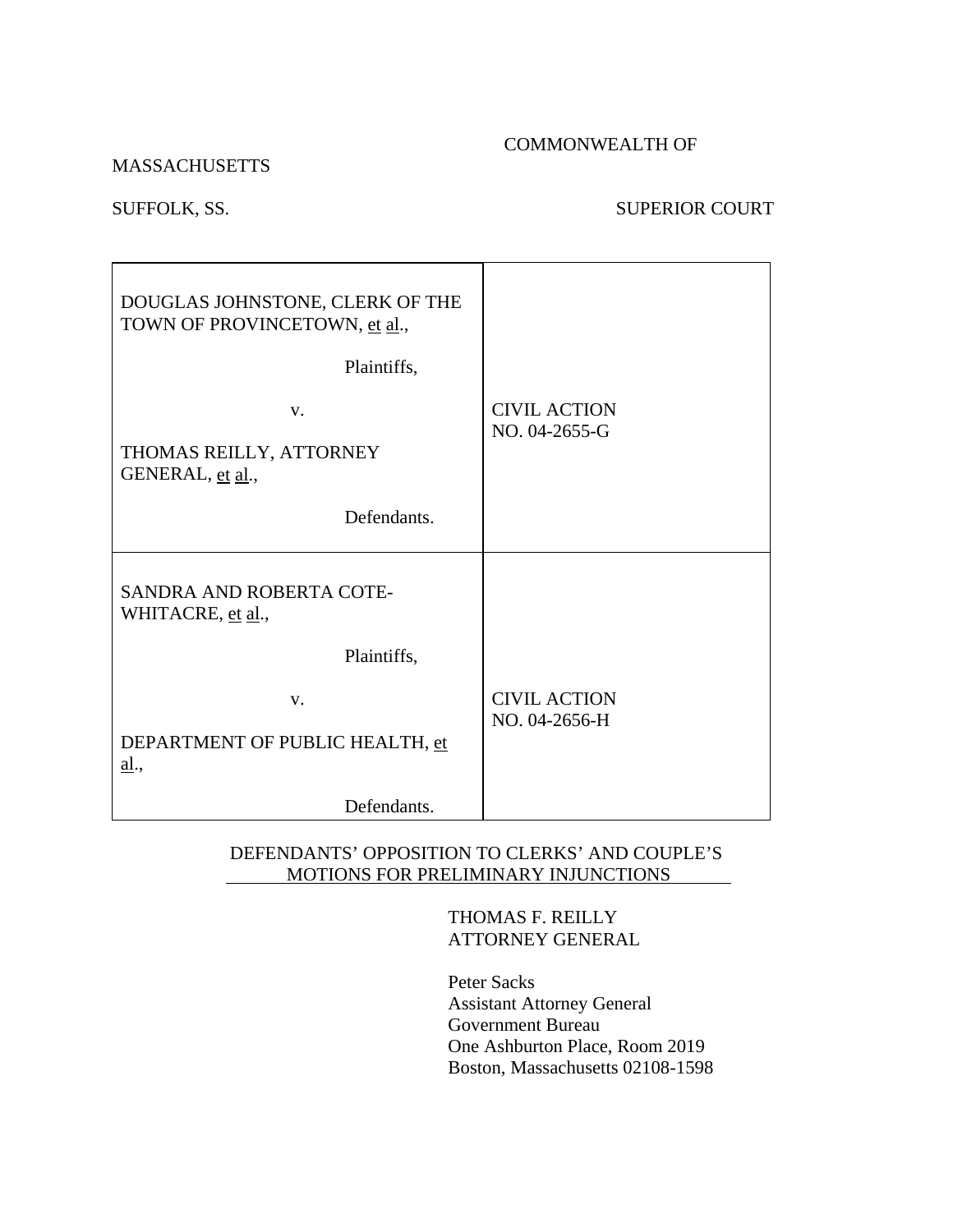# (617) 727-2200, ext. 2064 BBO No. 548548 **TABLE OF CONTENTS**

| 4. The Critical Distinction Between Marriages that are "Void" and Those that are Merely "Prohibited."                                                                               |
|-------------------------------------------------------------------------------------------------------------------------------------------------------------------------------------|
|                                                                                                                                                                                     |
| <b>I.NEITHER THE CLERKS NOR THE COUPLES ALLEGE ANY IMMINENT IRREPARABLE</b><br>HARM THAT WOULD BE PREVENTED BY THE PRELIMINARY<br>INJUNCTIONS THEY RESPECTIVELY REQUEST.            |
| A The Clerks' Professed Fears of Prosecution, Litigation, and Damage to Their Reputations are                                                                                       |
| B. The Couples' Claimed Irreparable Harms Are Either Not Imminent or Would Not be Prevented                                                                                         |
| 1. The five Couples whose marriages have been solemnized face no imminent harm. 20                                                                                                  |
| 2. The three Couples who have not obtained marriage licenses could not marry even if the                                                                                            |
|                                                                                                                                                                                     |
|                                                                                                                                                                                     |
|                                                                                                                                                                                     |
| 3. Even if the three Couples could obtain an injunction allowing them to marry in Massachusetts,<br>that injunction would do little if anything to prevent the harms they allege 27 |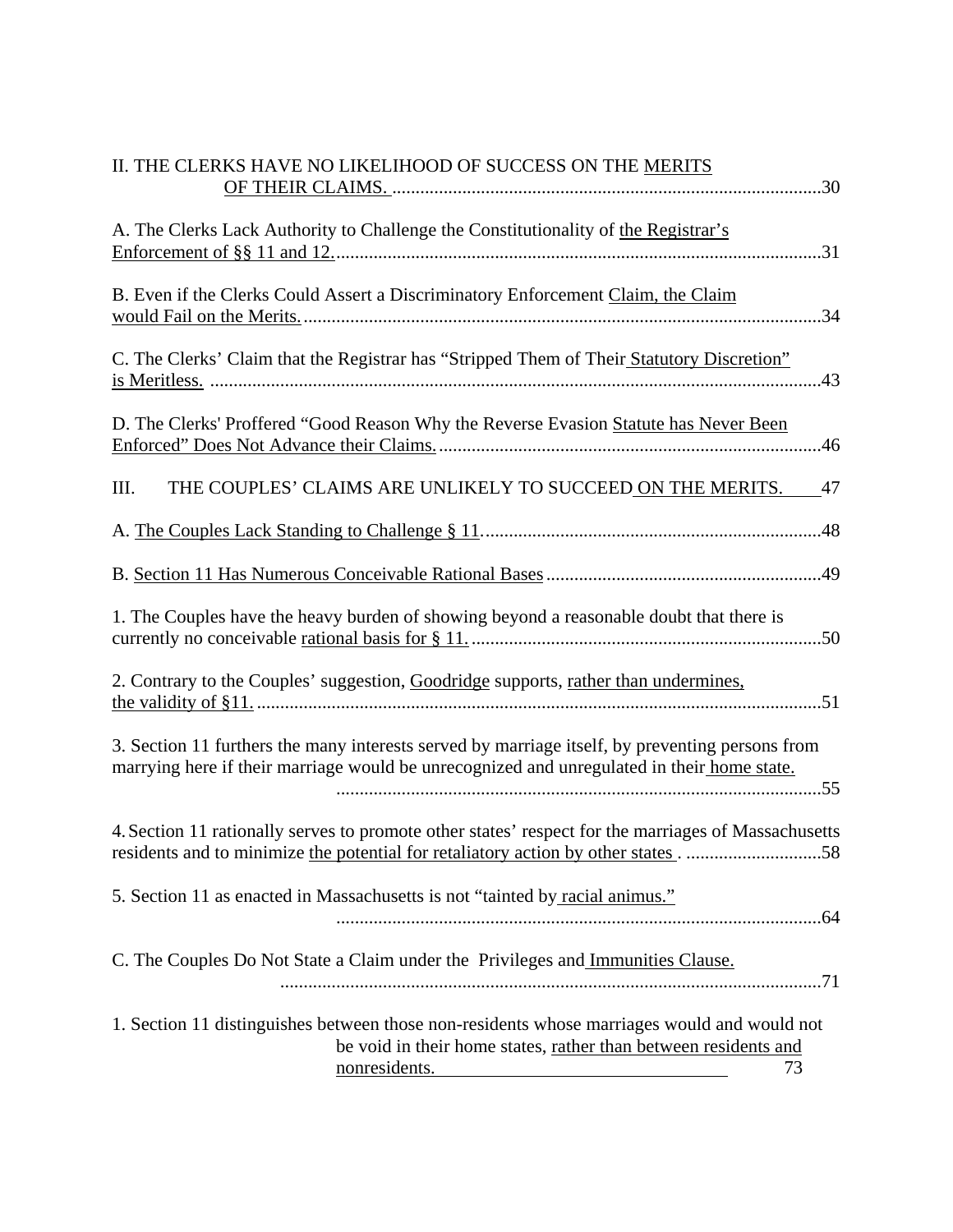| 2. | Marriage is not a fundamental right for purposes of the Privileges and Immunities<br>clause, which focuses instead on economic rights and concerns.                                   |
|----|---------------------------------------------------------------------------------------------------------------------------------------------------------------------------------------|
|    |                                                                                                                                                                                       |
|    | 3. Section 11 is closely related to the Commonwealth's substantial interest in interstate comity,<br>as shown by longstanding precedent upholding choice of law "borrowing" statutes. |
|    | DSection 11 Does Not Violate Any State Constitutional "Fundamental Right to Marry of                                                                                                  |
|    | IV. THE PUBLIC INTEREST WEIGHS AGAINST ISSUING ANY                                                                                                                                    |
|    |                                                                                                                                                                                       |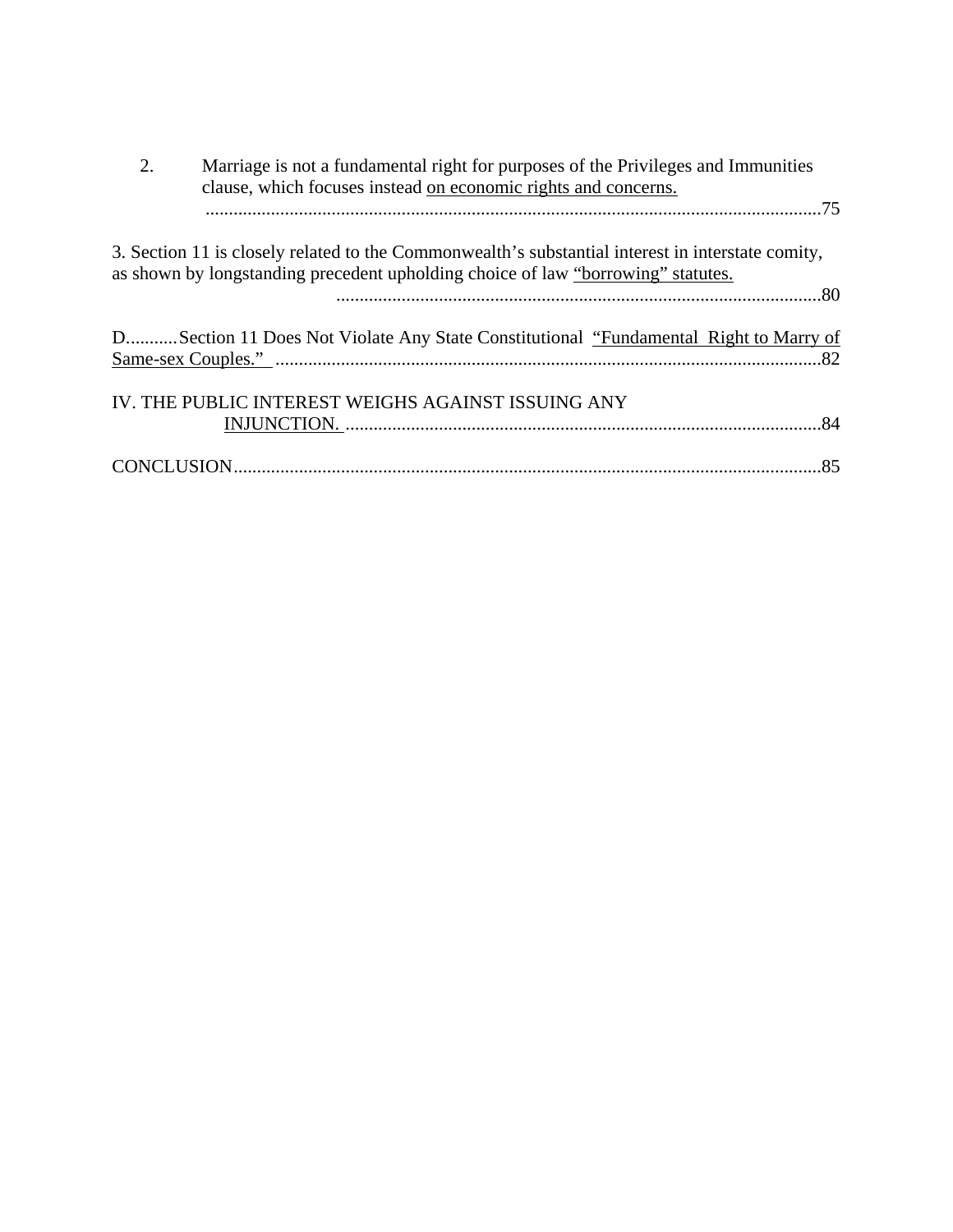#### INTRODUCTION

<span id="page-4-0"></span> The Clerks' and Couples' sweeping challenges to the validity and enforcement of G.L. c. 207, §§ 11 and/or 12, have nationwide implications that may in turn have serious ramifications for the Commonwealth, its relations with other states, its same-sex couples who are or wish to be married, and the public interest. These challenges should not be decided on the foreshortened schedule of a preliminary injunction proceeding. Fortunately, there is no need to so do, because the requested injunctions either are unnecessary to prevent any imminent irreparable harm to the Clerks or the Couples, or would not actually prevent the harm they allege. Indeed, the Clerks and the Couples lack standing to raise (and thus this Court lacks jurisdiction to consider) any of their constitutional claims, leaving only their statutory claims for the Court to consider.

 Moreover, neither the Clerks nor the Couples have demonstrated a likelihood of success on the merits of any of their claims. Rather than giving a summary of argument here, the state Registrar of Vital Records and Statistics  $(RVRS)^1$  $(RVRS)^1$  respectfully refers the Court to the Table of Contents for this memorandum, which is intended to provide such an overview. The Registrar adds only that, contrary to the Clerks' and Couples' suggestion, Goodridge does not make the outcome of this case a foregone conclusion. Justice Greaney, whose concurrence provided the critical fourth vote in Goodridge, stated: "The argument, made by some in the case, that legalization of same-sex marriage in Massachusetts will be used by persons in other States as a

<sup>&</sup>lt;sup>1</sup> This memo will generally use the term "Registrar" to refer to all defendants, except where the context is clear that the reference is to the Registrar alone, or where separate reference to another defendant is required. The Clerks have named as defendants the Attorney General, the Commissioner of Public Health, and the Registrar, all in their official capacities. The Couples have named the Commissioner and Registrar in their official capacities, as well as the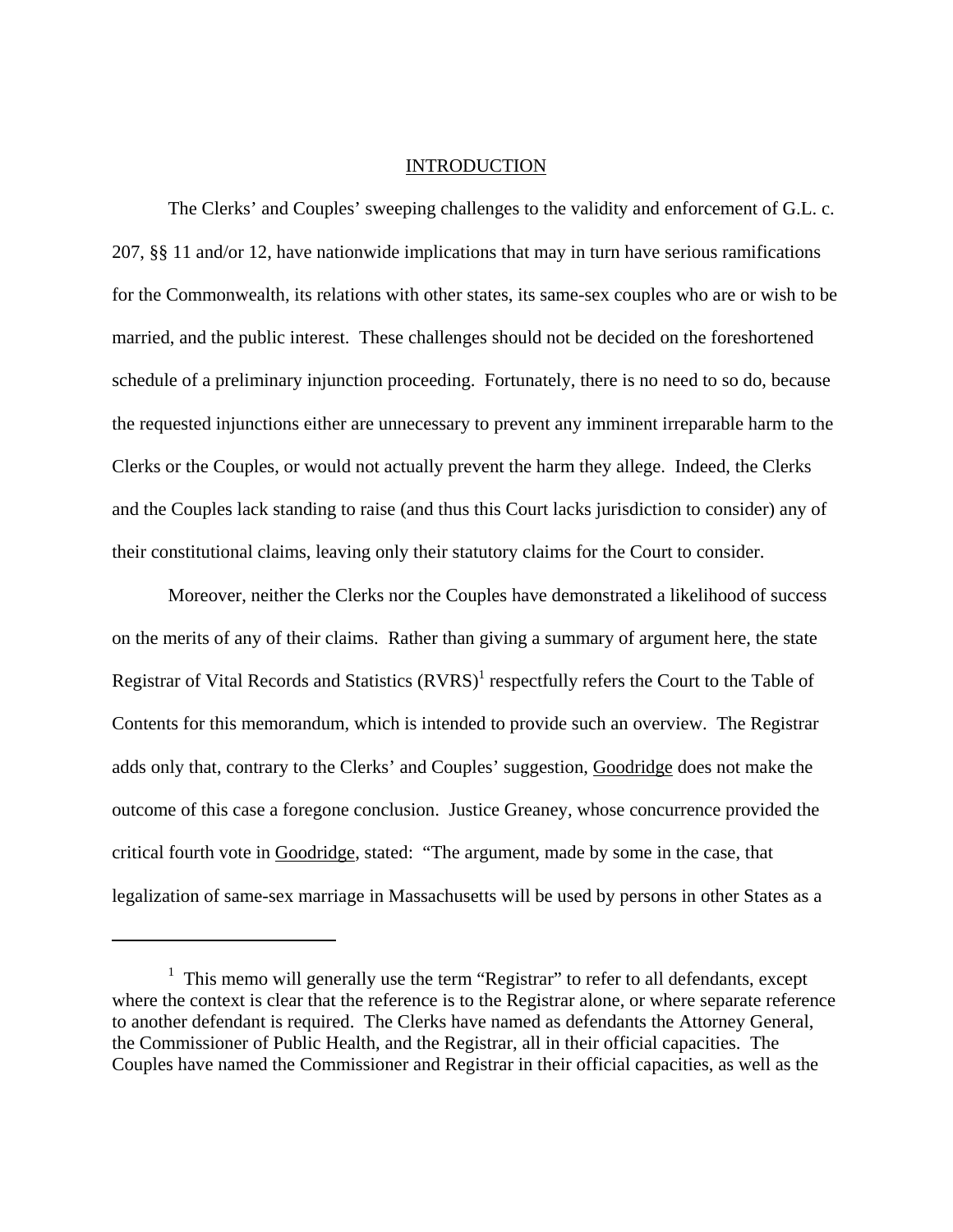tool to obtain recognition of a marriage in their State that is otherwise unlawful, is precluded by the provisions of G.L. c. 207, §§ 11, 12, and 13." Goodridge v. Department of Public Health, 440 Mass. 309, 348 n.4 (Greaney, J., concurring). Moreover, language used throughout the Goodridge majority's decision recognizes that other states are entitled to reach their own conclusions about same-sex marriage and that nothing in Goodridge is intended to force the issue in, or on, other states. See Part III.B.2 infra.

#### FACTUAL AND LEGAL BACKGROUND

#### 1. Relevant Statutes

 $\overline{a}$ 

 General Laws c. 207, § 11, provides: "No marriage shall be contracted in this commonwealth by a party residing and intending to continue to reside in another jurisdiction if such marriage would be void if contracted in such other jurisdiction, and every marriage contracted in this commonwealth in violation hereof shall be null and void." General Laws c. 207, § 12, provides: "Before issuing a license to marry a person who resides and intends to continue to reside in another state, the officer having authority to issue the license shall satisfy himself, by requiring affidavits or otherwise, that such person is not prohibited from intermarrying by the laws of the jurisdiction where he or she resides." City and town clerks are responsible for applying the provisions of both statutes, as indicated by the text of section 12 (which is expressly directed to clerks) and by G.L. c. 207, § 50, making clear that any official who "issues a certificate of notice of intention of marriage knowing that the parties are prohibited by section eleven from intermarrying" is criminally punishable. These statutes were first enacted by St. 1913, c. 360.

Department of Public Health and the Registry of Vital Records and Statistics (RVRS).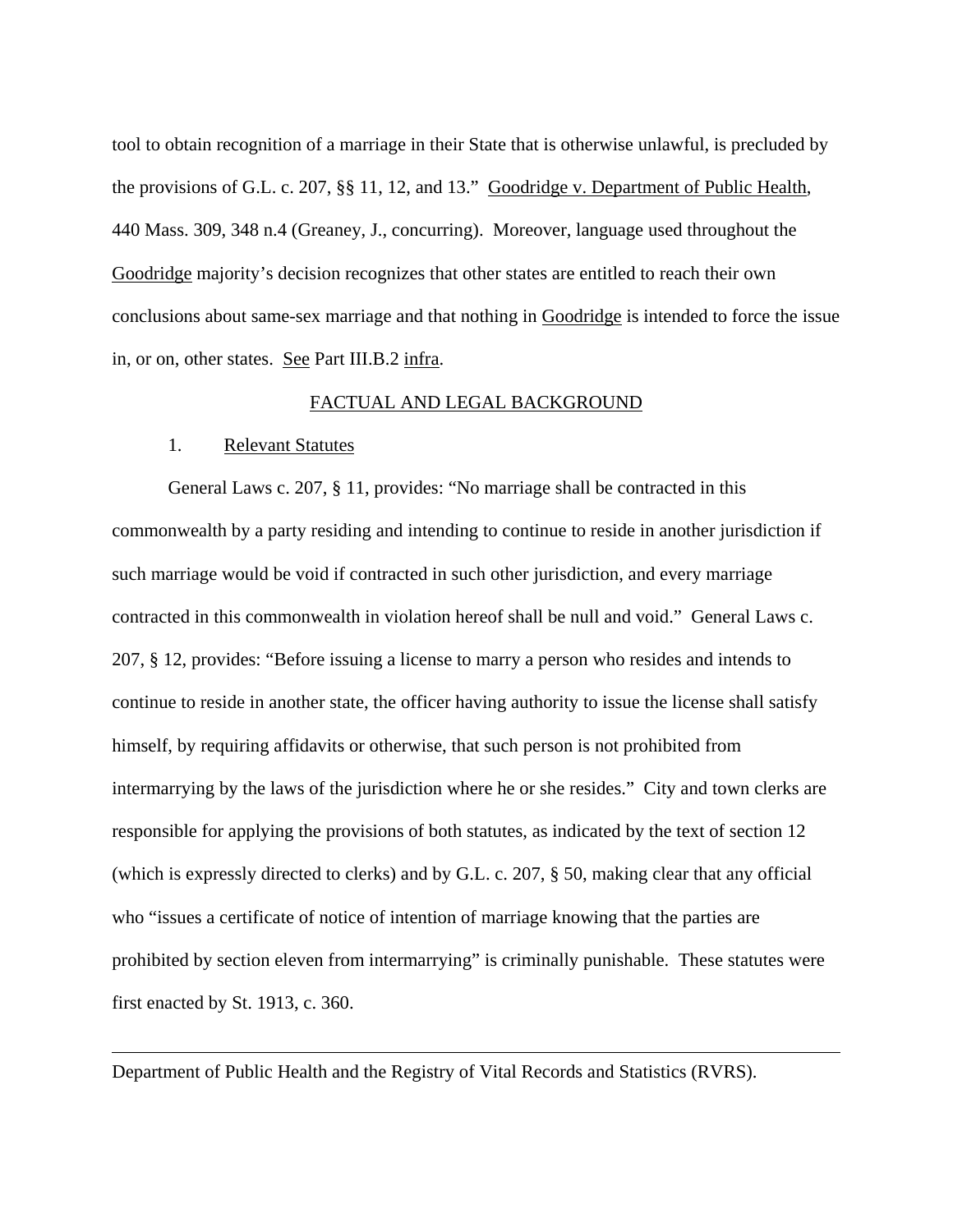<span id="page-6-0"></span> To assist clerks in implementing these sections, the 1913 Legislature also enacted another statute (St. 1913, c. 752, now codified in part at G.L. c. 207, § 37), originally requiring the Secretary of the Commonwealth (who at the time carried out the state's functions in the marriage process), and today requiring the Commissioner of Public Health, to "furnish to the clerk or registrar of every town a printed list of all legal impediments to marriage, and the clerk or registrar shall forthwith post and thereafter maintain it in a conspicuous place in his office." This function is now performed by the state Registrar of Vital Records and Statistics (RVRS), who acts under the Commissioner.<sup>[2](#page-6-0)</sup> See Affidavit of Stanley E. Nyberg, state Registrar of Vital Records and Statistics (submitted herewith), ¶ 4.

 Pursuant to G.L. c. 207, § 20, individuals seeking to marry must fill out a Notice of Intention to Marry, on a form furnished by the Registrar, and submit it to a city or town clerk. The Notice of Intention must include "a statement of absence of any legal impediment to the marriage, to be given before such town clerk under oath by both of the parties to the intended marriage," and such oath "shall be to the truth of all the statements contained therein whereof the party subscribing the same could have knowledge[.]" Id. If the Notice of Intention meets all

 $2 \text{ See } G.L. \text{ c. } 17, \text{ § } 4. \text{ The Register's hall, under the supervision of the Commissioner, }$ enforce all laws relative to the registry and return of births, marriages, and deaths, and may prosecute in the name of the commonwealth any violations thereof." See Goodridge v. Department of Public Health, 440 Mass. 309, 314 (2003). The Registrar furnishes to local clerks the "notice of intention of marriage" forms, which the parties wishing to marry must use in order to apply to a clerk for a certificate of marriage (also known as a marriage license at this stage). G.L. c. 207, § 20. Also, once a marriage license is issued to the parties, and completed by the person solemnizing the marriage, it must be returned to the issuing clerk, see G.L. c. 207, § 40, who must then, after making a certified copy, return the original, completed certificate of marriage to the state Registrar. G.L. c. 46, § 17A. Compliance with the laws governing notices of intention and certificates of marriage is within the purview of the Registrar, who is to "enforce all laws relative to the registry and return of births, marriages and deaths and may prosecute in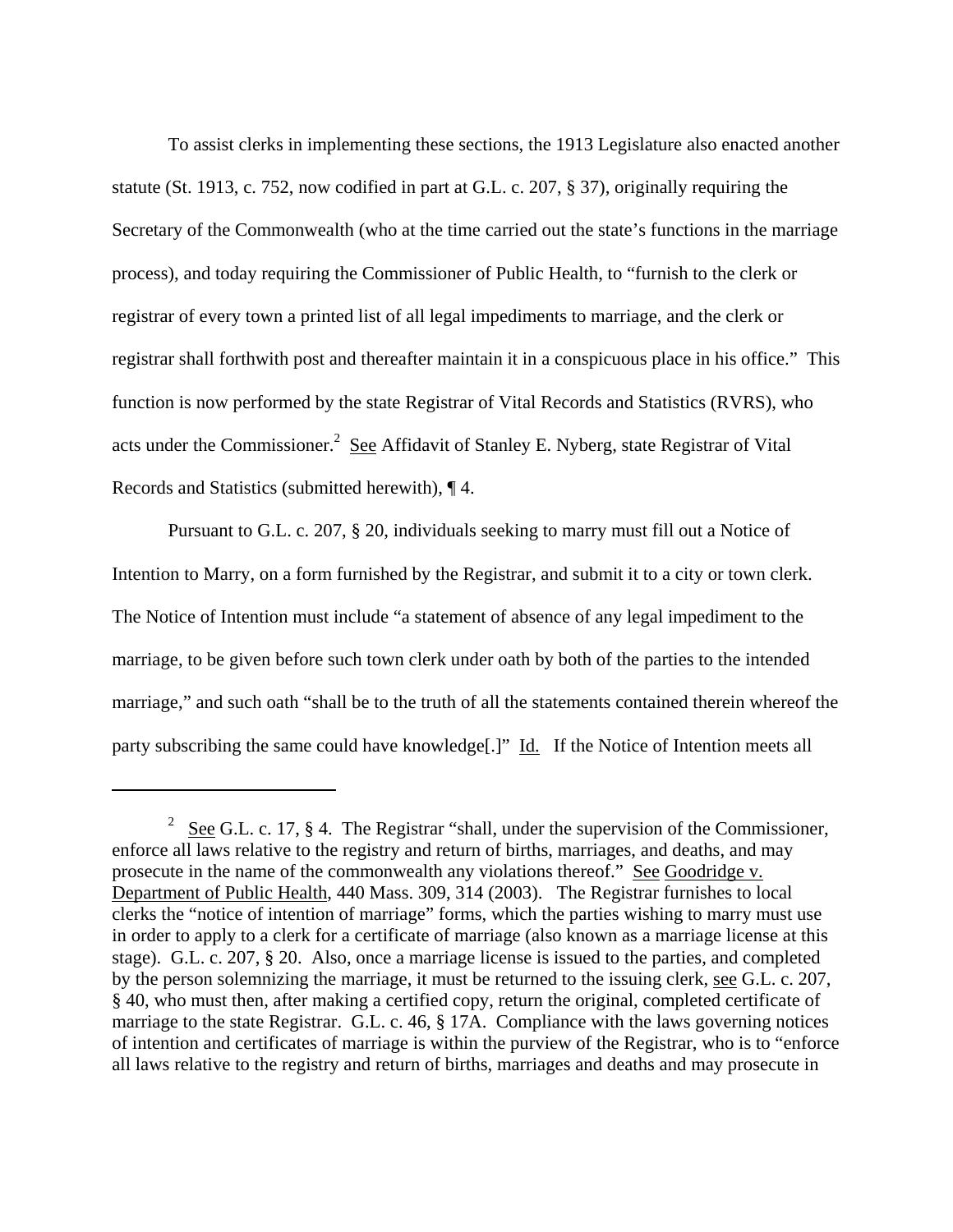legal criteria, the clerk (after a three-day waiting period, which may be waived by court order) then issues to the parties a certificate that is commonly known as a "marriage license." See G.L. c. 207, § 28; Nyberg Aff.¶ 4. The parties then have the marriage solemnized by a person qualified to do so, G.L. c. 207, §§ 38-39, and that person (the solemnizer or officiant) completes the marriage license by filling in the place and date of the marriage and returns it to the issuing clerk for registration. Id. § 40; Nyberg Aff. ¶ 4.

 The clerk keeps a copy of what is now termed the Certificate of Marriage and sends the original form and documentary evidence to the state Registrar for preservation, binding, indexing, and reporting purposes. G.L. c. 46, §§ 17A, 17C; G.L. c. 111, § 2. Nyberg Aff. ¶¶ 25- 26. In the ordinary course, the Registrar would not bind and index any Certificates of Marriage celebrated in May of 2004 until June 2005 at the earliest. Nyberg Aff. ¶ 25. Under G.L. c. 207, § 45, however, a copy of the Certificate of Marriage, as kept by the city or town clerk or by the person by whom the marriage was solemnized, "shall be prima facie evidence of such marriage." See also G.L. c. 46, §§ 19, 29 (clerk's attested record of marriage "shall be prima facie evidence of the facts recorded").

#### 2. Current Implementation of Marriage Statutes

 Until the Supreme Judicial Court decided Goodridge in 2003, the Registrar believes that Massachusetts had not had marriage laws in recent years that were substantially less restrictive than other states or jurisdictions in the United States. Nyberg Aff. ¶ 6. For example, in most states and jurisdictions, just as in Massachusetts, the legal age of consent to marry without parental permission or a court order is 18 years old. Thus, there has been little reason to believe

the name of the commonwealth any violations thereof." G.L. c. 17, § 4.

<u>.</u>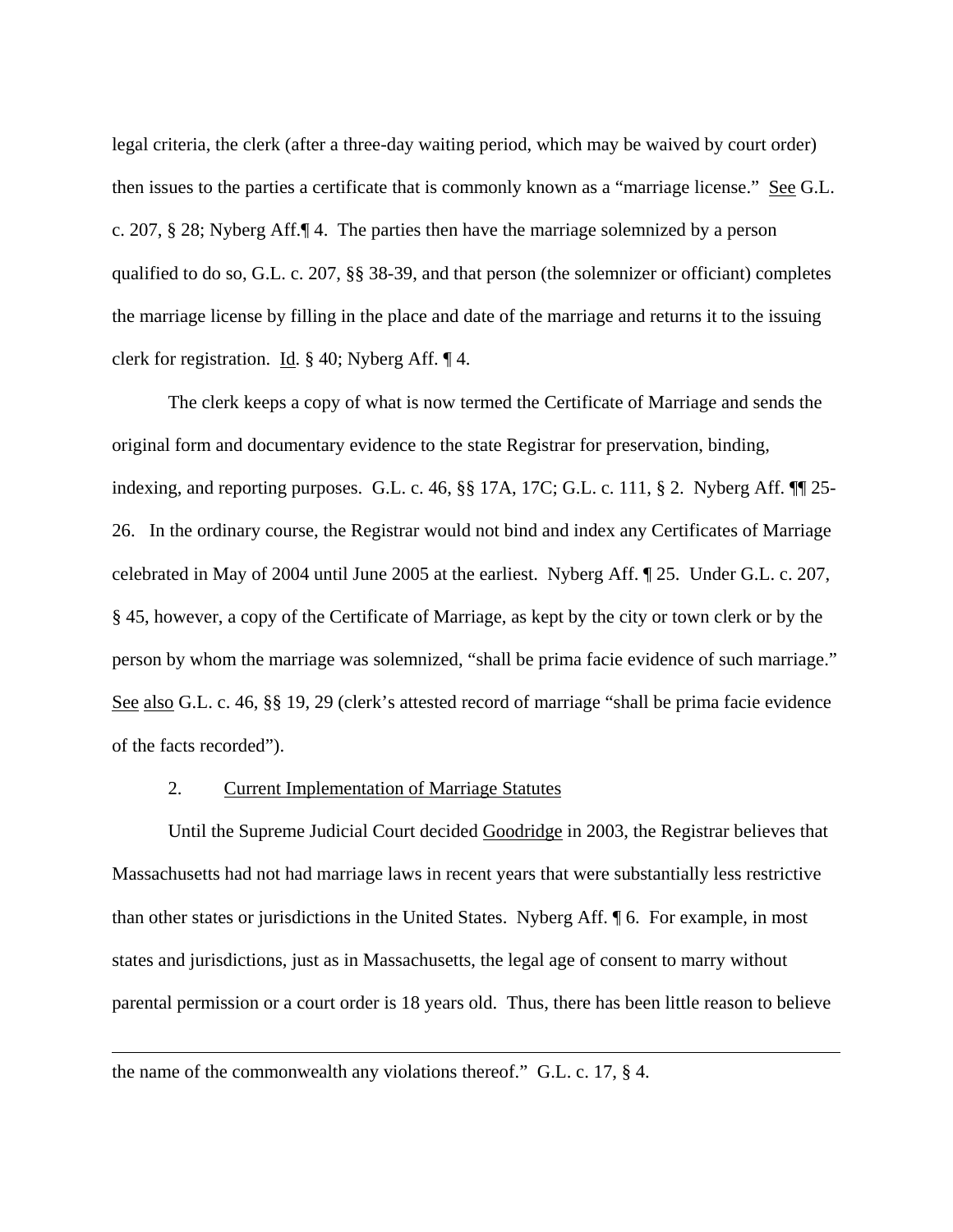<span id="page-8-0"></span>that people would come to Massachusetts to avoid their own states' marriage laws. Nyberg Aff. ¶ 6. Nevertheless, the requirements of § 11 have been included in the list of legal impediments to marriage that RVRS sent to each clerk, which each clerk has posted in his or her office pursuant to G.L. c. 207, § 37. Nyberg Aff. ¶ 6; see Clerks' Affs. Ex. F, G, H, and I. And in an October of 1995 RVRS publication, clerks were specifically instructed, "upon taking the oath of the couple, [to] explain completely that this is a legally binding oath and make sure they have been referred to the Impediments to Marriage poster. Try to provide some level of importance to the oath taking so that the couple will understand that this is an important document." Nyberg Aff.  $\P$ 7; see Clerks' Aff. Ex. C at p. 5. An out-of-state couple would thus be stating under oath that they faced no impediment in their home state.<sup>3</sup>

 In response to Goodridge, RVRS changed the Notice of Intention form to eliminate references to "bride" and "groom" and also to seek information about where the applicants, if not Massachusetts residents, intend to reside, as well as seeking information about other impediments such as consanguinity and affinity that had not previously been requested on the

<sup>&</sup>lt;sup>3</sup> The Registrar respectfully disagrees (see Nyberg Aff.  $\P$  7) with the assertions in the Clerks' Affidavits that, in the pre- Goodridge period, they "were instructed [by DPH] not to make any independent determination of whether applicants [from out of state] would face any legal impediments to marriage under the laws of the state of their residence" and that clerks "should make no effort beyond accepting the couple's own statement to determine whether the couple's marriage would be void under the laws of the state where they resided." E.g., Clerk Johnstone's Affidavit  $\P$  7, 13 (emphasis added). Although in the pre-Goodridge period, detailed enforcement of G.L. c. 207, §§ 11 and 12 was not a stated priority for RVRS, the current Registrar is unaware and does not believe that RVRS ever affirmatively instructed clerks to ignore the existence of other states' marriage impediments in the manner the Clerks suggest. Also, the Couples err in stating that RVRS does not keep records distinguishing between resident and non-resident marriages. Couples' Memo at 31 & n. 37 (citing Couples' Ex. 18). As the cited exhibit itself states, and the Nyberg Affidavit (¶ 27) confirms, RVRS maintains such data, but has not yet generated any standards reports or other documents that reflect such data. RVRS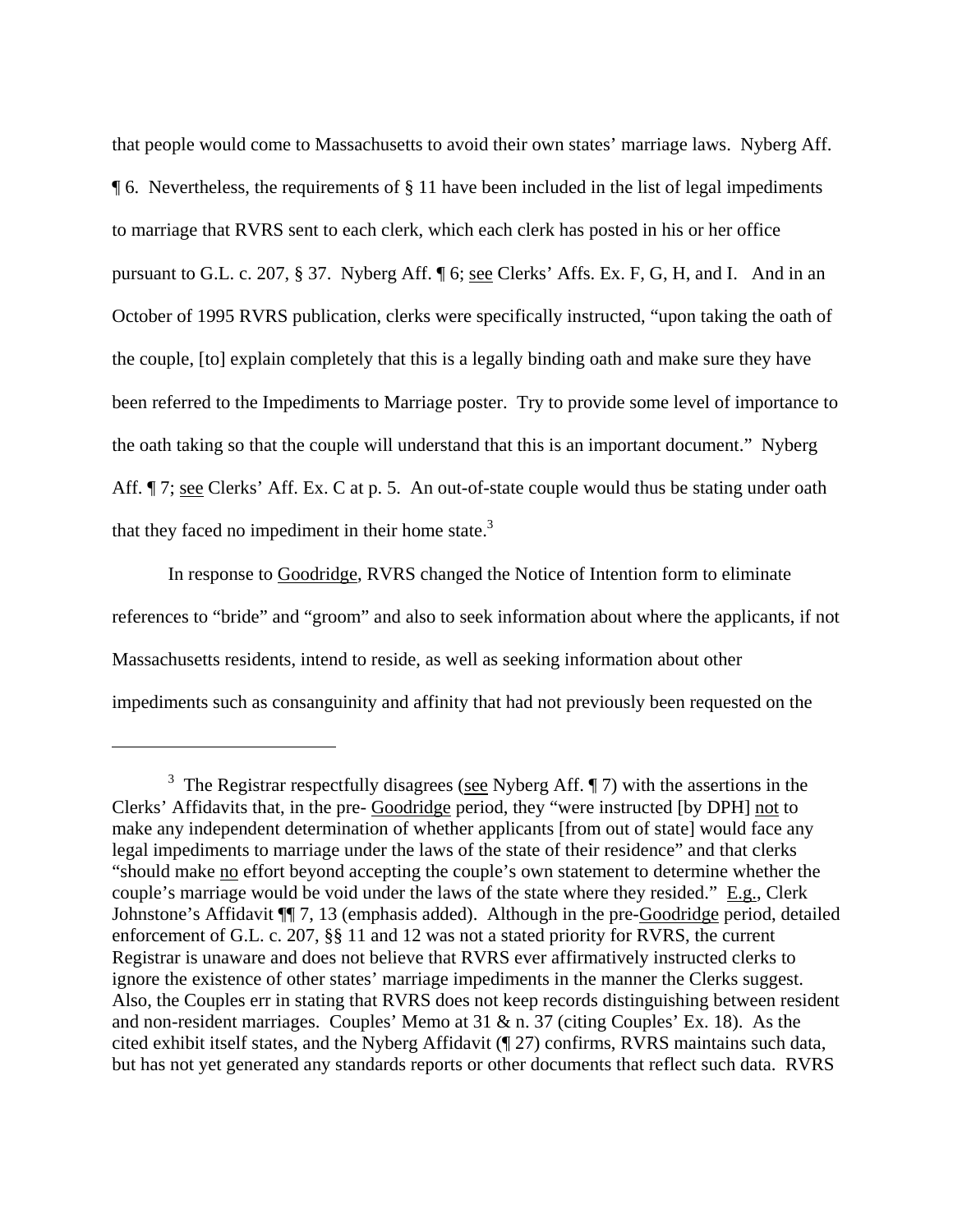form. Nyberg Aff. ¶ 9; compare Clerks' Affs. Ex. B, J (pre-and post-Goodridge Notices of Intention). Before Goodridge took effect on May 17, 2004, the Registrar saw published reports that same-sex couples from other states intended to come to Massachusetts to marry, and thus there appeared to be reason to believe that violations of §§ 11 and 12 might occur unless renewed emphasis was placed on their enforcement. Nyberg Aff. ¶ 8.

 RVRS decided that conducting informational sessions for the clerks would be beneficial so that the clerks would understand what information the revised forms were requiring, and what to do once they had that information. On April 15, 2004, RVRS invited the clerks to attend one of five informational sessions that were being held across the commonwealth in early May. Nyberg Aff.  $\P$  10.<sup>4</sup> At each of the informational sessions, the clerks were told that the goal of the session was to promote the values of consistency, equality, competence, and courtesy. In particular, the clerks were told that: consistency is important so that the law is consistently applied across the state and within each city and town; equality is important so that all persons are treated equally regardless of their race, creed, age, or sexual orientation; competence is important so that the clerks have a thorough understanding of what the law requires so that they are comfortable in their dealings with the public; and courtesy is important because it will help the clerks to manage the strong feelings that the public may have regarding marriage between persons of the same sex. Nyberg Aff. ¶ 13.

<u>.</u>

expressly offered to generate such a report for the Couples' counsel here. Couples' Ex. 18.

<span id="page-9-0"></span><sup>&</sup>lt;sup>4</sup> More than 400 individuals attended the informational sessions. The goal of these sessions was to inform the clerks about the new judicial definition of marriage and to discuss the implications of that definition for the marriage registration process. To ensure that all of the clerks received the informational materials, RVRS sent copies of all of the documents that were distributed at the informational sessions to each of the clerks. Nyberg Aff. ¶ 12.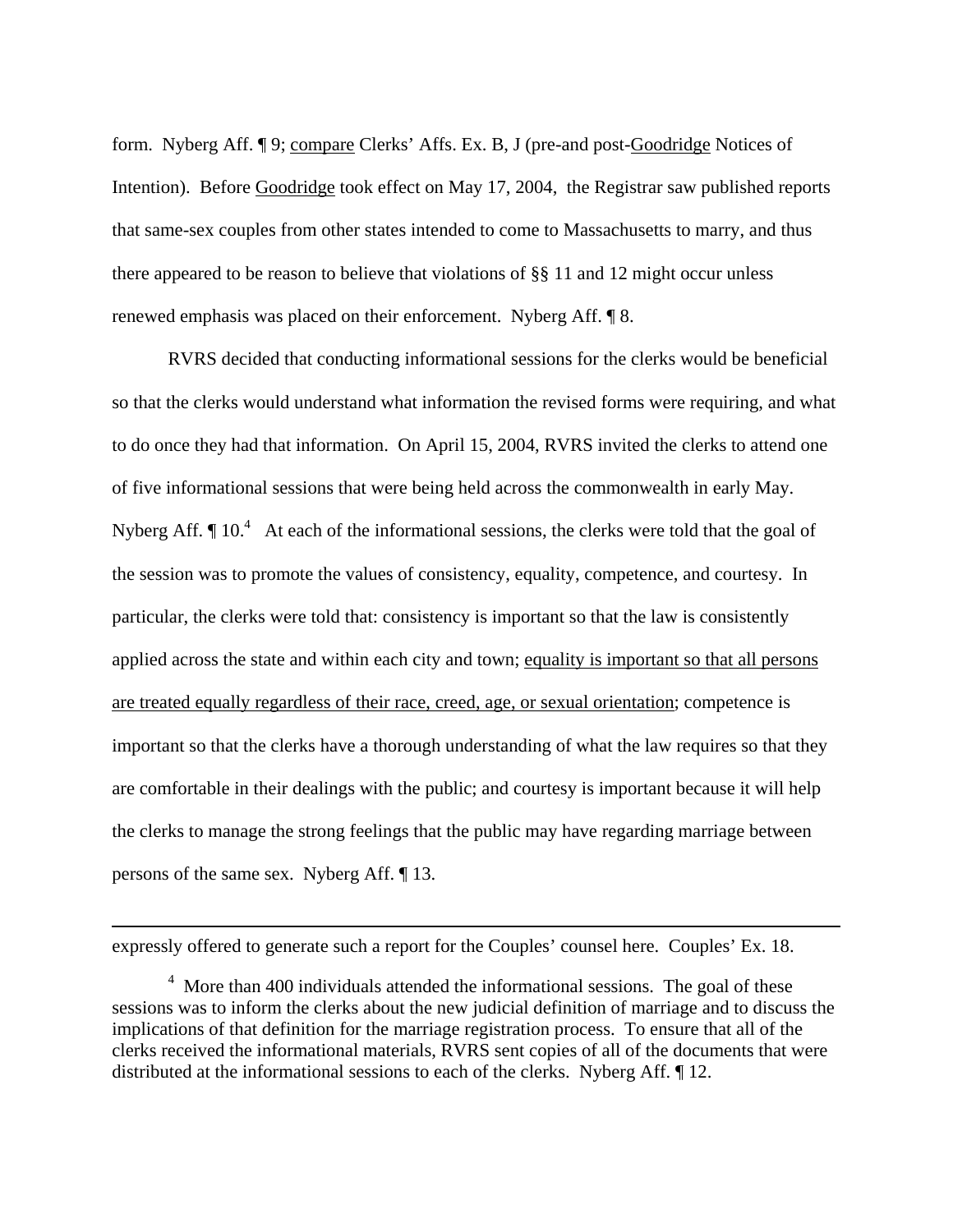<span id="page-10-0"></span> The clerks were informed that when an individual indicates on the Notice of Intention that he or she does not reside in Massachusetts and does not intend to reside in Massachusetts, the clerk should present that individual with the list of legal impediments to marriage in Massachusetts and his or her home state to be furnished by RVRS pursuant to G.L. c. 207, § 37. On the bottom of the Notice of Intention form, each individual must swear under oath, subject to the penalties of perjury, that he or she has reviewed the list of impediments to marriage for his or her place of residence and that there is an absence of any legal impediment to the marriage. Nyberg Aff. ¶ 17.

 In addition, the clerks were informed that they should decline to issue a marriage license if, based on comparing the factual information on the Notice of Intention with the list of legal impediments furnished by RVRS, there is a legal impediment to that person marrying in Massachusetts or his or her home state. Clerks were instructed to do so for all couples and all impediments, not just for same sex couples. Nyberg Aff. ¶ 18.

 By letter dated May 11, 2004, RVRS sent out to each clerk a guide to the legal impediments to marriage in the fifty states, the District of Columbia, and U.S. territories. Nyberg Aff. ¶ 19; see Clerks' Affs. Ex. K. The guide lists various impediments to marriage, including age, consanguinity, affinity, and sex for each state and jurisdiction. These lists were prepared by attorneys for the commonwealth after review of the relevant law of each of the states and jurisdictions.<sup>[5](#page-10-0)</sup> These lists will be amended and updated as necessary. Nyberg Aff. 19; see

<sup>&</sup>lt;sup>5</sup> Same-sex marriage has been the subject of recent litigation and legislation in other states. As a check to ensure that the Commonwealth's conclusions regarding other states' laws were correct, the Governor sent a letter on April 28, 2004, to the Governor and Attorney General of each of the other states and territories of the United States. Nyberg Aff. ¶ 20. In that letter,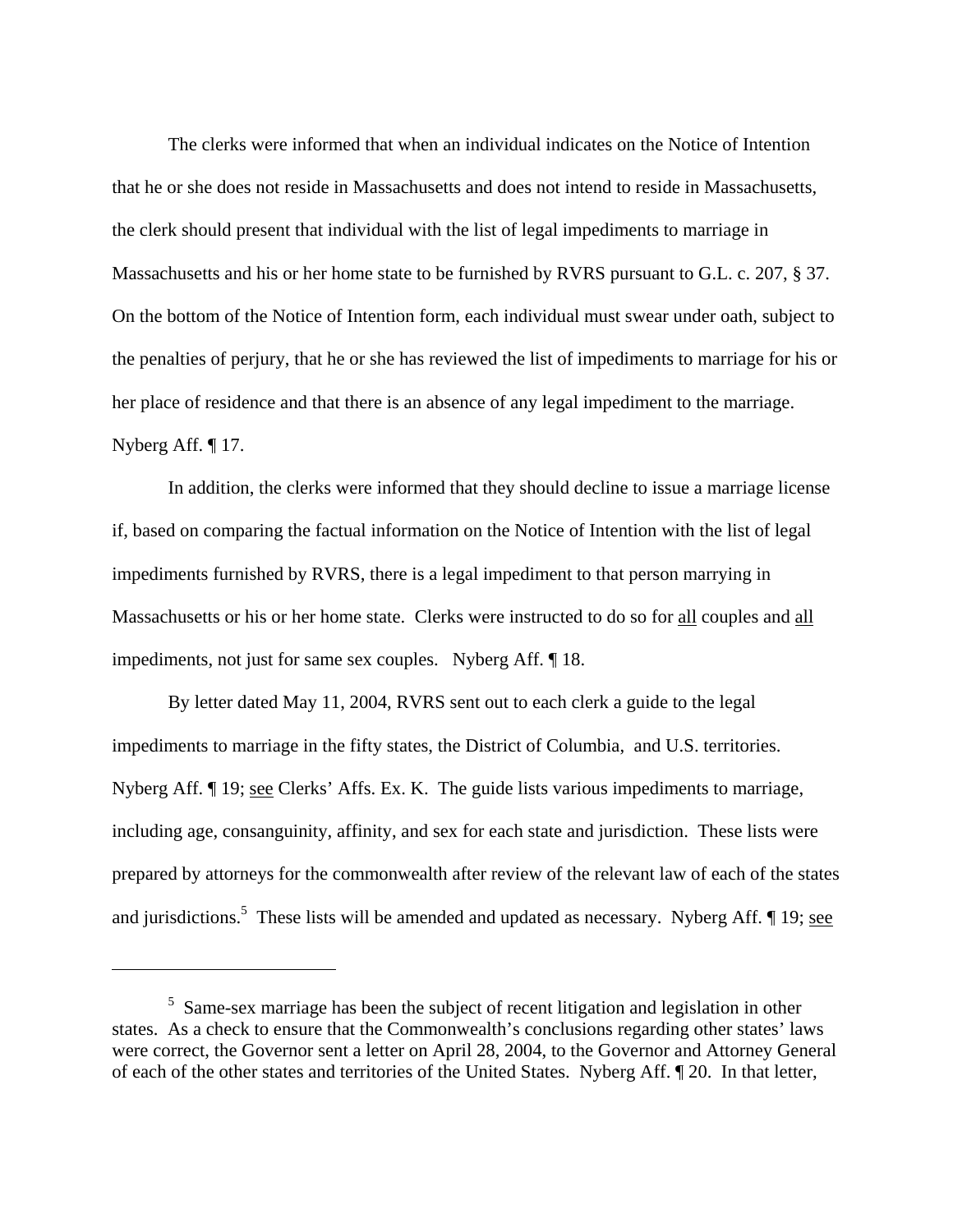<span id="page-11-0"></span>Clerks' Affs. Ex. L. For example, the Registrar anticipates that the list will be updated to reflect impediments based on other states' divorce laws, e.g., waiting periods after a divorce becomes final. Nyberg Aff. ¶ 19.

 As Goodridge took effect on May 17, 2004, published reports indicated that clerks in Provincetown, Somerville, Springfield, and Worcester were accepting Notices of Intention, and were issuing marriage licenses, to same-sex couples who indicated on the Notice of Intention that they were from jurisdictions outside of Massachusetts, and intended to continue to reside in those jurisdictions, without regard to whether marriage between persons of the same sex is void or prohibited in those jurisdictions. Nyberg Aff. ¶ 21. Acting on the Registrar's behalf, the Office of the Governor's Legal Counsel asked those city and town clerks to send for review all Notices of Intention and Certificates of Marriage from May 17, 2004 through the date of the request. Id. ¶ 23. The request was for all Notices of Intention and Certificates, not just those filed by same-sex couples. Id.

 Among the Notices of Intention that were received from those cities and towns were those of same-sex couples who stated that they reside and intend to continue to reside in another state. Nyberg Aff. ¶ 24. These included the Notices submitted by the five plaintiff Couples who have now received marriage licenses and had their marriages solemnized. <sup>[6](#page-11-0)</sup> Also received was a

1

 $6$  The Registrar of course does not concede, by using this terminology here and later in this memorandum, that those five Couples validly received licenses or were legally married; the

the Governor stated his understanding that same-sex marriage is not permitted under the laws of any other jurisdiction in the nation. He indicated that, unless he received an authoritative statement to the contrary from a state or territory, Massachusetts would not issue a marriage license to same-sex couples from that state or territory. None of the fourteen other states' responses received to date have indicated that marriage of a same sex couple is permitted in that state. Nyberg Aff. ¶ 20.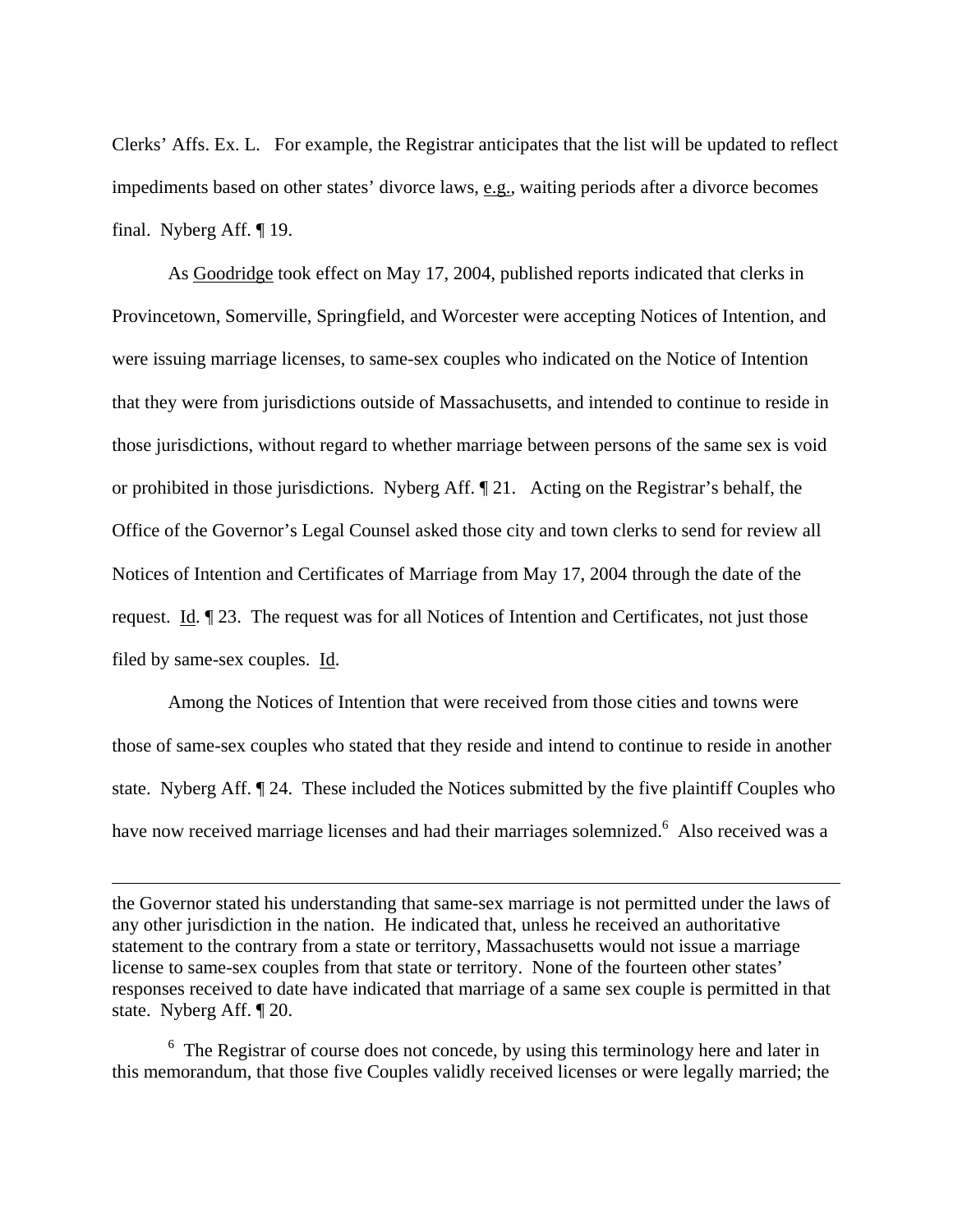Notice of Intention from Springfield submitted by an opposite-sex couple in which the male stated that he resided and intended to continue to reside in Puerto Rico and was 19 years old and the female stated that she was 15 years old. Nyberg Aff. ¶ 24. Copies of these forms were forwarded to the Office of the Attorney General. Id.

 The Office of the Attorney General then wrote to counsel for Provincetown, Somerville, Springfield, and Worcester, stating that the actions of their respective clerks "raise significant questions under G.L. c. 207, §§ 11 and/or 12, and, before we institute enforcement action, we write to request your immediate explanation of how these actions may be reconciled with those statutes." Clerks' Affs. Ex. M; Affidavit of David R. Kerrigan (submitted herewith), ¶ 3. The letter explained in detail the governing law as interpreted by the Registrar and concluded: "until we receive a satisfactory explanation, we ask that you advise your clerk's office to cease and desist from such actions." Id.

 Among the various responses to this request was a letter from the Springfield City Solicitor, dated May 26, 2004, stating in part:

 I understand that the practice of the Springfield City Clerk has been to rely on the affirmation of no impediments to marriage which is signed by marriage applicants. Is the Attorney General ordering the Springfield City Clerk to do something more than rely on that affirmation when the applicant is a samesex couple?

Kerrigan Aff  $\mathcal{F}$  6 & Ex. A. The Office of the Attorney General responded that same day as follows:

1

issuance of the licenses violated § 12. The five Couples are Sandra and Roberta Cote-Whitacre of Vermont, Amy Zimmerman and Tanya Wexler of New York, Mark Pearsall and Paul Trubey of Connecticut, Katrina and Kristin Gossman of Connecticut, and Judith and Lee McNeil-Beckwith of Rhode Island. See Couples' Complt. ¶¶ 15-51; Couples' Ex. 27 (notices of intention).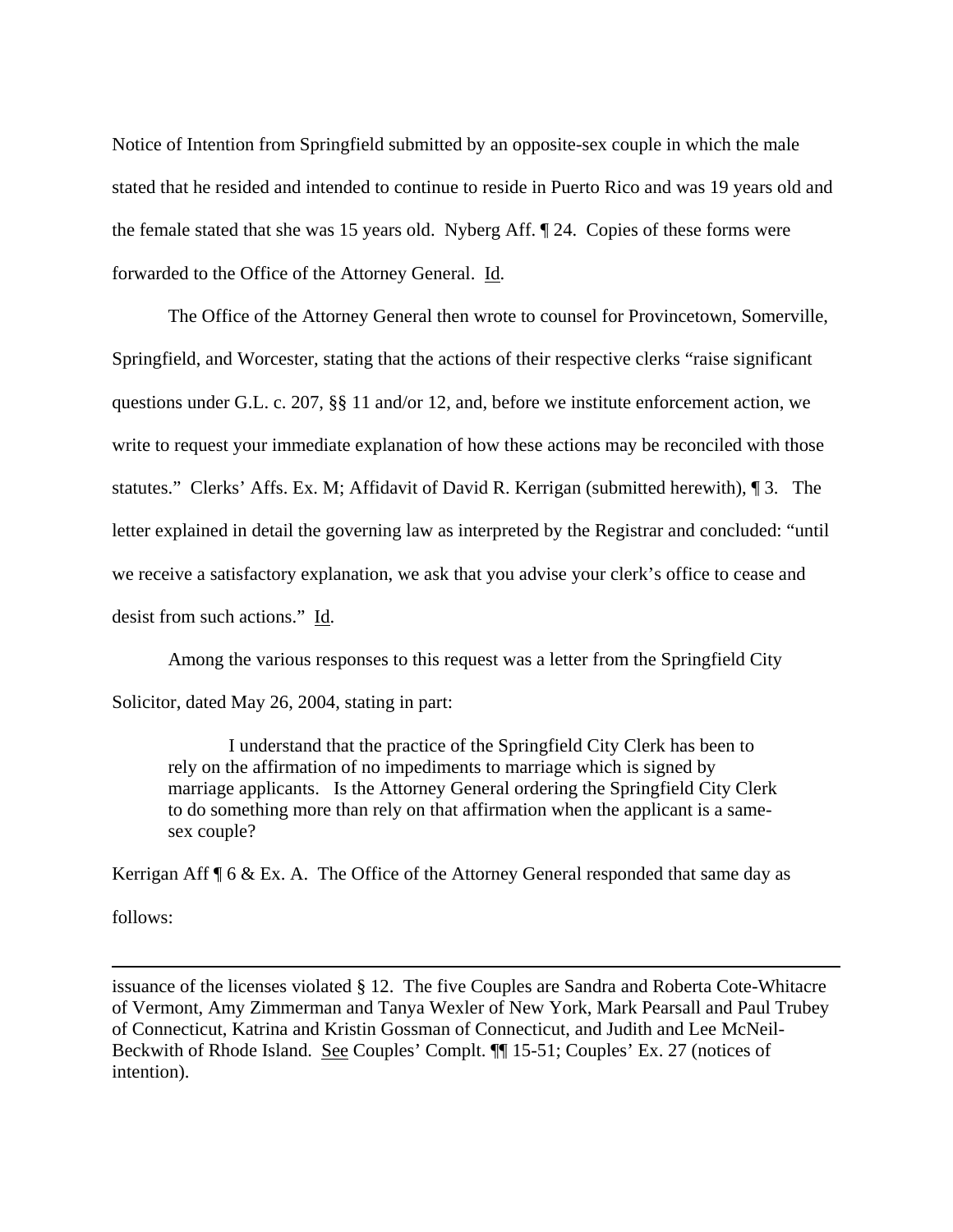The position of the Registrar is that all couples must be shown the list of impediments for Massachusetts and any other state(s) or jurisdiction(s) in which they reside and intend to reside. If the factual information on the Notice-of-Intention form as completed by the applicants themselves shows that there is an impediment to marriage on the list issued by the Registrar pursuant to G.L. c. 207, § 37, then the Clerk may not rely on the applicants' statement that there is no impediment. That is true regardless of the type of impediment involved, i.e., whether the impediment is based on age, consanguinity or affinity, marital status, or same-gender status of applicants who reside and intend to continue to reside in other states.

Kerrigan Aff. ¶ 6 & Ex. B (emphasis added). Shortly thereafter, the Springfield City Solicitor responded that the Springfield Clerk would cease accepting notices of intention from same-sex couples whose indicated that they resided and intended to continue to reside in other states. Kerrigan Aff. ¶ 6.

 The Office of the Attorney General also asked for an explanation of Springfield's acceptance of a notice of intention from the opposite sex couple, one member of which was 19 years old and resided and intended to continue to reside in Puerto Rico, and the other member of which was 15 years old. Kerrigan Aff  $\P$  2-4. The Springfield City Solicitor responded that the couple had submitted a Probate Court order authorizing the marriage, and he subsequently sent a copy of the order, which the Office of the Attorney General has forwarded to the Registrar for review. Kerrigan Aff. ¶ 4-5.

 The other cities and towns ultimately stated that they would cease accepting notices of intention from out-of-state same-sex couples, at least temporarily, and this action followed.

3. The Clerks' and Couples' Claims and Requests for Preliminary Relief

The Clerks claim that the Registrar's enforcement of  $\S$ § 11 and 12 is unconstitutionally discriminatory and has "stripped them of the discretion conferred on them by statute" to rely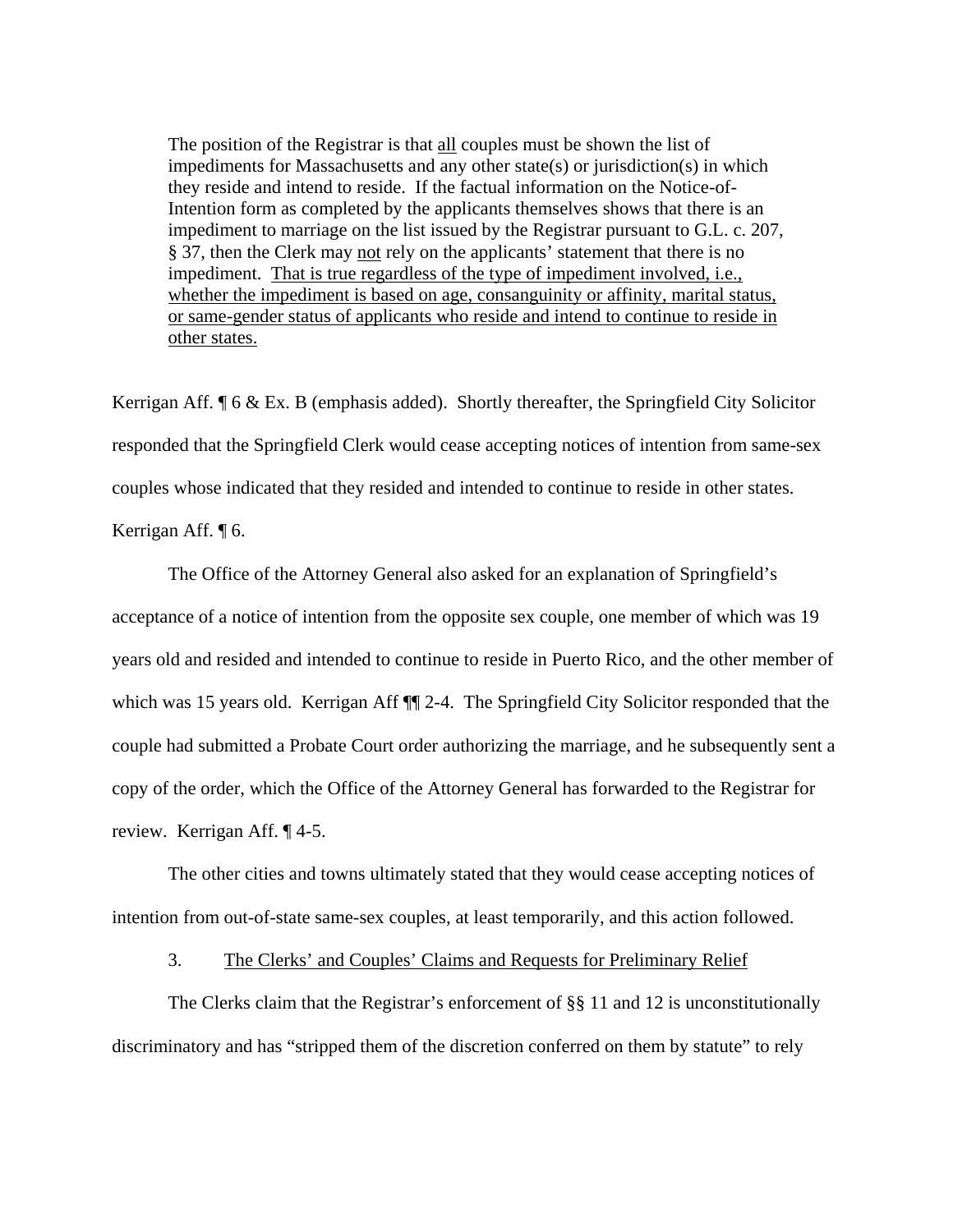<span id="page-14-0"></span>solely on the applicants' statement, on their Notice of Intention, that there is no impediment to their marriage. Clerks' Complt. Introduction, ¶¶ 50-52. They seek a preliminary injunction barring the defendants from (1) "ordering [the Clerks] to cease and desist" from accepting notices of intention to marry from out-of-state same-sex couples who state under oath that there is no impediment to their marriage;<sup>[7](#page-14-0)</sup> and (2) taking other enforcement action that would prevent the Clerks from issuing marriage licenses to such couples. Clerks' Motion at 1.

The Couples claim that  $\S 11$  (but <u>not</u>  $\S 12$ ) lacks a rational basis in violation of state constitutional equal protection and due process guarantees, and violates the federal constitution's Privileges and Immunities Clause. Couples' Complt. ¶¶ 92, 94. They also argue that the Registrar is misinterpreting § 11 to require the denial of marriage licenses to same-sex couples from even those states whose laws do not declare same-sex marriages "void." Couples' Complt. ¶ 96. They also claim that the Registrar has violated G.L. c. 111, § 2, by not recording and indexing the Couples' marriage certificates. Couples' Complt. ¶¶ 98-100. The Couples seek a preliminary injunction (1) barring the defendants from enforcing § 11 (but not § 12) with respect to non-resident same-sex couples; and (2) "requiring the defendants to process and index non-

 $\frac{7}{1}$  This request to enjoin the defendants from "ordering" the Clerks to cease and desist is entirely superfluous and may be ignored, because the defendants never issued such an "order," have no intention of doing so, and do not claim any statutory authority to do so. The Attorney General merely sent a letter "ask[ing]" that the Clerks cease and desist unless and until they could offer a satisfactory explanation of how their actions could be squared with §§ 11 and 12. Clerks' Affs. Ex. M at 5; see Kerrigan Aff. Ex B (letter from Attorney General stating: "the Attorney General has no statutory authority to issue an order to the Springfield City Clerk to stop issuing marriage licenses to same-sex couples from other states. The Attorney General does, however, have the authority and duty to seek court enforcement of state officials' reasonable interpretations of state law."). Nothing in G.L. c. 17, § 4 (authorizing Registrar to enforce laws relative to marriage registration) addresses the issuance of cease-and-desist "orders," nor does the Attorney General claim any general authority to issue such orders. This memorandum,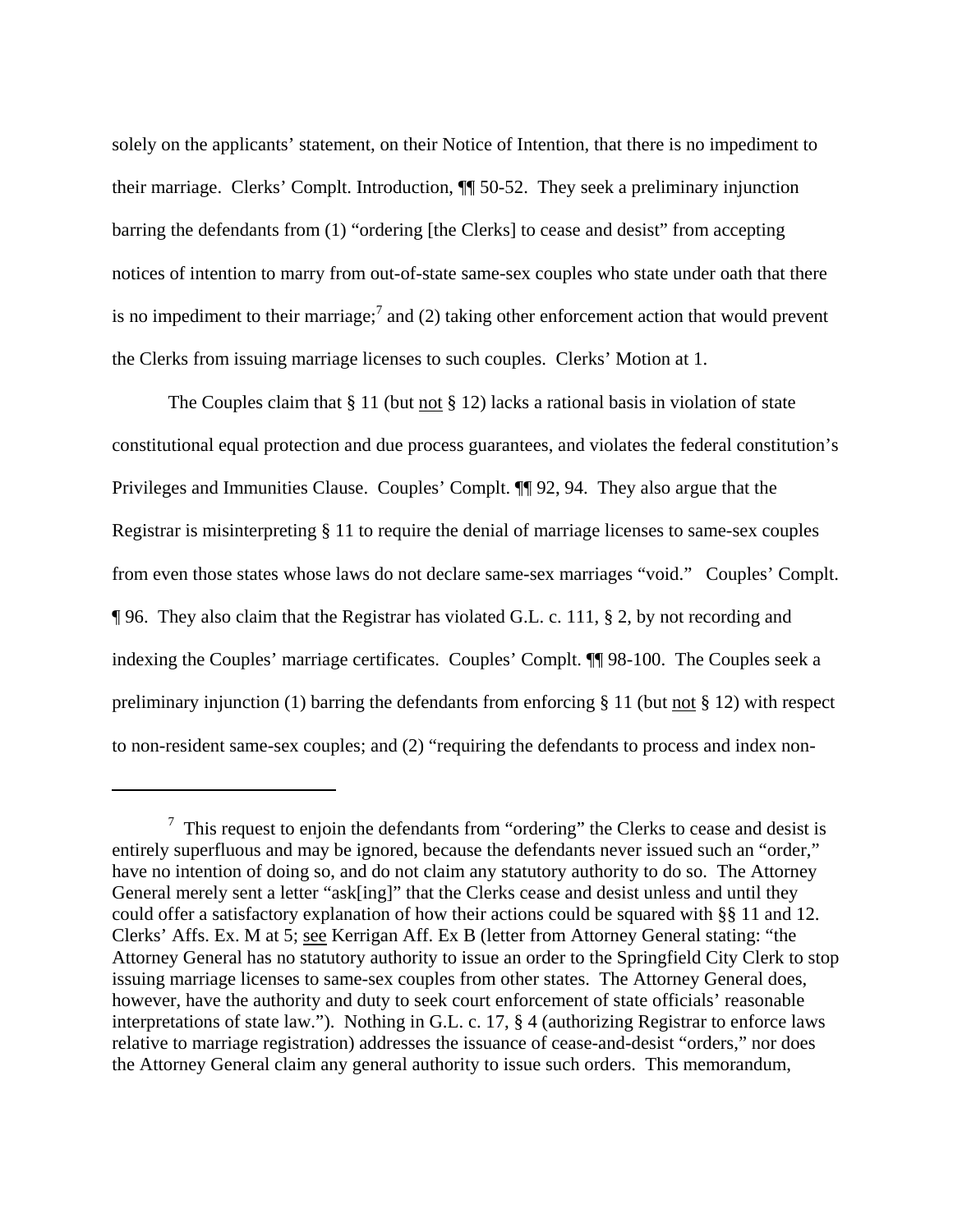<span id="page-15-2"></span>resident same-sex couples' marriage applications in the ordinary course."<sup>8</sup> Couples' Motion ¶ 5.

4. The Critical Distinction Between Marriages that are "Void" and

Those that are Merely "Prohibited."

 The Registrar agrees with the Couples that the question whether a marriage is "void" is distinct from whether it is "prohibited." See Couples' Memo at 21 & n.22. In particular, the question whether a marriage would be "void" if contracted in another state (for purposes of applying § 11) is a separate question from whether it is "prohibited" by that other state's laws (for purposes of applying  $\S 12$ ).<sup>10</sup> The Registrar does not contend that a same-sex marriage

therefore, will focus only on the Clerks' request to enjoin other enforcement action.

 $\overline{a}$ 

<span id="page-15-0"></span> $8\text{ The Couplex' motion also seeks, as preliminary relief, "a declaration that Section 11 is$ unconstitutional as applied to non-resident same-sex couples." Couples' Motion, ¶ 5. There is, however, "no authority for such a 'preliminary declaration." MBTA Advisory Bd. v. MBTA, 382 Mass. 569, 574 (1981) (citing G.L. c. 231A). This part of the Couples' motion must therefore be denied.

<span id="page-15-1"></span><sup>9</sup> The Couples cite Christensen v. Christensen, 14 N.W.2d 613, 615 (Neb. 1944) ("It is generally held that a marriage is not void unless the statutes so declare, and that courts should not so construe it unless the legislative intent to such effect is clear and unequivocal"); see Couples' Ex. 4. Cf. Sutton v. Warren, 51 Mass. 451, 453-44 (1845) (recognizing distinction between marriages that are void, as opposed to merely voidable); Commonwealth v. Lane, 113 Mass. 458, 462-65 (1873). See also Couples' Ex. 19 (May 17, 2004 letter from Connecticut Attorney General to Governor of the Commonwealth, recognizing, at p. 2, distinction under Connecticut law between whether marriage is "void" and whether it is "permitted" or "authorized"). Of course, a marriage that is expressly declared by another state's law not to be "valid" (or some equivalent term or phrase) would appear to be "void" even if the statute does not use that term; but that issue need not be confronted now, as none of the Couples resides in such a state.

<sup>10</sup> To recap, § 11 provides (with emphasis added): "No marriage shall be contracted in this commonwealth by a party residing and intending to continue to reside in another jurisdiction if such marriage would be void if contracted in such other jurisdiction, and every marriage contracted in this commonwealth in violation hereof shall be null and void." And § 12 provides (with emphasis added): "Before issuing a license to marry a person who resides and intends to continue to reside in another state, the officer having authority to issue the license shall satisfy himself, by requiring affidavits or otherwise, that such person is not prohibited from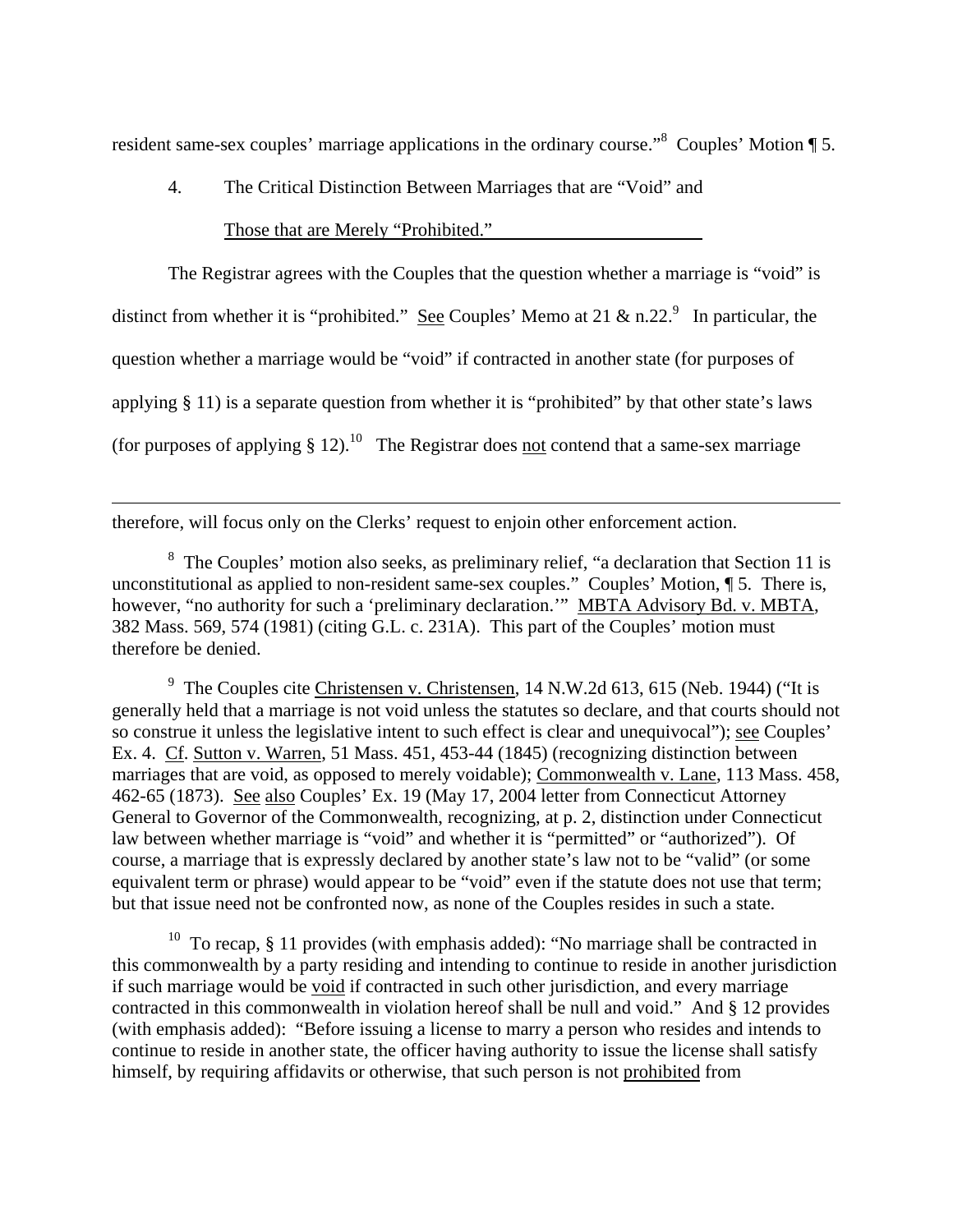would be "void" if contracted in any of the particular states in which the plaintiff Couples reside- -only that it is "prohibited" by those states' laws.

 Thus the Registrar does not contend that § 11 renders void any of the marriages of the five Couples who have already received marriage licenses and had their marriages solemnized, see supra n.  $6<sup>11</sup>$  nor does the Registrar contend that § 11 (as distinct from § 12) bars issuance of marriage licenses to the three Couples who were denied licenses.<sup>12</sup> (This will be explained in detail infra with respect to the three unmarried Couples; the Registrar will explain how the laws of the states where they reside–Maine, New Hampshire and Rhode Island–merely prohibit samesex marriages in those states, without declaring them void.) For this reason, as will be argued infra, none of the plaintiff Couples has been injured by, and thus they lack standing to challenge, § 11. This lack of standing is a jurisdictional bar. In Massachusetts, the legality of the five Couples' marriages is in question, and licenses should be denied to the three unmarried Couples, only under § 12, which they do not challenge, and which their argument about the purported misapplication of § 11 inexplicably ignores. See Couples' Memo at 21, 24.

intermarrying by the laws of the jurisdiction where he or she resides."

 $\overline{a}$ 

<span id="page-16-0"></span> $11$  The Registrar's list of other states' impediments to marriage, Clerks' Affs. Ex. K, does not identify any of those Couples' states as one where same-sex marriage would be "void" if contracted. In contrast, the Registrar's list identifies numerous other states–e.g., Arizona, Arkansas, and Delaware–as ones where same-sex marriage would indeed be "void" if contracted. See Clerks' Aff. Ex. K. This is in accordance with the express terms of those states' laws. See Ariz. Rev. Stat. §§ 25-101(C) ("Marriage between persons of the same sex is void and prohibited."); Ark. Code Ann.§ 9-11-109 ("A marriage between persons of the same sex is void."); Del. Code Title 13 §§ 101(a) ("A marriage is prohibited and void between . . . persons of the same gender.").

<span id="page-16-1"></span><sup>12</sup> These three Couples are Michael Thorne and James Theberge of Maine; Edward Butler and Leslie Schoof of New Hampshire; and Wendy Becker and Mary Norton of Rhode Island. Couples' Complt. ¶¶ 52-71.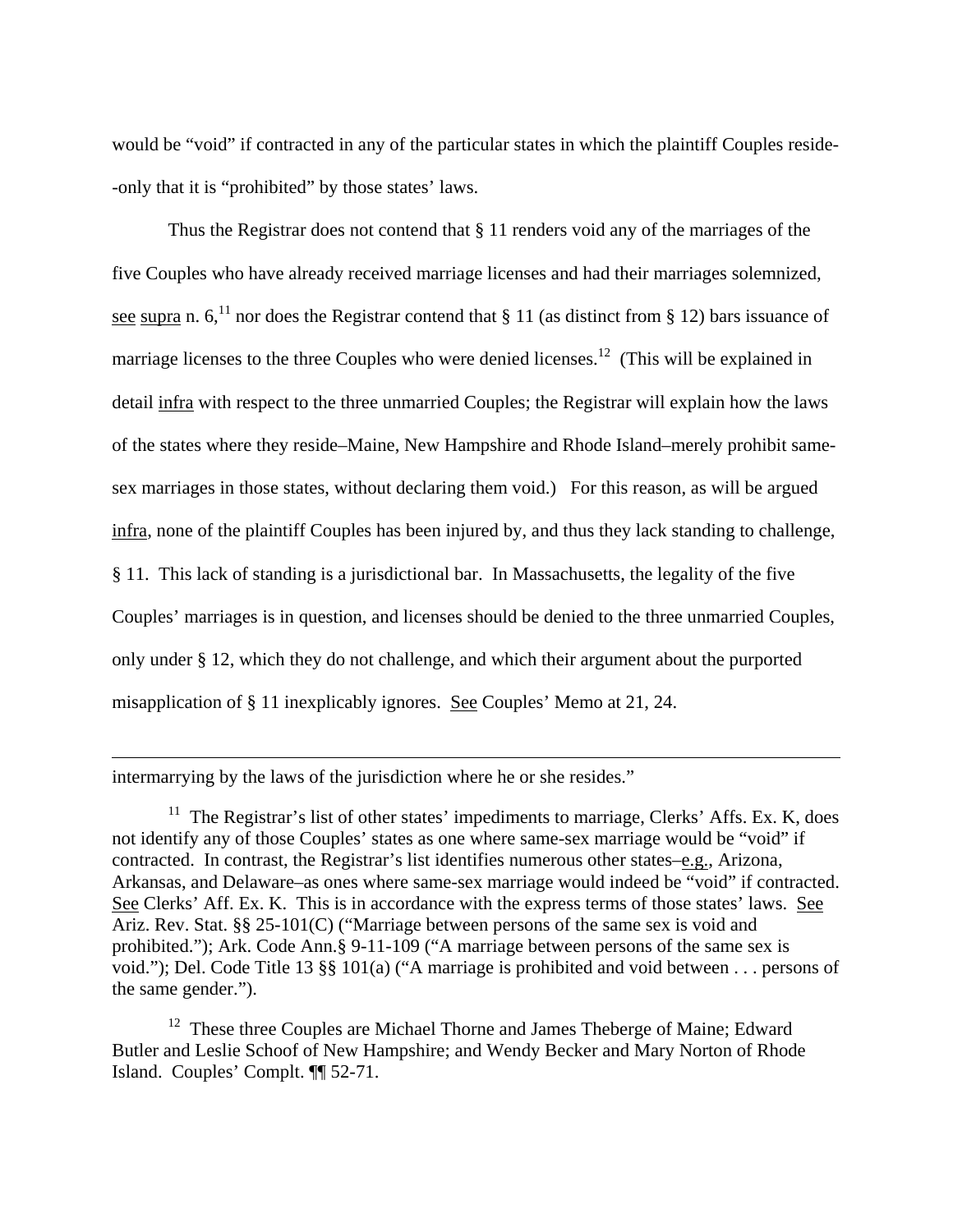#### ARGUMENT

<span id="page-17-0"></span> The standard for issuance of a preliminary injunction is familiar. "[T]he judge initially evaluates in combination the moving party's claim of injury and chance of success on the merits. If the judge is convinced that failure to issue the injunction would subject the moving party to a substantial risk of irreparable harm, the judge must then balance this risk against any similar risk of irreparable harm which granting the injunction would create for the opposing party. What matters as to each party is not the raw amount of irreparable harm the party might conceivably suffer, but rather the risk of such harm in light of the party's chance of success on the merits. Only where the balance between these risks cuts in favor of the moving party may a preliminary injunction properly issue." Packaging Industries Group, Inc. v. Cheney, 380 Mass. 609, 617 (1980) (footnotes omitted).<sup>13</sup> In addition, "when a party seeks to enjoin governmental action, the judge must also consider whether the grant of an injunction would adversely affect the public interest." Student No. 9 v. Board of Education, 440 Mass. 752, 762 (2004). Neither the Clerks nor the Couples have made these showings here.

# I. NEITHER THE CLERKS NOR THE COUPLES ALLEGE ANY IMMINENT IRREPARABLE HARM THAT WOULD BE PREVENTED BY THE PRELIMINARY INJUNCTIONS THEY RESPECTIVELY REQUEST.

 $\overline{a}$ 

The Clerks do not allege any substantial risk of real, tangible, imminent harm to them

<sup>&</sup>lt;sup>13</sup> "Since the judge's assessment of the parties' lawful rights at the preliminary stage of the proceedings may not correspond to the final judgment, the judge should seek to minimize the harm that final relief cannot redress, by creating or preserving, in so far as possible, a state of affairs such that after the full trial, a meaningful decision may be rendered for either party." Id.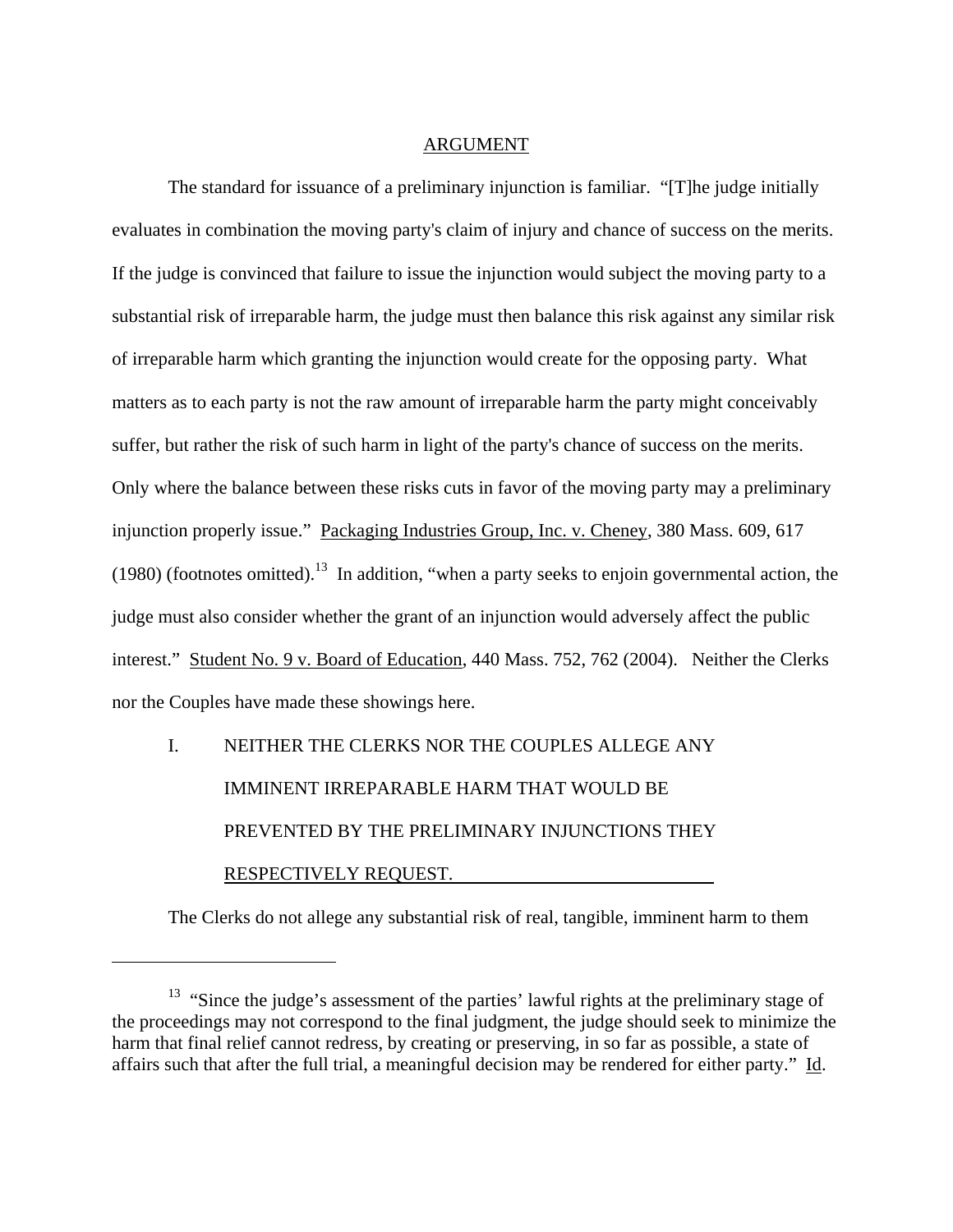from enforcement of G.L. c. 207, §§ 11 and 12; they offer only unfounded speculation about possible prosecution, possible civil lawsuits, and possible public criticism of them for following the law as directed by the defendants. As for the Couples, the five Couples who have already received marriage licenses in violation of § 12, and had their marriages solemnized, face no imminent harm, as the process of the Registrar's binding and indexing of their certificates of marriage would not occur until June 2005 at the earliest. The three Couples who have not received marriage licenses will not benefit from the injunction they request against the enforcement of § 11, because issuance of marriage licenses to them is not barred by § 11, but only by the separate provisions of § 12, which their complaint does not challenge and against which they seek no injunction. Moreover, there are alternatives for these Couples who may wish to be married immediately; for example, in Quebec, where same-sex marriage is legal without regard to residency.<sup>[14](#page-18-0)</sup>

 A preliminary injunction is available only where the moving party shows, inter alia, that it is "necessary to prevent imminent harm to it" that could not be redressed by a judgment on the merits. Packaging Industries, 380 Mass. at 617 & n.11. The risk of harm must be "substantial," id.; "[b]are allegations or speculation" about irreparable harm are insufficient. Hull Mun. Lighting Plant v. Massachusetts Mun. Wholesale Elec. Co., 399 Mass. 640, 644 (1987). The moving party must establish "injury that is not remote or speculative, but is actual and imminent." Sierra Club v. Larson, 769 F. Supp. 420, 422 (D. Mass.1991); see, e.g., Narragansett

at 616 (citation and internal quotation omitted).

<span id="page-18-0"></span> $14$  See Human Rights Campaign website, International Marriage Rights, http://www.hrc.org/Template.cfm?Section=Center&CONTENTID=14813&TEMPLATE=/Conte ntManagement/ContentDisplay.cfm (last visited July 9, 2004).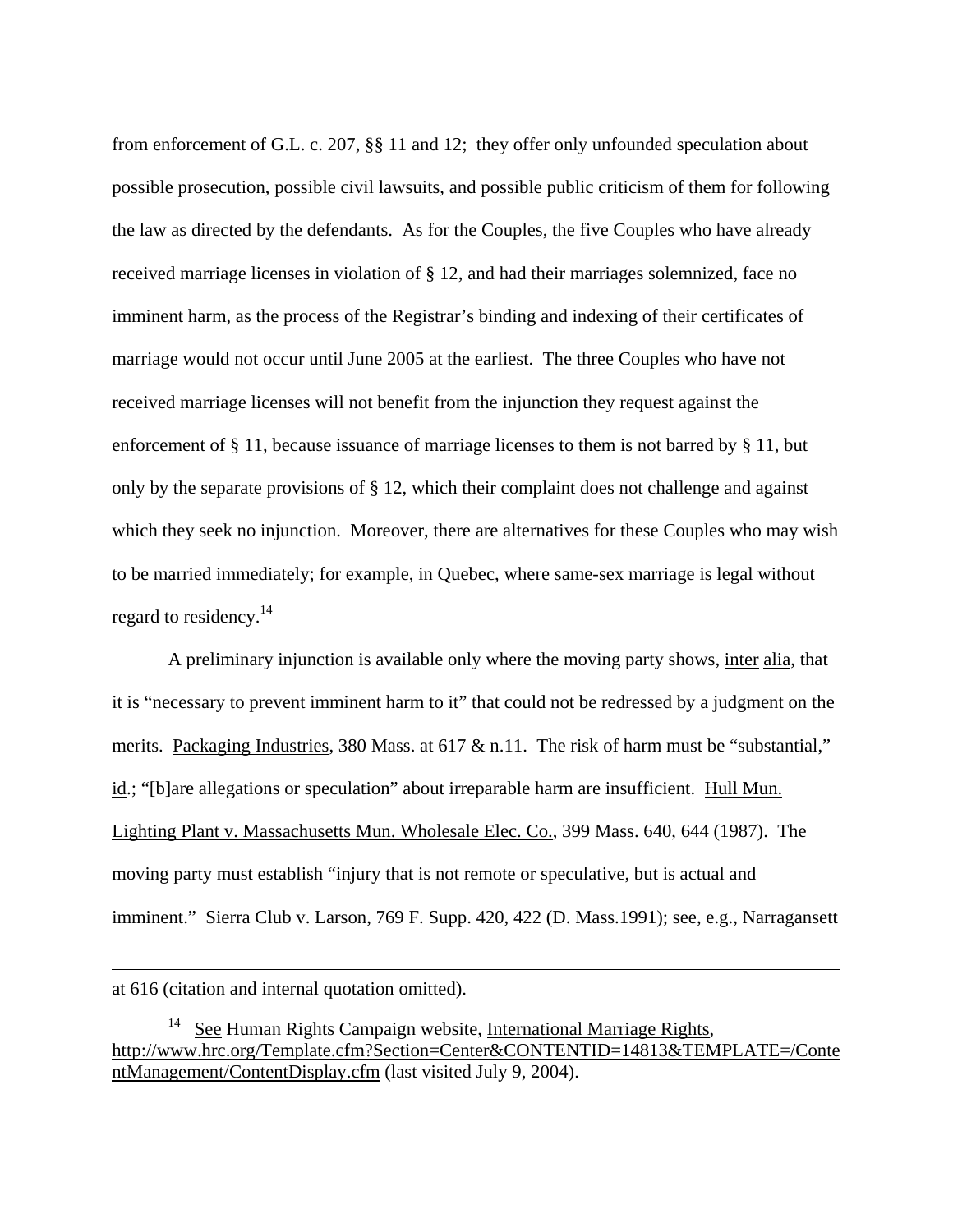Indian Tribe v. Guilbert, 934 F.2d 4 (1st Cir. 1991); Public Service of New Hampshire v. West Newbury, 835 F.2d 380 (1st Cir. 1987). Moreover, an injunction should not be granted where it would serve no useful purpose in protecting the moving party's rights. See Levine v. Black, 312 Mass. 242, 244 (1942). Based on these principles, neither the Clerks nor the Couples are entitled to preliminary relief.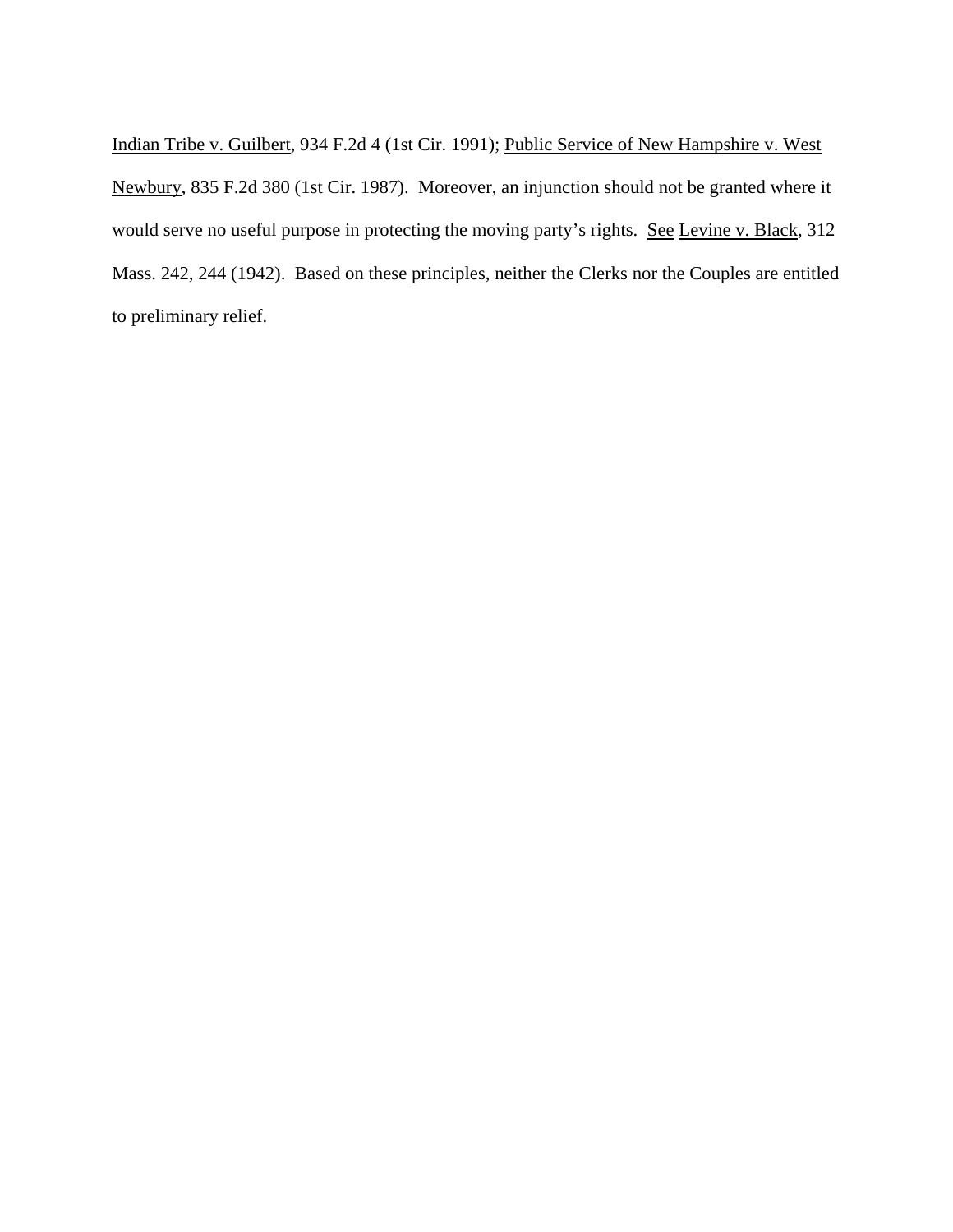# <span id="page-20-0"></span> A. The Clerks' Professed Fears of Prosecution, Litigation, and Damage to Their Reputations are Insufficient to Warrant a Preliminary Injunction.

 The Clerks assert that enforcement of §§ 11 and 12 must be enjoined to protect them from three types of alleged irreparable harm: (1) the risk of prosecution for violations of § 11; (2) the risk of civil suits by out-of-state same-sex couples who have been denied marriage licenses; and (3) the risk that acting in accordance with §§ 11 and 12 "could cause them to be branded in the public eye as homophobic." Clerks' Memo at 30. None of these purported risks warrants preliminary relief; the first is legally insufficient and the second and third are far too speculative.

 As for prosecution, even assuming arguendo the dubious proposition that the Clerks face any real threat of prosecution,<sup>15</sup> the well-established rule is that "[t]he threat of criminal prosecution is not, in itself, ground for [injunctive] relief. . . . 'Very special circumstances' . . . are required." Knox v. Massachusetts Soc. for Prevention of Cruelty to Animals, 12 Mass. App. Ct. 407, 408 (1981) (citations omitted). A threatened prosecution should not be enjoined "unless it is clear that unless relief is granted a substantial right of the plaintiff will be impaired to a material degree; that the remedy at law is inadequate; and that injunctive relief can be applied with practical success and without imposing an impossible burden on the court or bringing its processes into disrepute." Bunker Hill Distributing, Inc. v. District Attorney for Suffolk County,

<sup>&</sup>lt;sup>15</sup> The Attorney General's letter alluded briefly to G.L. c. 207,  $\S$  50 (the statute making issuance of marriage licenses in violation of § 11 a criminal offense) only to remove any question that might be raised about whether clerks are responsible for enforcing § 11, which does not itself mention clerks. See Clerks' Aff. Ex. M at 3. The Attorney General's letter did not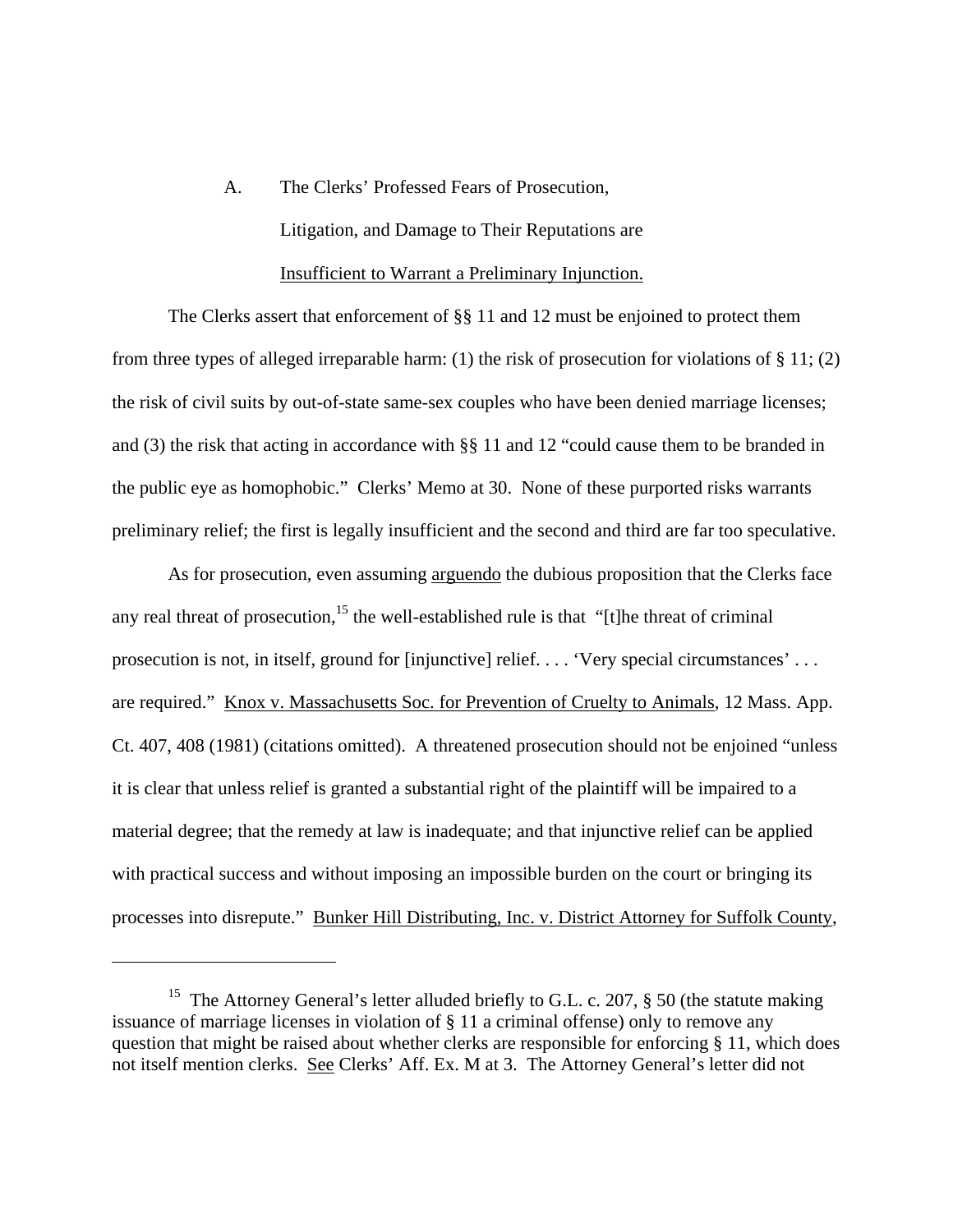376 Mass. 142, 146 (1978) (citations and internal quotations omitted). As to the "inadequate remedy at law" factor, usually the opportunity to raise at a criminal trial all of one's defenses to the criminal charge (including the defense that the statute in question is unconstitutional) is considered adequate, thus barring injunctive relief against a prosecution. Norcisa v. Board of Selectmen of Provincetown, 368 Mass. 161, 168, 170-71 (1975); see DuBois v. Chief of Police of Watertown, 389 Mass. 488, 489-90 (1983). That opportunity is inadequate in "very special circumstances," e.g., multiple, vexatious, and/or harassing prosecutions. Norcisa, 368 Mass. at 168-71; see Dunigan Enterprises, Inc. v. District Attorney for the Northern District, 11 Mass. App. Ct. 254, 260 & n.12 (1981). The Clerks allege no such risk here.<sup>[16](#page-21-0)</sup>

 As for the risk of civil suits by out-of-state same-sex couples who have been denied marriage licenses, the Clerks offer no factual basis whatsoever for believing that such suits will occur. Their affidavits merely recite that such suits are possible, without identifying any out-ofstate couple or anyone else who has even discussed or threatened, let alone instituted, such a suit. E.g. Johnstone Aff. ¶ 24. Indeed, more than half of the plaintiff Clerks do not even claim to have received any inquiries, let alone marriage license applications, from any out-of-state same-sex couples. Those Clerks' professed fears of litigation by such couples are particularly weak. See Ellis Aff. ¶¶ 16-21; McNulty Aff. ¶¶ 16-21; Stover Aff. ¶¶ 16-22; Pizer Aff. ¶¶ 16-22; Marple

threaten prosecution or refer to criminal sanctions.

<span id="page-21-0"></span><sup>&</sup>lt;sup>16</sup> The Clerks cite Frawley v. Watson, 14 Mass. L. Reptr. 141, 2001 Westlaw 1631719 (Mass. Super. Ct. Dec. 12, 2001), for the proposition that "a threat of criminal prosecution is considered irreparable harm." Clerks' Memo at 30. But in that case the plaintiff sought not to enjoin a prosecution (none had been threatened and indeed prosecutors had stated that none would be instituted), but instead to enjoin his public employer from interviewing him about alleged misconduct unless and until he could obtain a proper, formal grant of immunity. 2001 Westlaw 1631719 at  $*1, *5$ . Accordingly, the court there had no occasion to consider the principles discussed above, which are plainly applicable here.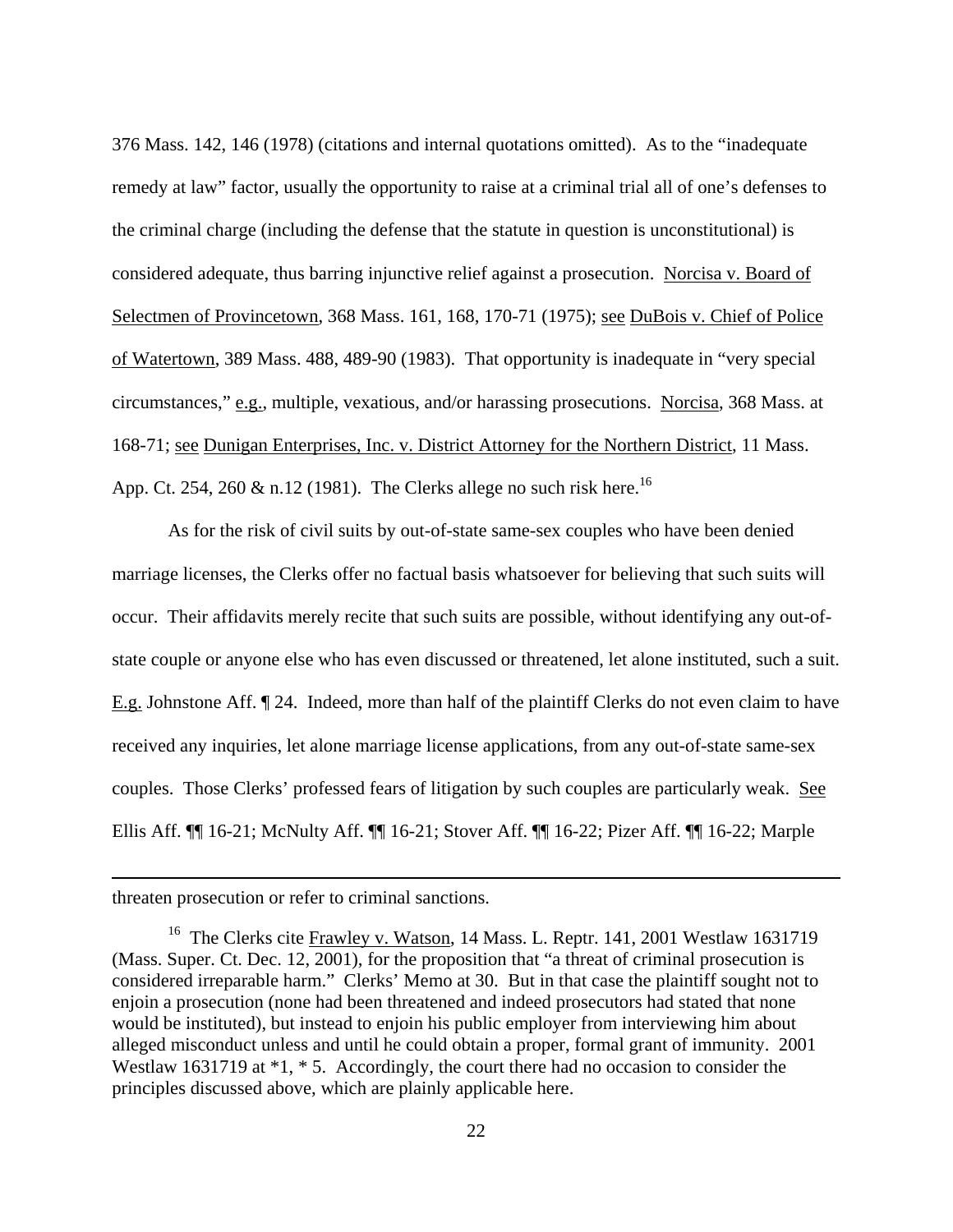Aff.  $\P$  16-22, Tari Aff.  $\P$  16-22; Wood Aff.  $\P$  22-27. The other Clerks do not allege that any of the out-of-state same-sex couples they have turned away has even hinted at litigation. It appears far more likely that any such couples wishing to litigate would sue state officials such as the Registrar, rather than suing the Clerks, who–by the filing of this suit–have very publicly declared their disagreement with the enforcement of §§ 11 and 12 and their sympathies with such couples. Indeed, the plaintiff Couples have done exactly that: sued the Registrar, not the Clerks. In short, the imagined possibility of litigation against the Clerks does not constitute imminent irreparable harm.<sup>17</sup>

 The Clerks finally claim irreparable harm based on the purported risk that acting in accordance with §§ 11 and 12 "could cause them to be branded in the public eye as homophobic." Clerks' Memo at 30. Again, however, they offer no evidence in support of this notion; their affidavits do not cite a single instance in which any of them has been subjected to

<span id="page-22-0"></span> $17$  Moreover, even if the threat of litigation were real, the burden and expense of litigation do not constitute irreparable harm sufficient to justify preliminary relief. Cf. FTC v. Standard Oil Co., 449 U.S. 232, 244 (1980) (expense and disruption of defending against protracted administrative proceedings is not irreparable harm); Myers v. Bethlehem Shipbuilding Corp., 303 U.S. 41, 51 (1938) (rejecting claim that "the mere holding of the prescribed administrative hearing would result in irreparable damage"); R.J.A. v. K.A.V., 34 Mass. App. Ct. 369, 374-75 (1993) (delay and expense of full litigation on merits was not "irremediable hardship" such as would justify immediate appeal of interlocutory order); In re Justices of Supreme Court of Puerto Rico, 695 F.2d 17, 20 (1st Cir. 1982) (burdensomeness of ongoing litigation did not warrant mandamus relief against trial court); GTE Products Corp. v. Stewart, 414 Mass. 721, 724-25 (1993) (loss of litigation advantage not irreparable harm). Cf. also Norcisa, 368 Mass. at 170-72 (injury incidental to defending a criminal prosecution brought in good faith was insufficient to justify injunction against prosecution). Finally, to the extent the Clerks purport to fear personal liability, they do not explain (1) why any plaintiff would seek monetary as opposed to injunctive relief (after all, same-sex couples' interest is in getting married, not in recovering damages, as the Couples' current lawsuit shows); (2) why they would not be protected by qualified immunity (as it is certainly not "clearly established" that their implementation of §§ 11 and 12 violates anyone's rights); or (3) why, if somehow found liable, they would not be entitled to indemnification under G.L. c. 258, § 9.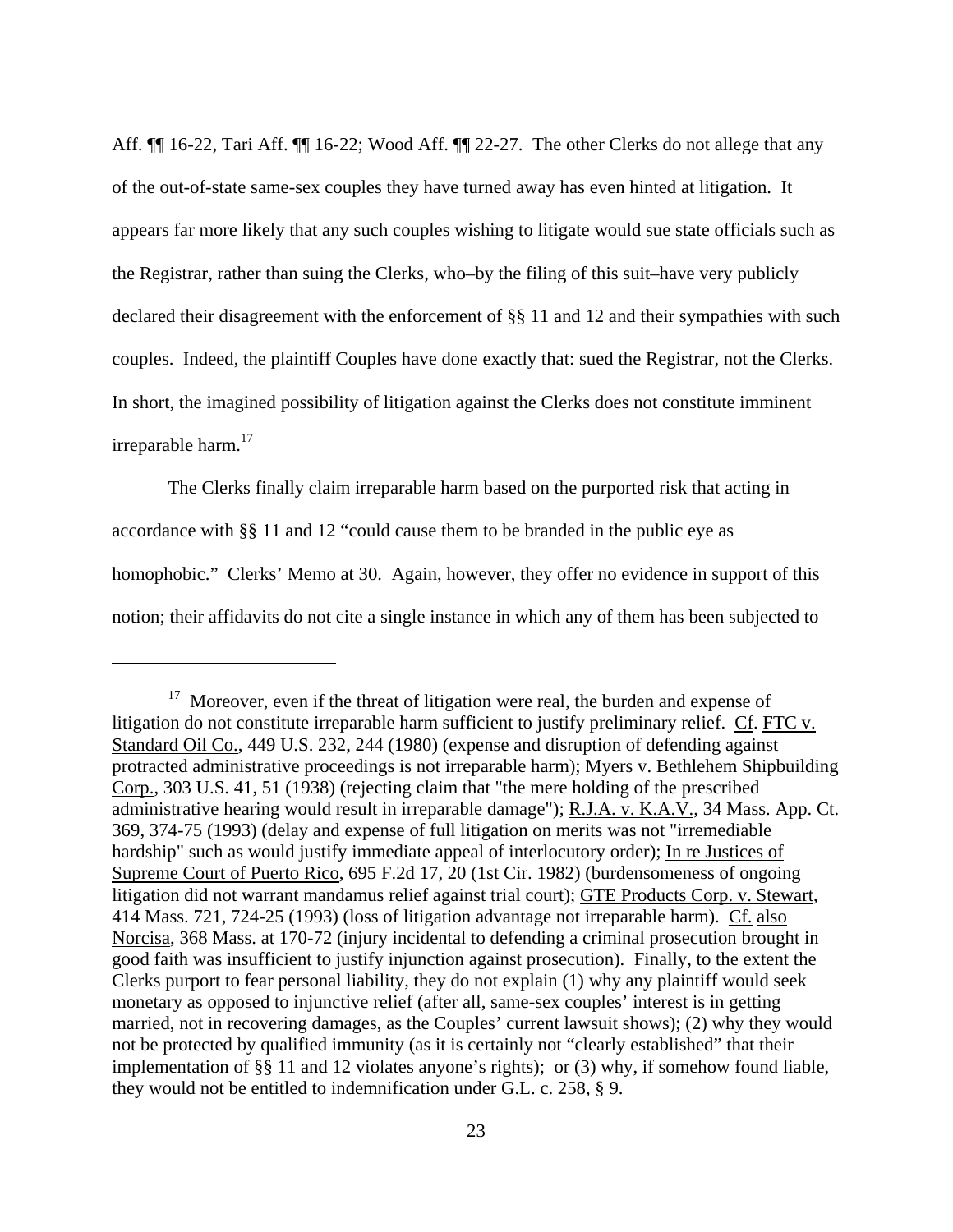the slightest public criticism for enforcing §§ 11 and 12. In light of the very well-publicized filing of this suit, in which the Clerks have forcefully declared their disagreement with §§ 11 and 12, made it known that they are abiding by those statutes only under threat of enforcement action by the defendants, and taken steps (including filing the current motion) to free themselves of what they perceive as those statutes' unlawful constraints, it is virtually impossible to believe that any of the Clerks will be publicly portrayed or perceived as homophobic or otherwise suffer any damage to his or her reputation. The Clerks have effectively innoculated themselves from such criticism.<sup>18</sup> And to whatever extent any reputational damage may somehow occur, the Clerks do not explain why they could not pursue defamation claims (in their individual capacities) to recover money damages for such harm, just as officials were allowed to do in the cases cited in the Clerks' Memo at 31.<sup>19</sup> Those cases did not hold that defamation of public officials is irreparable harm that could not be remedied by money damages, nor does Ross-Simons v. Baccarat, Inc., 217 F.3d 8, 13 ( $1<sup>st</sup> Cir. 2000$ ), also cited by the Clerks, establish any such principle.<sup>20</sup> In short, the claimed fear of damage to the Clerks' reputations is neither imminent nor irreparable, and thus provides no basis for preliminary relief.

<span id="page-23-0"></span> $18$  Moreover, the public may be expected to understand that the Clerks cannot take it upon themselves to refuse to enforce laws with which they disagree or take it upon themselves to determine that laws are unconstitutional. See, e.g., Tsongas v. Secretary of the Commonwealth, 362 Mass. 708, 713 (1972) (officials "had no authority to depart from the statutes on the ground that the statutes were unconstitutional"). The Clerks may, of course, seek to address §§ 11 and 12 through the legislative process, if they wish.

<span id="page-23-1"></span><sup>&</sup>lt;sup>19</sup> Pulchaski v. School District of Springfield, 161 F. Supp. 2d 395, 408 (E.D. Pa. 2001); MacElree v. Philadelphia Newspapers, Inc., 674 A.2d 1050, 1055 (Pa. 1996).

<span id="page-23-2"></span> $20$  Ross-Simons was a case about injury to business goodwill and reputation where, in the particular circumstances, the losses from a threatened breach of contract would not be easily quantifiable so as to make a damages award sufficient, and so the breach was enjoined. Id.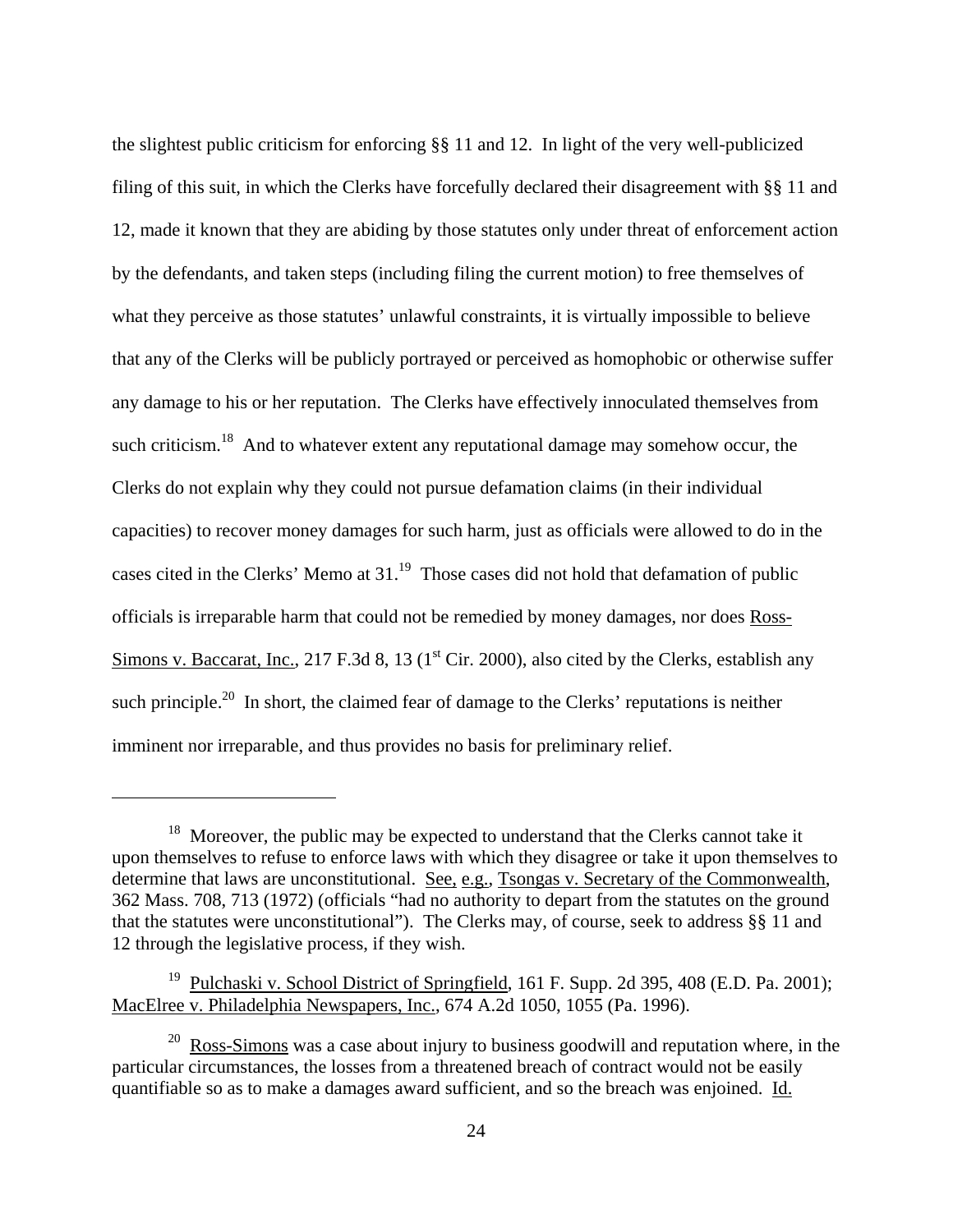B. The Couples' Claimed Irreparable Harms Are Either Not Imminent or Would Not be Prevented by the Injunction They Request.

<span id="page-24-0"></span> The Couples' allegations of harm are insufficient. In the case of those five Couples who have already been issued marriage licenses and had their marriages solemnized, they face no imminent harm from the Registrar's failure to take certain ministerial steps with respect to their Certificates of Marriage, as the first of those steps would not be taken until June 2005 in any event. In the case of those three Couples who seek marriage licenses and allege irreparable harm from their inability to marry, the injunction they request against the enforcement of § 11 would not avoid the claimed harm, because it is not § 11, but only the separate provisions of § 12, that prohibit them from obtaining marriage licenses.

1. The five Couples whose marriages

have been solemnized face no

#### imminent harm.

1

 The five Couples whose marriages have been solemnized seek an injunction "requiring the defendants to process and index non-resident same-sex couples' marriage applications in the ordinary course." Couples' Motion ¶ 5. But such processing, even for opposite-sex couples married at the same time as the five plaintiff Couples, would not occur for at least a year in any event; it is not "imminent." The relevant statute, G.L. c.111, § 2, provides in pertinent part:

The commissioner [of public health] shall prepare from the birth, marriage and death records received by him under the provisions of chapter forty-six,  $21$ ... such

<sup>&</sup>lt;sup>21</sup> Under G.L. c. 46, § 17A, "the clerk of each city and town shall, on or before the tenth day of the second month following every month in which marriages are solemnized, transmit to the state registrar upon forms furnished by him, the original record of such marriages and all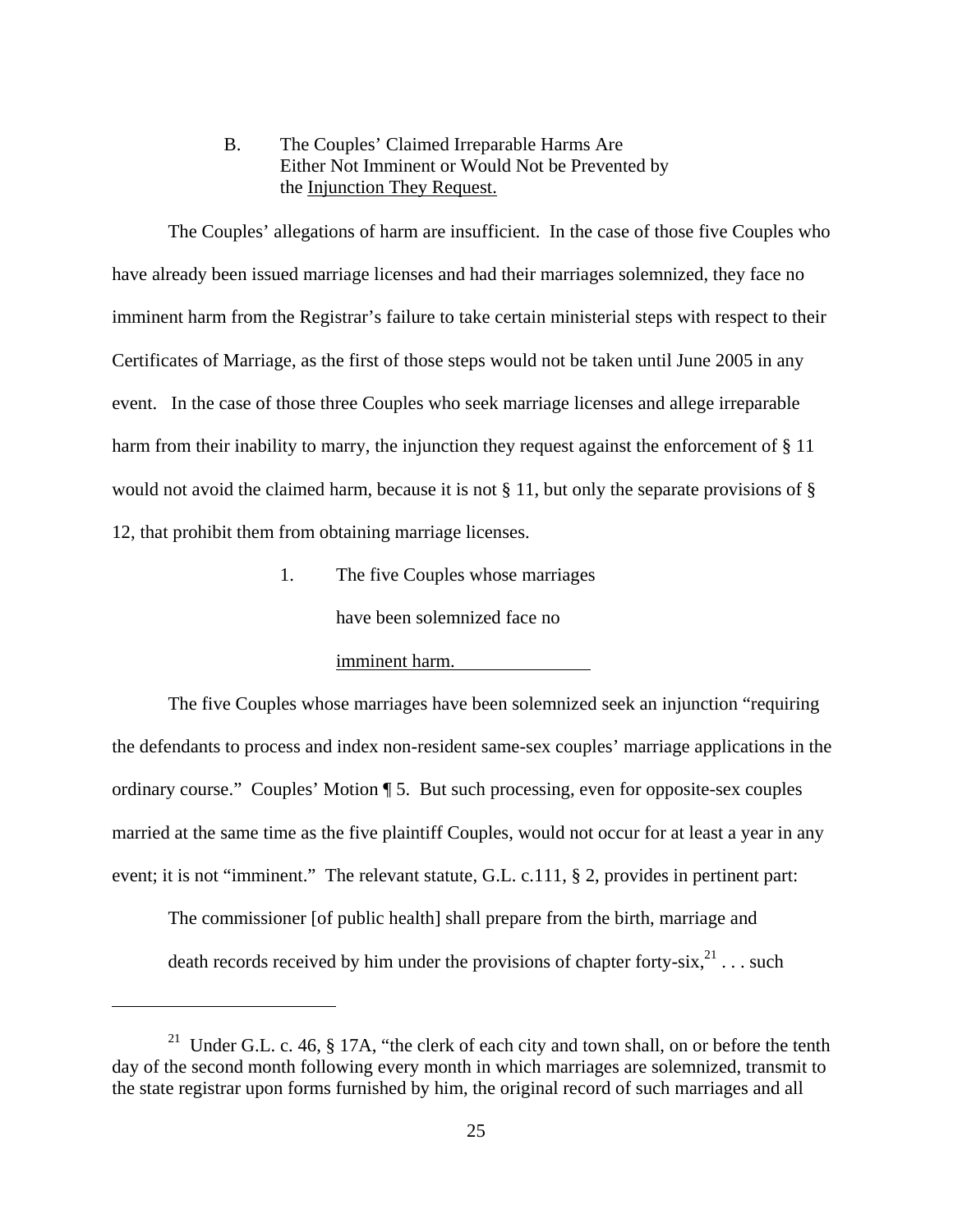<span id="page-25-0"></span>statistical tables as he deems useful, and shall make annual report thereof to the general court. . . . He shall, as soon as is reasonably practicable, cause the birth, marriage and death records to be bound with indexes thereto and shall retain their custody.

The Registrar carries out these functions for the Commissioner. Nyberg Aff. ¶¶ 25-26. Under this statute, certificates of marriages solemnized in May 2004 should be received by the Registrar during July 2004, and "[i]n the normal course of business," the Registrar "would not bind these records until June 2005, at the earliest," and "would complete annual reports regarding the 2004 birth, marriage and death records in 2006 or 2007 at the earliest." Nyberg Aff. ¶¶ 25-26.

 Therefore, if the Registrar were to refuse to bind the five Couples' certificates of marriage in the same manner as he binds other certificates of marriage (whether for Massachusetts same-sex couples or any opposite-sex couples), such refusal would not occur until June 2005 at the earliest. Nor does that delay affect the five Couples' ability to assert and attempt to prove that they are lawfully married. Under G.L. c. 207, § 45, a copy of the certificate of marriage, as kept by the city or town clerk or by the person by whom the marriage was solemnized, "shall be prima facie evidence of such marriage." See also G.L. c. 46, §§ 19, 29 (clerk's attested record of marriage "shall be prima facie evidence of the facts recorded"). The five Couples may obtain copies of their certificates of marriage from the relevant city or town clerk, and use them as they please (as one Couple has reportedly already done<sup>22</sup>), without regard

documentary evidence. Certified copies of the marriages shall be retained by said clerk."

<sup>&</sup>lt;sup>22</sup> "Katy [Gossman], an FBI agent, said she has already used her marriage license to obtain medical benefits for Kristin under her health plan at work. With the dangerous nature of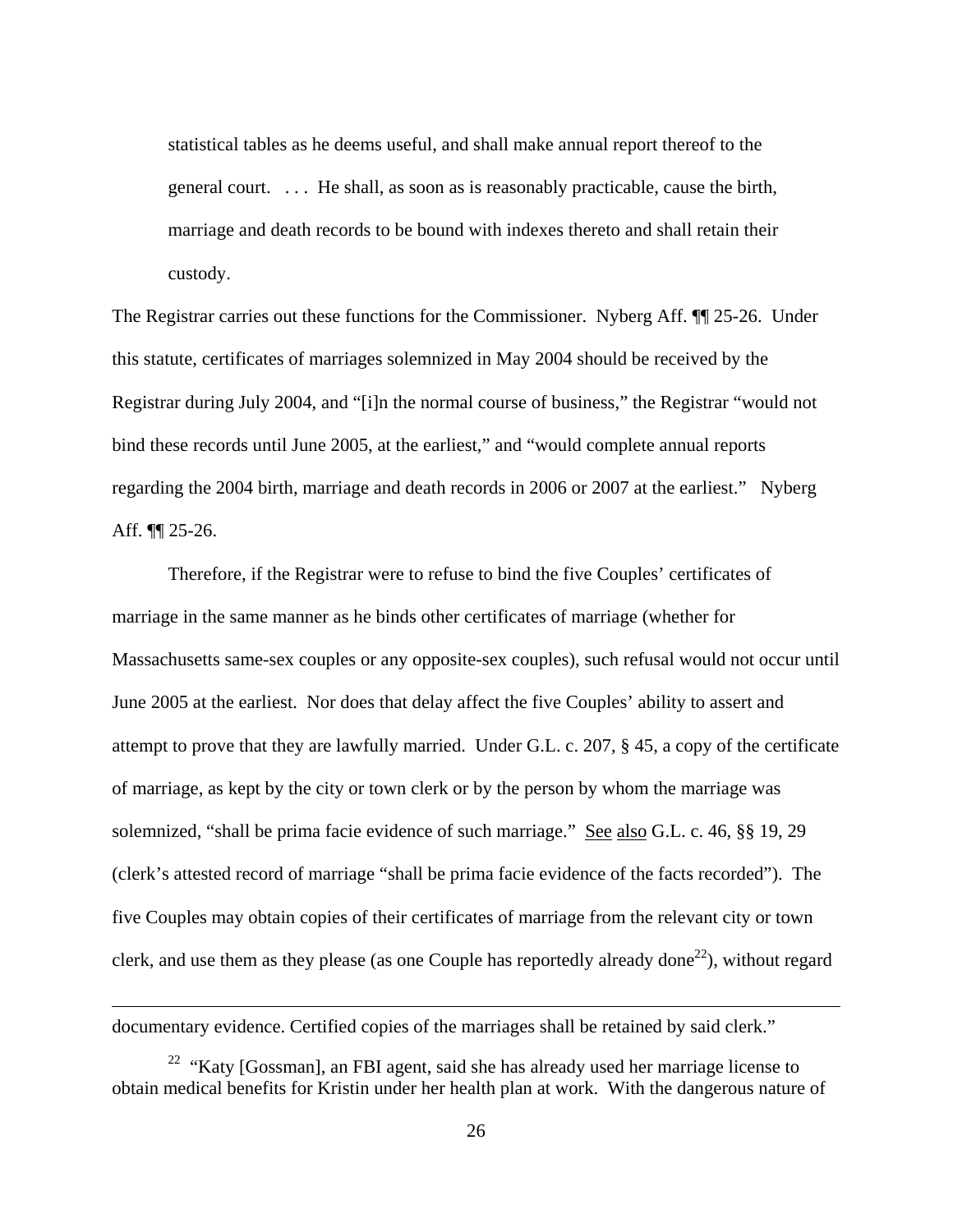<span id="page-26-0"></span>to what the Registrar may do with respect to binding and indexing such certificates or reporting on them to the Legislature under G.L. c. 111, § 2. Accordingly, the five Couples face no imminent irreparable harm that would warrant an injunction requiring the Registrar immediately to bind and index their certificates.

> 2. The three Couples who have not obtained marriage licenses could not marry even if the requested

> > injunction issues.

 The three Couples who have not yet obtained marriage licenses allege that their inability to marry is causing them irreparable harm, and they seek a preliminary injunction barring the defendants from enforcing § 11 with respect to non-resident same-sex couples. But such an injunction would not remedy the claimed harm, because it is not § 11 but § 12 (which the Couples do not challenge) that bars the three Couples from marrying.<sup>23</sup> Under § 12, a city or town clerk could not issue a marriage license to any of the three Couples, because the clerk could not lawfully "satisfy himself, by requiring affidavits or otherwise, that such person is not

her work, Katy, 40, also rushed to have Kristin, 38, listed as her beneficiary on her life insurance and pension." Laura Walsh, Lesbian Couple Seeks to Maintain Marriage, Lancaster Online (Meriden, Conn.), July 5, 2004, http://www.lancasteronline.com/pages/news/ap/4/gay\_ marriage couple (last visited July 8, 2004). The couple is also reportedly using their marriage license to apply for a new Connecticut driver's license for Kristin using the last name Gossman, as shown on the marriage license. Id.

1

<sup>23</sup> To recap once again, § 11 provides (with emphasis added): "No marriage shall be contracted in this commonwealth by a party residing and intending to continue to reside in another jurisdiction if such marriage would be void if contracted in such other jurisdiction, and every marriage contracted in this commonwealth in violation hereof shall be null and void." And § 12 provides (with emphasis added): "Before issuing a license to marry a person who resides and intends to continue to reside in another state, the officer having authority to issue the license shall satisfy himself, by requiring affidavits or otherwise, that such person is not prohibited from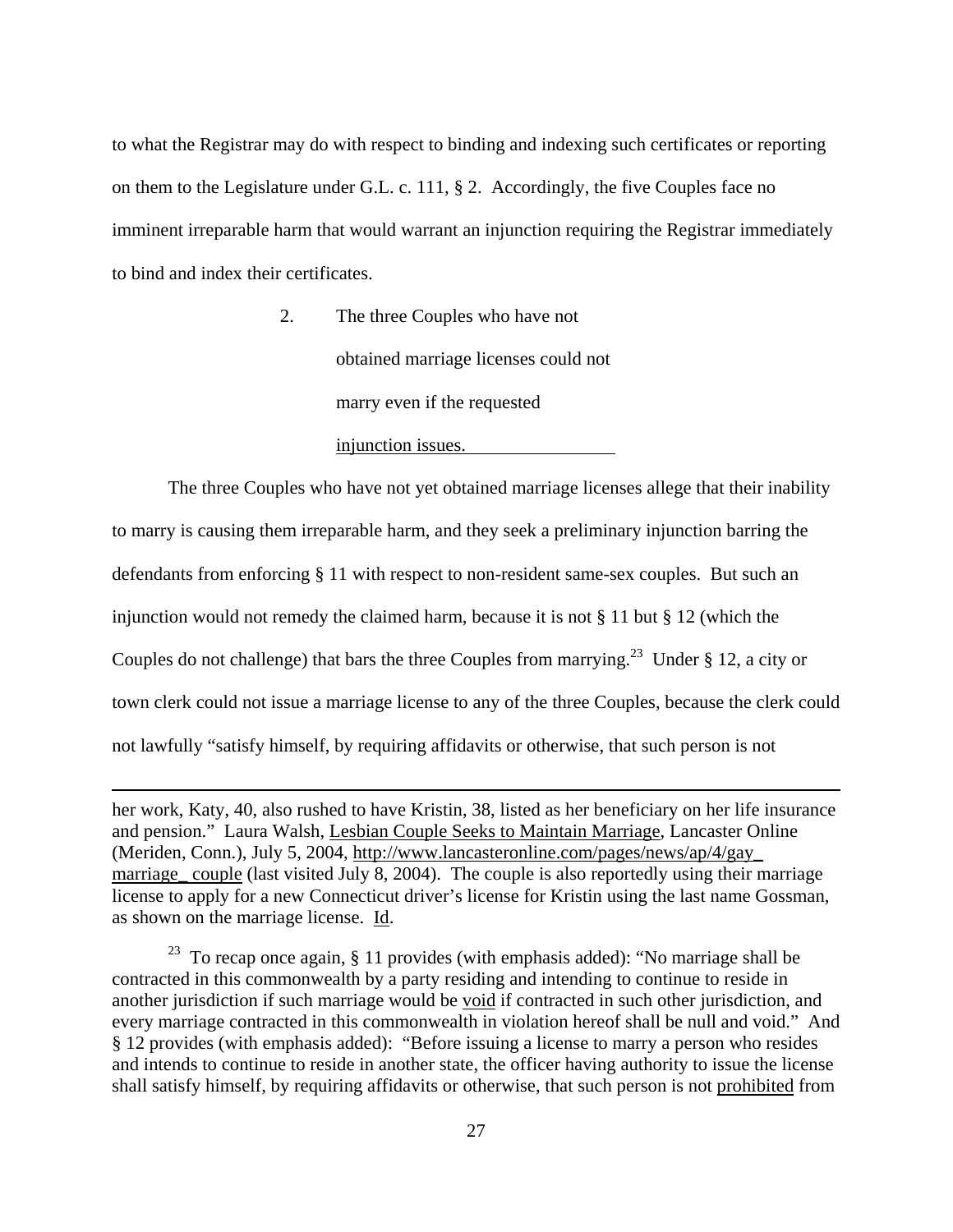prohibited from intermarrying by the laws of the jurisdiction where he or she resides." Any clerk who issued such a license to any of the three Couples would have unlawfully abused his or her discretion (as explained in Part II.C infra), because each of the three Couples resides and intends to continue to reside in a state where same-sex marriage is prohibited.

intermarrying by the laws of the jurisdiction where he or she resides."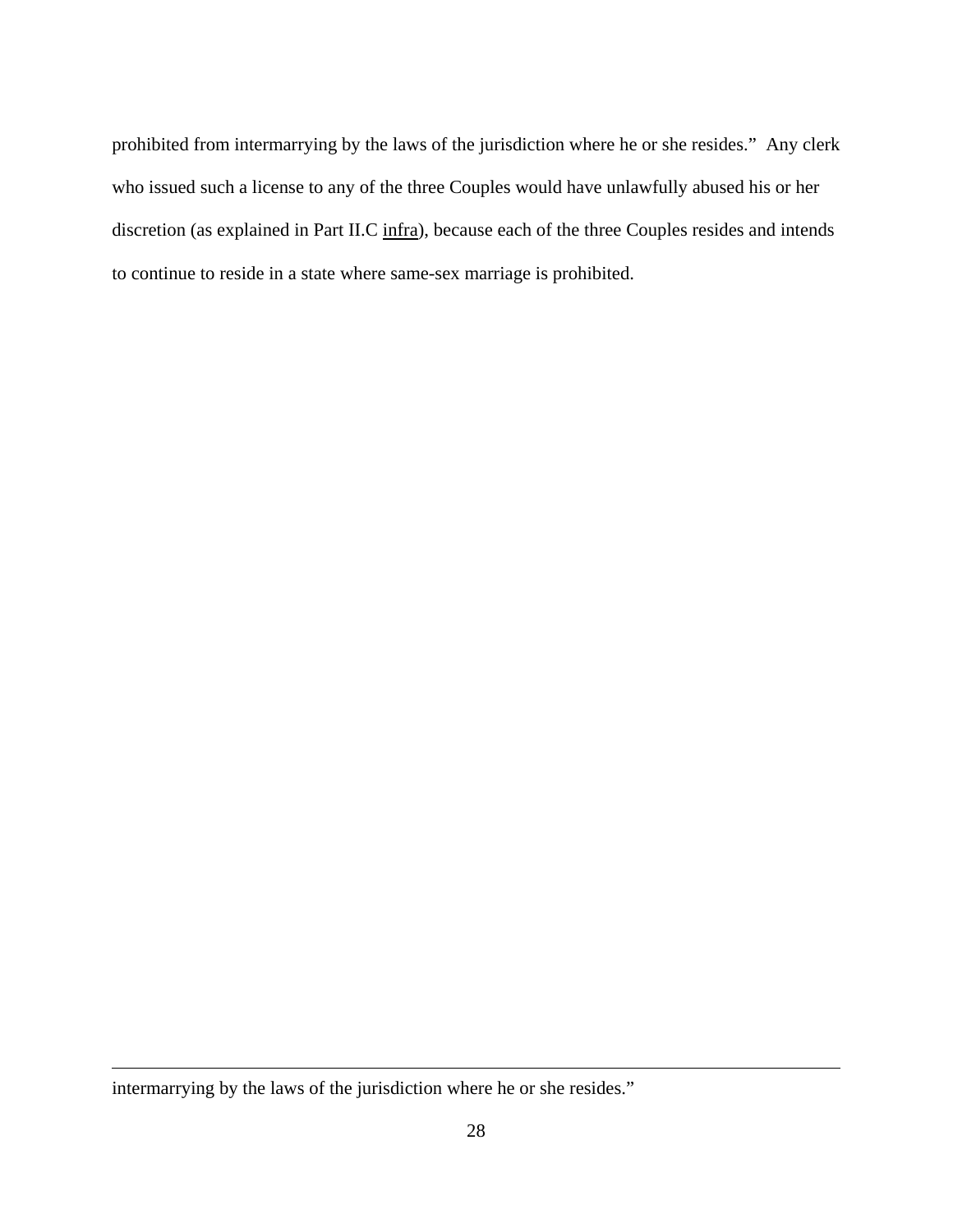#### a. Plaintiffs Thorne and Theberge of Maine.

<span id="page-28-0"></span> Plaintiffs Michael Thorne and James Theberge reside in Maine. See Couples' Complt. ¶ 59. Maine law provides: "Same sex marriage prohibited. Persons of the same sex may not contract marriage." Me. Rev. Stat. Title 19A § 701(5) (2003). The Registrar's list of impediments, issued pursuant to his authority under G.L. c. 207, § 37, so indicates. See Clerks' Affs. Ex. K. Thus, as explained in Part II.C infra, no clerk could lawfully conclude that Thorne and Theberge are "not prohibited from intermarrying by the laws of the jurisdiction where [they] reside[]." G.L. c. 207, § 12. Nothing in Maine law, however, declares that a same-sex marriage contracted in Maine is "void" or the equivalent, and thus § 11 does not bar Thorne and Theberge's marriage. $^{24}$ 

 Accordingly, without an injunction against enforcement of § 12, which they do not request, Thorne and Theberge cannot marry, and thus cannot avoid the harms they allege, even if enforcement of § 11 is enjoined. Such an injunction therefore should not issue; indeed, Thorne and Theberge are not even injured by, and have no standing to challenge, § 11.

#### b. Plaintiffs Butler and Schoof of New Hampshire.

 Plaintiffs Edward Butler and Leslie Schoof reside in New Hampshire. See Couples' Complt. ¶ 65. New Hampshire Rev. Stat. § 457:1 is entitled "Marriages Prohibited; Men" and provides, inter alia: "No man shall marry . . . any other man." New Hampshire Rev. Stat. §

<u>.</u>

<sup>&</sup>lt;sup>24</sup> Maine does have two statutes (Me. Rev. State. Title 19A  $\S 701(1)$ , 701(1-A), discussed in Part I.B.3 infra, providing that certain marriages (including same-sex marriages) contracted in other states are considered void in Maine. But that does not trigger § 11, the operation of which turns instead on whether the marriage of a couple from another jurisdiction (e.g., Maine) "would be void if contracted in such other jurisdiction[.]" Nothing in Maine law declares same-sex marriage void if contracted in Maine; same-sex marriages are void in Maine only if contracted in another state by residents of Maine or persons who subsequently come to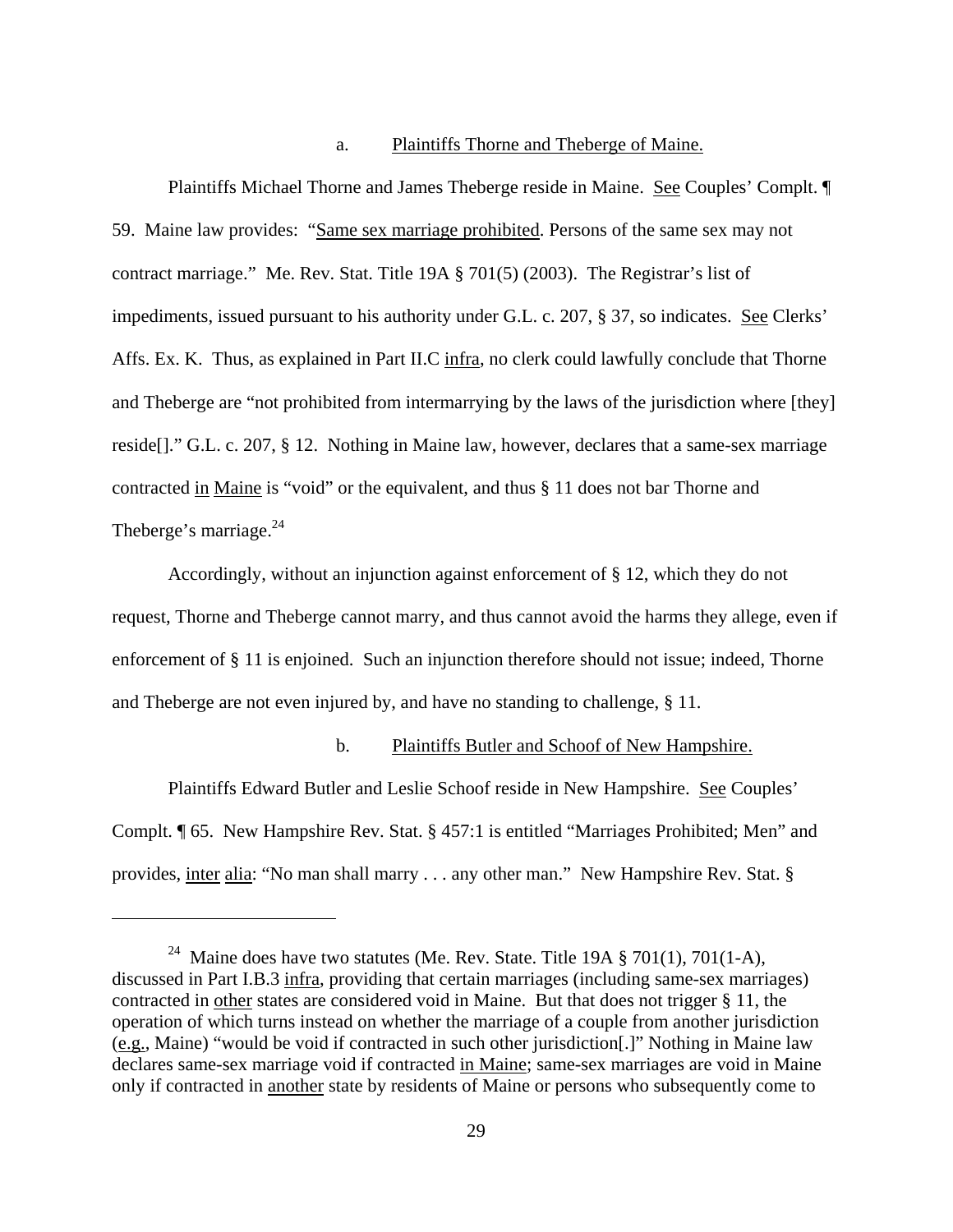457:2 likewise prohibits a woman from marrying any other woman. The Registrar's list of impediments, issued pursuant to his authority under G.L. c. 207, § 37, so indicates. See Clerks' Affs. Ex. K. Thus, Butler and Schoof are "prohibited from intermarrying by the laws of the jurisdiction where [they] reside[]." G.L. c. 207, § 12. Nothing in New Hampshire law, however, declares that a same-sex marriage contracted in New Hampshire is "void" or the equivalent, and thus § 11 does not bar Butler and Schoof's marriage. Without an injunction against enforcement of § 12, which they do not request, Butler and Schoof cannot marry, and thus cannot avoid the harms they allege, even if enforcement of § 11 is enjoined. Such an injunction therefore should not issue; indeed, Butler and Schoof are not even injured by, and have no standing to challenge, § 11.

#### c. Plaintiffs Becker and Norton of Rhode Island.

 Plaintiffs Wendy Becker and Mary Norton reside in Rhode Island. See Couples' Complt. ¶ 52. The Rhode Island Attorney General released a statement on May 17, 2004 (see Couples' Ex. 15), declining to answer the Governor of the Commonwealth's question whether same-sex marriage would be void if contracted in Rhode Island, declaring: "No Rhode Island court has addressed or interpreted whether or not Rhode Island's marriage laws permit same-sex couples to marry or whether same-sex marriages, if performed in Rhode Island, would be void."<sup>25</sup> The

Maine.

<span id="page-29-0"></span> $25$  His statement also recognized the existence of a separate question: whether a same-sex marriage legally performed in Massachusetts would be recognized as a marriage under Rhode Island law. See Couples' Ex. 15. That issue is discussed further infra. For now it is sufficient to note that for purposes of applying §§ 11 and 12, it is irrelevant whether another state would recognize a same-sex marriage if validly performed in the Commonwealth. This is because §§ 11 and 12 make the validity and permissibility of a marriage in the Commonwealth turn on whether the marriage could be validly or legally contracted in the couple's home state, not whether it would be recognized there after being contracted in the Commonwealth.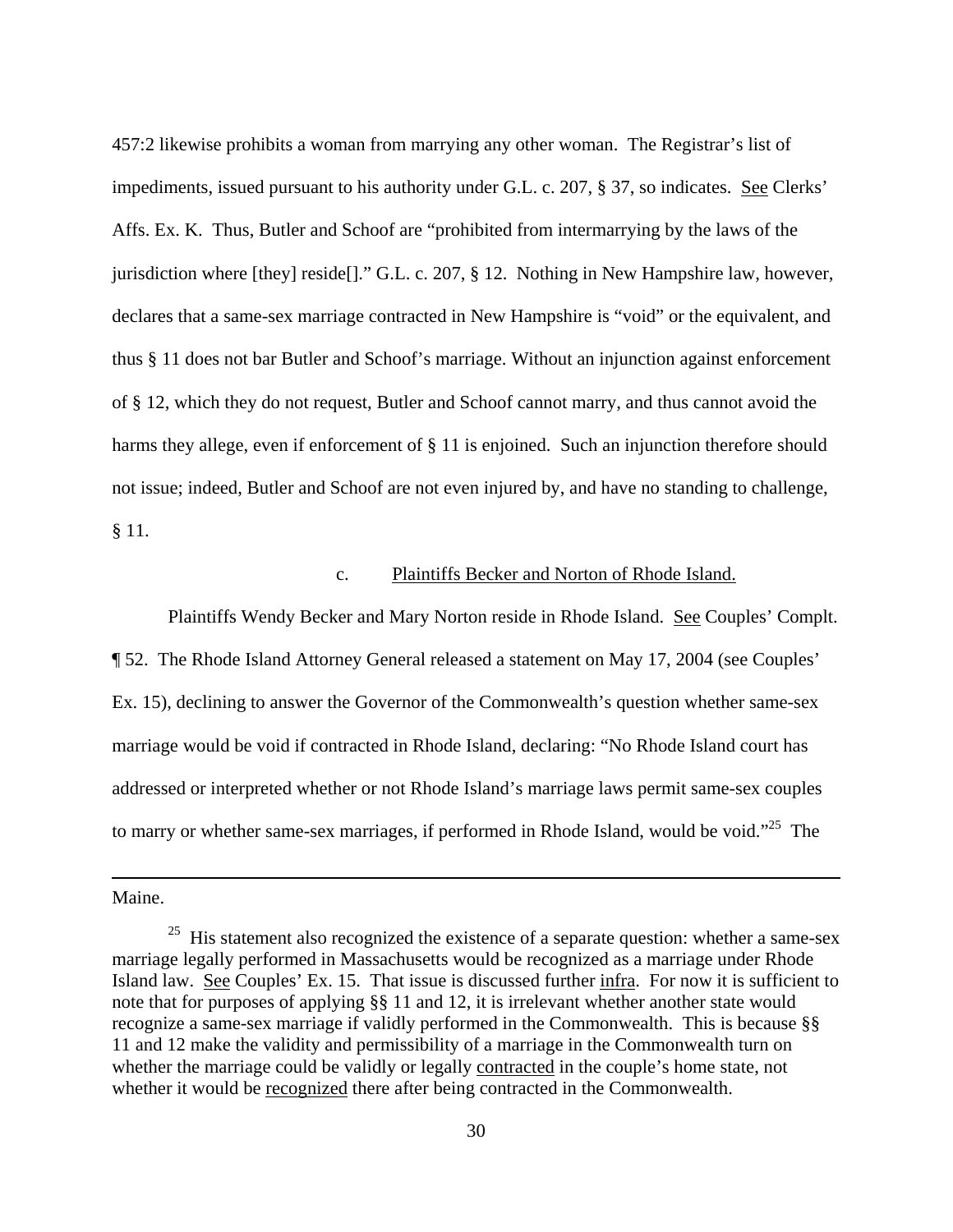Registrar, however, must nevertheless address the issue in compiling the list of impediments pursuant G.L. c. 207, § 37, and the Registrar's list states that same sex marriage is not permitted in Rhode Island, but does not assert that same-sex marriage would be "void" or the equivalent if contracted in Rhode Island. See Clerks' Affs. Ex. K.

 Although plaintiffs Becker and Norton have not (at least at this stage) argued that samesex marriage is not prohibited under Rhode Island law–i.e., they make no claim that § 12 does not apply to them–the Registrar nevertheless explains here, for the Court's information, the basis of his conclusion that same-sex marriage is prohibited in Rhode Island. That state's marriage laws use (1) gender-specific terms, e.g., prohibiting a man from marrying specified female relatives and a woman from marrying specified male relatives, R.I. G.L. §§ 15-1-1, 15-1-2; as well as (2) terms such as "husband" and "wife," id. §§ 15-1-5, 15-1-6; and (3) other phrases clearly indicating that marriage is between a man and a woman.<sup>26</sup> The plain meaning of these statutes, $^{27}$  including their use of the commonly understood term "marriage," is that only a man

<span id="page-30-0"></span><sup>&</sup>lt;sup>26</sup> "Persons intending to be joined together in marriage in this state must first obtain a license from the clerk of the town or city in which: (1) The female party to the proposed marriage resides; or in the city or town in which (2) The male party resides, if the female party is a nonresident of this state; or in the city or town in which (3) The proposed marriage is to be performed, if both parties are nonresidents of this state." R.I. G.L. § 15-2-1 (emphasis added). "Both the bride and groom shall subscribe to the truth of data in the application" for a marriage license. Id. § 15-2-7 (emphasis added).

<span id="page-30-1"></span> $27$  Rhode Island follows the familiar rules of statutory construction that "when the language of a statute is clear and unambiguous, this Court must interpret the statute literally and must give the words of the statute their plain and ordinary meanings; [w]hen confronted with statutory provisions that are unclear and ambiguous, however, we examine statutes in their entirety in order to glean the intent and purpose of the Legislature<sup>[</sup>; and<sup>[</sup>] [i]n so doing, we consider the entire statute as a whole; individual sections must be considered in the context of the entire statutory scheme, not as if each section were independent of all other sections." Providence & Worcester Railroad Co. v. Pine, 729 A.2d 202 (R.I. 1999) (citations and internal quotations omitted).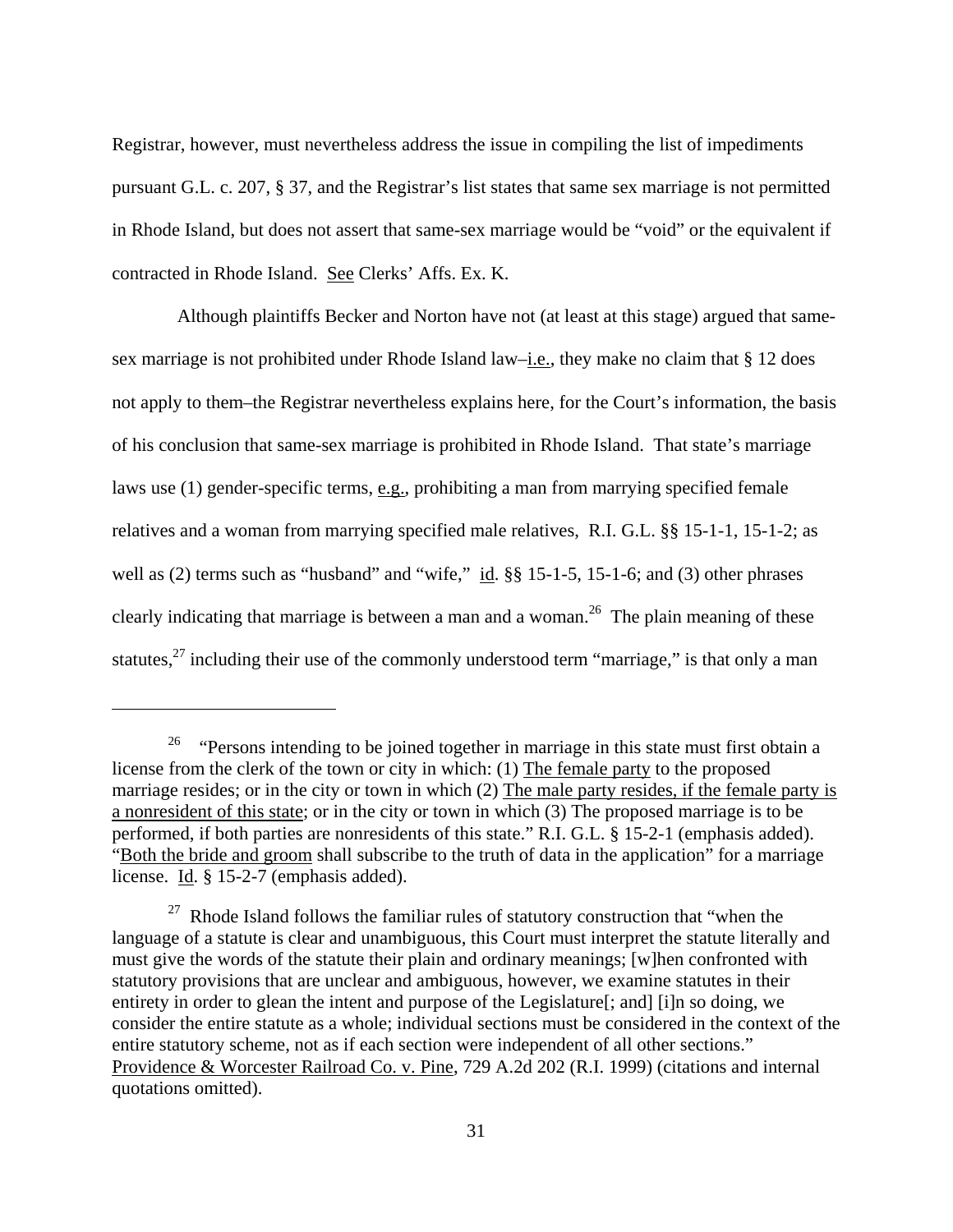<span id="page-31-1"></span>and a woman may marry in Rhode Island. This is precisely the same reasoning used by the Supreme Judicial Court in Goodridge to conclude, based on the common meaning of "marriage" and similar provisions in Massachusetts statutes, that those statutes did not allow same-sex couples to marry. Goodridge, 440 Mass. at 318-19 (rejecting plaintiffs' argument that because nothing in G.L. c. 207 "specifically prohibits marriages between persons of the same sex," the statute could be interpreted to permit such marriages, thus avoiding any constitutional question).<sup>28</sup> Rhode Island law plainly does not authorize same-sex marriage,<sup>29</sup> and the Registrar, in keeping with the purpose of § 12 to respect the marriage policies of other states as to residents of those states, reasonably and sensibly interprets this lack of authorization as the equivalent of a prohibition for purposes of § 12.

 Thus, Becker and Norton are "prohibited from intermarrying by the laws of the jurisdiction where [they] reside[]." G.L. c. 207, § 12. Nothing in Rhode Island law, however, declares that a same-sex marriage contracted in Rhode Island is "void," and thus § 11 does not bar Becker and Norton's marriage. Without an injunction against enforcement of § 12, which

<span id="page-31-0"></span><sup>&</sup>lt;sup>28</sup> The Goodridge court reasoned that "[t]he intended scope of G. L. c. 207 is also evident in its consanguinity provisions. . . . Sections 1 and 2 of G. L. c. 207 prohibit marriages between a man and certain female relatives and a woman and certain male relatives, but are silent as to the consanguinity of male-male or female-female marriage applicants. . . . The only reasonable explanation is that the Legislature did not intend that same-sex couples be licensed to marry." 440 Mass. at 319. The Registrar draws the identical conclusion from the analogous Rhode Island consanguinity statutes, which prohibit a man from marrying specified female relatives and a woman from marrying specified male relatives, but say nothing about consanguinity of samesex marriage license applicants. R.I. G.L. §§ 15-1-1, 15-1-2.

<sup>&</sup>lt;sup>29</sup> Apart from Rhode Island statutes, "[a]lthough common-law marriages have long been recognized as valid in [Rhode Island], . . . the existence of a common-law marriage must be established by clear and convincing evidence that the parties seriously intended to enter into the husband-wife relationship." DeMelo v. Zompa, 844 A.2d 174, 177 (R.I. 2004) (citations and internal quotations omitted; emphasis added). Thus, to the extent that persons may marry outside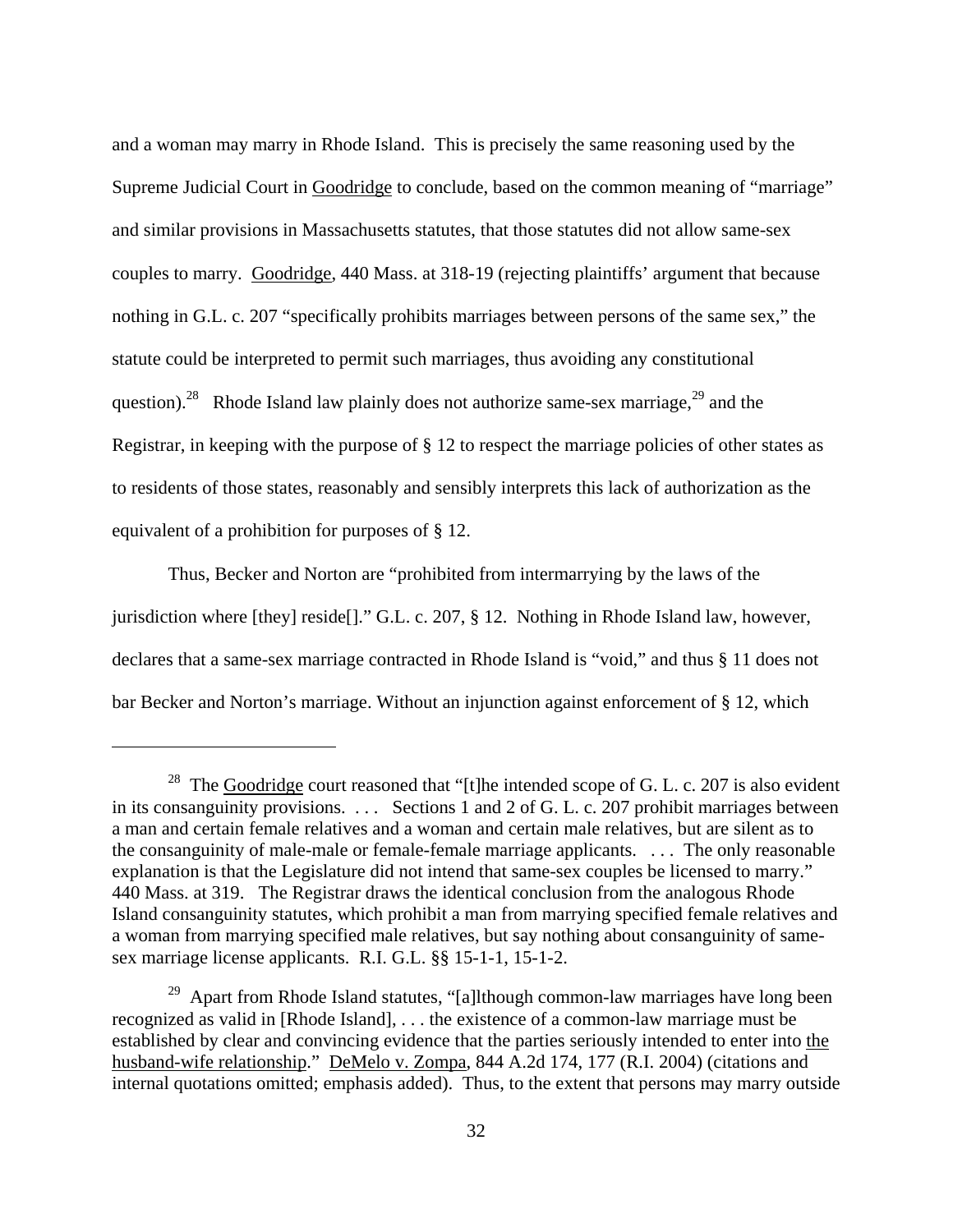<span id="page-32-0"></span>they do not request, Becker and Norton cannot marry, and thus cannot avoid the harms they allege, even if enforcement of § 11 is enjoined. Such an injunction therefore should not issue; indeed, Becker and Norton are not even injured by, and have no standing to challenge, § 11.

> 3. Even if the three Couples could obtain an injunction allowing them to marry in Massachusetts, that injunction would do little if anything to prevent the harms they allege.

 Even if the three Couples obtained an injunction that somehow allowed them to marry in the Commonwealth, e.g., an injunction against enforcement of § 12 (which they do not request and which should not issue for other reasons as well<sup>30</sup>), that would do little to prevent the harms they allege, because those marriages would be void and/or not recognized in two of the Couples' home states (Maine and New Hampshire) and would be of uncertain status in the third Couple's home state (Rhode Island). The harms the Couples allege--"the ability to associate and express themselves through marriage" as well as all of marriage's "legal and social, tangible and intangible protections," Couples' Memo at 41--would be most likely to occur in the states where

of the statutory framework discussed above, plainly only opposite-sex couples may do so.

 $30$  If the enforcement of § 12 were enjoined, presumably the three unmarried Couples would promptly marry. This would effectively grant them final relief, which a preliminary injunction should not ordinarily do. In the Matter of McKnight, 406 Mass. 787, 792 & n.4, 800-802 (1990) ("preliminary" injunction should not grant final relief). "A preliminary injunction is, by definition, an interlocutory order entered to preserve temporarily the status quo pending a full trial on the merits." Id. at 792 n.4 (emphasis added). "Courts disfavor injunctions that disturb, rather than preserve, the status quo[.]" United Steelworkers v. Textron, Inc., 836 F. 2d 6, 10 (1st Cir. 1987). Here, the status quo is that the three Couples are not married, and that status should not be disturbed unless and until the Couples obtain final relief that allows them to marry. If a preliminary injunction allowed them to marry, and the Registrar later prevailed on the merits, it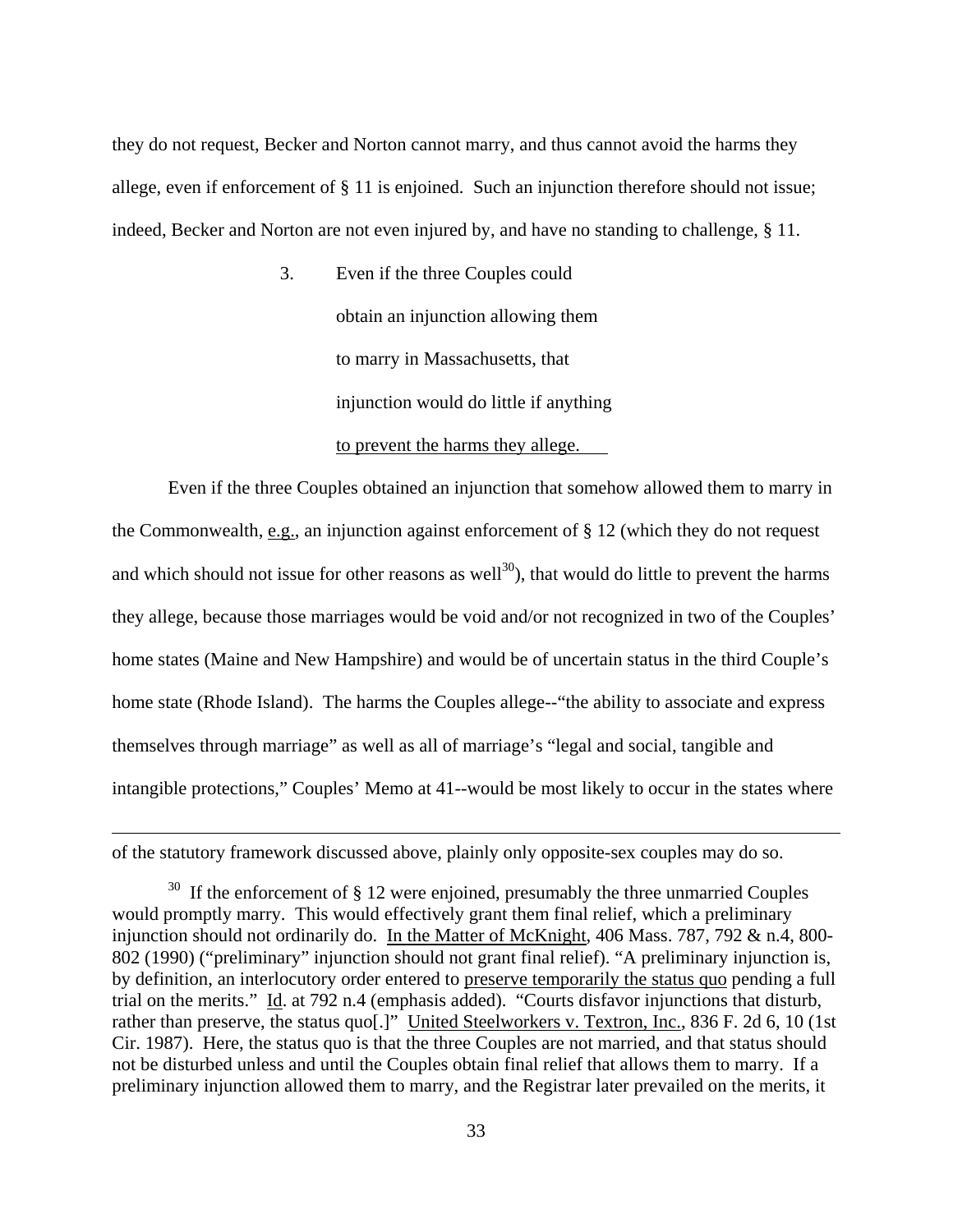they actually live, not Massachusetts, and a Massachusetts marriage would do little or nothing to prevent those harms in these other states. As explained below, this is plainly so for plaintiffs Thorne and Theberge of Maine and plaintiffs Butler and Schoof of New Hampshire, and very much in question for plaintiffs Becker and Norton of Rhode Island.

 If plaintiffs Thorne and Theberge somehow married in Massachusetts, they would nevertheless return to Maine, where a statute provides that "Any marriage performed in another state that would violate any provisions of subsections 2 to 5 if performed in this State is not recognized in this State and is considered void if the parties take up residence in this State." Me. Rev. Stat. Title 19A § 701(1-A) (emphasis added). Because "subsection (5)" of Title 19A, § 701, expressly prohibits same-sex marriage, see Part I.B.2.a supra, even if Thorne and Theberge were somehow to marry in Massachusetts, their marriage would not be recognized in their home state of Maine, and indeed would be void there. The same Maine statute also provides that "When residents of this State, with intent to evade this section and to return and reside here, go into another state or country to have their marriage solemnized there and afterwards return and reside here, that marriage is void in this State." Me. Rev. Stat. Title 19A § 701(1). This statute, too, would result in Thorne and Theberge's Massachusetts marriage (were they able to obtain one) being void in Maine.

 It is not apparent how a Massachusetts civil marriage that would be entirely void and not entitled to any legal recognition in Thorne and Theberge's own home community in Maine would further the couple's "right to associate and express themselves through marriage." And of course a Massachusetts civil marriage that would be entirely void and not entitled to any legal

is unclear if or how the legality of their marriages would then be established.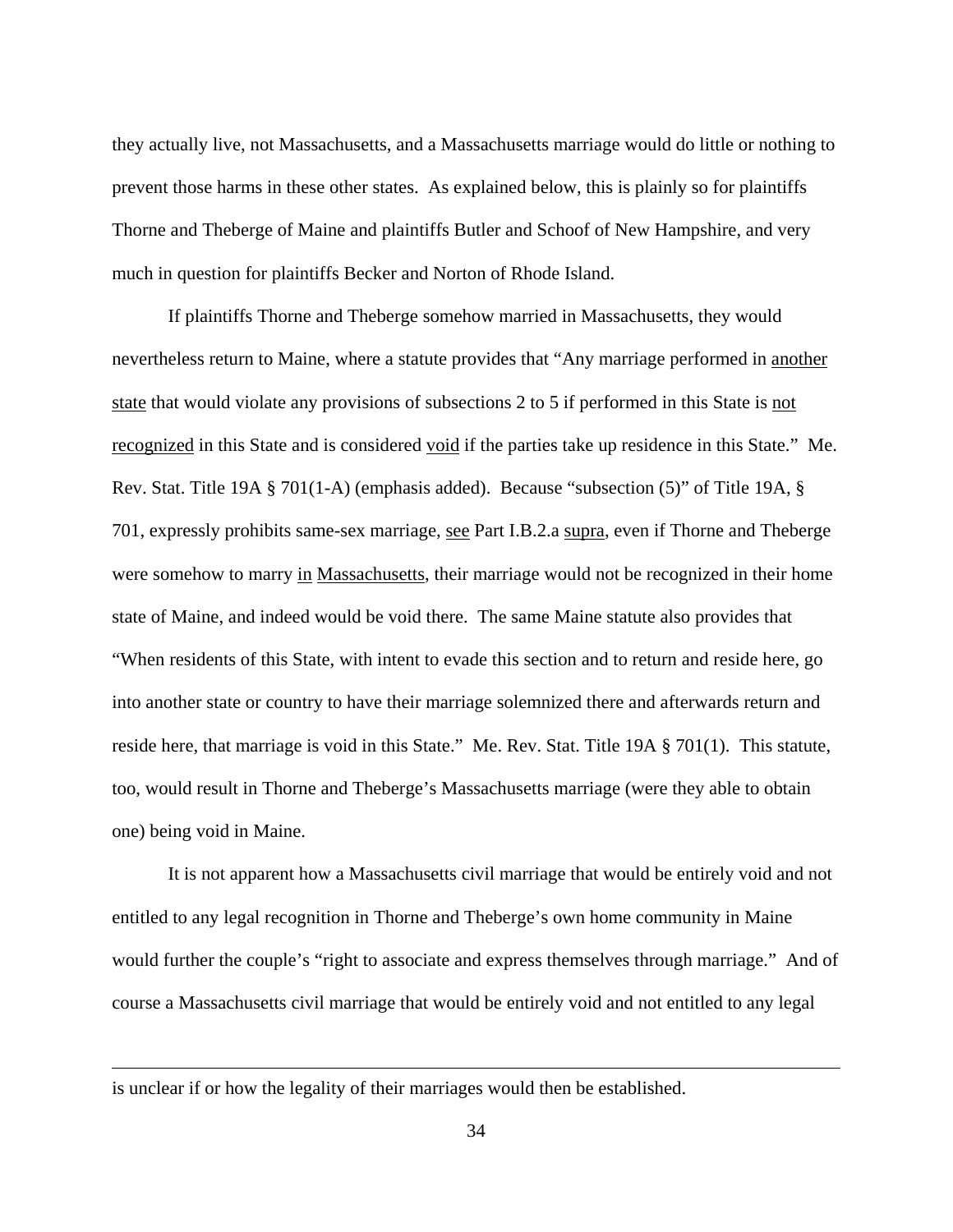recognition in Thorne and Theberge's own home community in Maine would do little or nothing to give them marriage's "legal and social, tangible and intangible protections." Couples' Memo at 41. Thorne and Theberge do not allege that they visit Massachusetts regularly, or even occasionally, which might make a Massachusetts marriage valuable to them (and thus important to prevent irreparable harm) because of the tangible and intangible benefits it would confer on them when physically present here. The most they say is that they "still feel very connected to Massachusetts" based on their past residence here, which ended one year ago when they moved to Maine. Couples' Complt. ¶ 62. In short, a Massachusetts marriage would do little to prevent any imminent irreparable harm to Thorne and Theberge such as would warrant a preliminary injunction.

 The same is true as to plaintiffs Butler and Schoof of New Hampshire. Under N.H. Rev. Stat. § 457:3,<sup>31</sup> "[m]arriages legally contracted outside the state of New Hampshire which would be prohibited under RSA 457:1 or RSA  $457:2^{32}$  if contracted in New Hampshire shall not be legally recognized in this state." Thus, even if Butler and Schoof were somehow to marry in Massachusetts, their marriage would not be legally recognized in their home state of New Hampshire. Just as with Thorne and Theberge, Butler and Schoof do not allege that they visit Massachusetts regularly, or even occasionally, which might make a Massachusetts marriage valuable to them in preventing irreparable harm when they are physically present here. Butler and Schoof left Massachusetts in 1978 and apparently have not lived here since. Couples'

<span id="page-34-0"></span><sup>&</sup>lt;sup>31</sup> As amended by Chapter 100:1 of the New Hampshire Acts of 2004, approved and effective May 14, 2004.

<span id="page-34-1"></span> $32$  As noted supra, these statutes, inter alia, prohibit a man from marrying any other man and a woman from marrying any other woman.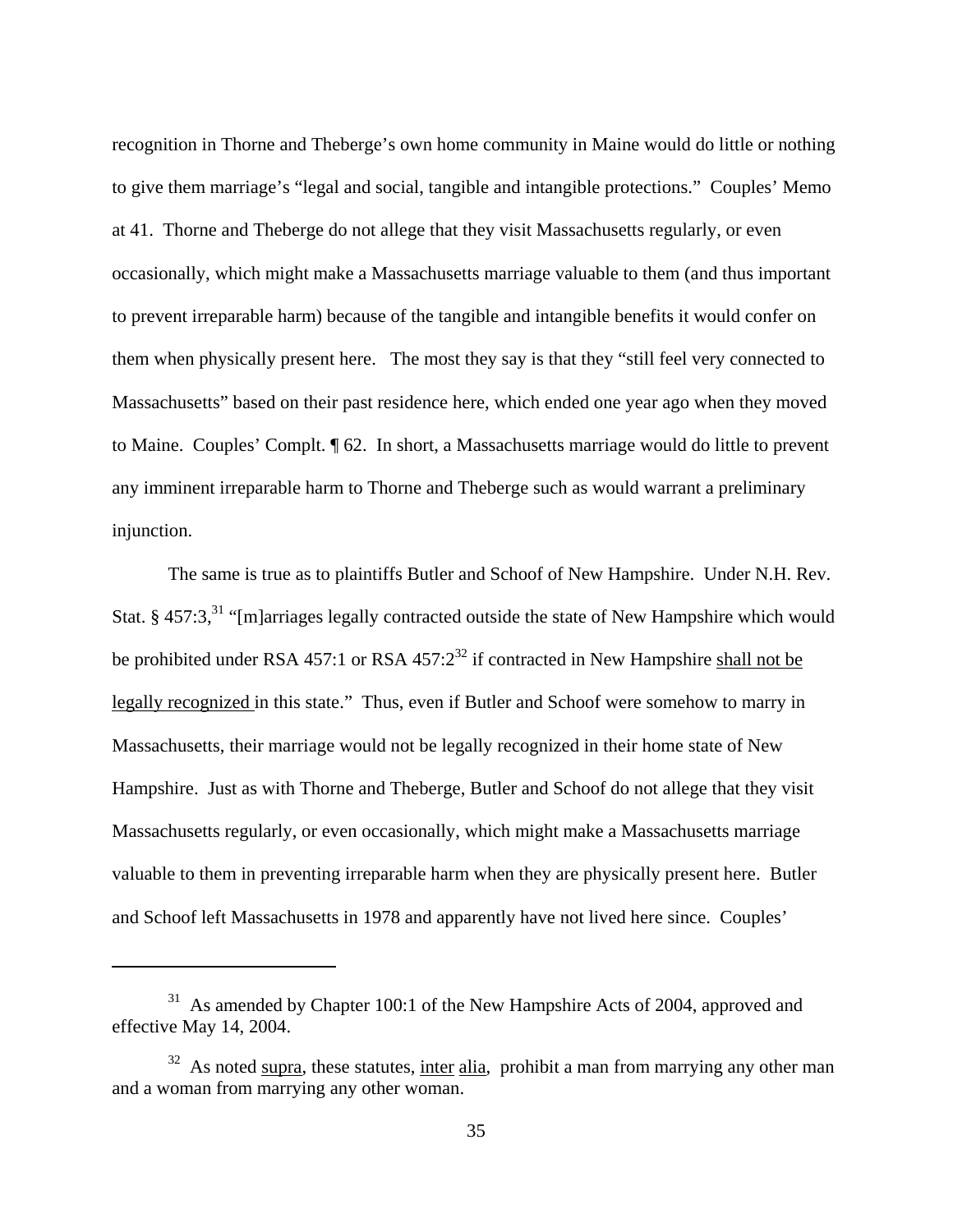Complt. ¶ 67. Just as with Thorne and Theberge, it may seriously be questioned whether such a marriage will really prevent any of the irreparable harms--expressive, intangible, and tangible- that Butler and Schoof assert. Therefore, no preliminary injunction is warranted.

 For plaintiffs Becker and Norton of Rhode Island, the picture is cloudier. The Rhode Island Attorney General's May 17 statement recognized that it was an open question whether a same-sex marriage legally performed in Massachusetts would be recognized as a marriage under Rhode Island law. See Couples' Ex. 15. He said: "This Office's review of Rhode Island law suggests that Rhode Island would recognize any marriage validly performed in another state unless doing so would run contrary to the strong public policy of this State. Public policy can be determined by statute, legal precedent, and common law." He expressed no view on whether the Rhode Island courts would find that recognizing a Massachusetts same-sex marriage would run contrary to any strong Rhode Island public policy, and he noted generally that answers to question about same-sex marriage "will ultimately come from the courts[.]" Couples' Ex. 15.

 At this point, therefore, it is unclear whether allowing plaintiffs Becker and Norton to marry in Massachusetts would have any expressive value, or provide them any tangible or intangible benefits, in their home state of Rhode Island. They do not allege that they visit Massachusetts regularly or even occasionally. Couples' Complt. ¶¶ 52-58. The burden is on the moving parties to show that a preliminary injunction is necessary to prevent imminent irreparable harm, and Becker and Norton have not carried that burden.

#### II. THE CLERKS HAVE NO LIKELIHOOD OF SUCCESS ON

#### THE MERITS OF THEIR CLAIMS.

The Clerks have no likelihood of success on the merits, for three main reasons. First,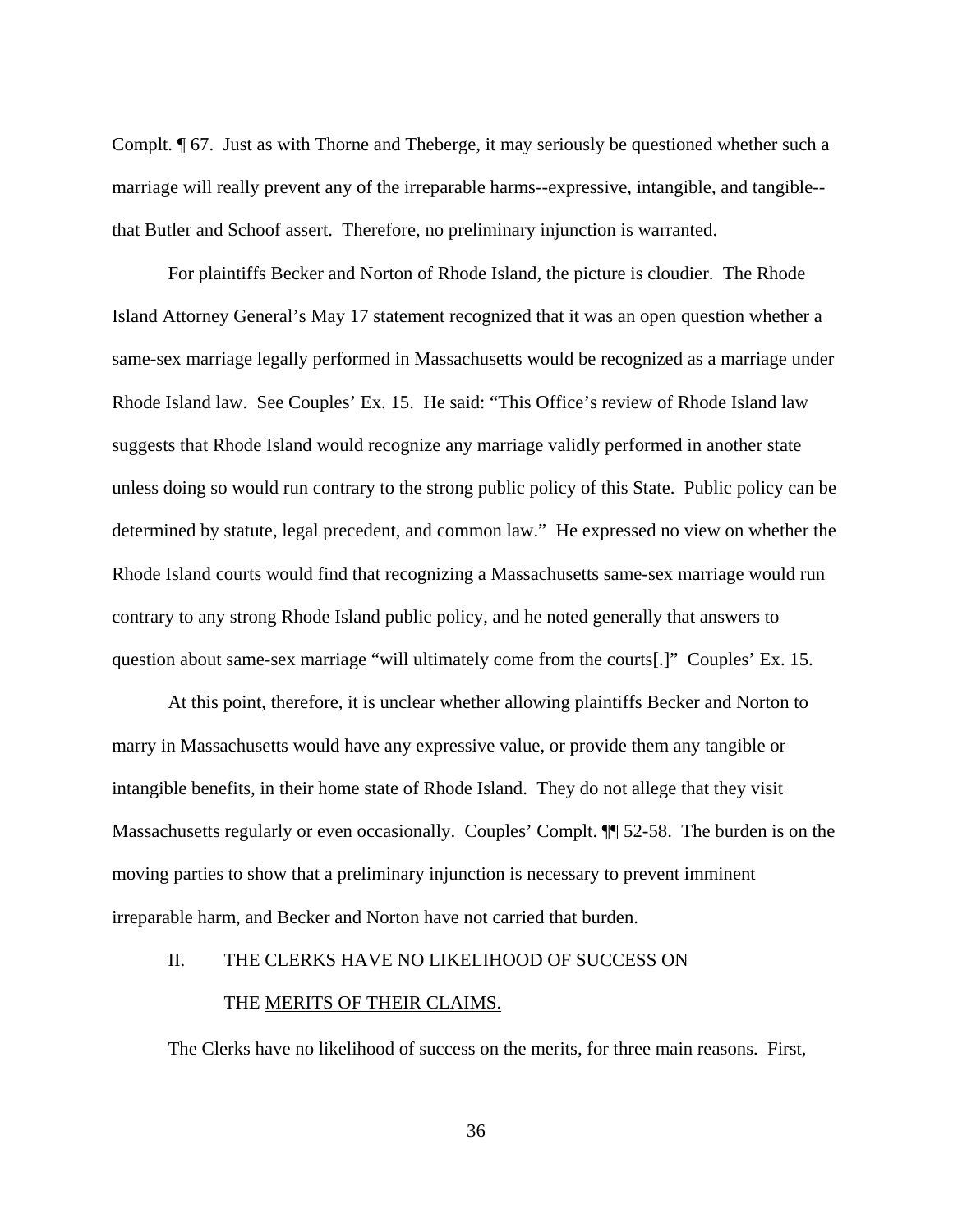they may not legally assert a claim that the Registrar's enforcement of §§ 11 and 12 is unconstitutionally discriminatory, because a long line of Supreme Judicial Court decisions establishes that local officials cannot challenge the constitutionality of state statutes or state officials' actions. Part A, infra. Second, even if the Clerks could assert a discriminatory enforcement claim, it would fail on the merits, because the Registrar lawfully exercised his enforcement discretion to place increased emphasis on enforcing §§ 11 and 12 once it became clear that widespread violations could be expected after Goodridge took effect in May 2004. The Registrar's increased enforcement effort has been evenhanded and has not discriminated against similarly-situated persons. Part B, infra. Third, the Clerks' claim that the Registrar's enforcement effort has "stripped them of the discretion conferred on them by statute" is based on the erroneous premise that the Clerks have discretion to ignore the Registrar's statutorily authorized list of other states' legal impediments to marriage and rely instead on a couple's sworn statement on the notice-of-intention that there is no impediment, even when the facts on that same notice-of-intention clearly show otherwise. The Clerks have considerable discretion in determining the facts, but no discretion to ignore undisputed facts showing that there is a legal impediment to the marriage. Part C, infra. Finally, the Clerks' proffered "good reason why the reverse evasion statute has never been enforced" (Clerks' Memo at 24-28) does not advance any of their legal claims. Part D, infra.

> A. The Clerks Lack Authority to Challenge the Constitutionality of the Registrar's Enforcement of §§ 11 and 12.

The Clerks lack any authority to assert their "discriminatory enforcement" claim, which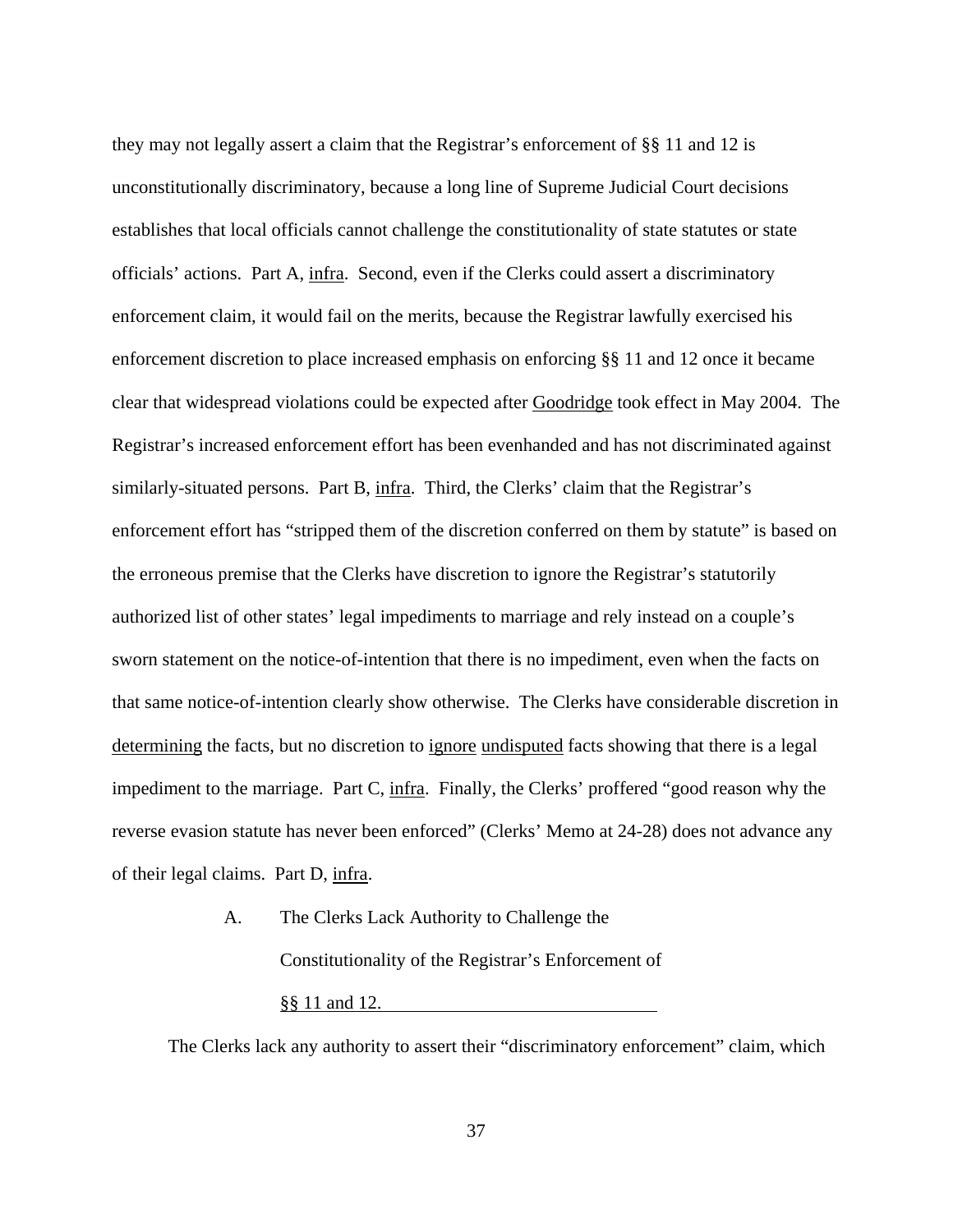is an equal protection claim, $33$  because of the well-established rule that local officials and entities cannot challenge the constitutionality of state statutes or state officials' actions. In Spence v. Boston Edison Co., 390 Mass. 604, 610 (1983), the Supreme Judicial Court recognized a "longstanding and far-reaching prohibition on constitutional challenges by governmental entities to acts of their creator State." This includes challenges to the constitutionality of state statutes and "the constitutionality of the acts of another of the State's agencies." Id. Thus in Spence, the Boston Housing Authority was not allowed to raise equal protection and due process challenges to the rate-setting procedures of the state Department of Public Utilities. Id. at 607-10.

 The constitutional provisions invoked by the BHA give rights to the citizens which may not be infringed by the government. The words used to describe those entitled to these protections are "people" (Mass. Declaration of Rights, art. 1), "individual" (Mass. Declaration of Rights, art. 10), "subject" (Mass. Declaration of Rights, art. 12), "citizens" or "persons" ( U.S. Const. amend. XIV). The BHA does not have these rights.

Spence, 390 Mass. at 608 (emphasis in original). "In 1923, the United States Supreme Court held that a 'City cannot invoke the protection of the Fourteenth Amendment against the State.' Newark v. New Jersey, 262 U.S. 192, 193, 196 (1923). This principle has often been reiterated." Spence, 390 Mass. at 609 (citing cases). The court has "since applied the Spence doctrine in a

<span id="page-37-0"></span> $33$  That the Clerks' claim is an equal protection claim is clear from the two cases upon which they rely. See Yerardi's Moody Street Rest. & Lounge v. Board of Selectmen, 878 F.2d 16, 21 ( $1<sup>st</sup>$  Cir. 1989) (identifying selective treatment claim as an "equal protection" claim); id. at 20 (same); Daddario v. Cape Cod Comm'n, 56 Mass. App. Ct. 764, 773 (2002) (same).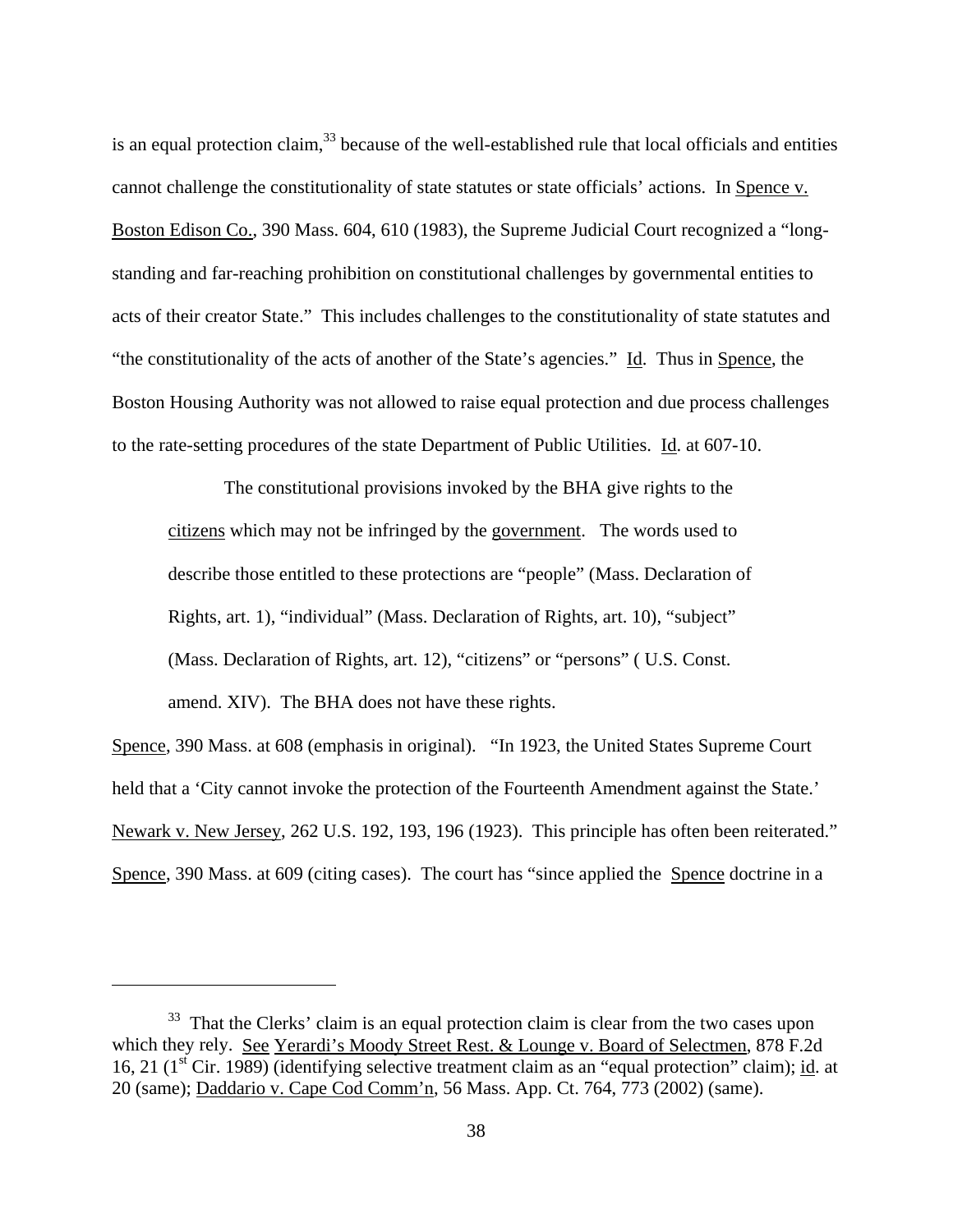<span id="page-38-0"></span>wide range of cases." MBTA v. Auditor of the Commonwealth, 430 Mass. 783, 792 (2000).<sup>[34](#page-38-0)</sup> (citing cases). The Clerks therefore may not challenge on constitutional grounds the enforcement of §§ 11 and 12. They may, of course, seek to address those sections through the legislative process if they wish.

 To whatever extent the Clerks also mean to argue that they have standing to assert the constitutional rights of the out-of-state same-sex couples to whom they wish to issue marriage licenses, the Clerks are incorrect. See Clerks' Memo at 29 (citing Griswold v. Connecticut, 382 U.S. 479 (1965) and Eisenstadt v. Baird, 405 U.S. 438 (1972)). In those cases, private parties convicted for furnishing contraceptives to third persons were allowed to assert those persons' constitutional privacy rights to receive contraceptives, where the parties convicted either had a professional medical relationship with, or otherwise were advocates for the rights of, the third persons, and had an adequate incentive to assert those rights.

 The standing doctrine applied in the particular circumstances of those cases is not applicable here. Cf. Norfolk County Hosp. v. Commonwealth, 25 Mass. App. Ct. 586, 588

<sup>&</sup>lt;sup>34</sup> The MBTA court cited the following examples: "Clean Harbors of Braintree, Inc. v. Board of Health of Braintree, 415 Mass. 876, 878 (1993) (board, municipal agency of town, cannot challenge constitutionality of State statute); Brookline v. The Governor, 407 Mass. 377, 386 (1990) (Liacos, C.J., concurring) (municipality cannot challenge constitutionality of State statute based on its enactment as an 'outside section' of the general appropriation act); Trustees of Worcester State Hosp. v. The Governor, 395 Mass. 377, 380 (1985) (takings claim barred because governmental entities cannot challenge constitutionality of State statutes)." MBTA, 430 Mass. at 792. Spence is subject to two limited exceptions, neither of which applies here. First, "agencies ... have standing to challenge the constitutionality of a State statute when it is alleged that the statute represents legislative encroachment on judicial power in violation of art. 30." LaGrant v. Boston Hous. Auth., 403 Mass. 328, 331 (1988) (public entity could act as surrogate to assert judiciary's art. 30 rights because judiciary could not initiate litigation on its own). Second, a municipality may challenge a statute as violative of the home rule amendment, Mass. Const. amend. art. 89, see Clean Harbors, 415 Mass. at 880-81; apparently because that amendment (unlike, e.g., the equal protection clause) explicitly confers constitutional protections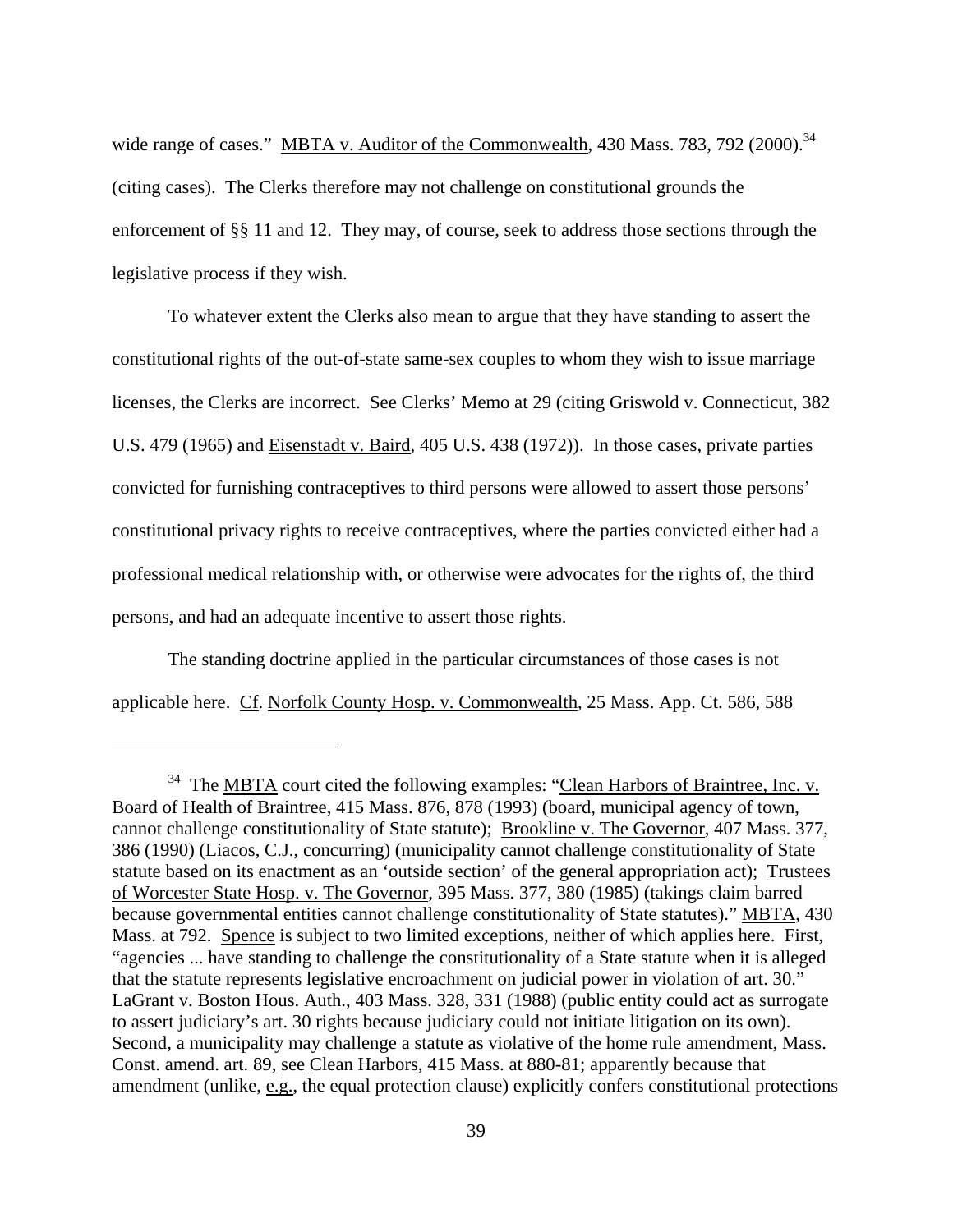("proper focus in evaluating irreparable harm" was on plaintiff public hospitals and physicians, "not their nonparty patients,"and harm to plaintiffs "must be direct"), rev. denied, 402 Mass. 1104 (1988). The Clerks are neutral public officials who have no professional relationship with, or statutory responsibility or incentive to advocate for, particular non-Massachusetts couples who wish to marry. In the Commonwealth, standing to assert the rights of third persons ("representational" or "jus tertii" standing ) "is infrequently granted" and requires, inter alia, that "there must be some genuine obstacle that renders the third party unable to assert the allegedly affected right on his or her own behalf." Planned Parenthood League of Mass. v. Bell, 424 Mass. 573, 578 (1997) (citation and internal quotations omitted); cf. Eisenstadt, 405 U.S. at 446 (case for according standing to assert third parties' rights was stronger where those parties could not assert their own rights). Here, as the Couples' suit clearly shows, there is no obstacle to out-ofstate same-sex couples asserting the allegedly affected right on their own. Cf. Slama v. Att'y Gen., 384 Mass. 620, 624 (1981) (denying city's claim of representational standing to assert rights of its voters, where "it is neither difficult nor impossible for qualified voters to assert their claims"; there was "no reason to depart from the general rule that '[o]rdinarily, one may not claim standing in this Court to vindicate the constitutional rights of some third party,'" quoting Barrows v. Jackson, 346 U.S. 249, 255 (1953)). See also Spence, 390 Mass. at 610-11 (Boston Housing Authority not allowed to assert equal protection claims on behalf of its tenants against state agency, where BHA made no argument that it was "a statutorily authorized surrogate for tenants' rights," and tenants had intervened and were actively asserting their claims). In particular, the Clerks should not be heard to assert out-of-state same-sex couples' interests in

on municipalities.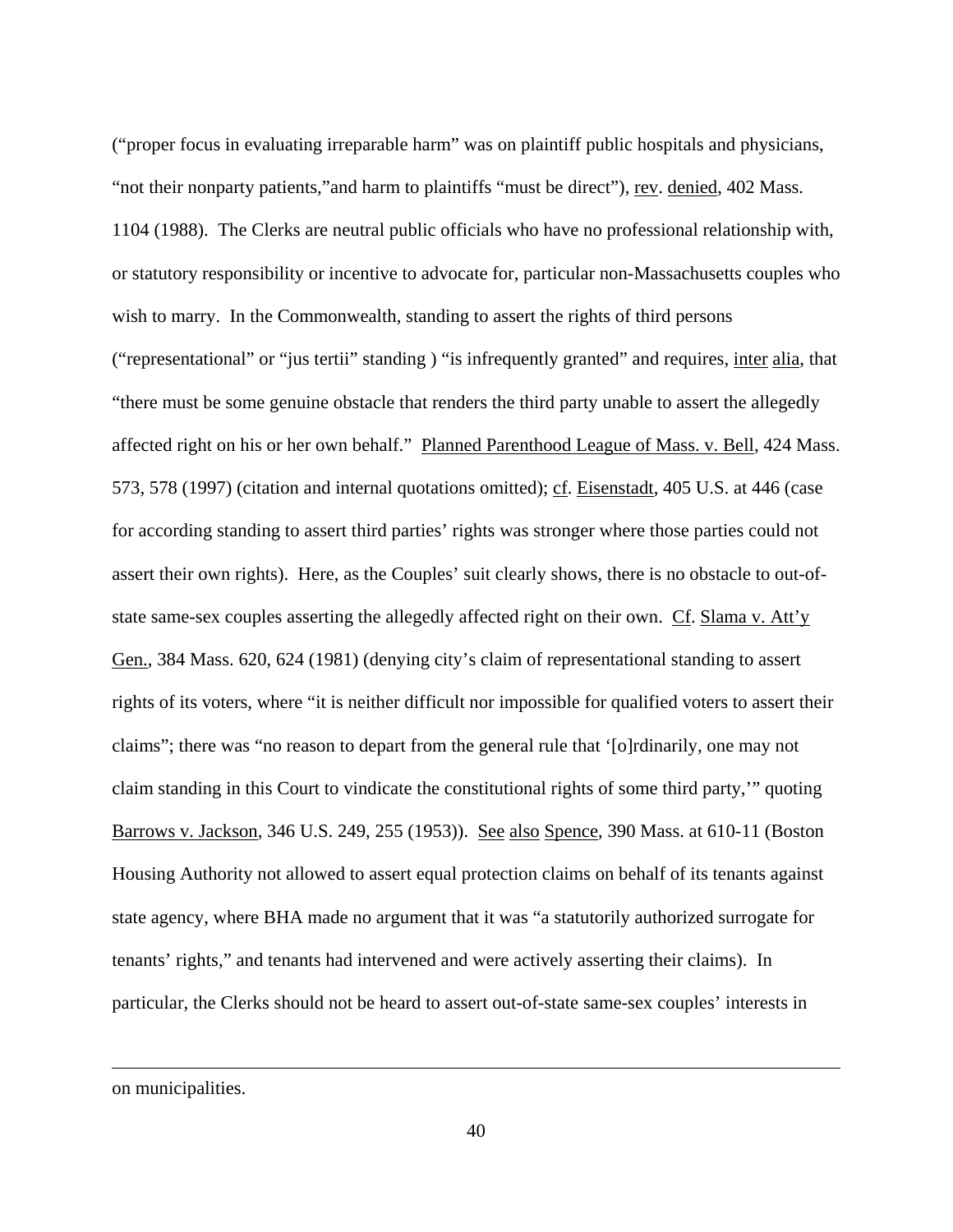<span id="page-40-0"></span>challenging § 12, where the Couples themselves have declined to bring any such challenge.

B. Even if the Clerks Could Assert a Discriminatory

Enforcement Claim, the Claim would Fail on the

Merits.

<u>.</u>

 Even if the Clerks could assert a discriminatory enforcement claim, it would fail on the merits, because the Registrar lawfully exercised his enforcement authority to place increased emphasis on enforcing §§ 11 and 12 once it became clear that violations might occur after Goodridge took effect in May 2004. Nyberg Aff. ¶ 8. The relevant comparison is not between past and current enforcement efforts,<sup>35</sup> but between current enforcement efforts regarding same-

<sup>&</sup>lt;sup>35</sup> Even if the Registrar had never taken any action to enforce §§ 11 and 12, which is certainly not the case, see Nyberg Aff. ¶¶ 6-7, lack of prior enforcement of a statute does not bar its current enforcement. E.g., Fitchburg Gas and Elec. Light Co. v. Department of Telecommunications and Energy, 440 Mass. 625, 636 (2004); see Doris v. Police Comm'r of Boston, 374 Mass. 443, 449 (1978) ("It would indeed be a most serious consequence if we were to conclude that the inattention or inactivity of government officials could render a statute unenforceable and thus deprive the public of the benefits or protections bestowed by the Legislature"). If discrimination against similarly-situated persons could be established simply by comparing past enforcement against a group to current enforcement against that group, then government officials could never alter their enforcement policies, which is clearly not the law. "The discretion granted to an administrative agency is particularly broad when [the] agency is concerned with fashioning remedies and setting enforcement policy." Boston Preservation Alliance, Inc. v. Secretary of Environmental Affairs, 396 Mass. 489, 498 (1986) (internal quotations and citation omitted); see Zachs v. DPU, 406 Mass. 217, 228 (1989); Levy v. Board of Registration and Discipline in Medicine, 378 Mass. 519, 525 (1979). Courts do not interfere with discretionary agency decisions not to take enforcement action, even when a particular alleged violation has been brought to the agency's attention. See Angelico v. Commissioner of Insurance, 357 Mass 407, 411 (1970); Berman v. Board of Registration in Medicine, 355 Mass 358, 360 (1969); Ames v. Attorney General, 332 Mass. 246, 250-52 (1955); Brierley v. Walsh, 299 Mass. 292, 295 (1938); cf. Heckler v. Cheney, 470 U.S. 821 (1985) (holding that agency's refusal to take enforcement action is not reviewable under federal Administrative Procedure Act). Moreover, neither the Clerks nor the Couples provide any reason to believe that there were any significant numbers of violations of §§ 11 and/or 12 between 1913 and 2004. There is no evidence in the record at all as to how the statutes were enforced prior to 1976, when enforcement was transferred from the Secretary of State's office to the Department of Public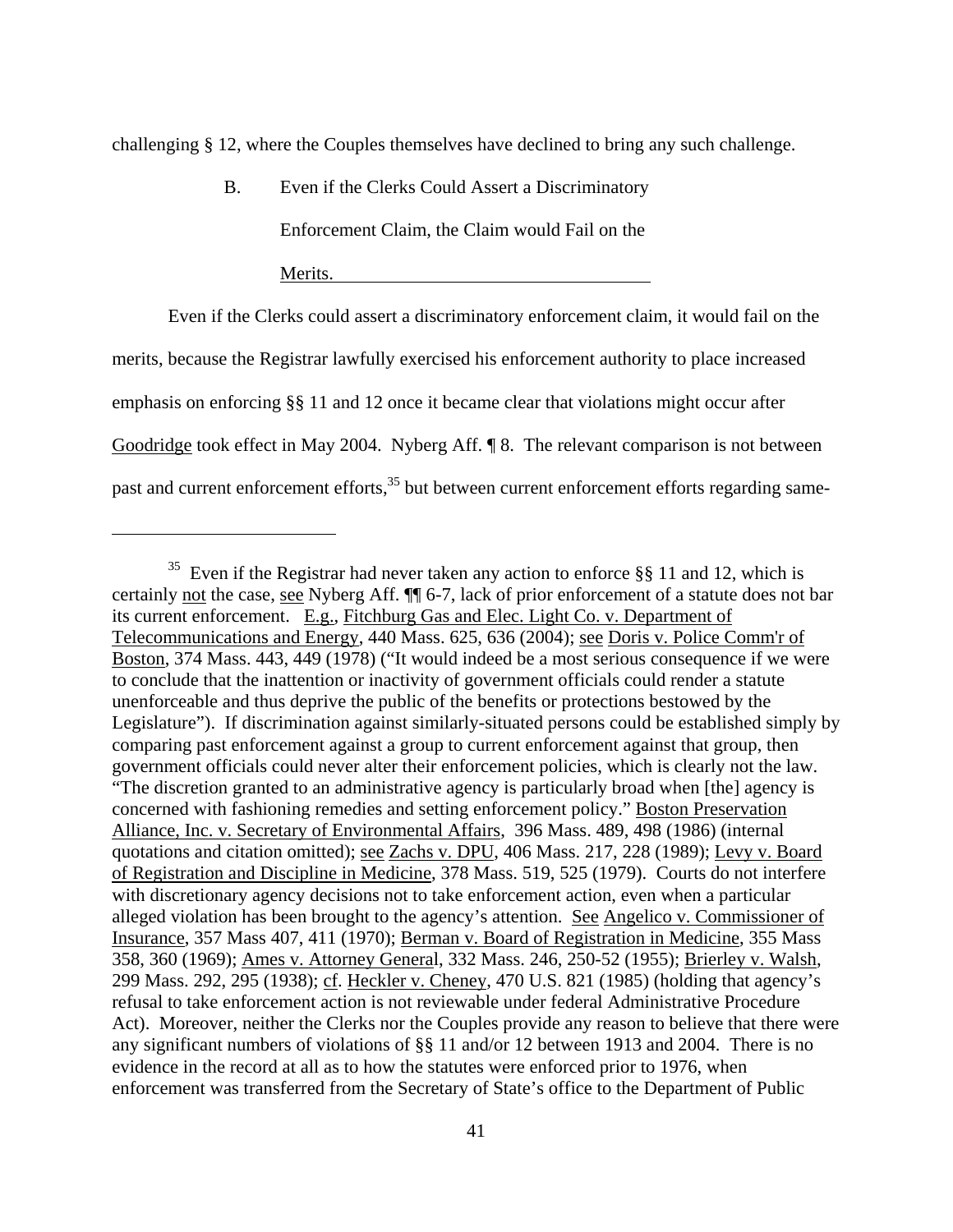sex couples and those regarding opposite-sex couples. Although the violations to be anticipated starting in May 2004 would largely if not entirely involve same-sex couples, the Registrar recognizes that heightened enforcement efforts should be fairly applied to all applicants, to attempt to prevent any violations by opposite-sex couples as well. Thus the Registrar's increased enforcement effort has been evenhanded and has not discriminated against similarly-situated persons. See Yerardi's, 878 F.2d at 21; Daddario, 56 Mass. App. Ct. at 773. In particular:

Clerks were instructed that equality is important so that all persons are treated equally regardless of their race, creed, age, or sexual orientation. Nyberg Aff. ¶ – (emphasis added).

Clerks were informed that they should decline to issue a marriage license if, based on comparing the factual information on the Notice of Intention with the list of legal impediments furnished by RVRS, there is a legal impediment to that person marrying in Massachusetts or his or her home state. Clerks were instructed to do so for all couples and all impediments, not just for same sex couples. Nyberg Aff. ¶ 13.

The revisions to the Notice of Intention form included new fields requesting information relevant to other impediments, such as consanguinity and affinity. Compare Clerks' Affs. Exs. B, J (pre- and post-Goodridge Notice of Intention forms).

The RVRS guide to the legal impediments to marriage in other states lists not just gender, but a range of impediments to marriage, including age, consanguinity and affinity, and other factors, for each state. Nyberg Aff. ¶ 19; see Clerks' Affs. Ex. K. These lists will be amended and updated as necessary. Nyberg Aff. ¶ 19; see Clerks' Affs. Ex. L. For example, the Registrar anticipates that the list will be updated to reflect impediments based on other states' divorce laws, e.g., waiting periods after a divorce becomes final. Id. Clerks have already been instructed to seek more information about the finality of divorces. Nyberg Aff. ¶ 28.

When press reports indicated that some city and town clerks were issuing marriage licenses to same-sex couples from other states, the Office of the Governor's Legal Counsel, acting on the Registrar's behalf, asked those city and town clerks to send all Notices of Intention accepted on or after May 17, 2004 for review, not just those filed by same-sex couples. Nyberg Aff.  $\P$ [23.

When one of the cities (Springfield) submitted a copy of a notice of intention from an

Health. St. 1976, c. 486.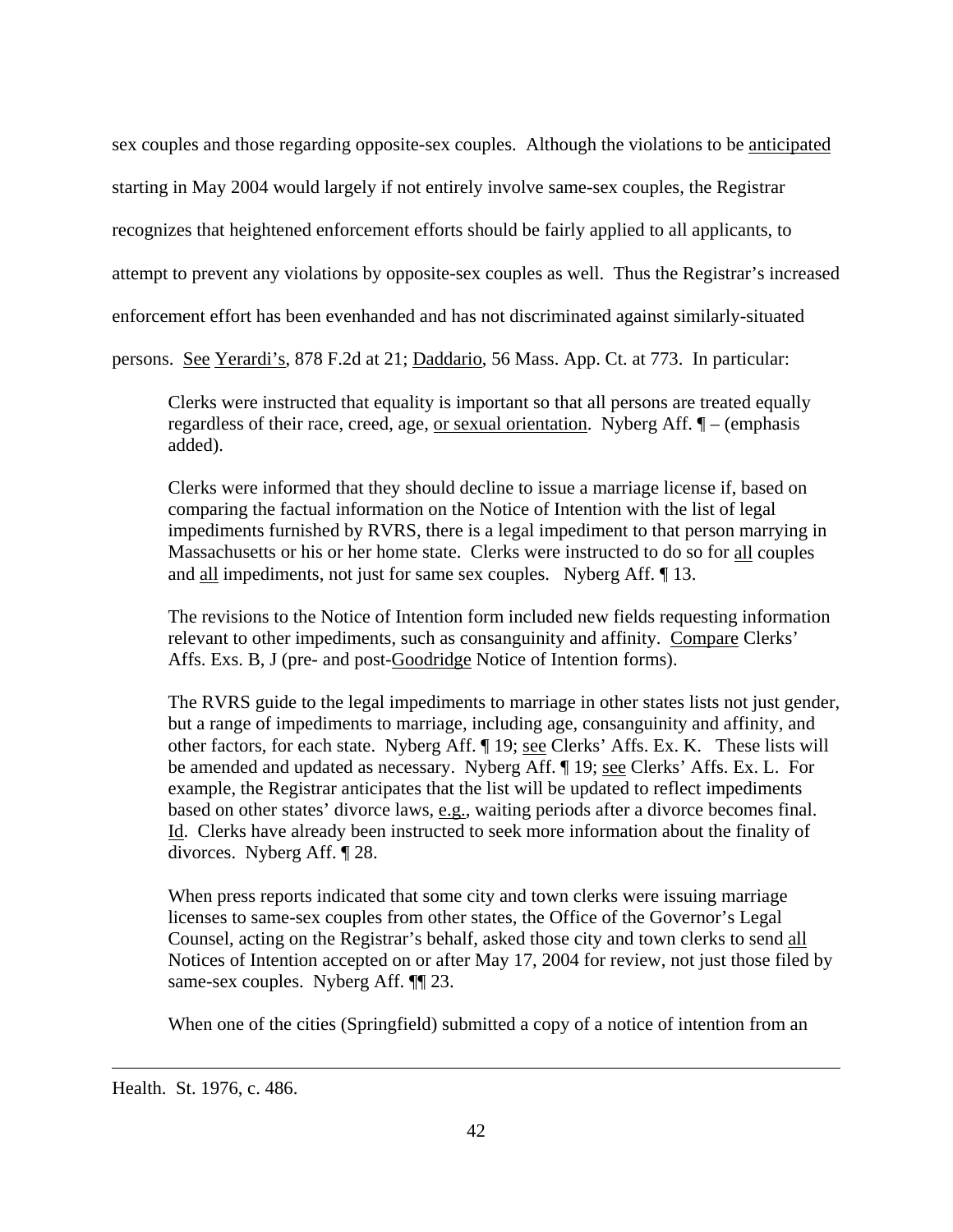<span id="page-42-0"></span>opposite-sex couple in which the 19-year-old male resided and intended to continue to reside in Puerto Rico and the female was 15 years old (a situation that would present separate impediments under the laws of Puerto Rico and Massachusetts<sup>36</sup>), this was forwarded to the Attorney General. Nyberg Aff. ¶ 24; see Clerks Ex. K (list of impediments for Puerto Rico). The Attorney General took appropriate action to obtain further information from Springfield officials and to forward that information to the Registrar for his review. Kerrigan Aff. ¶¶ 2-5.

When Springfield wrote to the Attorney General asking if same-sex couples should be treated differently than opposite-sex couples, the Attorney General promptly and forcefully disabused Springfield of any such notion. Springfield's letter stated: "I understand that the practice of the Springfield City Clerk has been to rely on the affirmation of no impediments to marriage which is signed by marriage applicants. Is the Attorney General ordering the Springfield City Clerk to do something more than rely on that affirmation when the applicant is a same-sex couple?" The Attorney General immediately responded as follows (see Kerrigan Aff. ¶ 6 & Ex. B (emphasis added):

The position of the Registrar is that all couples must be shown the list of impediments for Massachusetts and any other state(s) or jurisdiction(s) in which they reside and intend to reside. If the factual information on the Notice-of-Intention form as completed by the applicants themselves shows that there is an impediment to marriage on the list issued by the Registrar pursuant to G.L. c. 207, § 37, then the Clerk may not rely on the applicants' statement that there is no impediment. That is true regardless of the type of impediment involved, i.e., whether the impediment is based on age, consanguinity or affinity, marital status, or same-gender status of applicants who reside and intend to continue to reside in other states.

The Clerks' various critiques of the Registrar's approach in no way establish unequal

treatment of a subset of similarly-situated persons. The Clerks are simply wrong in asserting that enforcement of §§ 11 and 12, while heightened for same-sex couples, remains for opposite-sex couples "essentially the same as it always has been." Clerks' Memo at 13. Clerks have now been furnished lists of impediments from other states that might affect opposite-sex couples, and

<sup>&</sup>lt;sup>36</sup> In the Commonwealth, a person under eighteen may not marry except with permission of a probate or district court. G.L. c. 207, §§ 7, 24-25. Under Puerto Rico law, a person under twenty-one must present the consent of a parent or guardian, with specified exceptions for, inter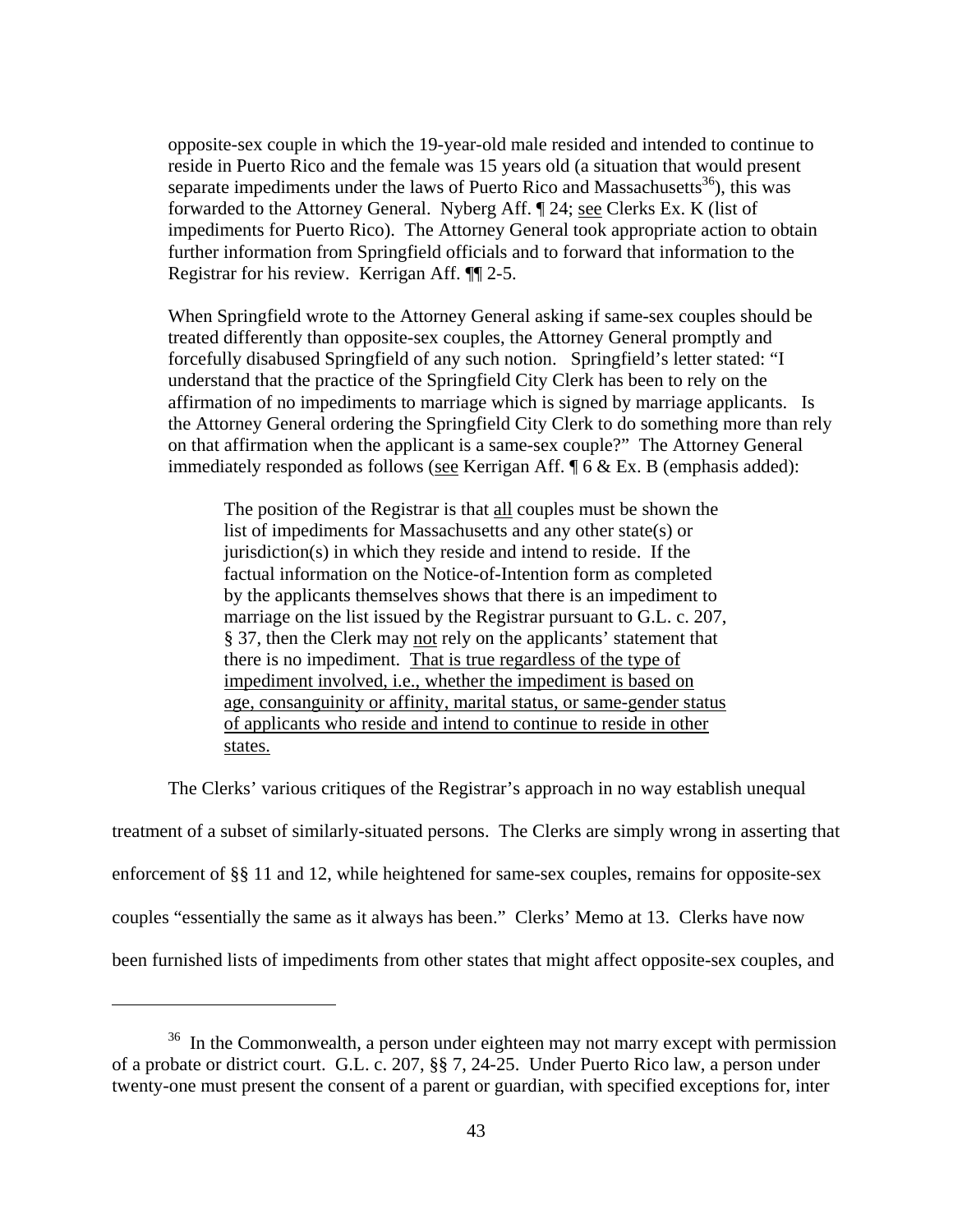have been instructed to apply these in exactly the same manner as with same-sex couples. In particular, clerks were informed that, as to both opposite- and same-sex couples, they should decline to issue a marriage license if, based on comparing the factual information on the Notice of Intention with the list of legal impediments furnished by RVRS, there is a legal impediment to that person marrying in Massachusetts or his or her home state. Nyberg Aff. ¶ 18. All out ofstate couples must be shown the list of impediments from their state and must, in order to obtain a license, swear that they are not aware of any impediment. Id. ¶ 17. And if the Notice of Intention nevertheless shows an impediment, a clerk is no more entitled to rely on an oppositesex couple's sworn statement of no impediment than the clerk is entitled to rely on such a statement by a same-sex couple. Kerrigan Aff. Ex. B.

 The fact that the plaintiff Clerks have issued numerous licenses to out-of-state oppositesex couples since May 17, 2004, establishes nothing, because the Clerks--who are in the best position to know--do not identify a single instance in which such an opposite-sex couple was allowed to marry despite an actual impediment based on their home state's laws. Clerks' Memo at 13. This in and of itself is fatal to the Clerks' selective enforcement claim. Cf. Commonwealth v. Franklin, 376 Mass. 885, 894 (1978) (defendant alleging selective prosecution must show, inter alia, that "a broader class of persons than those prosecuted has violated the  $law$ ").

 Nor does it matter that some of the states from which those couples hailed prohibit marriage of persons who are "physically impotent," "weak-minded," or incapable of marriage due to "physical cause" or "by reason of force, duress, or fraud." Clerks' Memo at 13. These

alia, persons over eighteen and females between fourteen and sixteen. Clerks' Affs. Ex. K.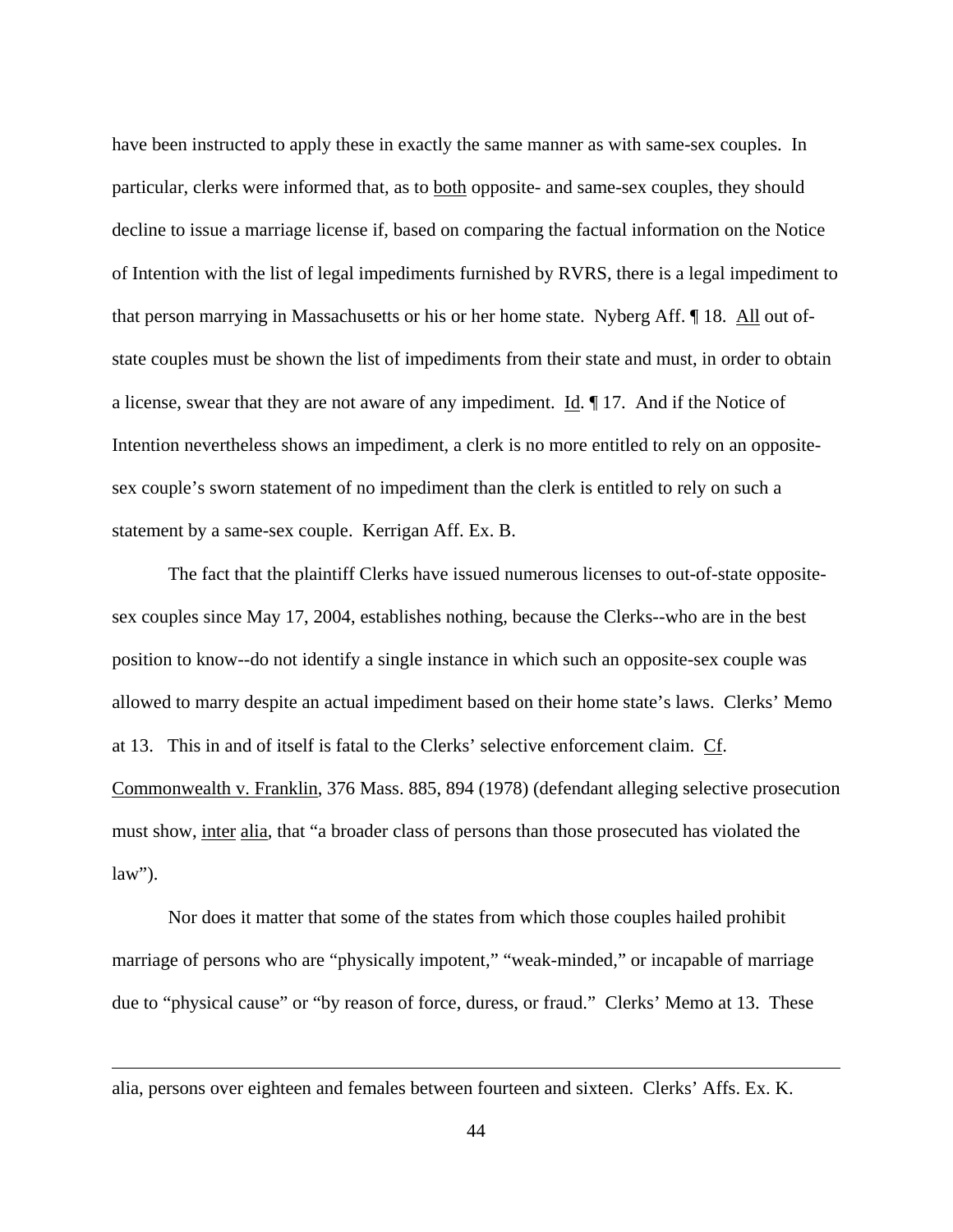impediments all appeared on the Registrar's lists; the relevant state's list was presumably shown to each applicant as instructed by the Registrar; and each applicant presumably signed the statement under oath, as required by G.L. c. 207, § 20, that he or she had reviewed the applicable list of impediments, that there was an absence of any legal impediment, and that all of the statements in the Notice of Intention of which the applicant "could have knowledge" were true. G.L. c. 207, § 20; see Clerks' Affs. Ex. J (Notice of Intention form). Each of the applicants thus effectively stated under oath that, as a factual matter, he or she was not (depending on the state) "physically impotent," "weak-minded," or incapable of marriage due to "physical cause" or "by reason of force, duress, or fraud." These impediments may, of course, also involve conclusions of law, to which the applicants cannot swear,  $37$  but the applicants may swear to the facts, and if no facts indicating an impediment are present, issues of law are moot. Any clerk who was in doubt about the truth of the facts underlying any statement of the absence of an impediment could have invoked G.L. c. 207, § 35, to inquire further into the relevant facts. That statute provides (with emphasis added):

 The clerk or registrar may refuse to issue a certificate of marriage if he has reasonable cause to believe that any of the statements made in the notice of intention are incorrect; but he may, in his discretion, accept depositions under oath, made before him, which shall be sufficient proof of the facts therein stated to authorize the issuing of a certificate. He may also dispense with the statement

<u>.</u>

<span id="page-44-0"></span> $37$  E.g., Commonwealth v. AmCan Enterprises, 47 Mass. App. Ct. 330, 337 (1999) (affidavit improper where it "stated the ultimate fact and conclusion of law") (citing cases); S.D. Shaw & Sons, Inc. v. Joseph Rugo, Inc., 343 Mass. 635, 639 (1962) (question seeking witness' opinion as to matter of law was properly excluded) (citing cases); Commonwealth v. Brady, 370 Mass. 630, 635 (1976).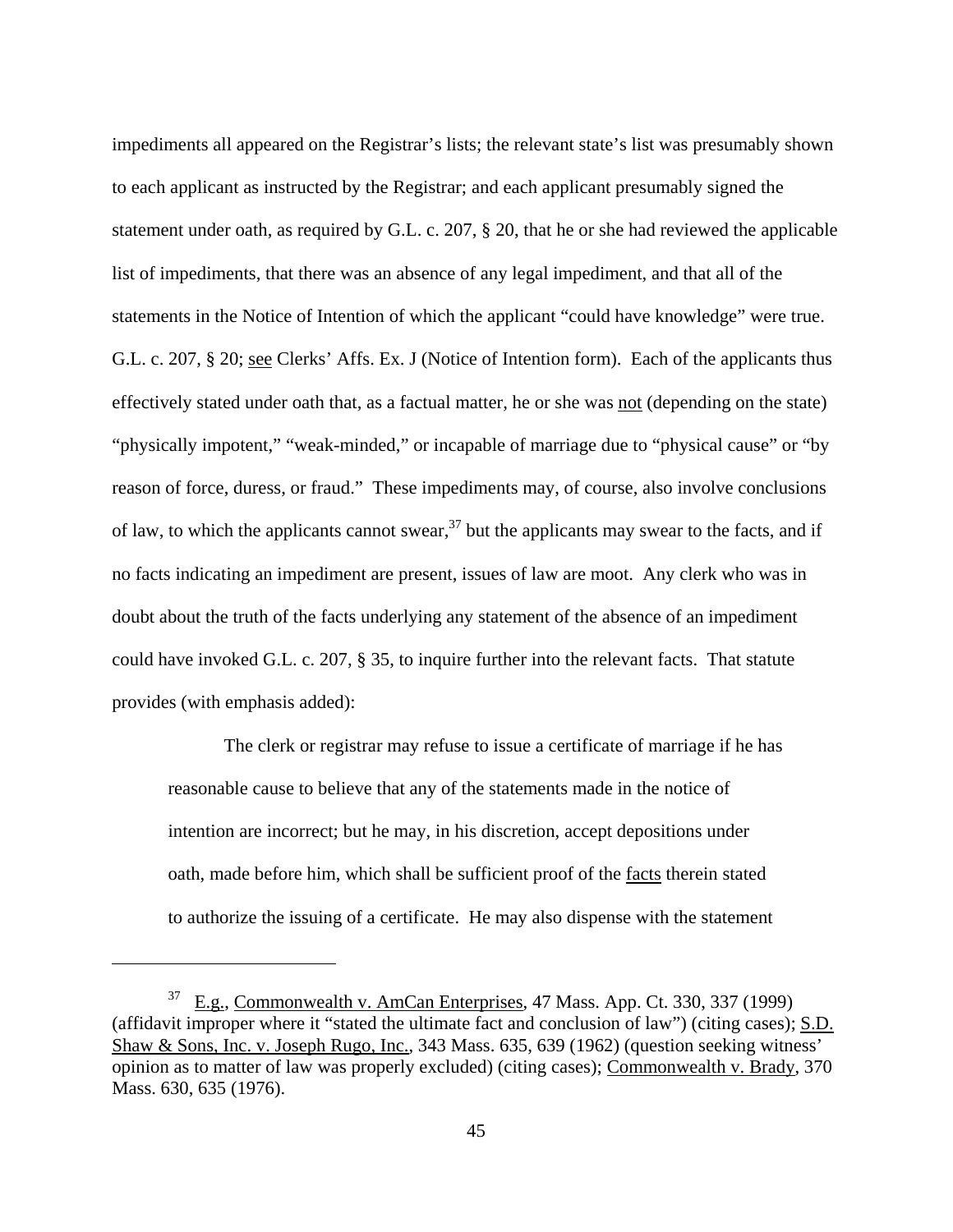of any facts required by law to be given in a notice of intention of marriage, if they do not relate to or affect the identification or age of the parties, or a former marriage of either party, if he is satisfied that the same cannot with reasonable effort be obtained.

 That the Notice of Intention form itself does not contain blank fields asking for information about "impotence," "weak-mindedness," and other specific impediments that are particular to a few states, hardly establishes unequal treatment of same-sex couples. The applicant still must sign a sworn statement that he or she has reviewed the list of impediments from his/her home state and that none of them is applicable, to the full extent that the applicant "could have knowledge" of such matters. G.L. c. 207, § 20. It would be impractical for a single Notice of Intention form to have blanks asking about every possible impediment in every state and other jurisdiction; the resulting form would be unworkably long, and most of it would be irrelevant (and confusing) to most applicants. In any event, the Notice of Intention form clearly does ask not only for a statement of gender but also for facts relevant to the other most common impediments–e.g., age, consanguinity and affinity, and status of any prior marriage. Thus the Notice of Intention form does not, merely by asking about the applicant's gender, treat same-sex couples differently than all other applicants, or treat out-of-state same-sex couples differently than all other out-of-state applicants.

 Likewise, the instruction to clerks that they should decline to issue a marriage license if, based on comparing the factual information on the Notice of Intention with the list of legal impediments furnished by RVRS, there is a legal impediment to that person marrying in Massachusetts or his or her home state, applies to all impediments as to which facts are shown on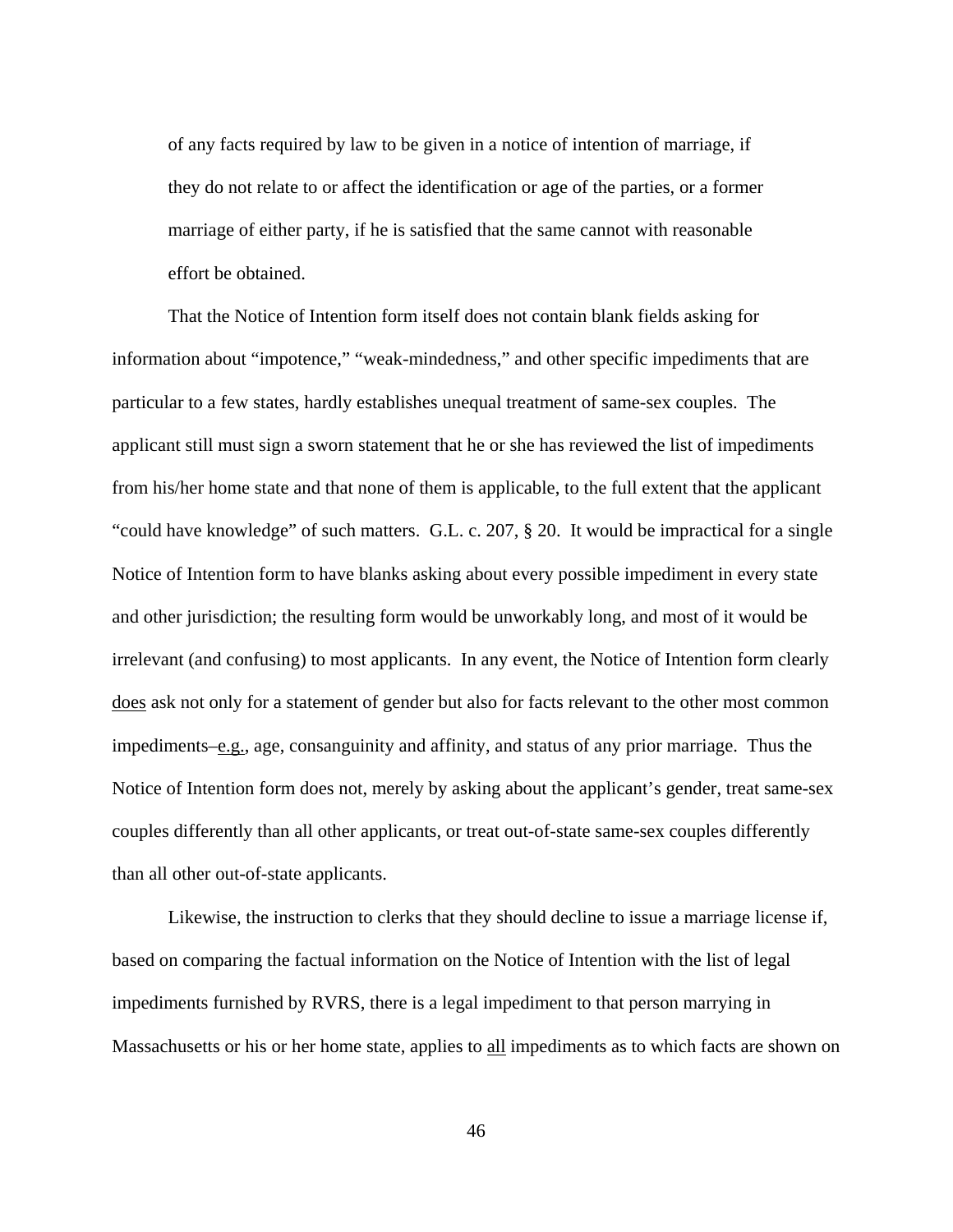<span id="page-46-1"></span>the face of the Notice of Intention, not just the applicants' same-gender status. Nyberg Aff. ¶ 18; Kerrigan Aff. Ex. B. For example, if applicants from Maine state on the Notice of Intention that they are first cousins,<sup>38</sup> but nevertheless sign the sworn statement that they know of no impediment, the clerk should not issue them a marriage license. Thus this instruction to clerks does not require them to treat out-of-state same-sex couples differently than all other out-of-state applicants.

 Nor is there merit to the Clerks' argument (Clerks' Memo at 15) that the incompleteness of the Registrar's lists of other states' impediments establishes impermissible differential treatment of same-sex couples. If the lists included only the impediment of being of the same gender, the Clerks might have a point, but the lists clearly include many other impediments as well. Clerks' Aff. Ex. K. The task of assembling a complete, comprehensive, and fully accurate list of all impediments applicable in each of the other states and territories is a considerable one. But the lists are being updated to be more inclusive–for example, to reflect impediments based on other states' divorce laws and waiting periods after a divorce becomes final. Nyberg Aff. ¶ 19. And clerks have already been instructed, as part of the recent enforcement changes,  $39$  to ask assertedly divorced applicants about the finality of divorce decrees and, where relevant, to ask to

<span id="page-46-0"></span> $38$  This is not an impediment in the Commonwealth, but in Maine is an impediment rendering the marriage void unless the couple provides a certificate that they have received genetic counseling. See Me. Rev. Stat. Title 19-A, §§ 701:2, 751:1; Clerks' Ex. K. If the couple presented such a certificate to a clerk in Massachusetts, of course, the clerk could issue the license, just as could a Maine clerk.

<sup>&</sup>lt;sup>39</sup> That in past years clerks may have been instructed not to ask for proof of divorce, Clerks' Memo at 15, is simply irrelevant to whether current enforcement is evenhanded. Similarly irrelevant is the fact that prior to May 2004, the clerks were not informed about other states' impediments based on mental competency. Clerks' Memo at 15 n.7. As of May 2004, clerks are being so informed, again showing that current enforcement does not impermissibly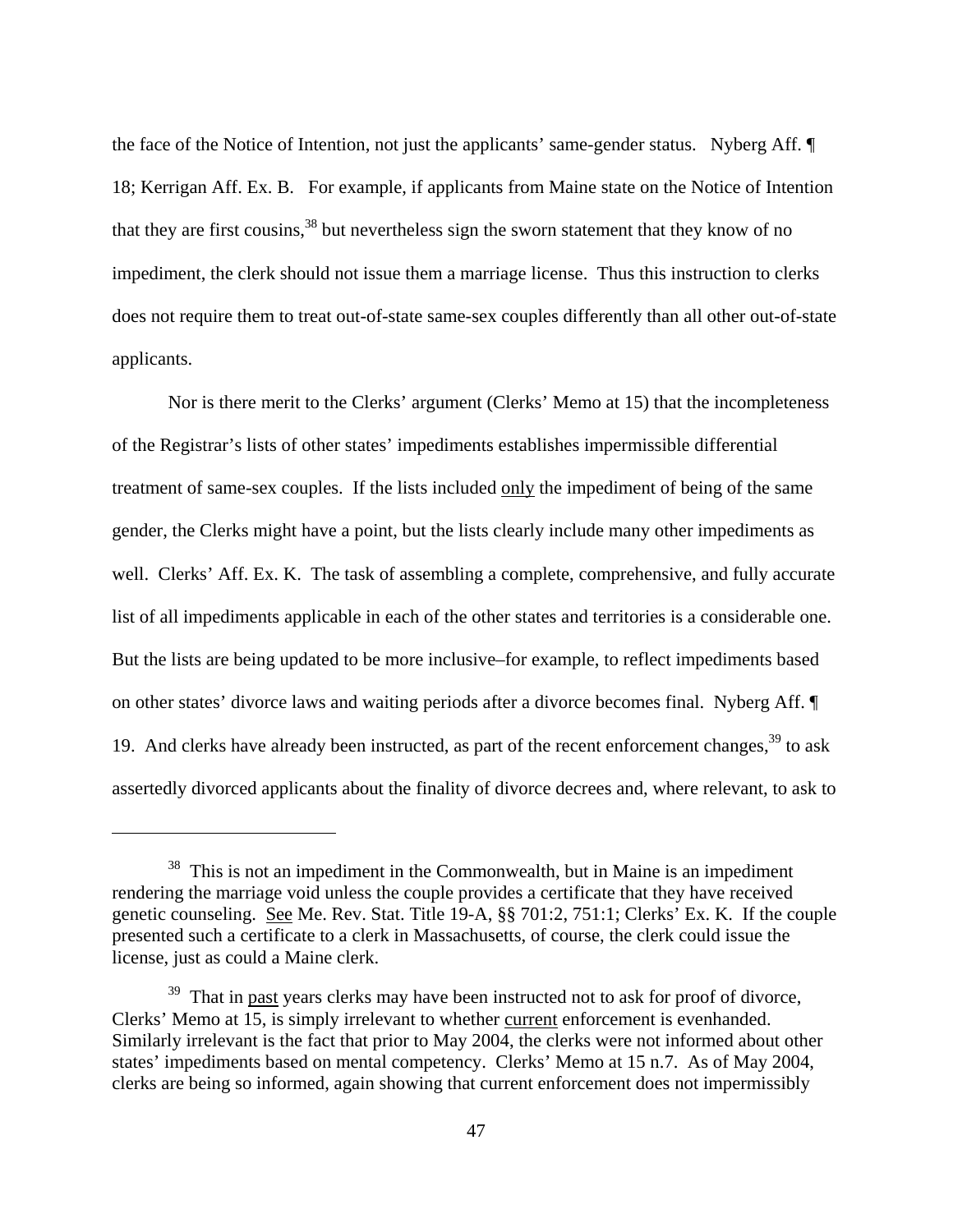<span id="page-47-1"></span>see a copy of the decree. Nyberg Aff. ¶ 28. As for waiting periods after divorce, although there is no particular reason to believe that persons from the six faraway states in question will come to Massachusetts to avoid their home states' impediments related to such waiting periods,<sup>40</sup> the Registrar recognizes that the impediments lists should be as complete as possible, to provide for even more evenhanded enforcement than under the impediments lists issued just prior to May 17, 2004.

 Because the Clerks have failed to meet the first part of the selective-enforcement test– discrimination against a subgroup of similarly-situated persons–there is no need to reach the second part of the test, in which the Clerks claim that such discriminatory enforcement is motivated by impermissible animus against same-sex couples. Whatever the public statements of the Governor of his policy views on same-sex marriage, the Registrar, recognizing the greatly increased likelihood of violations of  $\S$  11 and 12 in the post-Goodridge period,<sup>41</sup> has exercised

single out same-sex couples.

1

<sup>41</sup> Although the Clerks insist that this cannot be true, <u>i.e.</u>, that violations were likely even prior to Goodridge, their examples do not support this claim (which is irrelevant in any event, because current enforcement is evenhanded). Aside from the unconvincing example of waiting periods after divorce, see preceding footnote, the Clerks point to the fact that when §§ 11 and 12 were enacted in 1913, more than half the states still prohibited interracial marriage. Clerks' Memo at 19. But those were all far-away states, as shown in Couples' Ex. 40, Figure 8–the closest state with such a prohibition in 1913 or any time thereafter was Delaware. Any Delaware couple seeking to avoid that prohibition would have been far more likely simply to have crossed into a neighboring state such as New Jersey or Pennsylvania–or perhaps even to New York or even Connecticut–rather than coming all the way to Massachusetts. The Clerks also note that Maine and New Hampshire do not allow first cousins to marry, whereas Massachusetts does.

<span id="page-47-0"></span> $40$  According to the Clerks' Memo at 15 n.6, the states that impose (or merely allow for a particular divorce decree to impose) a waiting period after a divorce becomes final are Alabama, Mississippi, North Dakota, Oklahoma, Texas, and Wisconsin. It seems most unlikely that a person who resides in one of those states, and who wishes to avoid such an impediment by marrying in another state, would travel all the way to Massachusetts, rather than simply crossing into one of the many directly neighboring states that have no such impediment.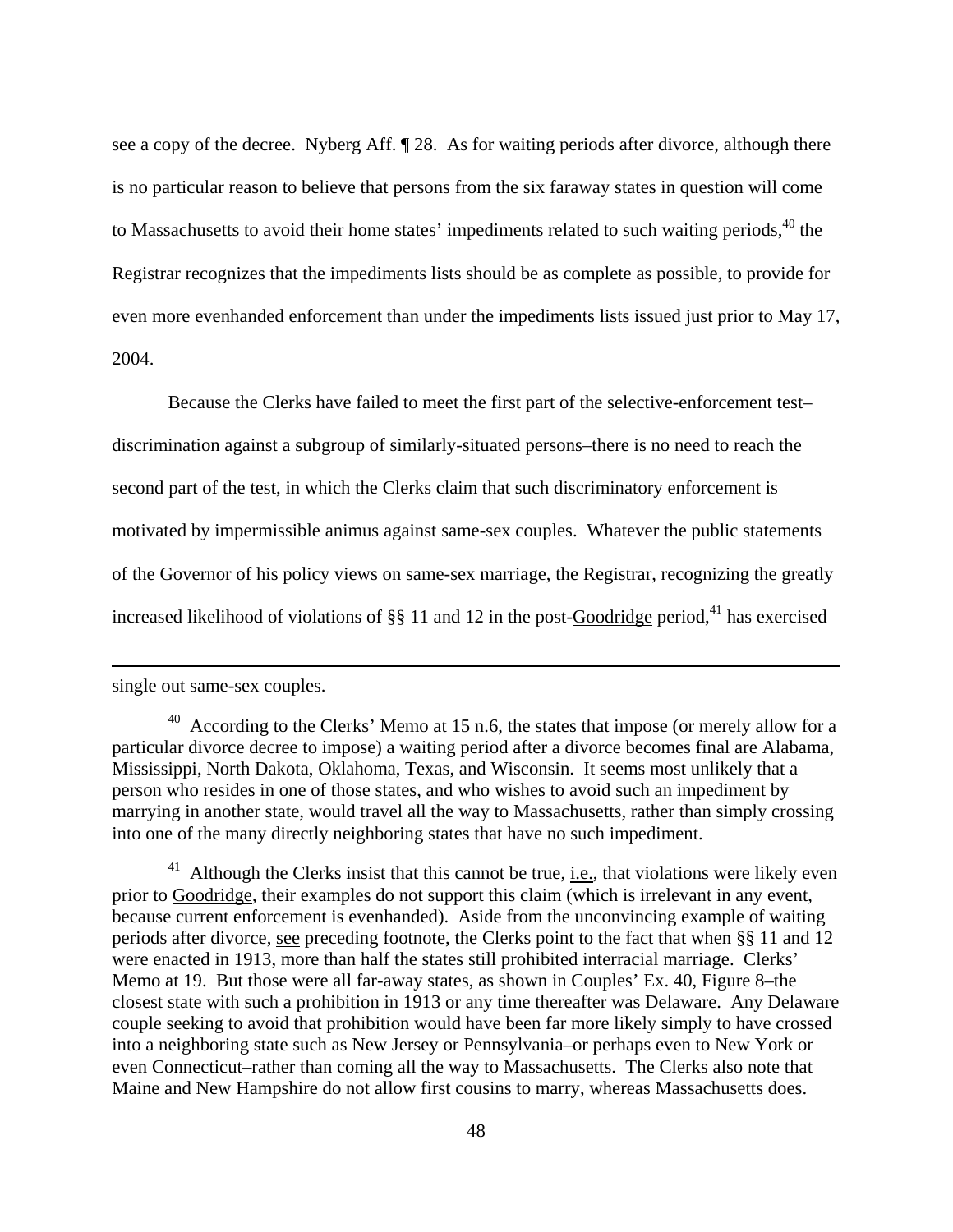his lawful discretion (see supra n.35) to increase enforcement of these duly-enacted and presumptively-constitutional statutes, and the Registrar has made every effort to do so in a manner that treats same- and opposite-sex out-of-state marriage applicants evenhandedly.

Clerks' Memo at 20. But both Maine and New Hampshire also have marriage evasion laws that would have rendered void any attempt by their residents to evade the prohibition on marriage of cousins by marrying in Massachusetts. Maine Rev. Stat. Ann. Title 19A, § 701(1); N.H. Rev. Stat. § 457:43. Moreover, as to all of these impediments, there is simply no evidence available on the extent of enforcement of §§ 11 and 12 from 1913 through 1976; it thus cannot be presumed, much less concluded, that the statute was not enforced. (The Couples cite an increase in non-resident marriages in Massachusetts in an unspecified period leading up to 1943, assertedly due to neighboring states' adoption of premarital medical examinations (Couples' Memo at 37 n.45, citing Couples' Ex. 35 at p. 48), but the source they rely upon does not include the underlying data or specifics of other states' laws, so the assertion is impossible to evaluate.) Finally, if the Clerks are correct that even prior to Goodridge there was substantial reason to think persons would come to Massachusetts to evade their home states' marriage laws, then the Clerks can hardly quarrel with the Registrar's current attempt to enforce §§ 11 and 12 across the board.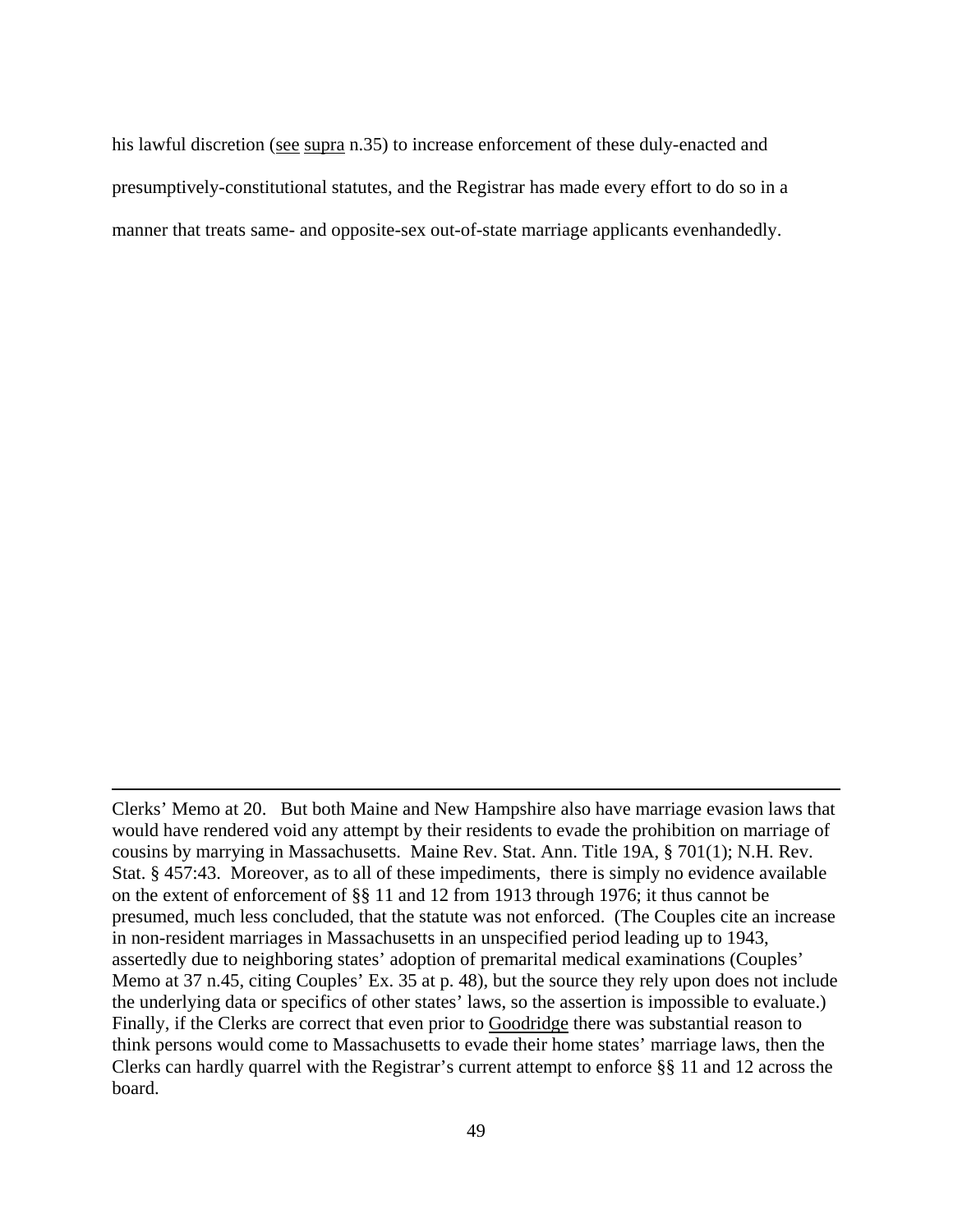# C. The Clerks' Claim that the Registrar has "Stripped Them of Their Statutory Discretion" is Meritless.

 The Clerks have no likelihood of success on their claim that the Registrar's enforcement effort has "stripped them of the discretion conferred on them by statute." The claim is based on the erroneous premise that the Clerks have discretion to ignore the Registrar's statutorily authorized list of other states' legal impediments to marriage, and to rely instead on a couple's sworn statement on the Notice of Intention that there is no impediment, even when the undisputed facts on that same Notice of Intention clearly show otherwise. This is not the law. The Clerks rely on § 12's provision that a clerk must "satisfy himself, by requiring affidavits or otherwise, that such person is not prohibited from intermarrying by the laws of the jurisdiction where he or she resides." That a clerk has some discretion under this statute cannot be doubted. But that discretion is not unlimited, and it cannot be abused.<sup>42</sup>

 Critically, the same 1913 Legislature than enacted what is now § 12 also enacted what is now G.L. c. 207, § 37, which requires that "[t]he commissioner of public health shall furnish to the clerk or registrar of every town a printed list of all legal impediments to marriage, and the clerk or registrar shall forthwith post and thereafter maintain it in a conspicuous place in his office." See St. 1913, cc. 360, 752. Both statutes had the same effective date: January 1, 1914. See id. The Legislature thus required state officials to provide a list of marriage impediments to local clerks, for the obvious purpose of assisting the clerks in enforcing §§ 11 and 12, and doing

<span id="page-49-0"></span><sup>&</sup>lt;sup>42</sup> Moreover, it is subject to the provision in G.L. c.17,  $\S$  4, that the Registrar "shall, under the supervision of the Commissioner, enforce all laws relative to the registry and return of births, marriages, and deaths, and may prosecute in the name of the commonwealth any violations thereof." See Goodridge, 440 Mass. at 314. The Registrar also has discretion in interpreting the laws (such as § 12) he is charged with enforcing. E.g., Grocery Mfrs. of America, Inc. v. DPH, 379 Mass. 70, 75 (1979).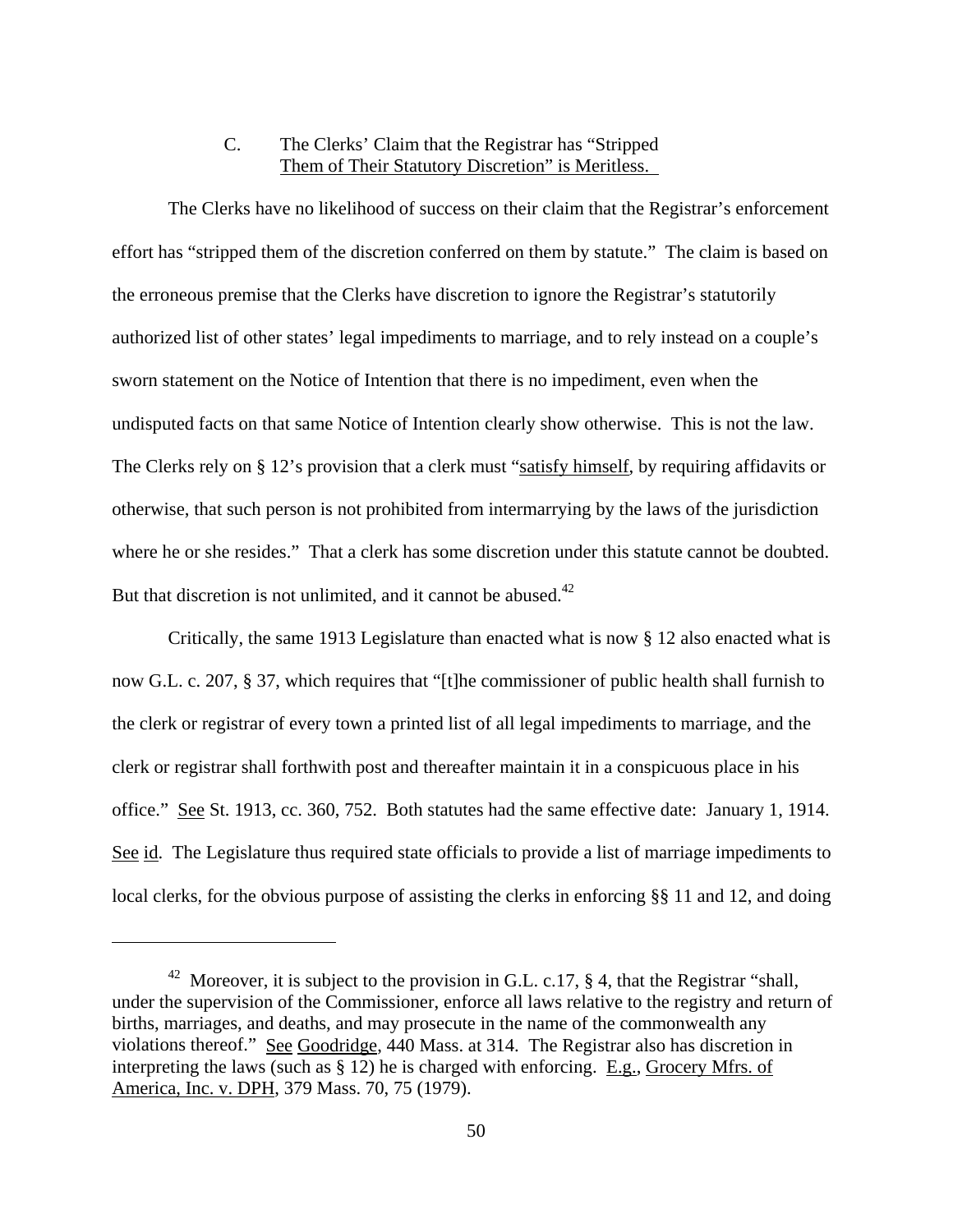so in uniform fashion throughout the Commonwealth. That Legislature cannot at the same time have intended § 12 to confer on clerks the discretion to ignore the state's § 37 list of impediments; the § 37 list cannot have been intended to be merely advisory. Sections 12 and 37 must be read together in a way that gives reasonable effect to each. The Registrar's interpretation does so, whereas the Clerks' interpretation renders § 37 virtually inoperative at the Clerks' "discretion."

The reference in § 12 to a clerk satisfying himself "by requiring affidavits or otherwise" suggests that the clerk has discretion in making factual determinations–discretion that the Registrar fully recognizes and the Clerks make no claim to have been deprived of. But, in light of § 37 authorizing the commissioner (at whose direction the Registrar acts to enforce the marriage laws, G.L. c. 17, § 4) to make determinations of law about what are impediments to marriage, it cannot be dispositive for purposes of § 12 that a couple might sign the notice of intention containing the sworn statement (under the penalties of perjury as required by G.L. c. 207, § 20) that they know of no impediment to their marriage. Under that statute, "the oath or affirmation . . . shall be to the truth of all the statements contained therein whereof the party subscribing the same could have knowledge . . . ." The affidavit plainly calls for affirmation of matters of fact, not matters of law. See supra n.37. To the same effect is the separate statute allowing clerks, where there is reasonable cause to doubt the correctness of a statement on a Notice of Intention, to accept depositions under oath as "sufficient proof of the facts therein stated to authorize the issuing of a [license]." G.L. c. 207, § 35 (emphasis added). See also G.L. c. 46, §§ 19, 29 (clerk's attested record of marriage "shall be prima facie evidence of the facts recorded"); id. § 13(a) (clerk may accept affidavit in order to supply missing facts or correct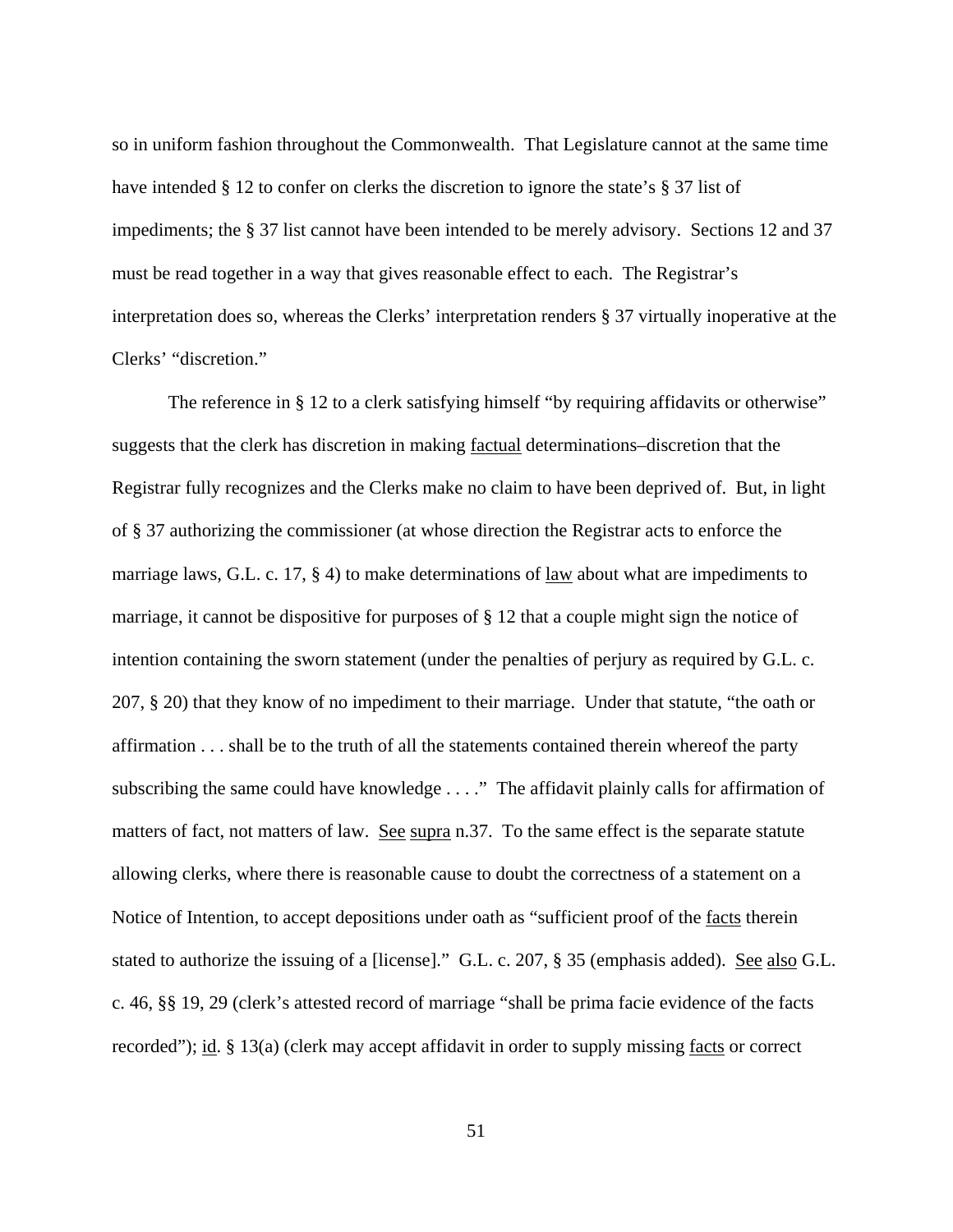factual errors in marriage records).

 Even if the couple states (as the Notice of Intention requires, see Clerks' Affs. Ex. J) that "I have reviewed a list of impediments to marriage for my place of residence and hereby state that there is an absence of any legal impediment to the marriage," such a statement does not supersede the list of impediments issued by the Registrar under § 37. If the factual information on the Notice of Intention form as completed by the applicants themselves shows that there is an impediment to marriage on the list issued by the Registrar, then the clerk may not rely on the applicants' statement that there is no impediment, regardless of the type of impediment involved. For the clerk to do so is at a minimum a clear abuse of discretion, and more likely in excess of the clerk's legal authority under § 12. That authority extends to determinations of fact-- not determinations of law, at least where they conflict with determinations of law made by the Registrar under § 37.

 A simple example makes the point clear. If an applicant states on the Notice of Intention that he or she is seeking to enter a second marriage, but that his or her first marriage has not ended by divorce or death of the spouse, and nevertheless the applicant signs the sworn statement that he or she knows of no impediment, the clerk cannot possibly rely on that sworn statement to issue a marriage license. This would completely disregard of the law that an existing marriage is an impediment (as shown on the § 37 list, see Clerks' Affs. Ex. I) and the fact of the existing marriage (as shown on the Notice of Intention). The clerk has discretion to inquire further, and determine any issues of fact that might exist concerning the status of the prior marriage, by requiring affidavits under § 12 or depositions under § 35. But the clerk lacks any discretion or legal authority to disregard an undisputed fact that indicates an impediment as shown on the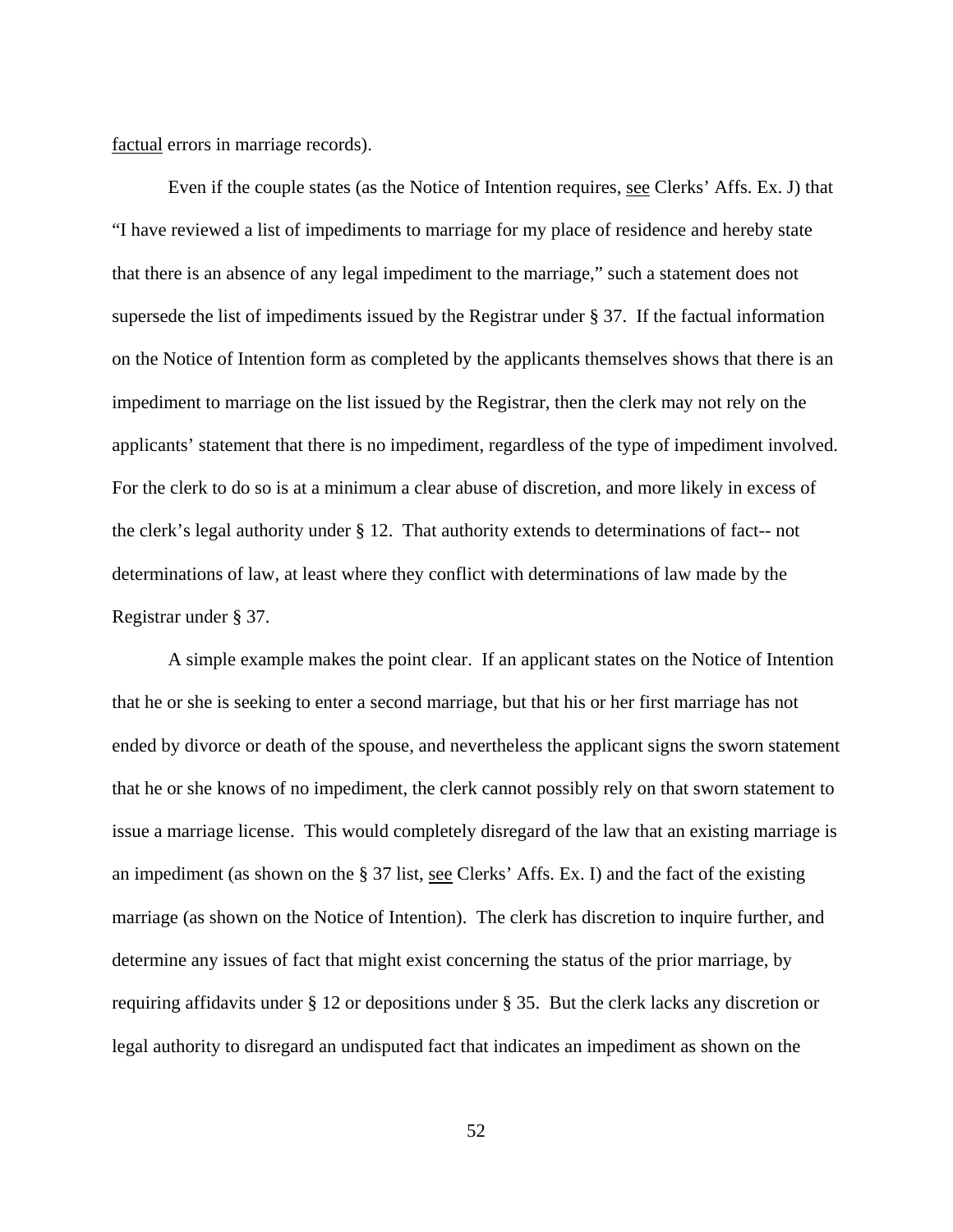Registrar's § 37 list.

 D. The Clerks' Proffered "Good Reason Why the Reverse Evasion Statute has Never Been Enforced" Does Not Advance their Claims.

 The Clerks offer what they call "good reason"–more accurately, three reasons–why, they say, §§ 11 and 12 have never been enforced. Putting to one side that there has been some enforcement of § 11 since 1976, Nyberg Aff. ¶¶ 6-7, and that there is no evidence one way or the other about enforcement in the pre-1976 period, none of the Clerk's proffered "reasons" is relevant to any of their legal claims, and thus none of the "reasons" requires any extended discussion here.

 The Clerks first assert that §§ 11 and 12 were enacted as a part of a 1912-13 backlash against the interracial marriage of the black prizefighter Jack Johnson and a white woman, Lucile Cameron. The evidence clearly does not support this allegation--as will be discussed in Part III.B.5 infra in connection with the Couples' equal protection and due process claims, and whether there is a rational basis for § 11– but in any event the allegation does not advance any of the Clerks' legal claims. The Clerks next assert that §§ 11 and 12 were intended as part of a proposed nationwide system that never materialized, so that §§ 11 and 12 have never been capable of serving their "intended purpose." This, too, appears to relate to the claim that the statutes lack any rational basis, but only the Couples, not the Clerks, make such a claim, and in any event the assertion misses the point discussed in Part III.B.1 infra that in rational basis review, the Legislature's actual motivation for enacting a statute is irrelevant. Finally, the Clerks argue that §§ 11 and 12 would require the Commonwealth to enforce other states' marriage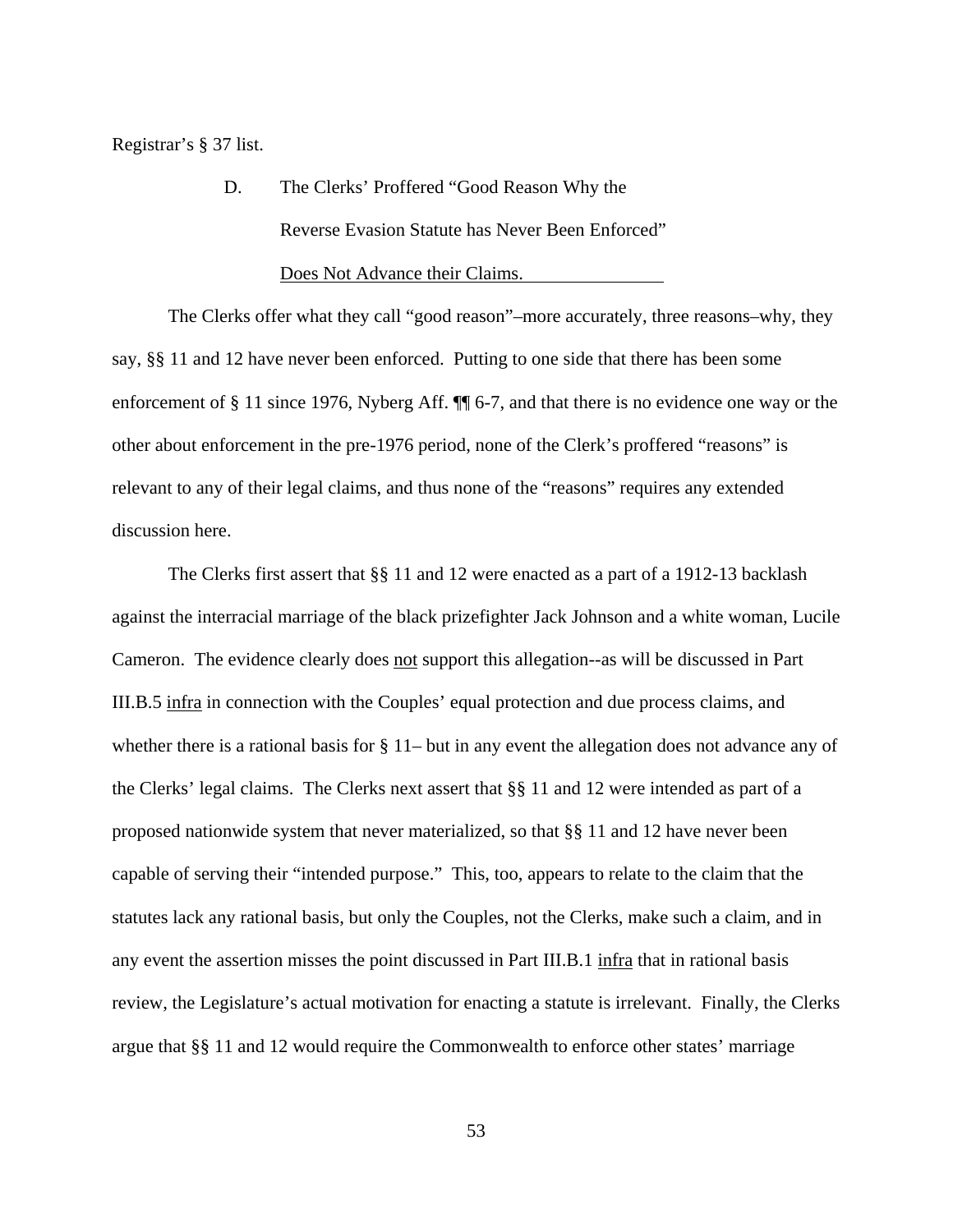restrictions, "no matter how abhorrent to the public policy of Massachusetts." Clerks' Memo at 24. This ignores that Massachusetts public policy is defined by statute (subject to constitutional constraints), and in this instance the public policy established by §§ 11 and 12 is to respect other state' marriage laws with respect to those states' residents who come here to marry, regardless of what public policy may be as to marriages between Massachusetts residents. Whether § 11's policy is constitutional is an issue raised only by the Couples and will therefore be discussed infra.

#### III. THE COUPLES' CLAIMS ARE UNLIKELY TO SUCCEED ON THE MERITS.

The Couples are unlikely to succeed on the merits of their claims that  $\S 11$  (but not  $\S 12$ ) lacks a rational basis in violation of state constitutional equal protection and due process guarantees, violates the federal constitution's Privileges and Immunities Clause, and is being misinterpreted by the Registrar to bar all out-of-state same-sex couples from marrying here. First, as mentioned above, the Registrar simply does not interpret § 11 in this manner; rather, § 11 bars only those couples whose home states declare same-sex marriages void. None of the Couples resides in such a state, and thus none of the Couples has been injured by, or has standing to challenge, § 11; this Court lacks jurisdiction to hear their challenge. Part A, infra. Second, even if the Couples could surmount this jurisdictional barrier, § 11 clearly does have numerous rational bases, including (1) furthering the many interests served by marriage itself, by preventing persons from marrying here if their marriage would be unrecognized and unregulated in their home state, and (2) promoting other states' respect for the marriages of Massachusetts residents and to minimize the potential for retaliatory action by other states. Part B, infra. Third, § 11 does not violate the Privileges and Immunities Clause. Part C, infra. Finally, the Couples'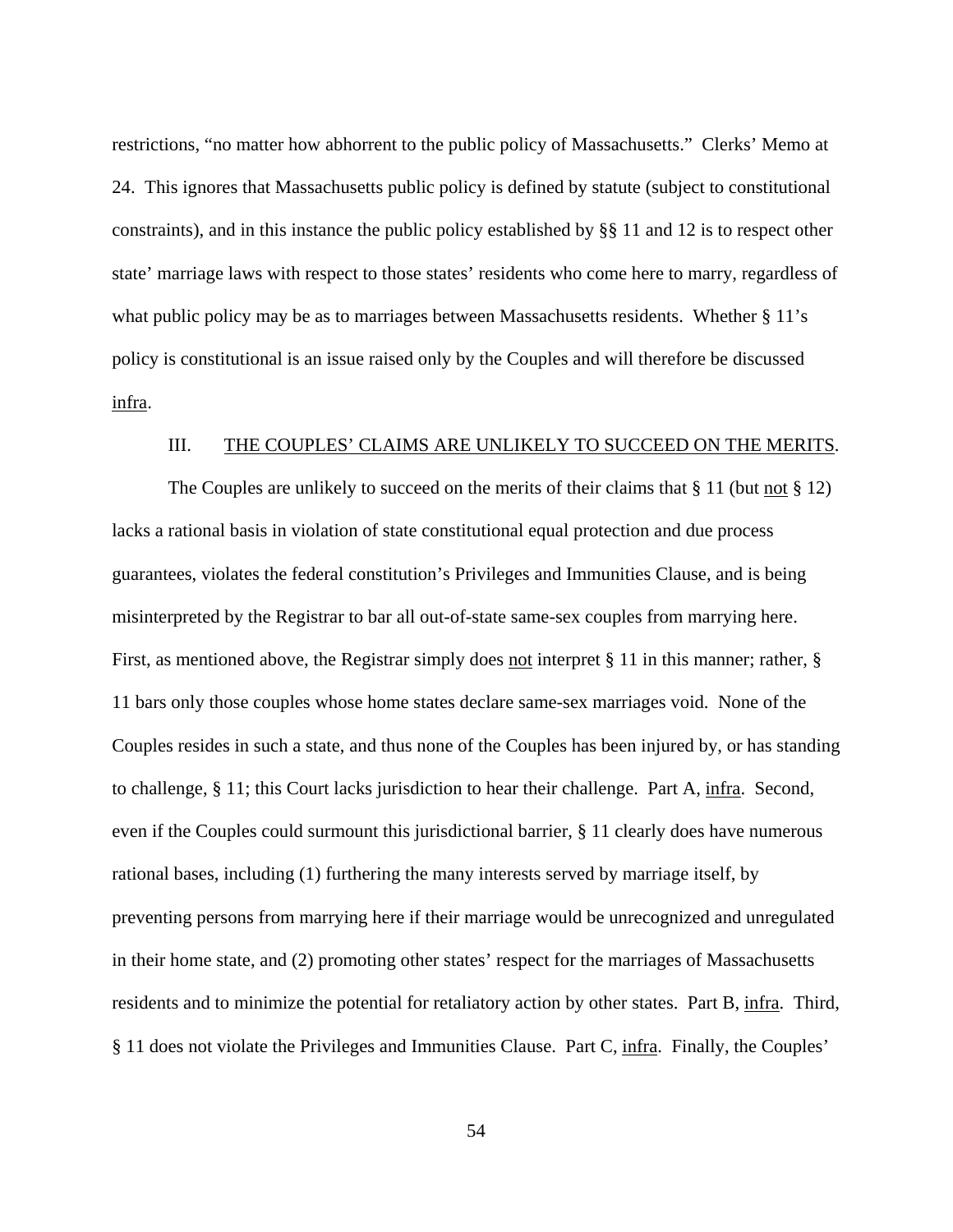<span id="page-54-1"></span>one-paragraph argument that § 11 violates an asserted state constitutional "fundamental right to marry of same-sex couples" has no likelihood of success; even if there were any such "fundamental" right, it would be subject to reasonable regulations such as § 11. Part D, infra.<sup>[43](#page-54-0)</sup>

### A. The Couples Lack Standing to Challenge § 11.

 As explained in Part 4 of the Factual and Legal Background section supra, § 11 bars same-sex marriages in the Commonwealth only by those couples whose home states declare same-sex marriages void. None of the plaintiff Couples resides in such a state, and thus none of the Couples has been injured by, or has standing to challenge, § 11. See Part I.B.2 supra (explaining that laws of home states of three unmarried Couples do not declare same-sex marriages contracted in those states "void," but merely prohibit it).<sup>44</sup> Accordingly, this Court lacks jurisdiction to hear their challenge.

 Standing is "an issue of subject matter jurisdiction" and is "of critical significance." Ginther v. Commissioner of Ins., 427 Mass. 319, 322 (1998). "[O]nly persons who have themselves suffered, or who are in danger of suffering, legal harm can compel the courts to assume the difficult and delicate duty of passing upon the validity of the acts of a coordinate

<span id="page-54-0"></span> $43$  The Couples also include a footnote arguing that the Registrar is obligated under G.L. c. 111, § 2, to bind and index their Certificates of Marriage. Couples' Memo at 21 n.23. As it is so plain that the Couples face no imminent irreparable harm in this connection, because in the ordinary course of business the Registrar would not bind their Certificates until June of 2005 at the earliest, see supra Part I.B.1, the Registrar will not now present argument on the merits of this issue. The preliminary injunction on this point should plainly be denied because of lack of any imminent irreparable harm; there will be time enough before June 2005 to establish whether the Certificates should be bound.

<sup>&</sup>lt;sup>44</sup> For the sake of brevity the Registrar forgoes any discussion here of the laws of the other five plaintiff Couples' home states. The Registrar anticipates that none of those Couples would argue, contrary to the Registrar's view, that the laws of their home states (Vermont, New York, and Connecticut, as well as Rhode Island which was discussed supra) do in fact declare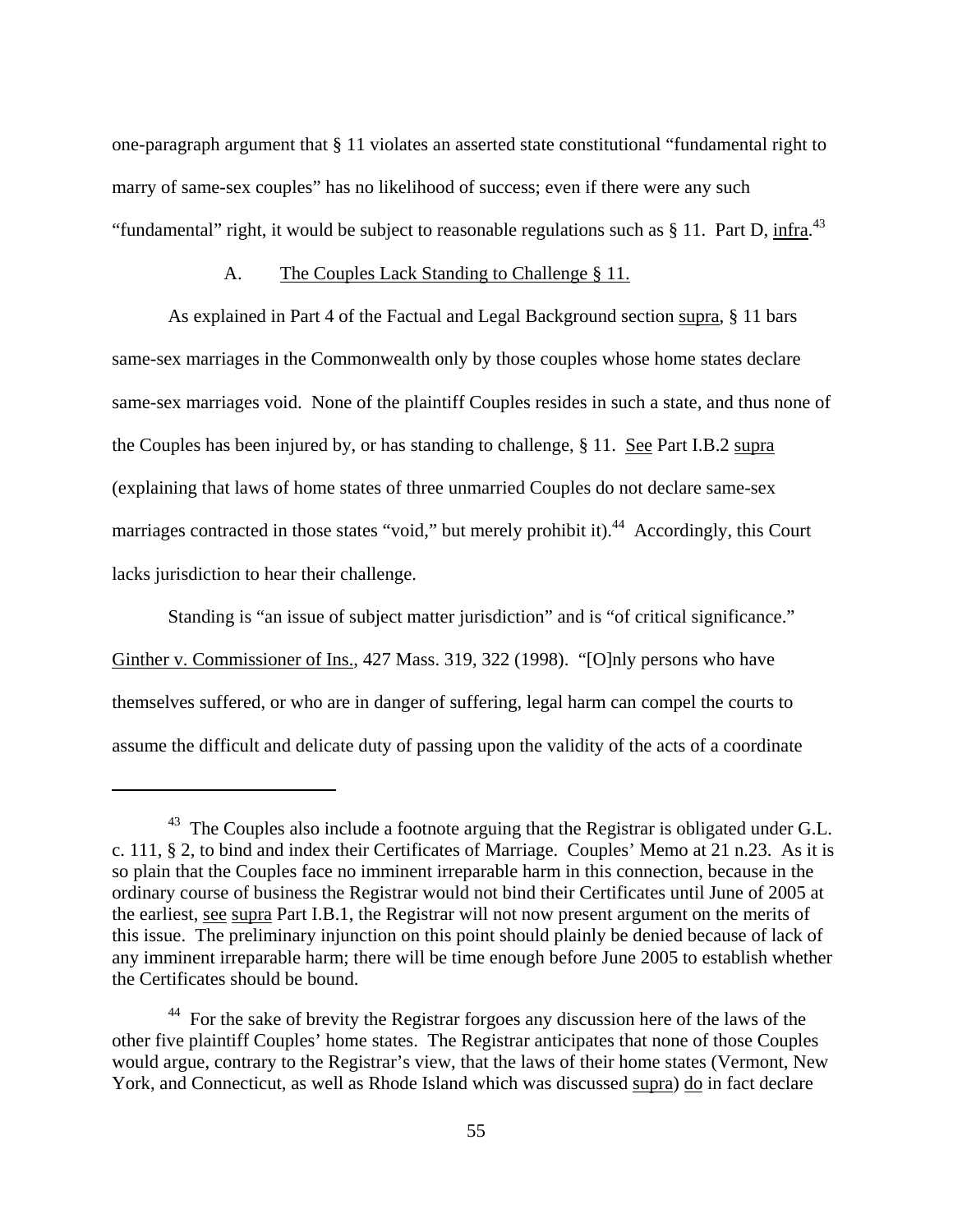branch of government." Id. (citations and internal quotations omitted). "Respect for the separation of powers has led this court . . . to be extremely wary of entering into controversies where we would find ourselves telling a coequal branch of government how to conduct its business." Alliance, AFSCME/SEIU v. Commonwealth, 427 Mass. 546, 548 (1998) (dismissing, for lack of standing, challenge to constitutionality of Governor's exercise of item veto power). Insofar as this is a declaratory judgment action, the Couples' standing is essential to the Court's jurisdiction over such an action. E.g., Enos v. Secretary of Env'l Aff., 432 Mass. 132, 134-35 (2002). Chapter 231A does not provide an independent basis for jurisdiction, and a prayer for declaratory relief does not obviate the need to show standing. Id. at 135; Pratt v. City of Boston, 396 Mass. 37, 42-43 (1985). In another declaratory judgment action where the Supreme Judicial Court found a jurisdictional element lacking, the court concluded: "'we must put aside the natural urge to proceed directly to the merits of [an] important dispute and to "settle" it for the sake of convenience and efficiency,' Raines v. Byrd, 117 S. Ct. 2312, 2318 (1997), where there is no proper jurisdictional basis for our proceeding to the merits." Alliance, AFSCME/SEIU v. Commonwealth, 425 Mass. 534, 538-39 (1997).

This Court should do likewise and decline to consider the Couples' challenges to § 11.

#### B. Section 11 Has Numerous Conceivable Rational Bases.

 Even if the Couples had standing, they cannot meet what is their heavy burden, on their equal protection and due process claims, to show that § 11 does not serve "a legitimate purpose in a rational way" and does not "bear a reasonable relation to a permissible legislative objective." Goodridge, 440 Mass. at 329-30 (citations and internal quotations omitted).

same-sex marriages void if contracted in that state.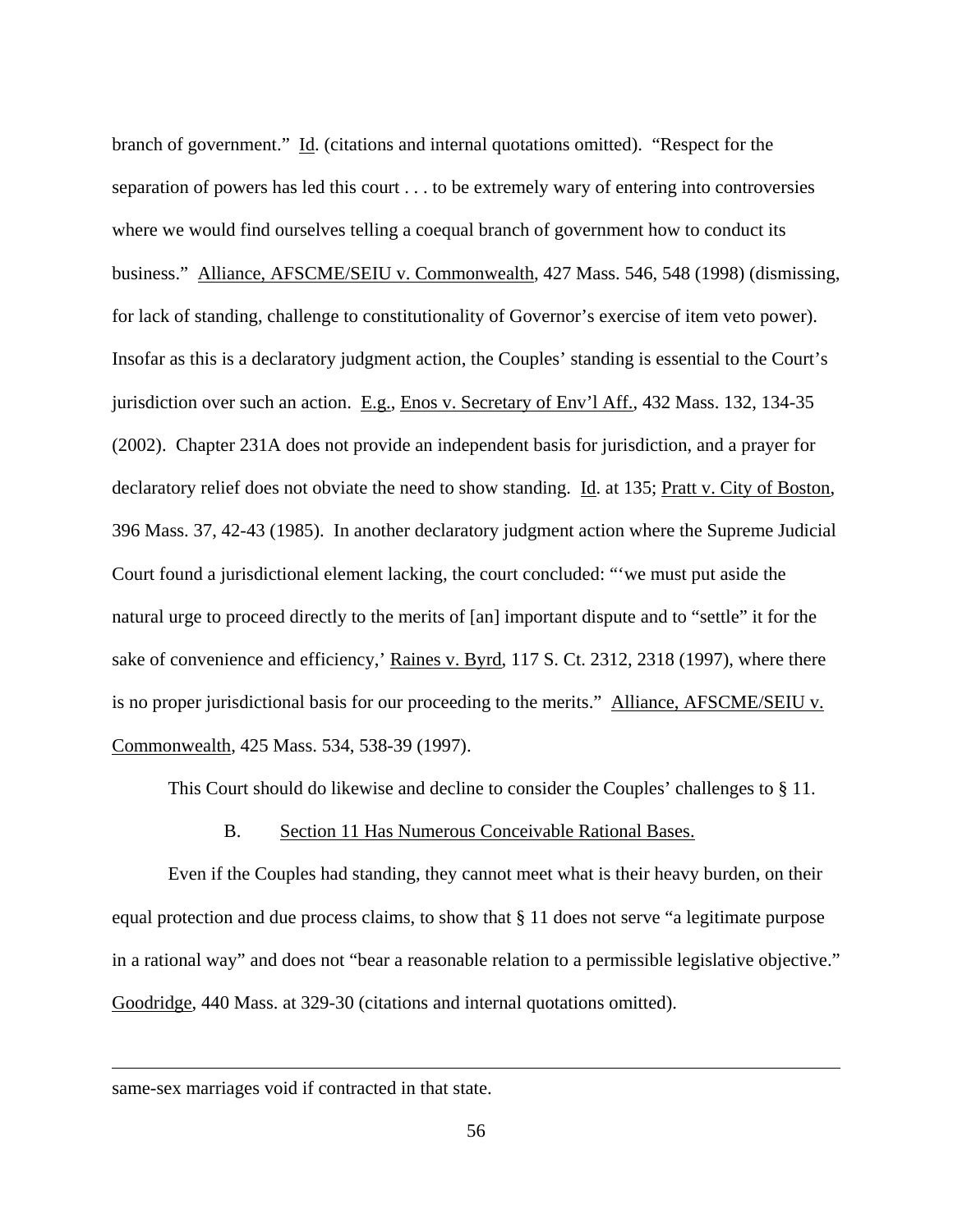# 1. The Couples have the heavy burden of showing beyond a reasonable doubt that there is currently no conceivable rational basis for § 11.

 The Couples bear a "heavy burden." Leibovich v. Antonellis, 410 Mass. 568, 576 (1991). "A legislative enactment carries with it a presumption of constitutionality, and the challenging party must demonstrate beyond a reasonable doubt that there are no 'conceivable grounds' which could support its validity;" the Court examines "only 'whether the statute falls within the legislative power to enact, not whether it comports with a court's idea of wise or efficient legislation.'" Id. (citations omitted). "A classification will be considered rationally related to a legitimate purpose 'if there is any reasonably conceivable state of facts that could provide a rational basis for the classification.'" Massachusetts Federation of Teachers, AFT, AFL-CIO v. Board of Educ., 436 Mass. 763, 777 (2002) (citations and internal quotations omitted). The question is whether the Court can "visualize possible legitimate public purposes for the legislation and, in the absence of a factual record establishing the lack of any conceivable rational basis for the legislation," the Court must conclude that the statute satisfies that constitutional requirement. Opinion of the Justices, 401 Mass. 1211, 1219 (1987) (emphasis added); see Commonwealth v. Henry's Drywall Co., 366 Mass. 539, 543 ("a statutory classification will not be set aside as a denial of equal protection or due process if any state of facts reasonably may be conceived to justify it"). "The rational basis test does not require that [the Court] agree with the Legislature's classification<sup>[]</sup>," so long as there is a conceivable rational basis for it. Harlfinger v. Martin, 435 Mass. 38, 50 (2001).

 Moreover, "it is irrelevant for constitutional analysis whether a reason now advanced in support of a statutory classification is one that actually motivated the Legislature." Prudential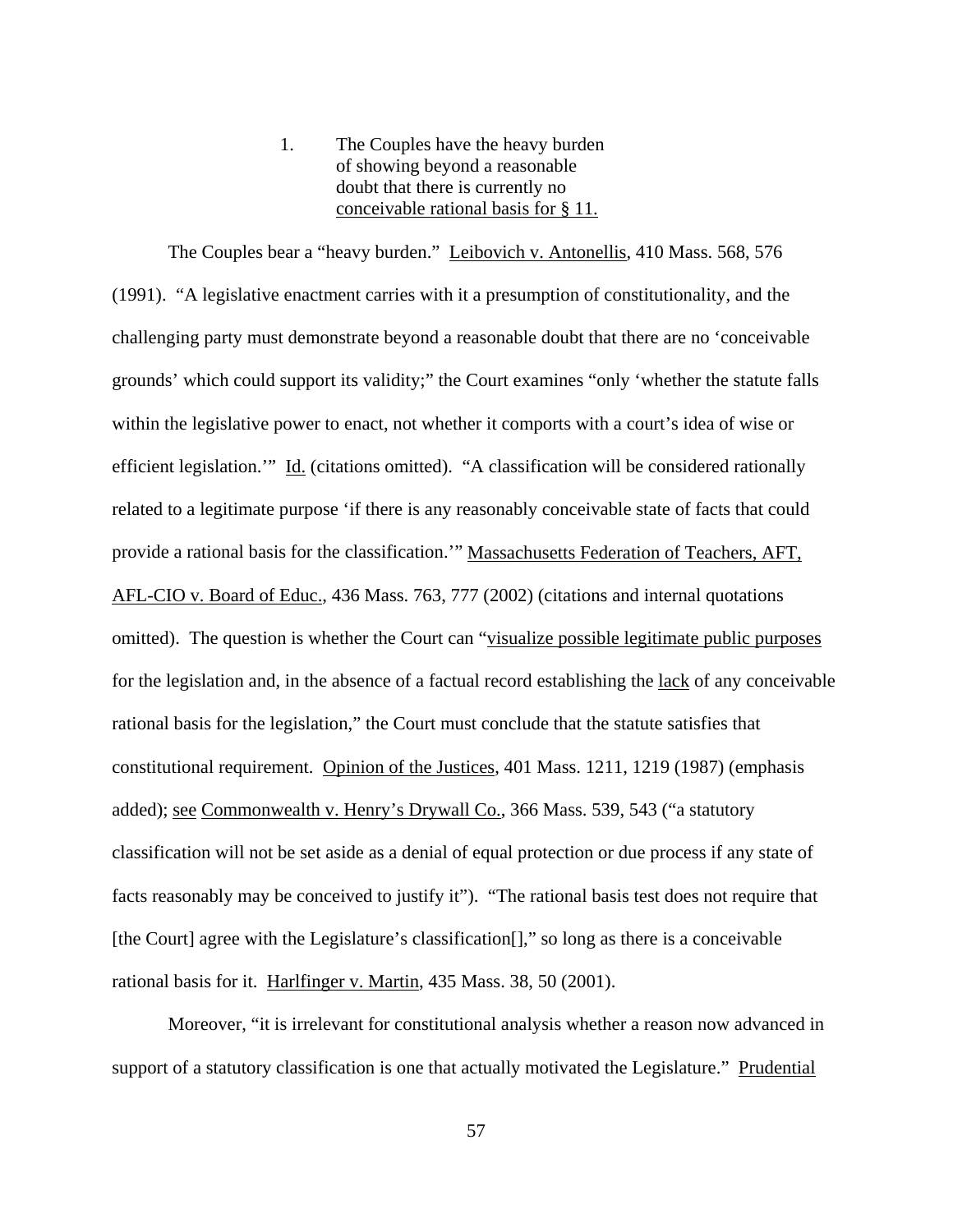<span id="page-57-0"></span>Ins. Co. v. Commissioner of Revenue, 429 Mass. 560, 568 (1999) (citing FCC v. Beach

Communications, Inc., 508 U.S. 307, 315 (1993)). And the Court must consider the rationality of the law at present, not as of some prior time. This is because "if a law served no legitimate state interest when passed, but a legitimate state interest served by the law has since appeared, it would be inane to require the legislature to repeal the earlier law, and re-enact it with an announcement of the appropriate, legitimate state purpose." Baltimore Gas & Electric Co. v. Heintz, 582 F. Supp. 675, 679 (D. Md. 1984).<sup>[45](#page-57-0)</sup>

2. Contrary to the Couples' Suggestion,

Goodridge Supports, Rather than

Undermines, the Validity of §11.

 The Couples would have this Court believe that, in light of Goodridge, the invalidity of § 11 is virtually a foregone conclusion. That is not so. Indeed, Justice Greaney, whose concurrence provided the critical fourth vote in Goodridge, stated: "The argument, made by some in the case, that legalization of same-sex marriage in Massachusetts will be used by persons in other States as a tool to obtain recognition of a marriage in their State that is otherwise unlawful, is precluded by the provisions of G.L. c. 207, §§ 11, 12, and 13." Goodridge, 440

The Baltimore Gas decision was reversed on other grounds, 760 F.2d 1408 ( $4<sup>th</sup>$  Cir. 1985), but it should be noted that the District Court, while discussing equal protection review as described in the text, did not rule on the plaintiff's equal protection claim, having invalidated the statute on Commerce Clause grounds. On appeal, the Commerce Clause holding was reversed and the statute was upheld on equal protection grounds. Also, the Supreme Judicial Court has similarly recognized that changed conditions may render a statute that was rational at one time irrational at another. Owen v. Meserve, 381 Mass. 273, 276 (1980). This necessarily is a twoway street; even if a statute was irrational when enacted, or became irrational based on changed conditions, still later changes could render the statute rational once again. See also Harlfinger v. Martin, 435 Mass. 38, 50 (2001) (that court had declined to adopt a particular distinction as a matter of common law did not mean it was irrational for the Legislature subsequently to adopt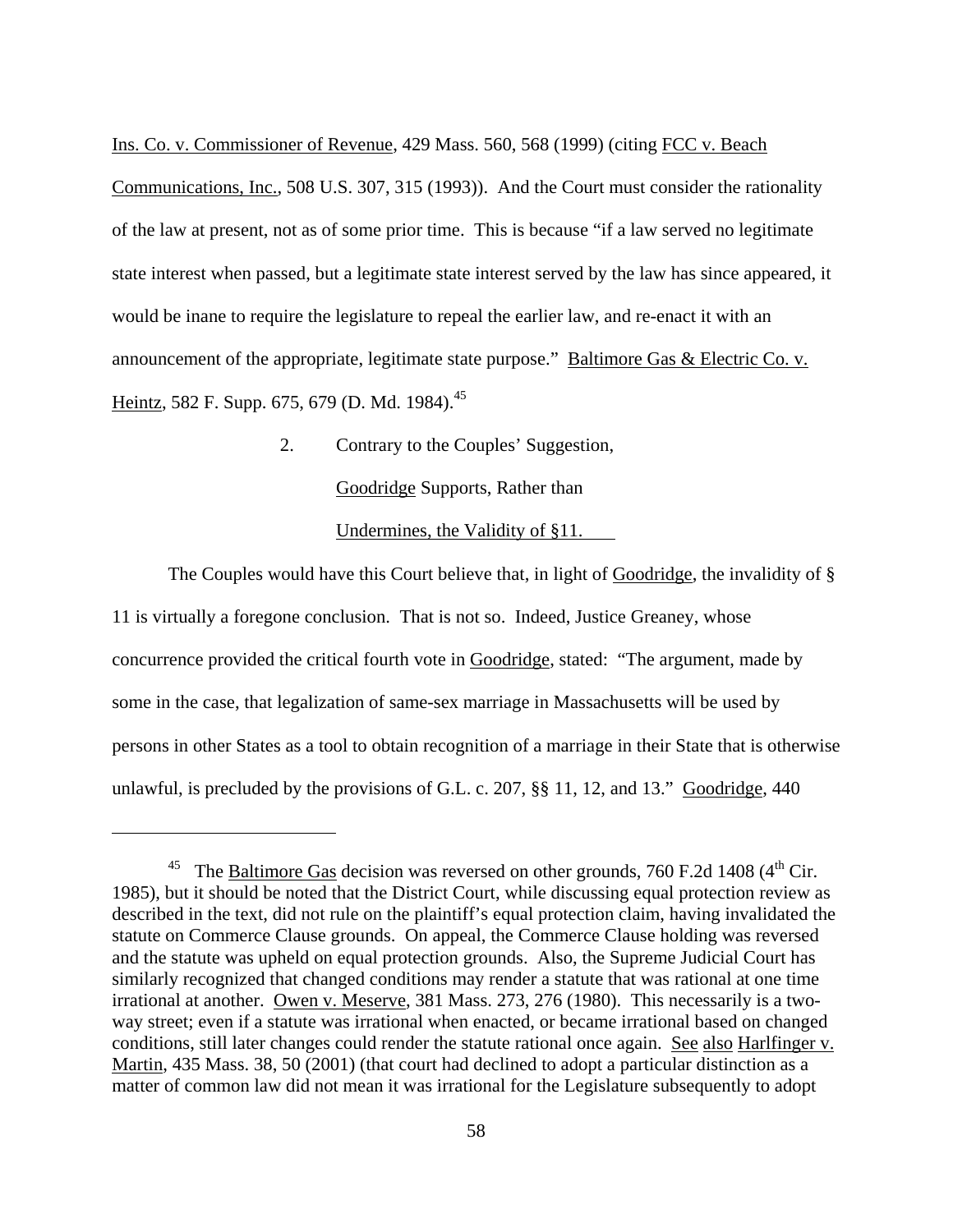Mass. at 348 n.4 (Greaney, J., concurring).

Moreover, language used throughout the Goodridge majority decision recognizes that other states are entitled to reach their own conclusions about same-sex marriage and that nothing in Goodridge is intended to force the issue in, or on, other states; the Goodridge court carefully and repeatedly limited the reach of its decision to Massachusetts "residents" or "citizens." Rejecting the argument that recognizing same-sex marriage would lead necessarily to interstate conflict, the court stated:

We would not presume to dictate how another State should respond to today's decision. But neither should considerations of comity prevent us from according Massachusetts residents the full measure of protection available under the Massachusetts Constitution. The genius of our Federal system is that each State's Constitution has vitality specific to its own traditions, and that, subject to the minimum requirements of the Fourteenth Amendment, each State is free to address difficult issues of individual liberty in the manner its own Constitution suggests.

440 Mass. at 340-341 (emphasis added); <u>see id</u>. at 346 (barring same-sex marriage "disqualifies an entire group of our citizens and their families from participation in an institution of paramount legal and social importance. This is impermissible under [Mass. Const.] art. 1") (emphasis added); id. at 348-49 (Greaney, J., concurring) (marriage laws must be measured against state Constitution, which is "the final statement of the rights, privileges and obligations of the citizens," quoting Loring v. Young, 239 Mass. 349, 376-77 (1921)) (emphasis added). Even

that distinction by statute).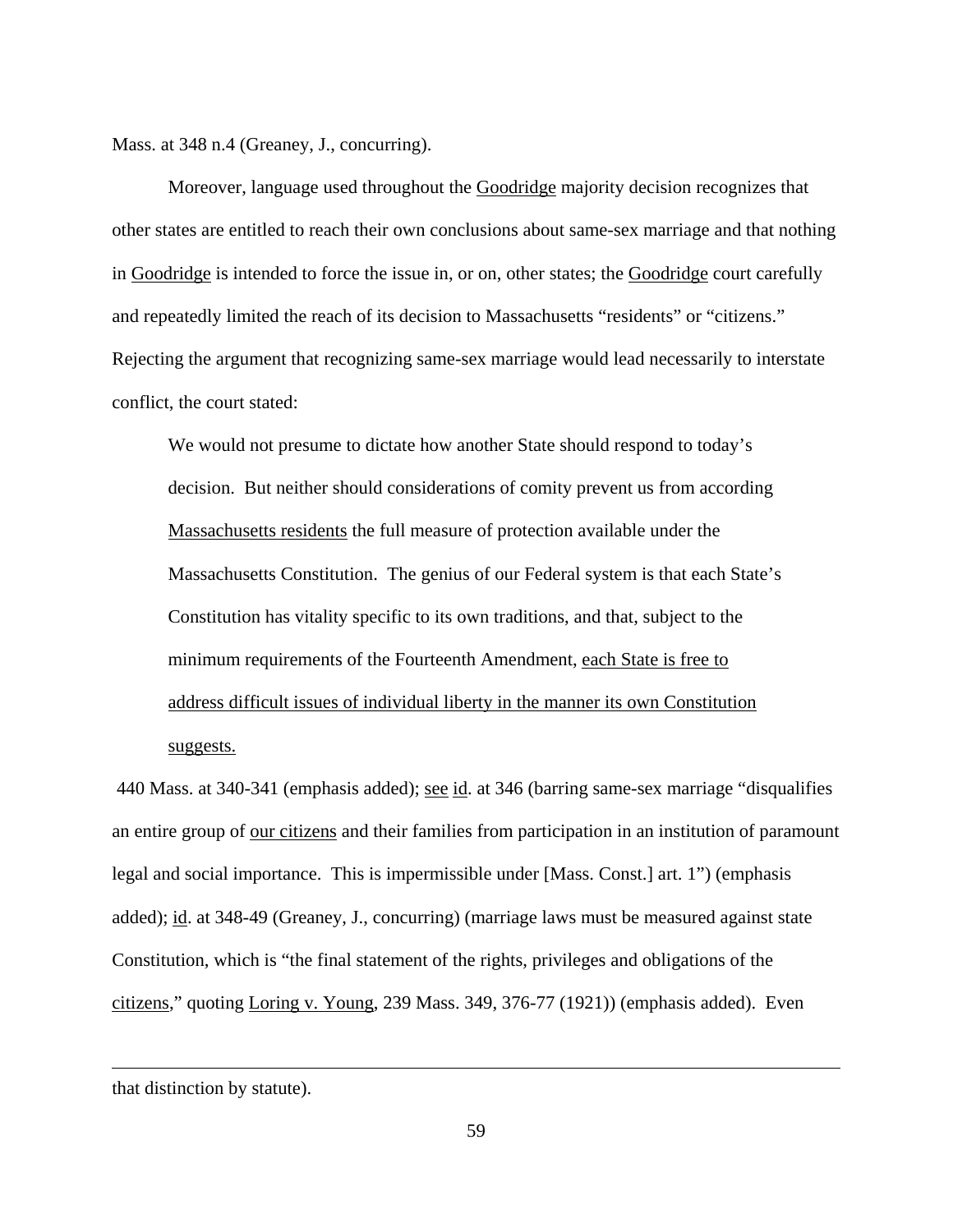more recently, in the Opinions of the Justices, 440 Mass. 1201 (2004) regarding whether limiting same-sex couples to civil unions would be constitutional, the four-Justice majority concluded:

We do not abrogate the fullest measure of protection to which residents of the Commonwealth are entitled under the Massachusetts Constitution. Indeed, we would do a grave disservice to every Massachusetts resident, and to our constitutional duty to interpret the law, to conclude that the strong protection of individual rights guaranteed by the Massachusetts Constitution should not be available to their fullest extent in the Commonwealth because those rights may not be acknowledged elsewhere.

Id. at 1209 (emphasis added) (also repeating caveat in Goodridge that "'each State is free to address difficult issues of individual liberty in the manner its own Constitution demands'"). As the Goodridge court declared, "Our concern is with the Massachusetts Constitution as a charter of governance for every person properly within its reach." Goodridge, 440 Mass. at 312 (emphasis added). In short, both Goodridge and the related Opinions of the Justices recognize that each state has, at a minimum, a legitimate interest (subject to federal constitutional constraints) in reaching its own conclusions regarding what marriages are valid or should be allowed under its own laws.

 The Couples nevertheless insist that because under Goodridge, "it is a violation of the Massachusetts Constitution to bar a same-sex couple from marrying because they are a same-sex couple, . . . Section 11 presents no rational basis for deviating from that clear constitutional principle." Couples' Memo at 12. This simply mischaracterizes what § 11 does. Section 11 respects the marriage laws of other jurisdictions, whatever they might be, with regard to samesex marriage or otherwise. There are a number of jurisdictions where same-sex marriage is legal–the Canadian provinces of Ontario, British Columbia, and Quebec, and the countries of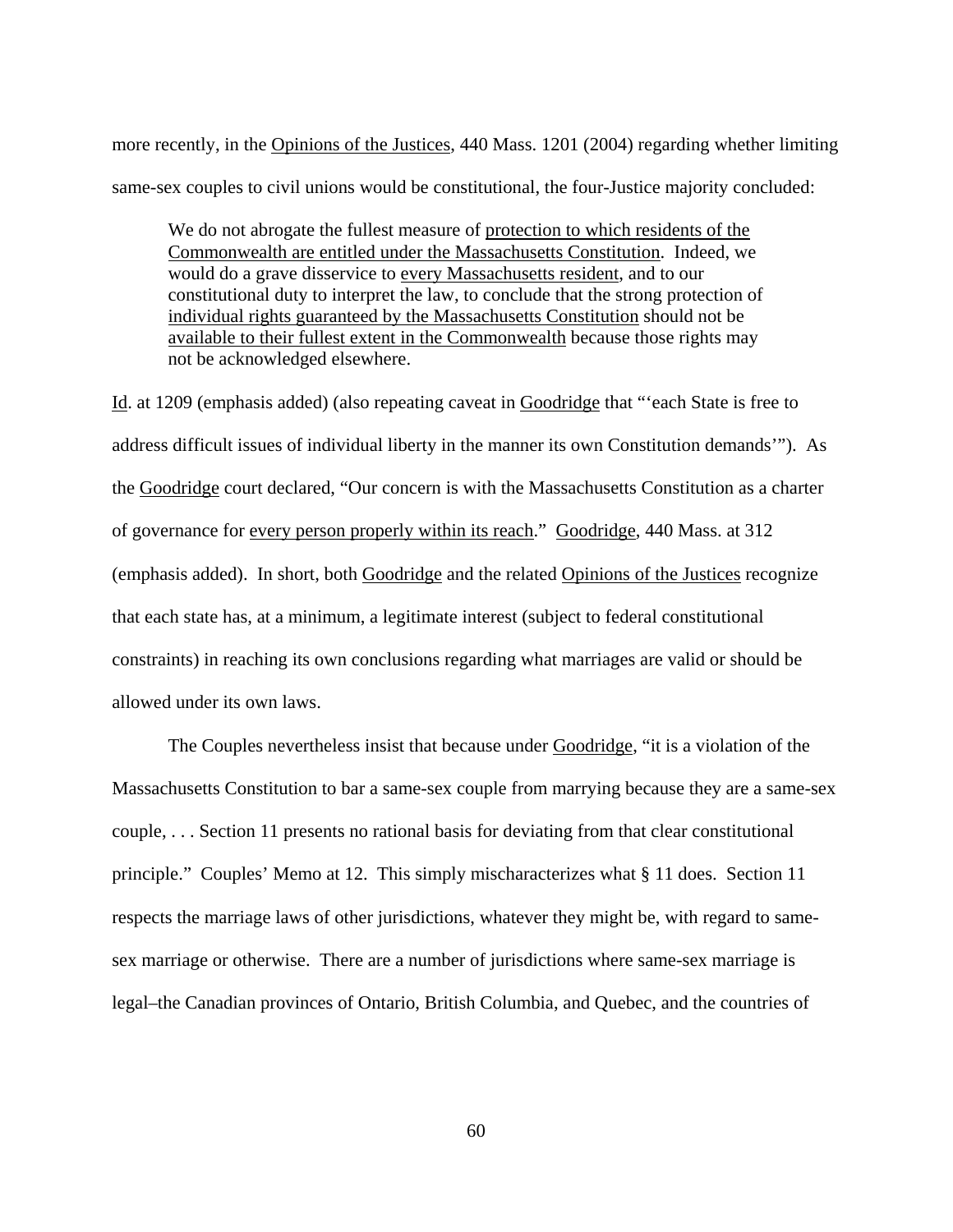Belgium and the Netherlands<sup>46</sup>– and  $\S$  11 would not prohibit same-sex couples from those jurisdictions from marrying in the Commonwealth.

 The Couples cannot escape this truth by characterizing their claim as an "as-applied" challenge to § 11, *i.e.*, a challenge to it only insofar as it affects same-sex couples. Section 11 makes no classification between same- and opposite-sex couples, and the Couples cannot challenge a statutory classification that does not exist. To the extent § 11 deprives some out-of state same-sex couples (along with some out-of-state opposite-sex couples) of the ability to marry here, the question is simply whether there is a rational basis for doing so, a question not addressed in Goodridge.

 The Couples also insist that "comity is not a rational basis" because "constitutional guarantees trump comity interests." Couples' Memo at 14. What is at issue here, however, unlike in the cases cited by the Couples, is not merely some general principle of comity, but a specific Massachusetts statute expressly according respect to other states' marriage laws.<sup>47</sup> The question is whether that specific statute,  $\S 11$ , is consistent with Massachusetts equal protection and due process guarantees. Goodridge examined only whether statutes excluding same-sex couples from marriage, while making marriage available to similarly-situated opposite-sex

<u>.</u>

<span id="page-60-0"></span><sup>46</sup> See Human Rights Campaign website, International Marriage Rights, http://www.hrc.org/Template.cfm?Section=Center&CONTENTID=14813&TEMPLATE=/Conte ntManagement/ContentDisplay.cfm (last visited July 9, 2004).

<span id="page-60-1"></span> $47$  For example, in Commonwealth v. Aves, 35 Mass. 193 (1836), the court reasoned that "the law arising from the comity of nations"–i.e., general principles calling for respect for Louisiana's laws under which slavery was legal–could not supersede Massachusetts constitutional and statutory provisions under which slavery was illegal. Id. at 217-18; see id. at 210 (Massachusetts Constitution of 1780 abolished slavery). What is at issue here, in contrast, is not a general principle of comity, but § 11, a duly-enacted and presumptively constitutional statute requiring a form of comity.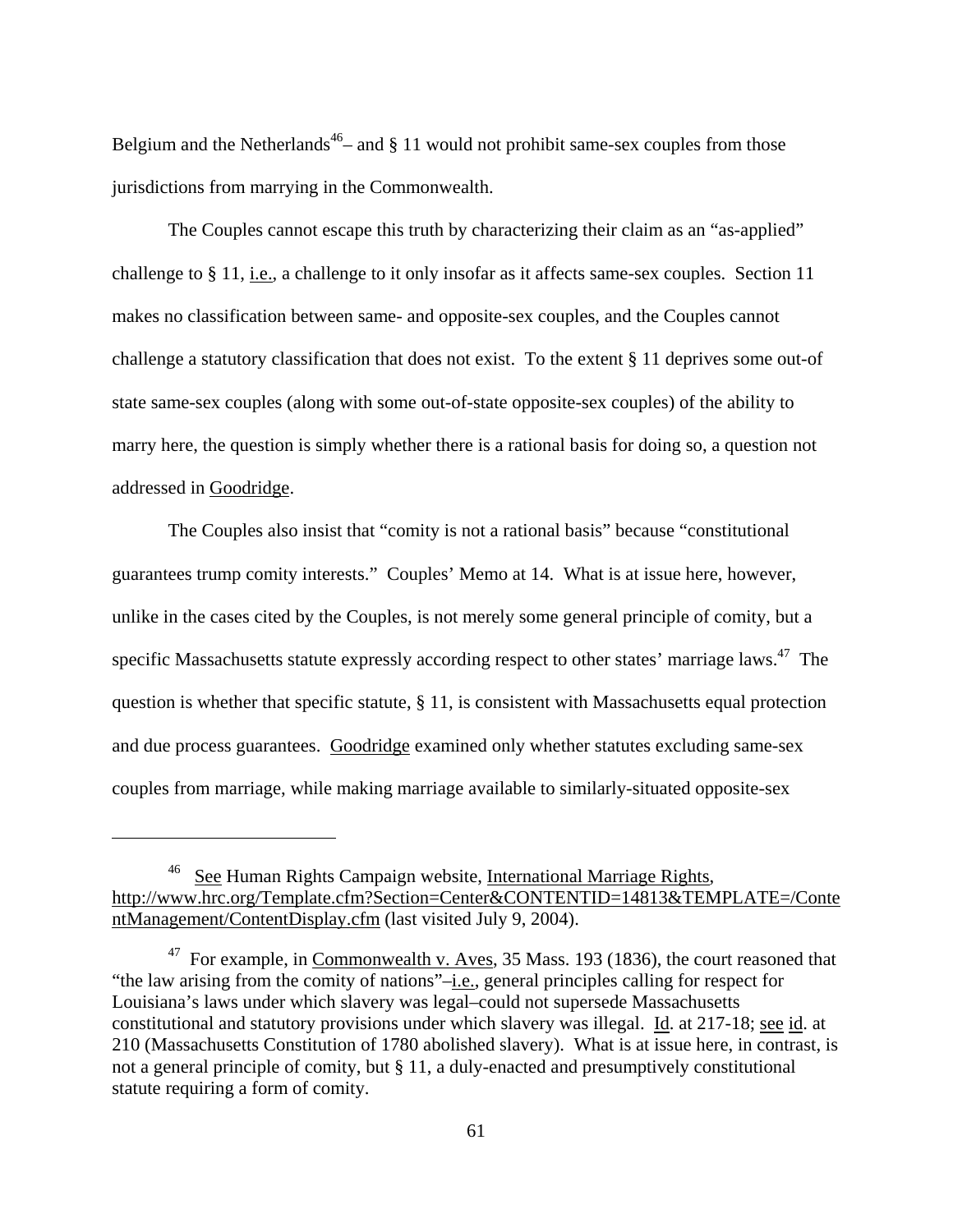couples, was consistent with those guarantees. Goodridge did not determine the validity of a statute making both same- and opposite-sex out-of-state couples' ability to marry here dependent on their home states' marriage laws. In short, the statutory classification made by § 11–between out-of-state couples whose marriages would be void if contracted in their home states, and outof-state couples whose marriages would not be thus void–is entirely different than the statutory classification (of same-sex vs. opposite-sex couples) invalidated in Goodridge.

> 3. Section 11 furthers the many interests served by marriage itself, by preventing persons from marrying here if their marriage would be unrecognized and unregulated in their home state.

 The Commonwealth has created civil marriage, and comprehensively regulates it, to protect the interests of the public, the spouses, and their children. Section 11 serves all of those interests by preventing persons from marrying here if their marriage would be unrecognized and thus unregulated in their home state. As Goodridge recognized, the marriage relationship is of critical importance to the Commonwealth, as well as to the spouses and their children. 440 Mass. at 321-25, and thus the Commonwealth has an undeniable interest in ensuring that the relationship is regulated, either by the Commonwealth or another state, to protect these interests.

 Not only is civil marriage a creation of government, but, "[i]n a real sense, there are three partners to every civil marriage: two willing spouses and an approving State." Goodridge, 440 Mass. at 321. "[T]he terms of the marriage," including "what obligations, benefits, and liabilities attach to civil marriage–are set by the Commonwealth." Id. "Civil marriage is created and regulated through exercise of the police power," which is "the Legislature's power to enact rules to regulate conduct, to the extent that such laws are 'necessary to secure the health, safety, good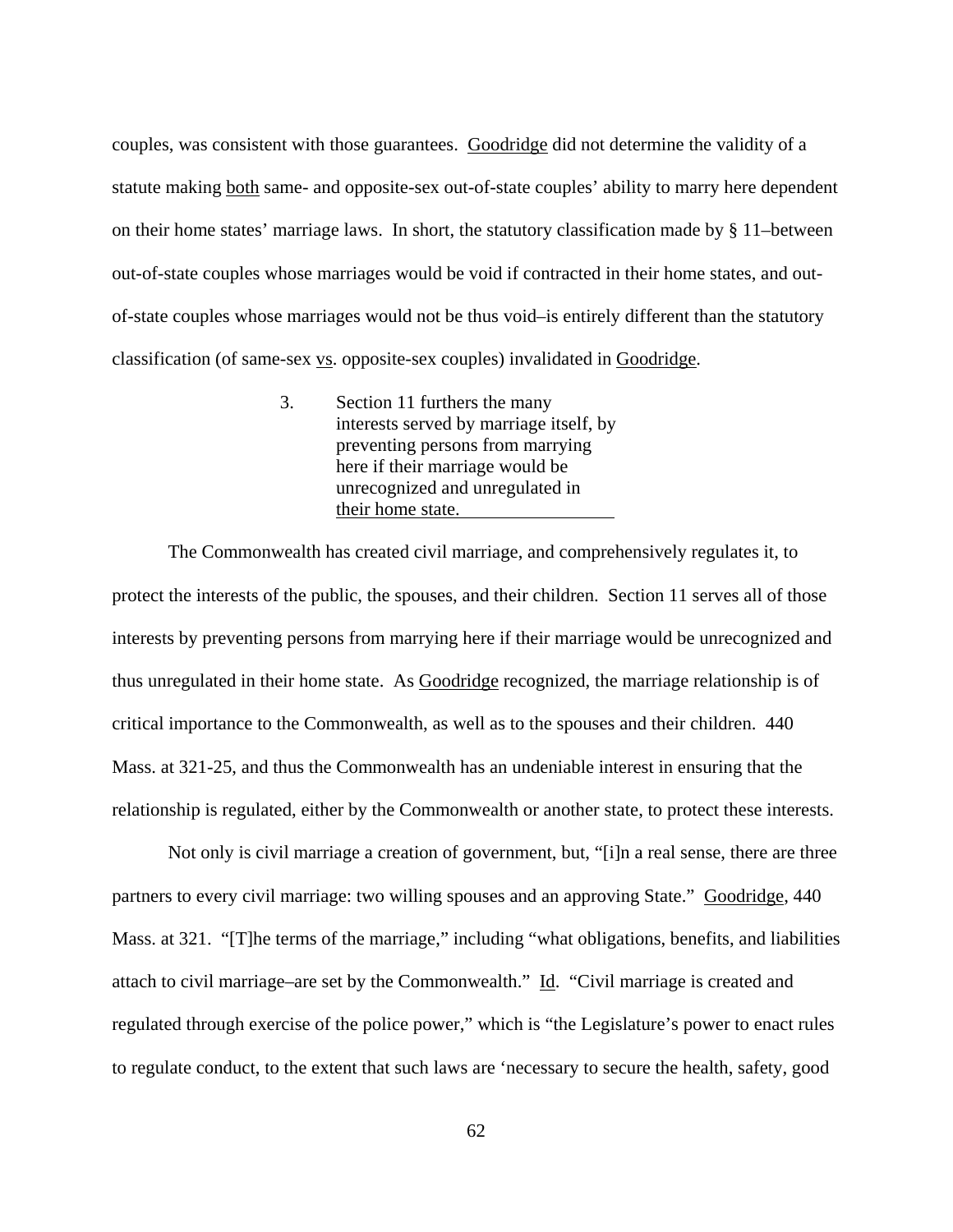order, comfort, or general welfare of the community." Id. at 321-22 (emphasis added; citation omitted).

 Without question, civil marriage enhances the "welfare of the community." It is a "social institution of the highest importance." . . . Civil marriage anchors an ordered society by encouraging stable relationships over transient ones. It is central to the way the Commonwealth identifies individuals, provides for the orderly distribution of property, ensures that children and adults are cared for and supported whenever possible from private rather than public funds, and tracks important epidemiological and demographic data.

Goodridge, 440 Mass. at 322 (citation omitted).

 Marriage also grants significant rights to the spouses, such as property rights, in exchange for the spouses' "agree[ment] to what might otherwise be a burdensome degree of government regulation of their activities." Id. at 322. And "[w]here a married couple has children, their children are also directly or indirectly, but no less auspiciously, the recipients of the special legal and economic protections obtained by civil marriage." Id. at 325. "[M]arital children reap a measure of family stability and economic security based on their parents' legally privileged status that is largely inaccessible, or not as readily accessible, to nonmarital children. Some of these benefits are social, such as the enhanced approval that still attends the status of being a marital child. Others are material, such as the greater ease of access to family-based State and Federal benefits that attend the presumptions of one's parentage." Id. at 325.

 Accordingly, it is rational for the Commonwealth to require that in order to marry here, persons must reside either here or in some other State where their marriage is similarly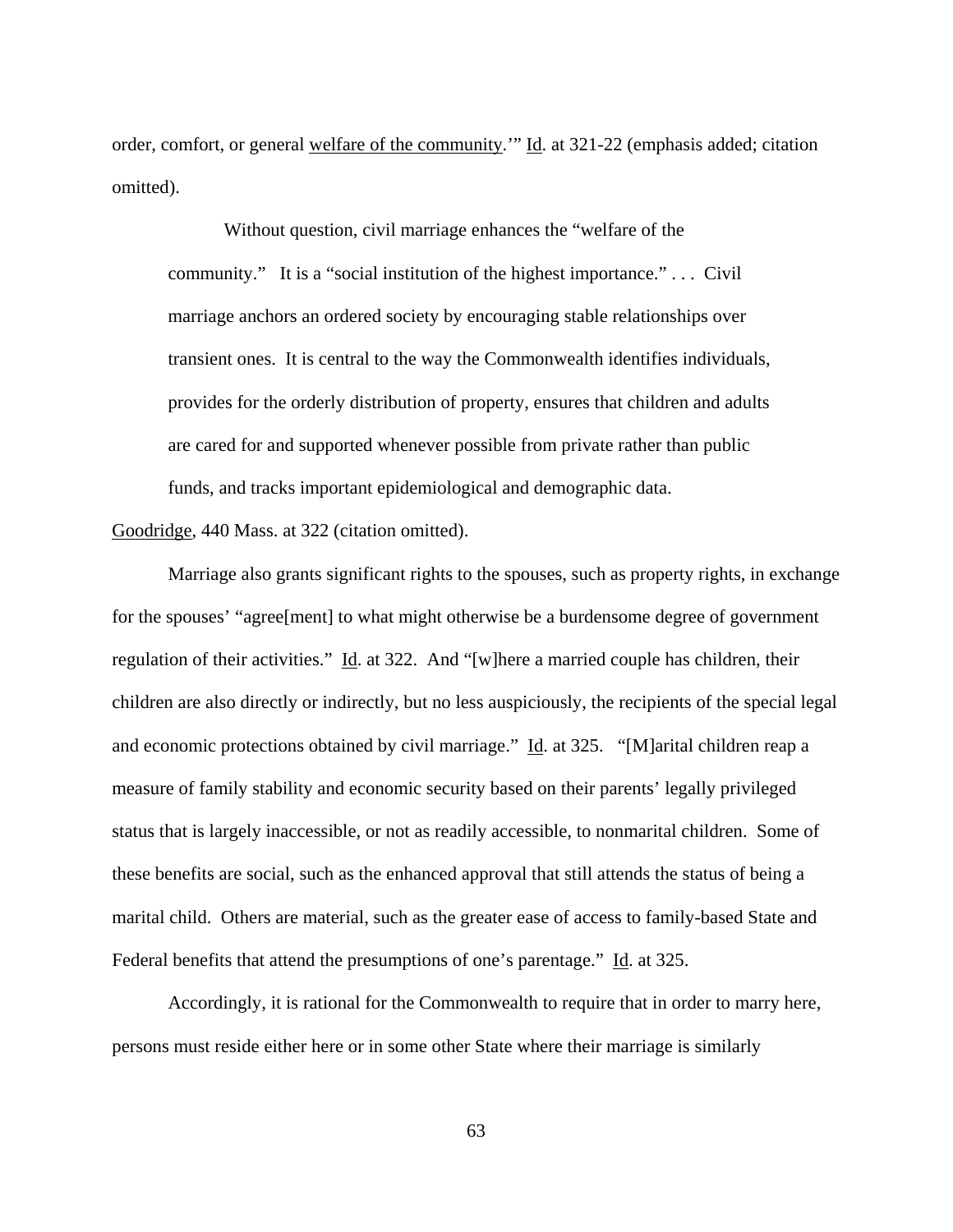recognized and regulated. The Couples cannot on the one hand assert that the Commonwealth is constitutionally required to confer the status, rights, and duties of marriage upon them, and yet on the other hand deny the Commonwealth's legitimate interest in ensuring that the couple's marital status will be recognized, and those marital rights and duties will be enforceable, in the public interest as well as for the protection of each of the spouses and their children. Section 11 serves this interest, by preventing persons from marrying here if they reside in a State where their marriage would be void and thus unrecognized and unregulated.

 Again, "[i]n a real sense, there are three partners to every civil marriage: two willing spouses and an approving State." Goodridge, 440 Mass. at 321. Section 11 ensures that there really is "an approving State"–not merely a State that creates the relationship and then sees the spouses depart for another State where their marriage is disapproved of to the point of being declared void ab initio. Section 11 ensures insofar as possible that the couple, in order to marry here, will reside in a State (either the Commonwealth or another jurisdiction in which same-sex marriage is not void) that has the power to protect, and a declared interest in protecting, the spouses as spouses, as well as the power to protect their children. The Couples' attack on § 11 attempts to reduce the State's critical "third partner" role, as recognized in Goodridge itself, to a mere formality.

 In a related vein, if same-sex couples who cannot validly marry in their home states are married here, and then disputes arise in those marriages that require divorce, separation, child custody, and support proceedings, such couples may have no choice but to return to here--to the only state that is certain to recognize the validity of their marriage--and resort to the courts of the Commonwealth to resolve their disputes. This could involve the courts in making adjudications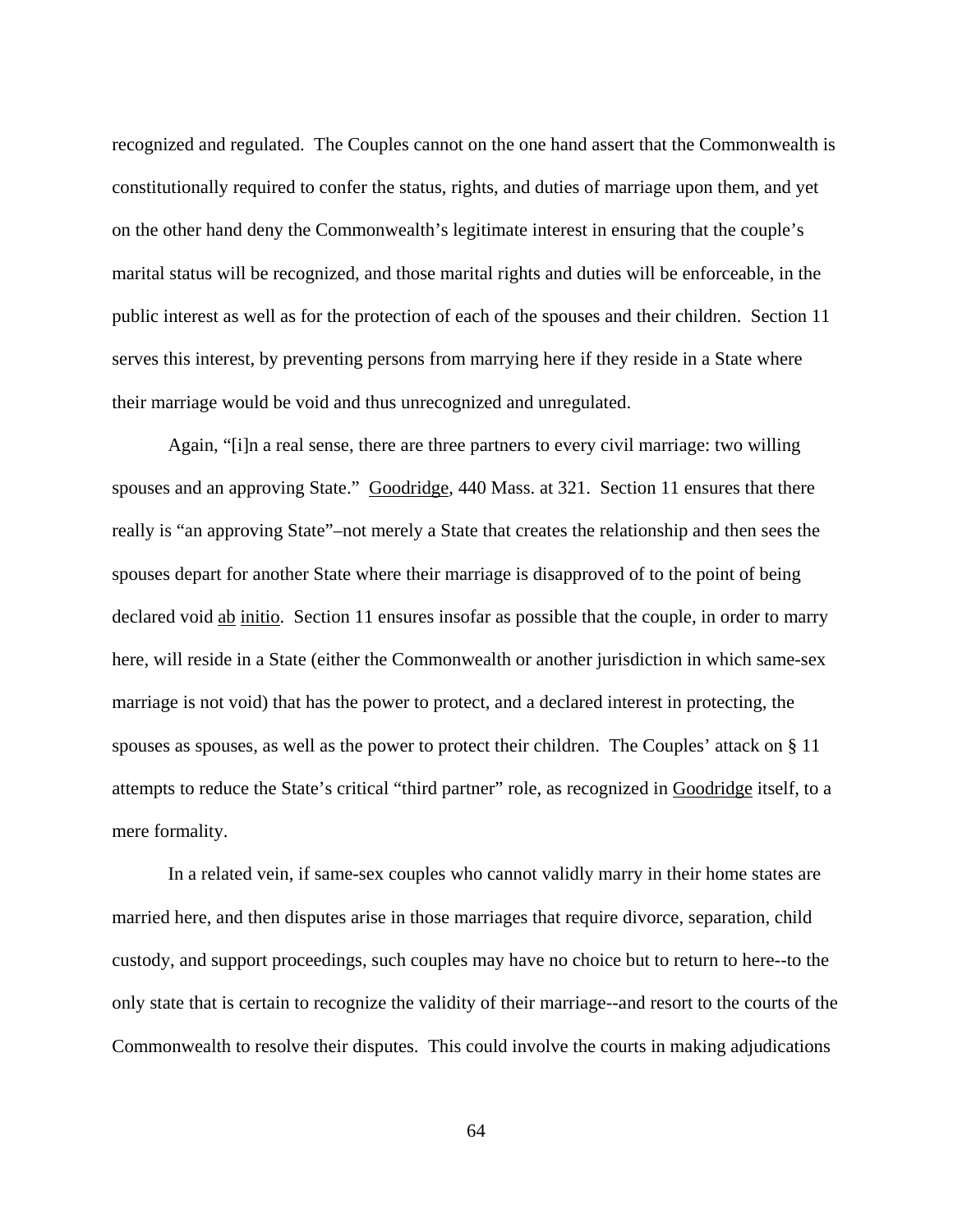<span id="page-64-0"></span>that, once the couple returned to their home state, the Massachusetts courts might lose the power to enforce, or that might be collaterally attacked in those other states. It could also become a significant burden on the court system. These sorts of concerns were sufficient to lead the Supreme Court to uphold a state's one-year durational residency requirement for obtaining a divorce, Sosna v. Iowa, 419 U.S. 393, 407 (1975)--and indeed the Commonwealth has residency requirements for seeking a divorce, G.L. c. 208, §§ 4, 5--but the Commonwealth certainly is not limited to the residency requirement as a means of protecting its court system from being burdened in this fashion and from being forced into such an awkward and hazardous role in adjudicating ongoing disputes between non-residents. The Commonwealth may legitimately seek to avoid creating in the first place a nationwide class of married couples that have no connection to the Commonwealth other than that they were married here and, if in need of a divorce and associated judicial remedies, would have to return here. Section 11 rationally serves this legitimate interest.<sup>[48](#page-64-0)</sup>

> 4. Section 11 rationally serves to promote other states' respect for the marriages of Massachusetts residents and to minimize the potential for retaliatory action by other states.

 Section 11 also serves what the Sosna Court termed a State's valid interest "in avoiding officious intermeddling in matters in which another State has a paramount interest," Sosna, 419

<sup>&</sup>lt;sup>48</sup> This rationale is not necessarily limited to same-sex couples. If the Commonwealth marries an opposite-sex couple whose marriage in their home state would be void based on some other impediment, that couple likewise may have no choice but to return to the courts of the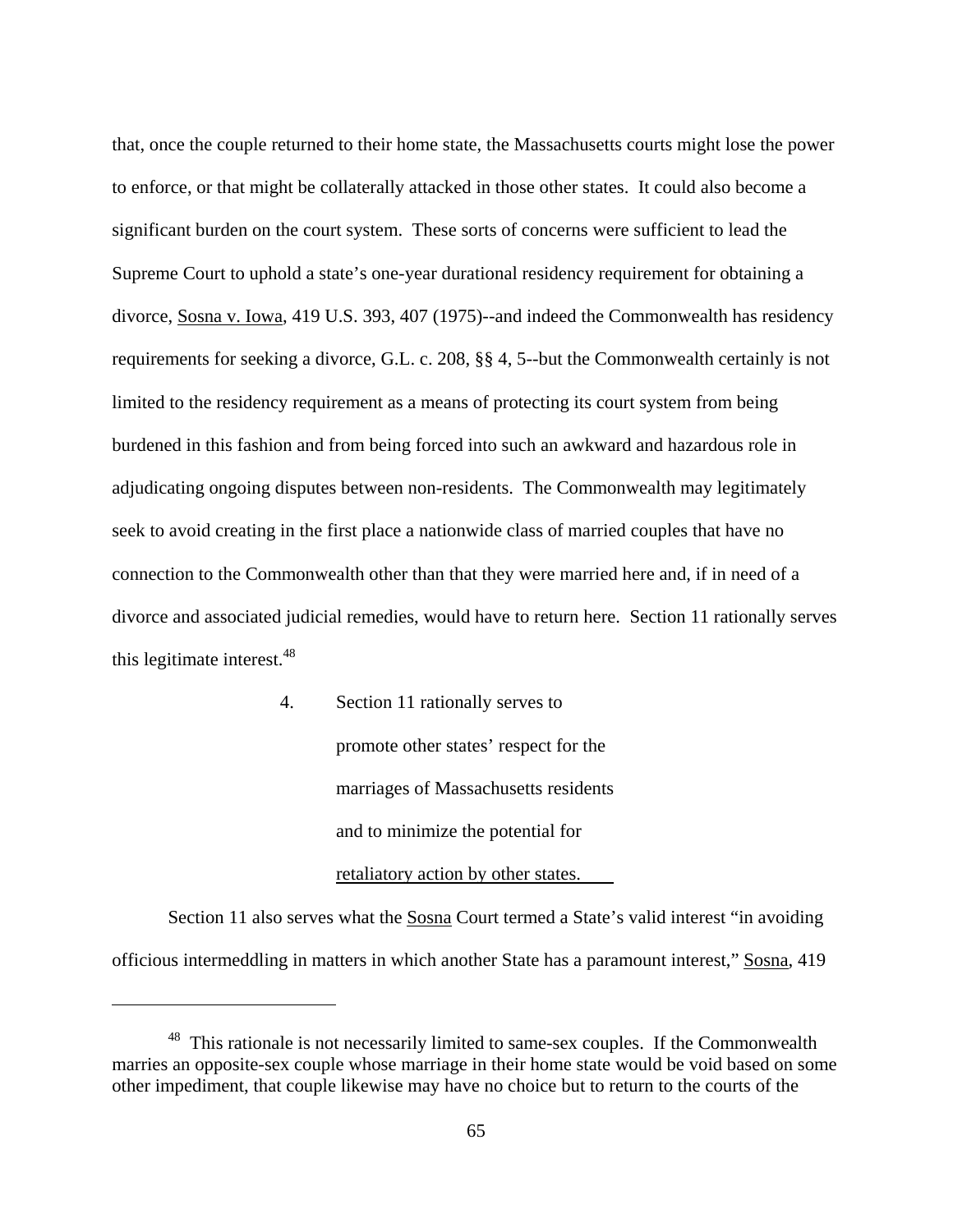U.S. at 407; that is, the existence of marriage relationships between that other State's citizens. This rationale applies across the board to all out-of-state couples affected by § 11, not just samesex couples. But such "officious intermeddling" on the particular issue of same-sex marriage could have specific implications now, both for the Commonwealth's own married same-sex couples and for the Commonwealth itself.

The principle underlying § 11 is that of comity–that each state should honor the marriage policies of other states, at least as to those other states' residents–out of respect, even if there is no overriding legal obligation to do so. It is plainly in the Commonwealth's strong interest that its marriage policies, and the marriages of its residents, be respected in and by other states to the greatest extent possible. If the Commonwealth chooses not to honor other states' policies as to their own residents, interstate friction could easily result, and those other states might well take action injurious to the Commonwealth and its residents.

 For example, thirty-seven of the other forty-nine states currently have laws that bar recognition of same-sex marriages, and most if not all of those laws declare same-sex marriage to be "void," "not valid," or the equivalent.<sup>49</sup> However, many of these same states, particularly since Goodridge, are now considering writing bans on same-sex marriage into their state constitutions; this year alone, proposed amendments will appear on the ballot in states including

Commonwealth in the event they need a divorce.

<span id="page-65-0"></span> $49$  See Human Rights Campaign website, Marriage/Relationship Laws: State by State, http://www.hrc.org/Template.cfm?Section=Center&CONTENTID=20716&TEMPLATE=/Tagg edPage/TaggedPageDisplay.cfm&TPLID=66 (last visited July 9, 2004). Three additional states have constitutional bans: Alaska, Nebraska and Nevada. Alaska Const. Art. 1, § 25 ; Neb. Const. Art. 1, § 29; Nev. Const. Art. 1, § 21.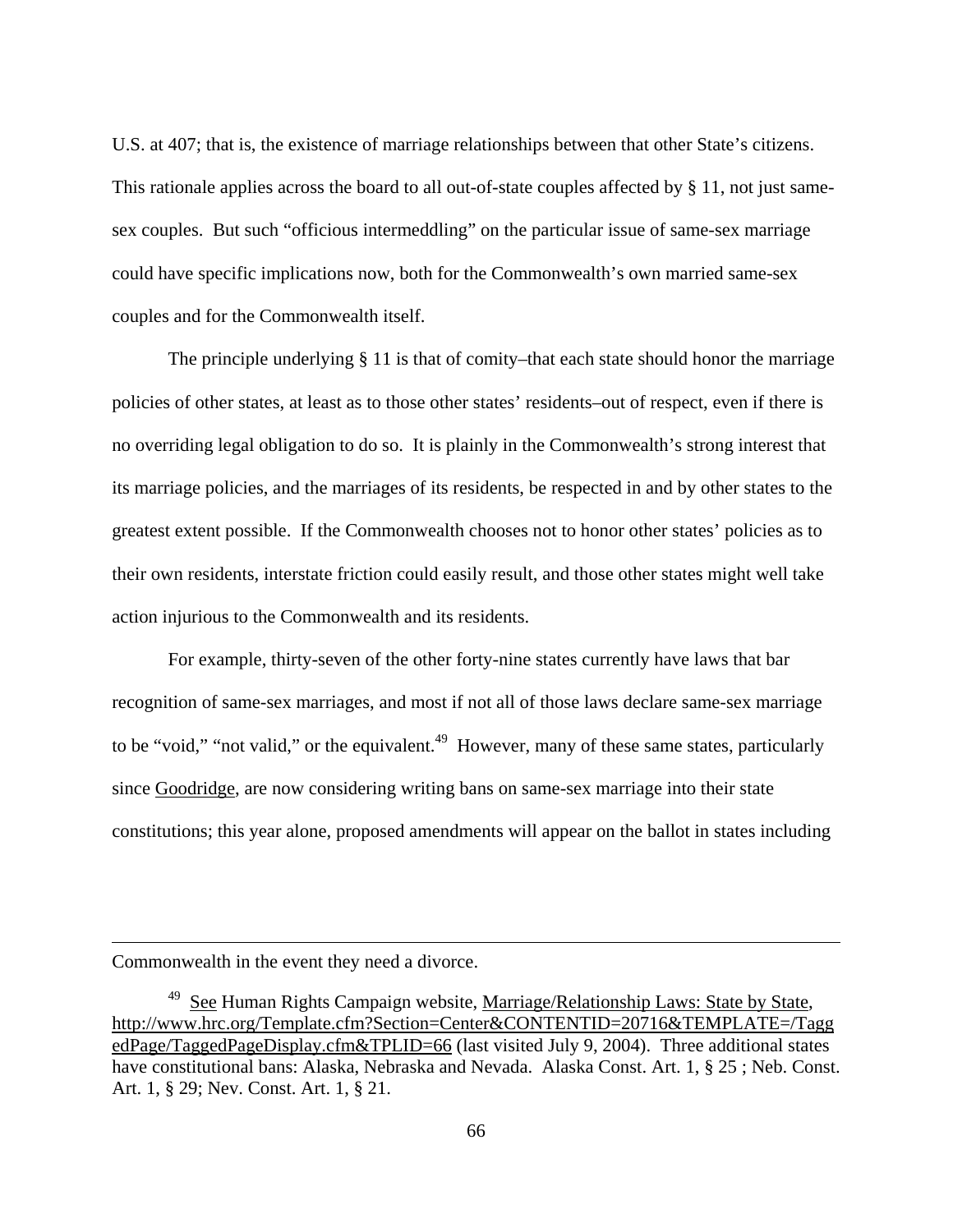<span id="page-66-2"></span>Arkansas, Kentucky, Louisiana, Michigan, Mississippi, Missouri, Oklahoma, and Utah.<sup>50</sup> All of these states' same-sex couples are barred by § 11 from marrying here, because all of these states' laws declare same-sex marriage to be "void," "not valid," or the equivalent.<sup>51</sup> Although these states would currently deny recognition to the marriages of Massachusetts same-sex couples, that is merely by statute; to write such a denial of recognition into a state's constitution makes it much more difficult to eliminate later, should attitudes about same-sex marriage change. If Massachusetts begins performing marriages between those states' same-sex couples, who would likely return to their home states and begin to seek recognition of their marriages and challenge the laws that deny them such recognition, it is rational to believe that those states are more likely to constitutionalize their non-recognition of same-sex marriage. This threatens to make virtually permanent the harm faced by Massachusetts same-sex married couples who may travel through, work or vacation in, or move to those states. Section 11 helps reduce this likelihood, by avoiding marriages that are contrary to these other states' policies.<sup>52</sup>

<span id="page-66-0"></span> $50\degree$  See Human Rights Campaign website, Marriage-Related State Constitutional Amendments, <http://www.hrc.org/Template.cfm?Section=Center&CONTENTID> =20232&TEMPLATE=/ContentManagement/ContentDisplay.cfm (last visited July 9, 2004). Other states are considering amendments that may go on the ballot in future years. Id.

<span id="page-66-1"></span><sup>&</sup>lt;sup>51</sup> Ark. Code. Ann. § 9-11-109; Ky. Rev. Stat.  $402.020(1)(d)$ ; La. Civ. Code arts. 89, 94, 96; Mich. Comp. Laws §§ 551.1, 557.271(2); Miss. Code § 93-1-1(2); Mo. Rev. Stat. § 451.022(2); Okla. Stat. Title 43, § 3.1; Utah Code § 30-1-2-5.

<sup>&</sup>lt;sup>52</sup> Although the Court need not reach the issue (as the Couples do not challenge  $\S$  12), similar and additional rational bases could be articulated for § 12. For example, as mentioned above, Rhode Island currently follows the "celebration rule" (that a marriage valid where celebrated is valid everywhere unless contrary to clearly expressed public policy), although it is uncertain whether that state would recognize a same-sex marriage validly celebrated in another state such as the Commonwealth. Couples' Ex. 15. There is currently pending in Rhode Island, however, a bill that would declare "Same sex marriages void" and would further declare: "Any marriage between persons of the same sex is against the strong public policy of this state. Any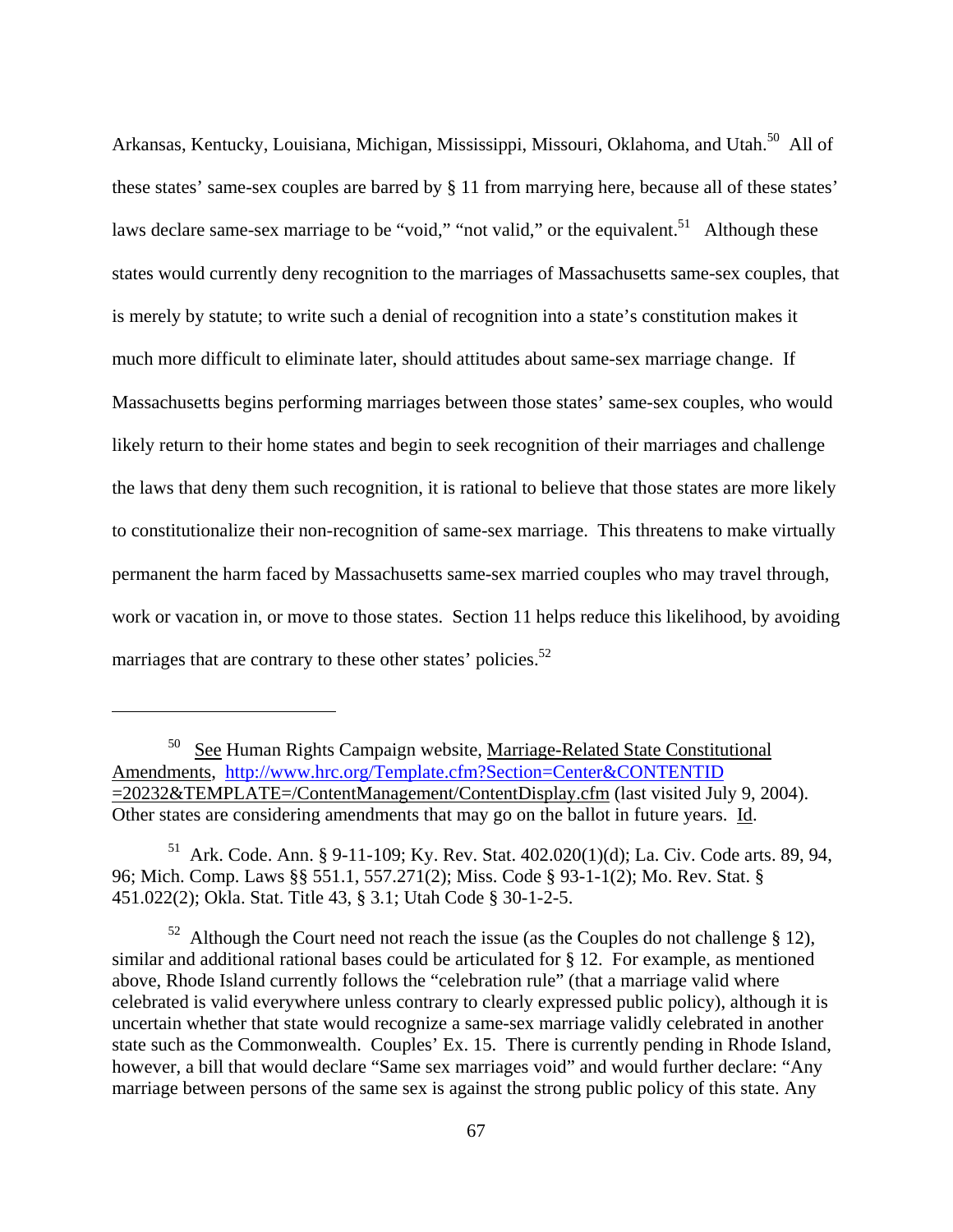<span id="page-67-0"></span> Moreover, any state whose resident same-sex couples are precluded by § 11 from marrying in Massachusetts might, if those residents began to marry here, be more likely to support the pending proposal for a federal constitutional amendment that would ban same-sex marriage in every state, including the Commonwealth.<sup>53</sup> Section 11 helps reduce the possibility of such a backlash at the national level. Even if the proposed amendment is not approved by the current Congress, it is rational to think that support for the amendment could grow in future years if same-sex couples from every other state are able to come to Massachusetts to marry and then return to their home states and begin litigation to seek recognition of their marriages. Once again, section 11 helps to reduce this possibility.

 It makes no difference that this or any other Governor might not, as a policy matter, wish to discourage federal and state constitutional amendments restricting same-sex marriage. What matters is that a rational legislator could view § 11 as serving these interests. The Court's task in rational basis review is to determine whether there is a conceivable basis for § 11, and it is the defendants' duty to offer such conceivable rational bases for the Court's consideration whether

marriage entered into by persons of the same sex in any other jurisdiction shall be considered and treated in all respects as having no legal force or effect in this state and shall not be recognized by this state." See Human Rights Campaign website, Rhode Island Legislation/Ballot Initiatives Affecting GLBT People, [http://www.hrc.org/Template.cfm?Section=Search\\_the\\_Law\\_Database](http://www.hrc.org/Template.cfm?Section=Search_the_Law_Database) &Template=/CustomSource/Law/StateDisplay.cfm&StateCode=RI&LawFlag=0&StatusInd=leg currentlsna (last visited July 10, 2004). It is plainly rational to think that if § 12 did not prevent Massachusetts clerks from issuing marriage licenses to Rhode Island same-sex couples, the issuance of such licenses could create increased support for the pending bill, the enactment of which would injure Massachusetts same sex couples who travel to, work in, or move to Rhode Island.

 $\overline{a}$ 

53 The pending proposal for a federal constitutional amendment, sponsored by Senator Wayne Allard and Representative Marilyn N. Musgrave of Colorado, provides: "Marriage in the United States shall consist only of the union of a man and a woman. Neither this Constitution or the constitution of any State, nor state or federal law, shall be construed to require that marital status or the legal incidents thereof be conferred upon unmarried couples or groups." H.J. Res.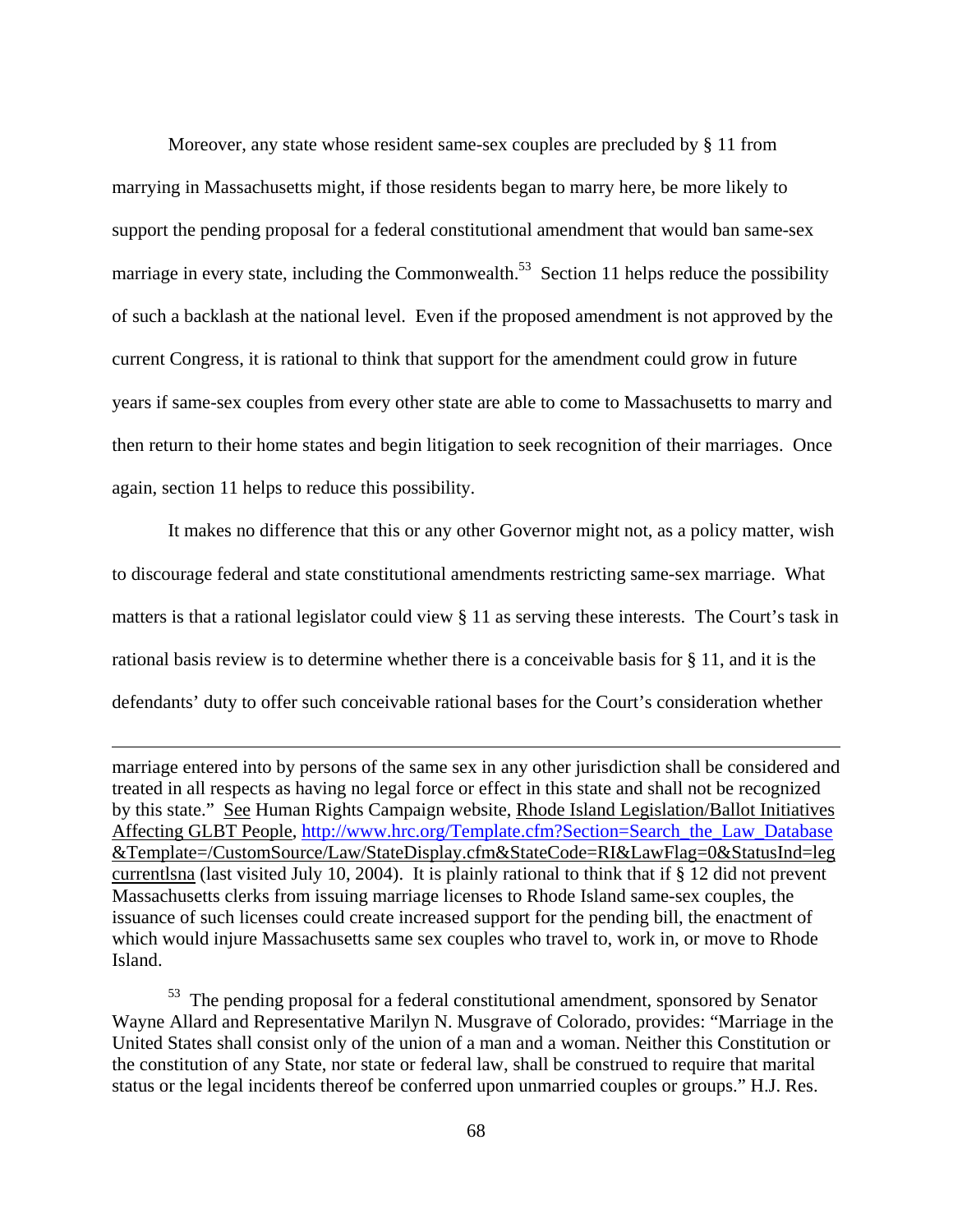<span id="page-68-0"></span>the defendants or other public officials agree with them or not.

 A rational legislator who supports same-sex marriage for Massachusetts residents could view § 11 as an important tool in avoiding a national backlash that could increase barriers to the recognition of such marriages elsewhere and could even lead to the end of same-sex marriage in Massachusetts itself. Such a legislator might think that, in the interests of ultimately bringing about other states' recognition of the marriages of Massachusetts same-sex couples, those states would be more likely to ease their policies against non-recognition, and same-sex marriage could gradually gain in other states the popular and political acceptance that will ultimately benefit Massachusetts couples, if such states considered the issue in their own due course, through their own political and judicial processes, and as Massachusetts same-sex married couples move to those other states in the ordinary course.

 Understandably, the plaintiff Couples may disagree with this rationale–although their claim that Goodridge itself rejected the rationale is plainly wrong<sup>54</sup>--and no doubt a rational

56, S.J. Res. 26. Senate debate on the amendment began on July 9, 2004.

1

We would not presume to dictate how another State should respond to today's decision. But neither should considerations of comity prevent us from according Massachusetts residents the full measure of protection available under the Massachusetts Constitution. The genius of our Federal system is that each State's Constitution has vitality specific to its own traditions, and that, subject to the minimum requirements of the Fourteenth Amendment, each State is free to address difficult issues of individual liberty in the manner its own Constitution suggests.

440 Mass. at 340-341 (emphasis added). This hardly says that action by other states in response to Massachusetts' allowing those other states' same-sex couples to marry here–particularly

<sup>&</sup>lt;sup>54</sup> The Couples assert that "rank speculation about how other States or the federal government might act if 'comity' were not fully accorded . . . cannot constitute a rational basis for Section 11. See Goodridge, 440 Mass. at 340-41." Couples' Memo at 15. What the cited passage from Goodridge actually said, however, in rejecting the argument that recognizing samesex marriage would lead necessarily to interstate conflict, was: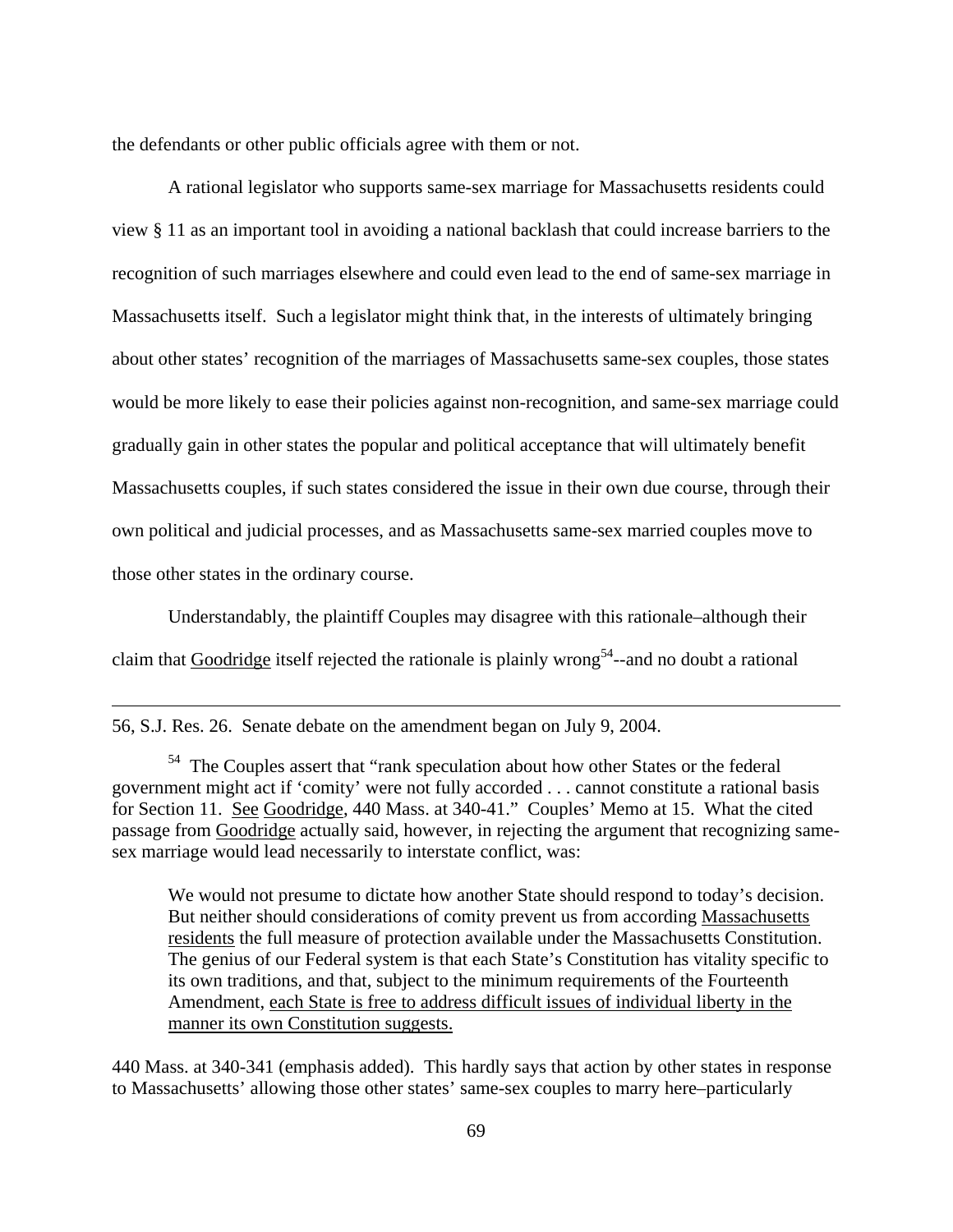<span id="page-69-1"></span>legislator could disagree with it as well. Those who wish to see the acceptance of same-sex marriage in other states (whether for the benefit of Massachusetts same-sex married couples who go to those states, or otherwise) might think that the best means to that end is not (1) to control its spread and thus avoid forcing the issue in other states, as § 11 does; but instead (2) to allow couples from all over the country to marry immediately in Massachusetts and return to their home states to demonstrate to those states' citizens and legislators what same-sex marriage is (and is not) about. Under the rational basis test, however, it is enough to uphold the statute that "the question is at least debatable[.]" Prudential Ins. Co. of America v. Commissioner of Revenue, 429 Mass. 560, 570 (1999).<sup>[55](#page-69-0)</sup>

 Also, even if other states are unable to muster the supermajority support in Congress and by the states that is necessary to amend the federal constitution, such states might take other action at the federal level that would constitute more direct retaliation against the Commonwealth.<sup>56</sup> They could, for example, seek federal legislation (requiring only a simple

action that could actually harm Massachusetts' own same-sex married couples–cannot provide a rational basis for barring such out-of-state couples from marrying here.

 $\overline{a}$ 

<span id="page-69-0"></span><sup>55</sup> That a joint session of the Legislature recently approved a proposed constitutional amendment that would ban same-sex marriage and create civil unions does not mean that the effects of § 11 as discussed above do not meet the rational basis test. What matters is what the Legislature could rationally believe, not what a majority of the current Legislature may actually believe. The defendants are unaware of any case in which a court has attempted to count legislative noses to see if a current majority could be expected to support a particular rational basis offered to the court.

<sup>56</sup> Fears of retaliatory action by other states are hardly imaginary. Retaliatory action between states, to protect in-state interests, has occurred, and been upheld against constitutional challenge, in other contexts. E.g., Prudential, 429 Mass. at 567-70 (retaliatory tax laws aimed at pressuring other states to maintain low taxes on Massachusetts insurers met rational basis test) (citing Western & S. Life Ins. Co. v. State Bd. of Equalization, 451 U.S. 648, 668 (1981) (rejecting federal equal protection and commerce clause challenges to California's retaliatory tax)). If Massachusetts were to marry same-sex couples who reside in states where such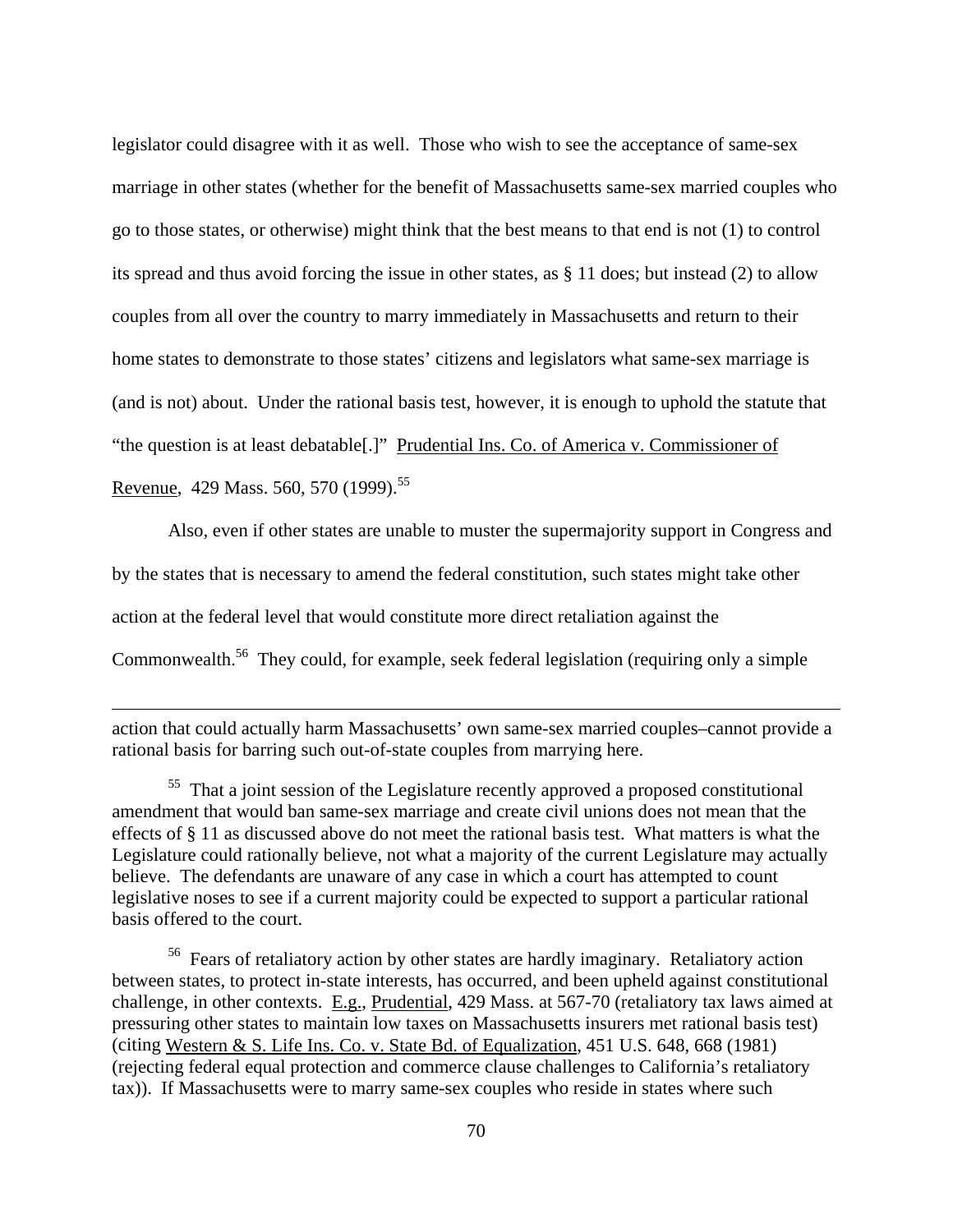<span id="page-70-0"></span>majority vote in Congress) that would deny federal funding to state programs or entities that recognize or serve same-sex married couples.<sup>57</sup> A rational Massachusetts legislator, regardless of his or her position on same-sex marriage, could certainly view § 11 as a legitimate means of minimizing the likelihood of other states' or Congress' taking such retaliatory action.

There are thus ample conceivable rational bases for  $\S 11$ . That  $\S 11$  was originally envisioned as part of a uniform law to be adopted by all of the states, and that such uniform adoption never occurred, does not mean that § 11 is irrational. Nor is § 11 irrational merely because it may not serve the various possible interests the Couples identify for it. A rational legislator could believe that § 11 protects all of the interests served by the Commonwealth's creation and regulation of the marriage relationship in the first place; protects the Commonwealth's court judgments from being unenforceable and/or collaterally attacked and protects the courts themselves from being burdened; serves what the Supreme Court views as a legitimate state interest in avoiding interference in matters of greater concern to other states;

marriages are void if contracted, those states could conceivably retaliate against Massachusetts in other ways as well. Thus, State A could enact a law under which, if a person resides and intends to continue to reside in a state [read: Massachusetts] that allows State A's residents to contract marriages that would be void if contracted in State A, that person may not marry in State A, even if the person meets all of State A's other requirements. Section 11 obviously serves to avoid provoking other states into enacting such laws.

 $\overline{a}$ 

 $57$  Cf. New York v. United States, 505 U.S. 144, 167, 185 (1992) (upholding, against Tenth Amendment and Guaranty Clause claims, federal statute conditioning federal funding on states' taking action to dispose of nuclear waste; in providing funding to states, Congress may attach conditions that bear some relationship to purposes of federal spending); South Dakota v. Dole, 483 U.S. 203, 207-209 (1987) (upholding, against Tenth Amendment challenge, requirement that states raise drinking age as condition to receipt of federal highway funds). A federal statute might also affect funding to non-governmental entities. See Rust v. Sullivan, 500 U.S. 173 (1991) (upholding federal statute denying federal funds to public and private non-profit family planning projects that provide abortion counseling, referrals, or advocacy) (citing, inter alia, Regan v. Taxation with Representation of Wash., 461 U.S. 540 (1983) (holding that Congress could, in exercise of its spending power, reasonably refuse to subsidize lobbying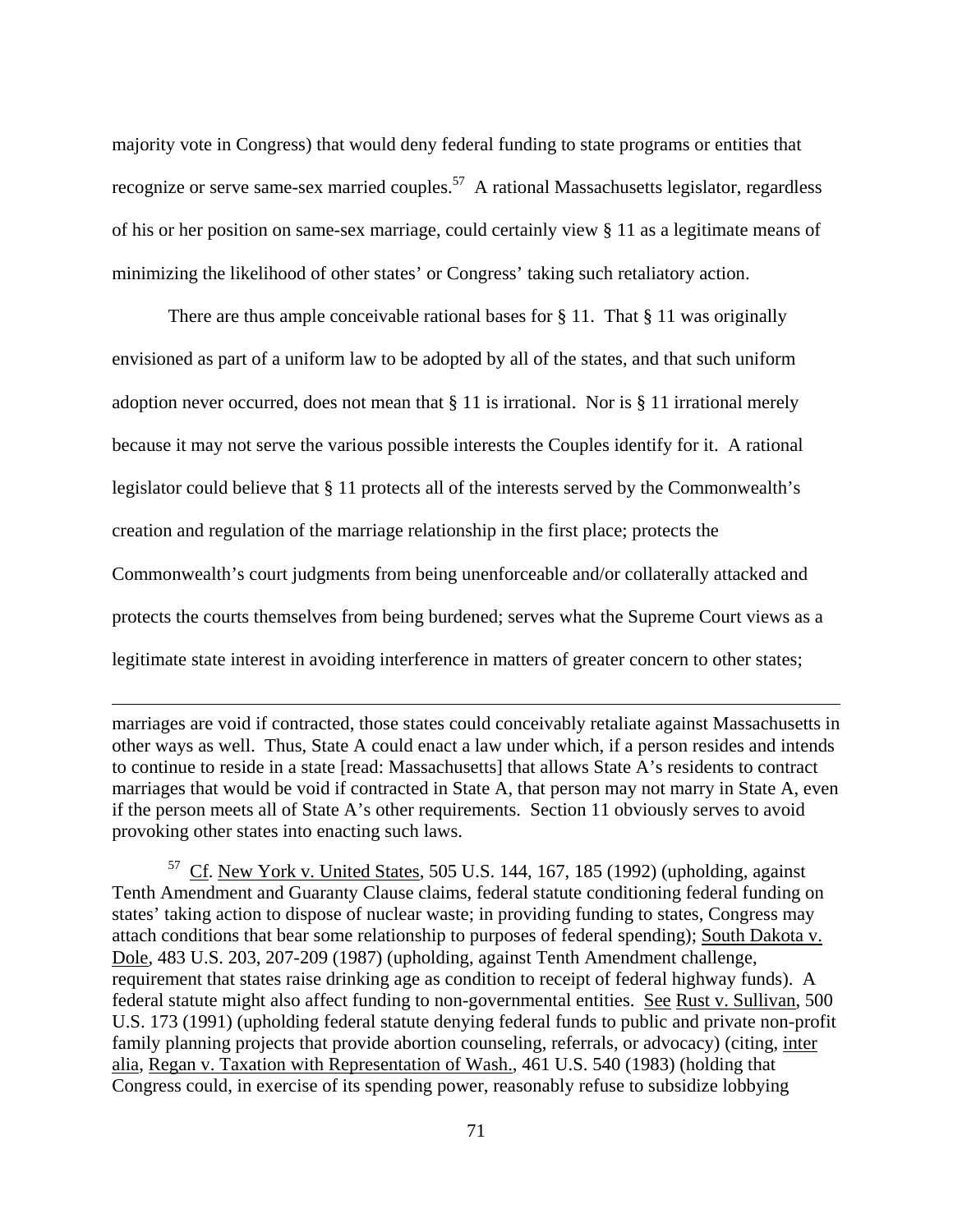<span id="page-71-0"></span>advances the interests of ultimate recognition of Massachusetts' same-sex couples' marriages in other states; and protects the Commonwealth from retaliation by other states. The Couples' equal protection and due process challenges cannot succeed.

### 5. Section 11 as enacted in Massachusetts is not "tainted by racial animus."

 The Couples' allegation that the enactment of § 11 was motivated by racial animus is legally irrelevant, as the question under the rational basis test is not what may originally have motivated the Legislature, but whether there is currently any conceivable rational basis for the law. The rational bases explained above have nothing to do with race, and the Couples are obviously unable to argue that § 11 currently has any racially discriminatory effect so as to make it invalid[.58](#page-71-0) Nevertheless, the nature of the Couples' charge warrants the following refutation.

 At the August 1912 annual conference of the Commissioners on Uniform State Laws, the Commissioners received a report of their Committee on Marriage and Divorce recommending a uniform "Act Relating to and Declaring Void Marriages in Another State or Country in Evasion or Violation of the Laws of this State." According to Commissioner Ernst Freund, a professor at the University of Chicago, the original goal of the drafters was to prevent evasion of existing divorce laws: "The bill is aimed chiefly at certain provisions in the divorce statute which forbids the guilty party to remarry either within a certain time, one year, or, in New York, in the life time of the other party." Couples' Ex. 29 at 40-41; see id. at 15. As expanded in committee and

activities of tax-exempt charitable organizations)).

<sup>&</sup>lt;sup>58</sup> A statute does not violate equal protection principles unless it was both (1) enacted for a racially discriminatory purpose and (2) has a racially discriminatory impact. E.g., Village of Arlington Heights v. Metropolitan Housing Development Corp., 429 U.S. 252, 266 (1977) (citing Washington v. Davis,  $426$  U.S.  $229$ ,  $242$  (1976)). No one argues that § 11 has any racially discriminatory impact today, as anti-miscegenation laws were invalidated three decades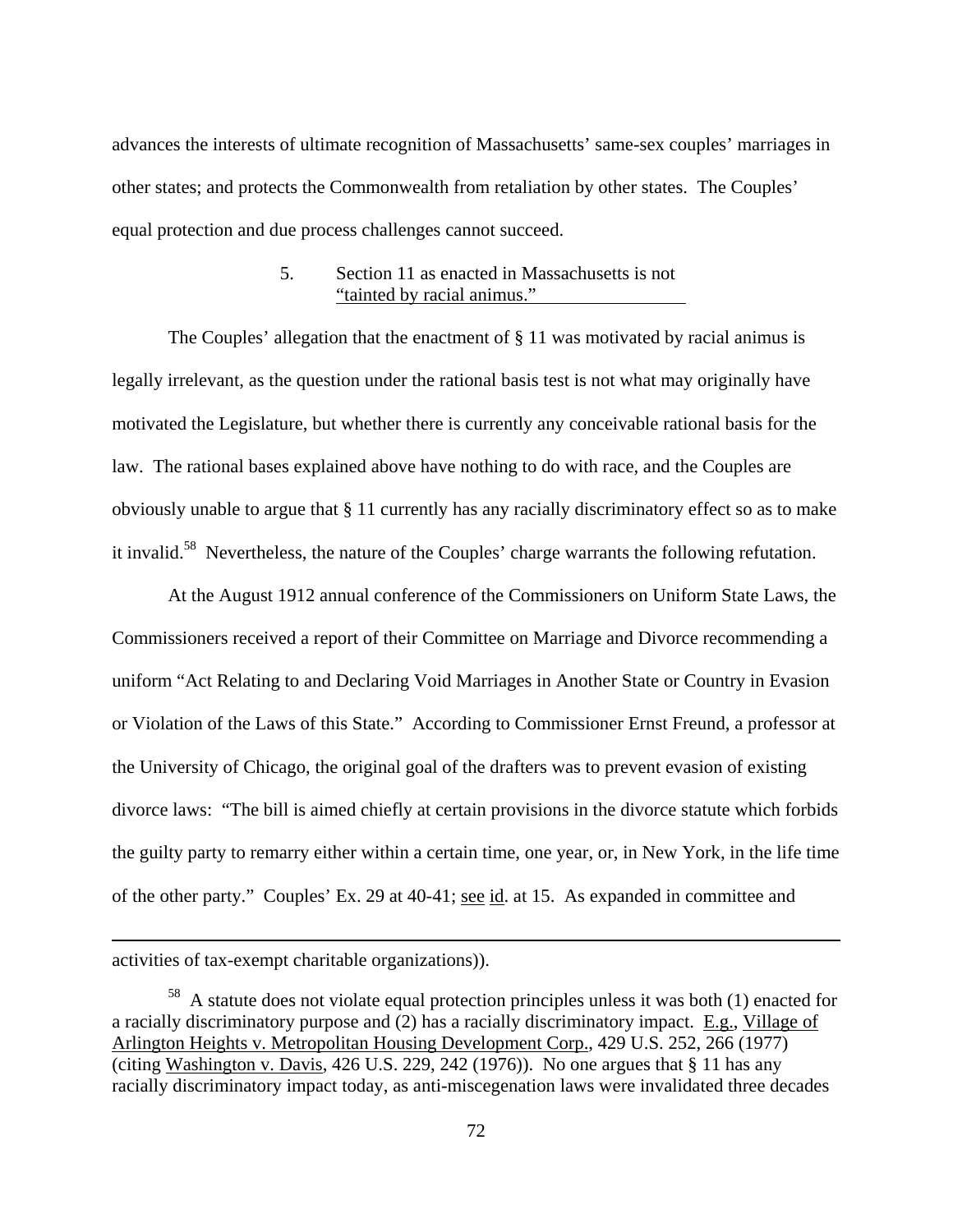<span id="page-72-0"></span>finally adopted by the Commissioners, however, the effect of the proposed uniform act was to "give full effect to the prohibitory laws of each state by making void all marriages contracted in violation of [state] prohibitions," listing, as examples of such prohibitions, "marriages with *particeps criminis* [*i.e.,* with an accomplice, a prohibition created by the divorce laws of some states in cases of adultery], or with a minor without parental consent, or within a specified time after entry of final decree in divorce, or between a white and a colored person." Couples' Ex. 29 at 127-28. The proposed uniform law was first adopted in Vermont in 1912, and later in three other states other than Massachusetts.<sup>59</sup>

 In January of 1913, in Massachusetts, the Commonwealth's own Board of Commissioners for the Promotion of Uniformity of Legislation in the United States (made up of the Commonwealth's representatives in the national body), proposed the Uniform Marriage Evasion Act for adoption in Massachusetts. 1913 Senate Bill No. 234. The petition described the bill merely as "legislation to make uniform the law relating to marriage in another state or country in evasion of the laws of the state of the domicile." The bill was enacted by the Legislature and approved by the Governor on March 26, 1913, as St. 1913, c. 360; it now appears at G.L. c. 207, §§ 10-13, 50. The Board of Commissioners' annual report for 1913 recorded merely that the "Board introduced a bill embodying the uniform law on marriage outside the State in evasion of the law of the domicile. This was passed without opposition."

ago in Loving v. Virginia, 388 U.S. 1 (1967).

 $59$  See 15 V.S.A. §§ 5, 6. Louisiana adopted the law in 1914, L.S.A.-R.S. 9:222 (subsequently repealed by La. Acts 1972, No. 171, § 1); and Illinois and Wisconsin in 1915, I.L.C.S. 5/216 and 217 and W.S.A. 765.04 and 765.30. Also, in 1979, New Hampshire adopted N.H. Rev. Stat. § 457:43 and 44 (mirroring G.L. c. 207, §§ 10 and 11). As a result of the lack of widespread adoption of the Act, the Commissioners on Uniform State Laws withdrew it from the list of active uniform acts in 1943. See Couples. Ex. 28 at 64. However, it remains the law in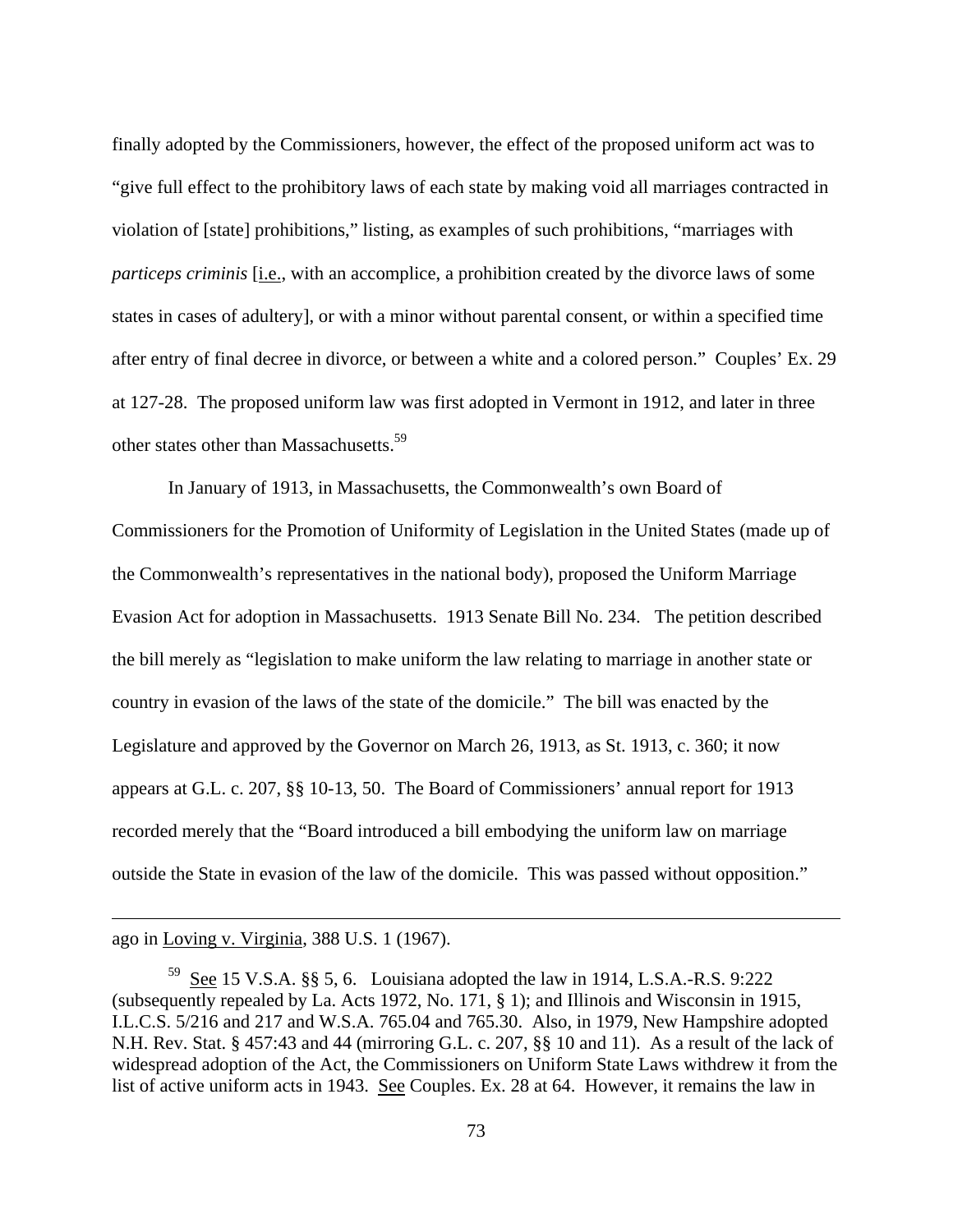Report of the Board of Commissioners for the Promotion of Uniformity of Legislation in the United States, 1913, Pub. Doc. No. 86, at p. 5 (1914). There was no mention whatsoever of any purpose on the part of the Legislature to limit interracial marriages, nor may such a purpose be inferred, given that, as explained infra, Massachusetts had repealed its laws prohibiting interracial marriage in 1843. Had there been any hint of a purpose to limit interracial marriages, surely the Legislature would not have enacted the law "without opposition," as reported by the Board.

 As of 1913, Massachusetts had for sixty years had a strong policy against laws forbidding interracial marriage. In 1841, a Special Committee of the House of Representatives, resoundingly recommending repeal of the Commonwealth's laws forbidding interracial marriages, had summarized its reasons as follows:

. . . that the Legislature had come to the conclusion, that this "last relic of the old slave code of Massachusetts," which perpetuated distinctions among citizens never contemplated by the Constitution, which slandered the innocent, which robbed widows and orphans, which trampled on the divine institution of marriage, which granted entire immunity to the most beastly licentiousness, ought to be obliterated from the Statute Book of this Commonwealth, "as contrary to the principles of Christianity and Republicanism."

See 1841 House No. 7. The Legislature repealed the prohibition on interracial marriage in 1843. St. 1843, c. 5. Indeed, the NAACP, in its 1913 campaign against antimiscegenation bills elsewhere in the country, did so "in the language of William Lloyd Garrison in 1843, in his successful campaign for the repeal of a similar law in Massachusetts[.]" Couples' Ex. 50 at 83- 84 (quoting letter from NAACP's W.E.B. DuBois, who in turn quoted Garrison at length).

Thus, although in 1912 the national Commissioners recognized that one of the many

Massachusetts, New Hampshire, Vermont, Wisconsin, and Illinois.

1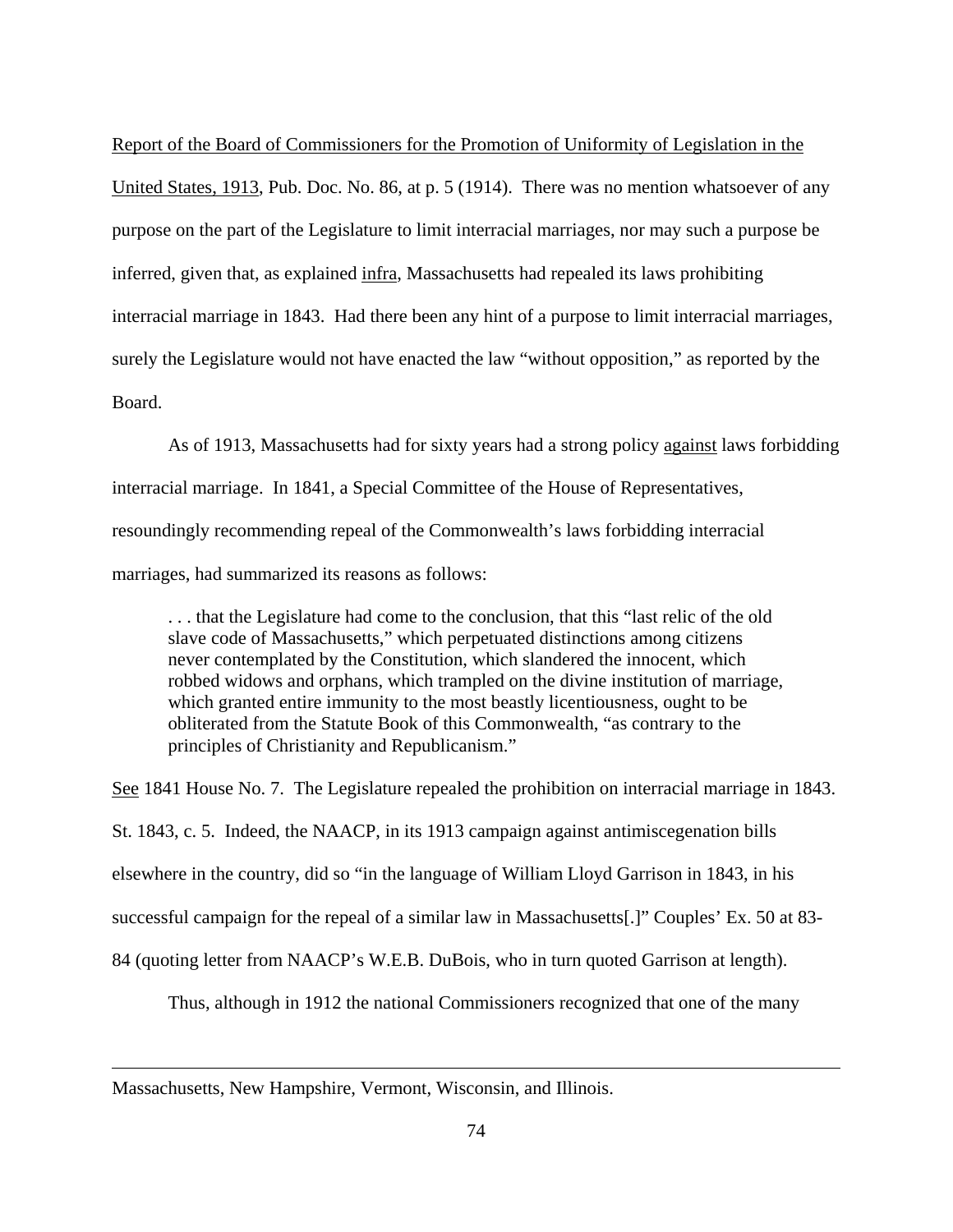effects of the uniform law would be to prevent evasion of some states' laws against interracial marriage, there is not the slightest evidence that this particular effect was ever communicated to, let alone desired by, the 1913 Massachusetts Legislature.

 The Couples' "evidence" to the contrary is purely circumstantial and seriously flawed. The Couples note that, as of 1913, fully thirty other states forbade interracial marriage. Massachusetts, however, was an unlikely haven for couples seeking to evade these prohibitions, such that the Legislature's enactment of § 11 could give rise to any inference of an intent to close the door to them. Those were all far-away states, as shown in Couples' Ex. 40, Figure 8; the closest state with such a prohibition in 1913 or any time thereafter was Delaware. Any Delaware couple seeking to avoid that prohibition would have been far more likely simply to have crossed into a neighboring state such as New Jersey or Pennsylvania–or perhaps even to nearby New York or even Connecticut–rather than coming all the way to Massachusetts.

 The Couples also attempt to link Massachusetts' enactment of the law to a national controversy surrounding the marriages of the prominent black boxer Jack Johnson to white women, which controversy began with the suicide of Johnson's first wife in September 1912, continued after Johnson began a relationship with (and married) a white woman named Lucille Cameron in Illinois in December of 1912, and involved the indictment of Johnson for violating the federal Mann Act. Couples' Memo at 17. This conveniently ignores that even the national Commissioners' proposal of the Uniform Law occurred in August 1912, see Couples' Ex. 29, before the Couples say the Johnson controversy erupted. The Couples note that a federal constitutional amendment and various state laws banning interracial marriage were proposed in late 1912 and 1913, but the amendment was obviously defeated, as were all of the proposed state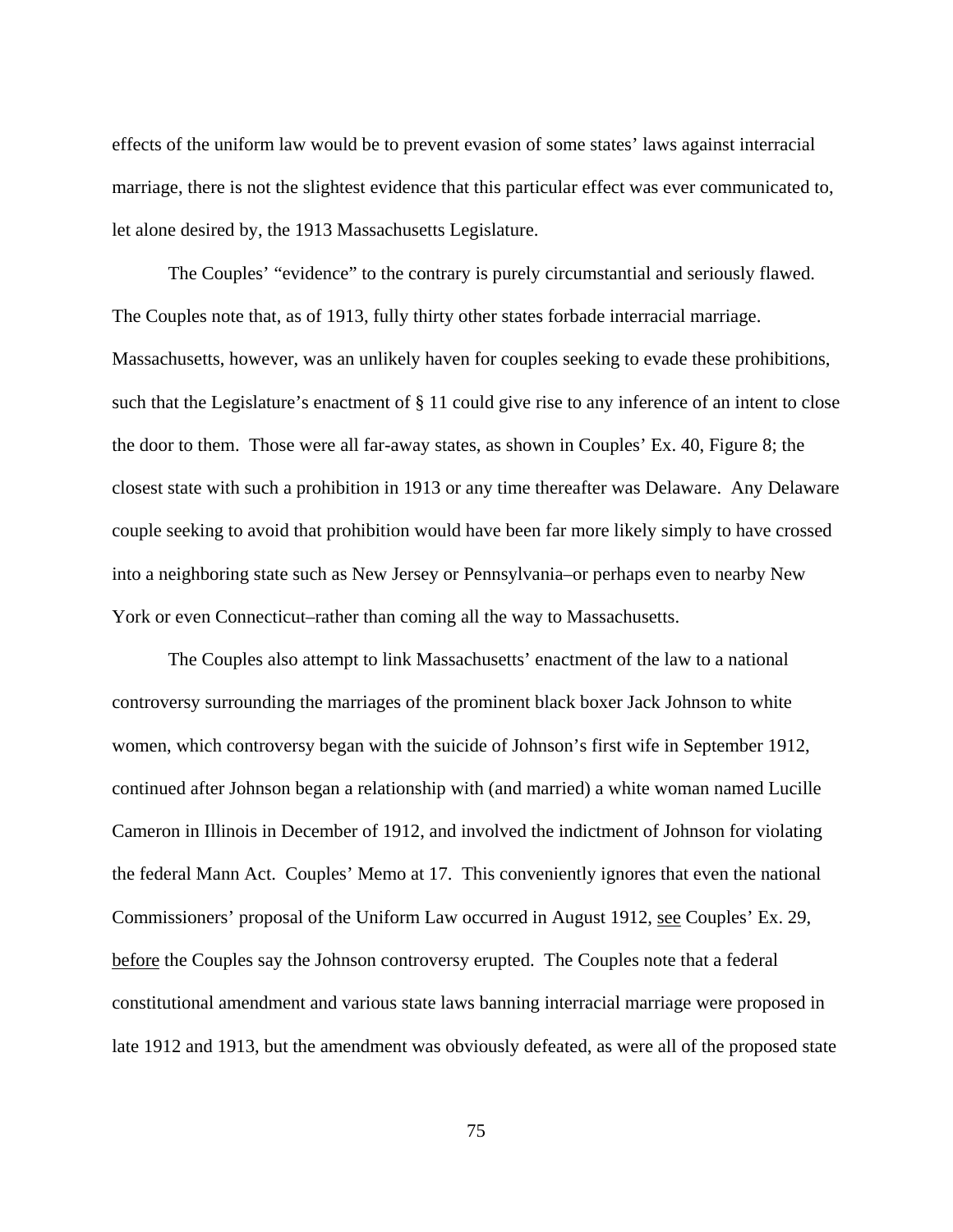<span id="page-75-0"></span>laws except Nebraska's. Couples' Ex. 41 at 84. No such bill was ever proposed in Massachusetts or any other New England state. Id. If the nationwide hysteria regarding interracial marriage had truly reached and affected the Commonwealth, one would have expected a direct response–a proposed ban–rather than an indirect response (if a response it was) such as the adoption of the Uniform Marriage Evasion Act. Yet there was no proposal to ban interracial marriage here.

 The closest the Couples can come–indeed, the sole evidence they have of the slightest sentiment against interracial marriage in Massachusetts–is the reported December 1912 statement of then-Governor Foss of the Commonwealth, supposedly made in Richmond, Virginia and then criticized in a New York newspaper, that he favored such a ban. Couples' Exs. 38, 39. Assuming arguendo that the Governor even made such a statement–which the New York newspaper itself found "surpris[ing]," given that he was from a Northern state that had "no vulgar and debasing public sentiment on the subject to defer or cater to," Couples' Ex. 39–the Governor obviously did not care enough to take any action. He neither proposed any such bill, nor mentioned the subject in his January 1913 annual address, nor mentioned it (or for that matter the evasion law) in any of his special messages to the Legislature in January through March of 1913 (when the evasion law was enacted). See 1913 Acts and Resolves pp. 1199-1286 (Governor's annual address and special messages through March 1913). $^{60}$  $^{60}$  $^{60}$ 

 $60$  The Couples fall flat in their attempt to "provide some perspective upon that general time period" in Massachusetts. Couples' Memo at 18 n.17. It is enough to note the clear error in their allegation that in 1914, members of the Massachusetts Congressional delegation supported criminalizing interracial marriage in the District of Columbia. The allegation is directly contradicted by the very source they cite, "The Crisis," a publication of the NAACP. See Couples' Ex. 31 at 22. The NAACP had sent a questionnaire to candidates for Congress, and all of the Massachusetts candidates who responded gave what the NAACP viewed as "favorable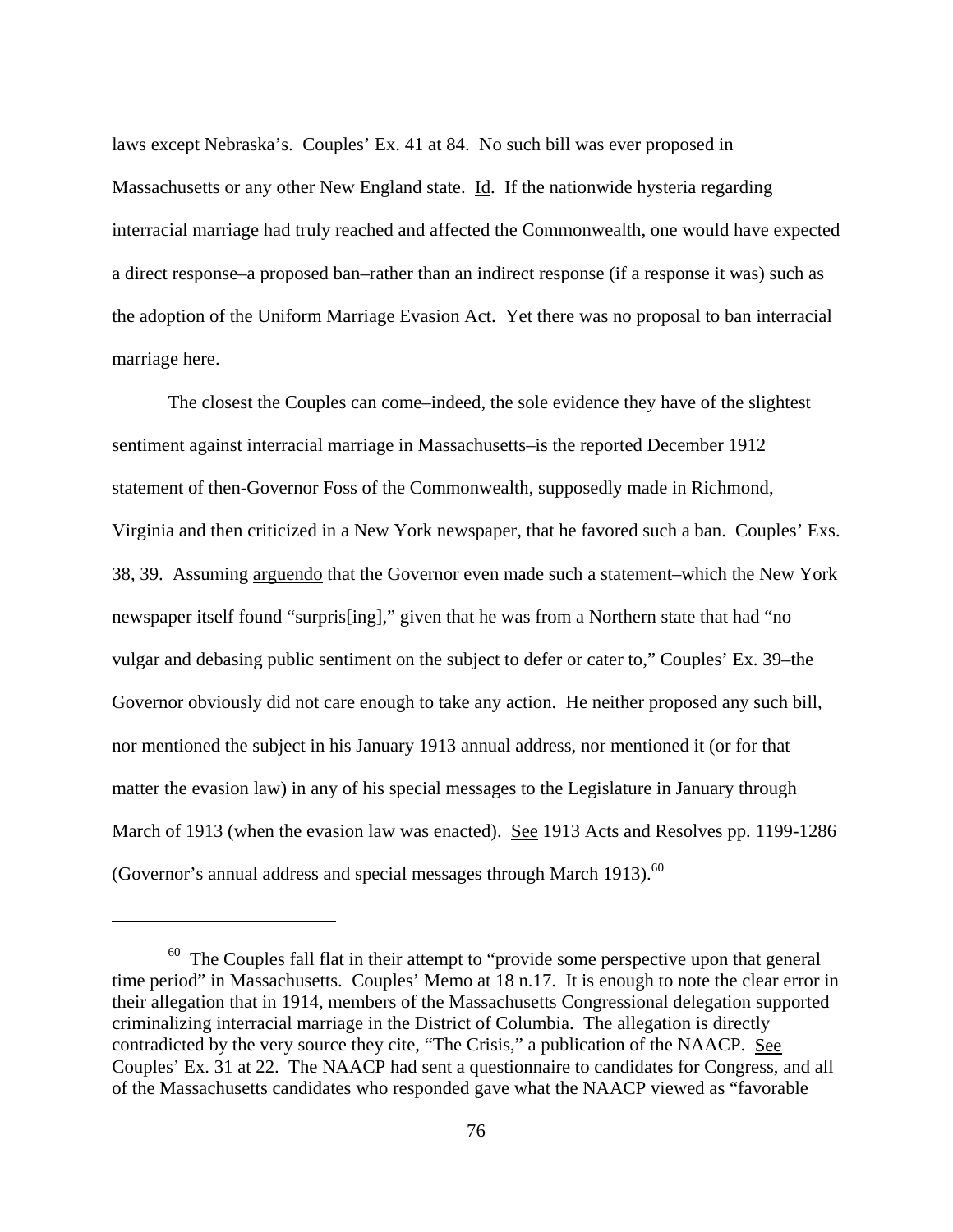The Couples also claim that "[g]iven the law's meteoric race through the Massachusetts Legislature during the height of the Jack Johnson-Lucile Cameron affair, historians have concluded that the 1913 law 'was a defense mechanism against being subjected to the type of situation and attendant criticism which Illinois suffered as a result of the Jack Johnson fiasco.'" Couples' Memo at 18-19. This claim is misleading on two levels: first, the law was enacted as chapter 360 of the acts of 1913, and thus 359 other bills (chapters 1 through 359 of the acts of 1913) had an even more "meteoric race" through the Legislature. Plainly, the time between the bill's proposal and enactment shows nothing about why it was enacted. Second, the historians cited by the Couples said absolutely nothing about the speed with which the bill was passed. Couples' Ex. 37 at 909, Couples' Ex. 36 at 232, 256.

 Indeed, the most that the first of these historians could say was that, given that the Massachusetts and Vermont evasion laws were enacted during the height of the Johnson-Cameron controversy, "it is not unreasonable to presume that these laws were a defense mechanism" against criticism of the type that assertedly occurred in Illinois. Couples' Ex. 37 (Martyn dissertation) at 909 (emphasis added). Martyn presents absolutely no Massachusettsspecific evidence of any such racial motivation. His own subjective willingness to presume it proves nothing. The second of the historians cited by the Couples cites no evidence at all, but only the Martyn dissertation, and he distorts its conclusion by claiming it said the Massachusetts and Vermont legislation "was intended to prevent these two New England states–both of which allowed their own citizens to intermarry–from becoming temporary havens for interracial couples attempting to avoid antimiscegenation laws in their own states." Couples' Ex. 36

answers," i.e., they "Promise[d] to Vote Right," on the question whether they would oppose a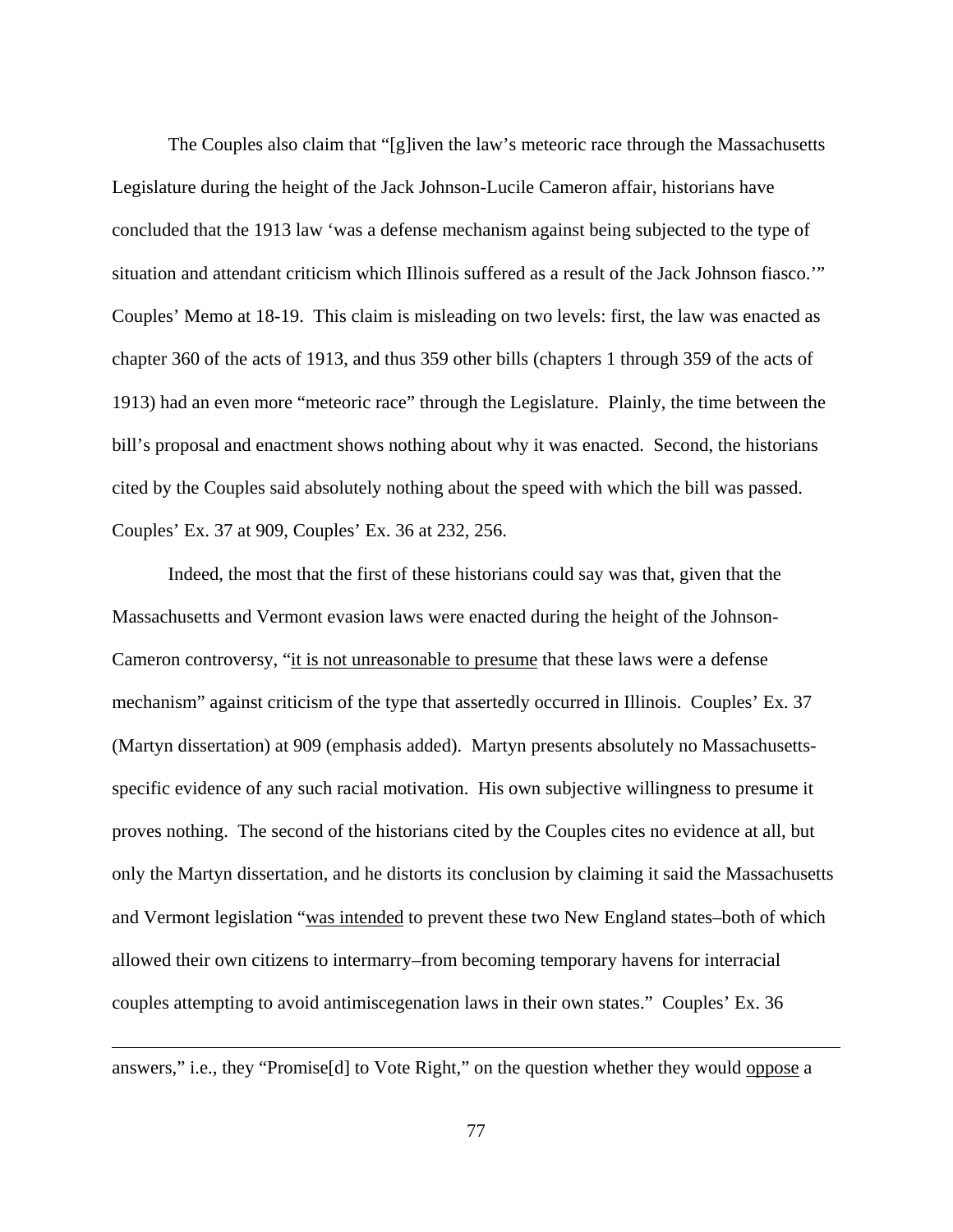<span id="page-77-1"></span>(Kennedy book) at 256 (emphasis added). What to Martyn was a merely not-unreasonable presumption (although based on no Massachusetts-specific evidence) has to Kennedy become an established fact–even though Kennedy himself recognizes that Massachusetts and Vermont "might have been expected to be among the least affected by animus against miscegenation." Id. (emphasis added).<sup>61</sup> Kennedy makes no attempt to reconcile the obvious contradiction. Id. His opinion of the Massachusetts Legislature's motivation is plainly entitled to no weight whatsoever. $62$ 

 In sum, the Couples' equal protection and due process challenges to § 11 have no likelihood of success on the merits.

## C. The Couples Do Not State a Claim under the Privileges and Immunities Clause.

 The Couples also argue at length that § 11 violates the Privileges and Immunities Clause of Article IV, § 2 of the United States Constitution. Couples' Memo at 24-39. This claim suffers from a threshold incongruity, because that Clause "'establishes a norm of comity' . . . that is to prevail among the States with respect to their treatment of each other's residents," Matter of

law invalidating interracial marriage in the District of Columbia. Couples' Ex. 31 at 22.

 $\overline{a}$ 

<span id="page-77-0"></span> $61$  It bears repeating not only that Massachusetts had repealed its anti-miscegenation law in 1843, but also that in 1913, the closest state with an anti-miscegenation law was Delaware, from which it was hardly likely that couples seeking to avoid the law would travel all the way to the Commonwealth. See supra.

 $62$  Kennedy also cites (Couples' Ex. at 36 p. 232) a 1927 Yale Law Journal note stating that the Massachusetts and Vermont evasion laws operated to enforce the anti-miscegenation laws of other states. But that note (Couples' Ex. 30) merely states that the laws would have had that effect, and says nothing about the motivation of either the Massachusetts or Vermont Legislatures. See Couples' Ex. 30 at 865 & n.29. The Couples characterize that note as one by a "contemporary legal commentator" (Couples' Memo at 19), but it is an unsigned law review note, presumably by a law student, who–writing fourteen years after enactment of the Massachusetts law–neither claims nor would have had any apparent reason to have any insight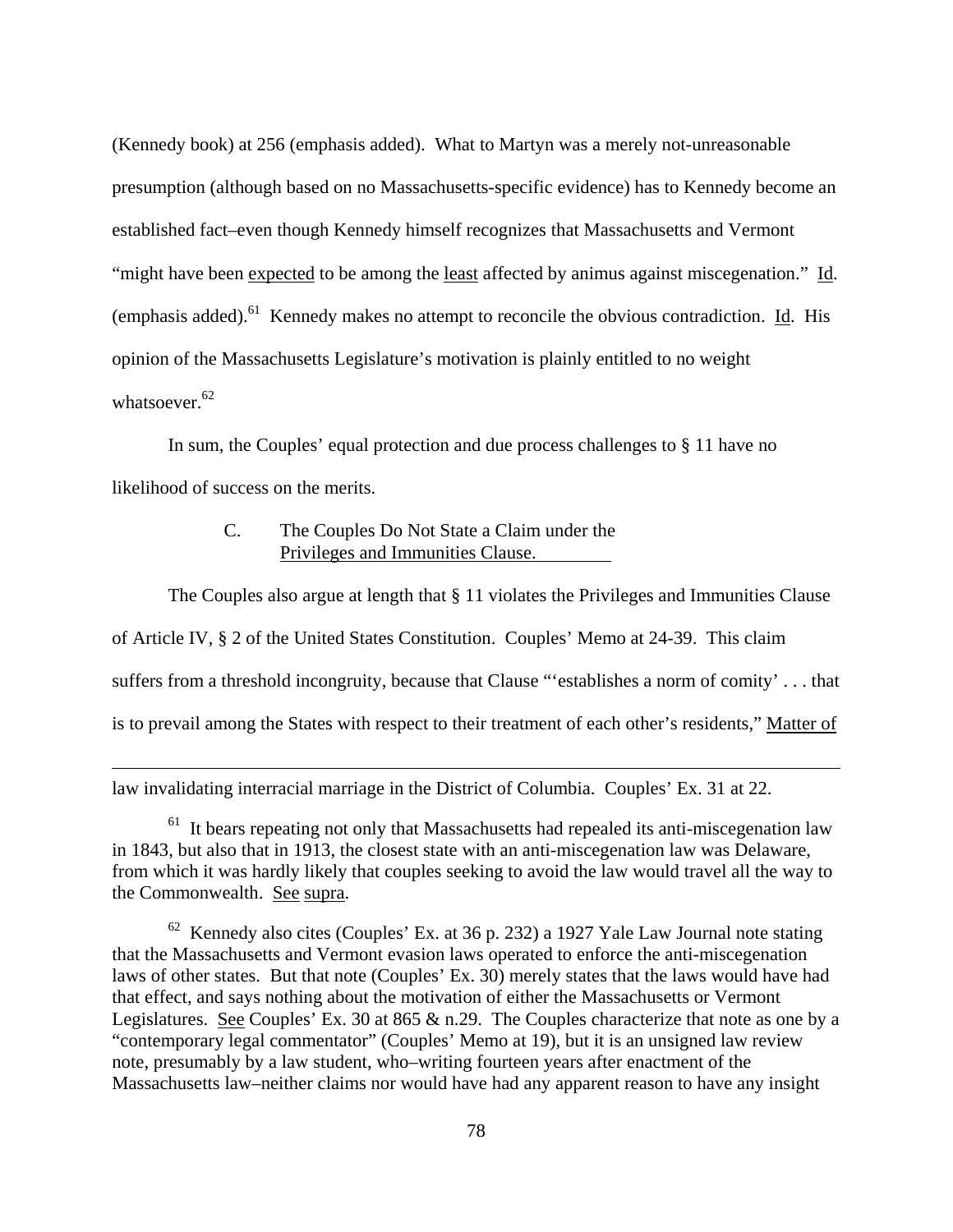Jadd, 391 Mass. 227, 228 (1984) (quoting Hicklin v. Orbeck, 437 U.S. 518, 523 (1978)), and a primary purpose of § 11 is, as the Couples themselves acknowledge earlier, just such interstate comity. See Couples' Memo at 14-15. Section 11 thus advances rather than undermines the Clause's core concern. For this reason and the additional ones advanced below, the Couples do not assert a cognizable Article IV,  $\S$  2 claim.<sup>[63](#page-78-0)</sup>

 The Privileges and Immunities Clause provides that the "Citizens of each State shall be entitled to all Privileges and Immunities of Citizens in the several States." U.S. Const. art. IV, § 2, cl. 1. Under the Clause, "a citizen of one State who travels in other States, intending to return home at the end of his journey, is entitled to enjoy the 'Privileges and Immunities of Citizens in the several States' that he visits." Saenz v. Roe, 526 U.S. 489, 501 (1999). $<sup>64</sup>$  The Clause "does</sup> not, however, guarantee to the temporary visitor of a state the enjoyment of all the rights enjoyed by bona fide residents of that state." Bach v. Pataki, 289 F.Supp.2d 217, 226 (N.D.N.Y. 2003);

## into the Legislature's motivation.

 $\overline{a}$ 

<span id="page-78-1"></span> $64$  In addition to the protection that the Clause provides to transitory visitors to a state, the Saenz Court identified two additional components of what it described as a "right to travel": "the right of a citizen of one State to enter and to leave another State, and, for those travelers who elect to become permanent residents, the right [under the Fourteenth Amendment's separate Privileges and Immunities Clause, see preceding footnote] to be treated like other citizens of that state." Id. at 500. The Couples make no claims under these two other components of the right to travel. Couples' Memo at 26 n.28. They instead attempt to avail themselves of the protection that Article IV's Privileges and Immunities Clause accords to visitors, explicitly asserting that they "intend to reside outside the Commonwealth." Id.

<span id="page-78-0"></span> $63$  The "Interstate" Privileges and Immunities Clause of Article IV should not be confused with the "National" Privileges and Immunities Clause of the Fourteenth Amendment, U.S. Const. amend. 14, § 1, which protects only those privileges and immunities conferred by citizenship in the United States, rather than by citizenship in a particular state. Slaughterhouse Cases, 83 U.S. 74 (1873). The Couples make no claim that they have been denied privileges and immunities to which they are entitled by their United States citizenship, and they indeed acknowledge that the Fourteenth Amendment's Privileges and Immunities Clause has no application to this case. Couples' Memo at 26 n 28.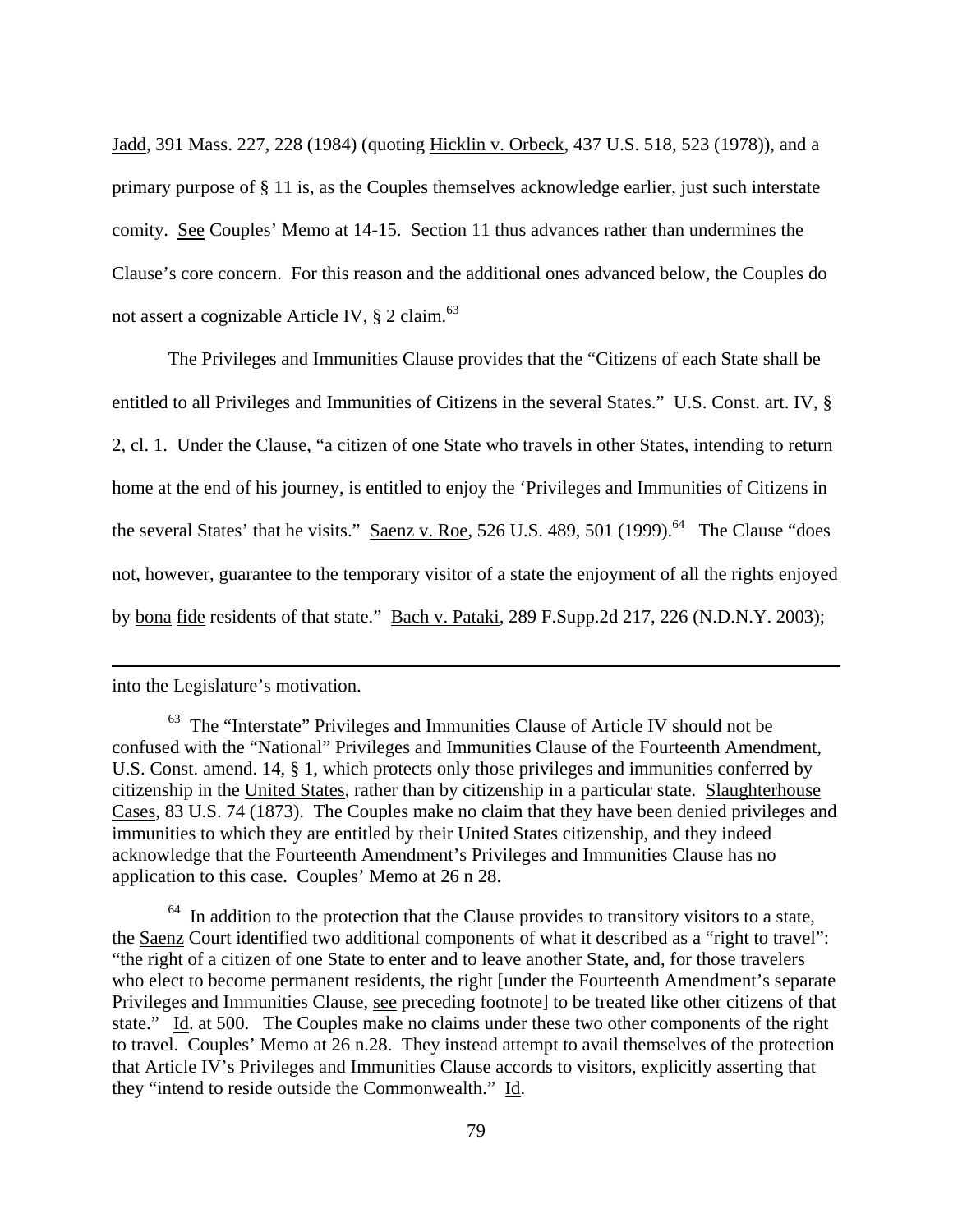see Baldwin v. Montana Fish and Game Comm'n, 436 U.S. 371, 383 (1978) ("Nor must a State always apply all its laws . . . equally to anyone, resident or nonresident, who may request it so to do"). The basic standard for what the Clause does cover is well established:

The Supreme Court has settled upon a two-part standard for assessing challenges brought under the Clause, once [a] classification burdening out-of-staters is established. First, courts must determine whether the classification strikes at the heart of an interest so "fundamental" that its derogation would "hinder the formation, the purpose, or the development of a single Union of the States." Baldwin, 436 U.S. at 383 . . . . If the classification bears on such a "fundamental" right, the analysis proceeds to a second stage, whether the defendant can overcome the challenge by showing a "substantial reason" for the difference in treatment. [United Building v.] Camden, 465 U.S. [208], 222 [(1984)].

Utility Contractors Ass'n v. Worcester, 236 F. Supp. 2d 113, 117-18 (D. Mass. 2002); accord Jadd, 391 Mass. at 228-29.

 The Couples' claim does not satisfy this standard in three separate respects. First, the statutory classification is not in fact drawn along the resident-nonresident line that the Couples assert, and the Privileges and Immunities Clause is not even implicated in this matter. See Part 1 infra. Second, even if the requisite resident-nonresident classification were to exist, § 11 does not burden a right that is "fundamental" as the Supreme Court has defined that term for purposes of Art. IV, § 2. See Part 2 infra. Third, even if there were a resident-nonresident classification burdening a fundamental right, a substantial reason for any difference in treatment would exist. See Part 3 infra. For each of these reasons, the Privileges and Immunities claim cannot prevail.

> 1. Section 11 distinguishes between those non-residents whose marriages would and would not be void in their home states, rather than between residents and nonresidents.

The most basic problem with the Couples' claim is that § 11 does not in fact discriminate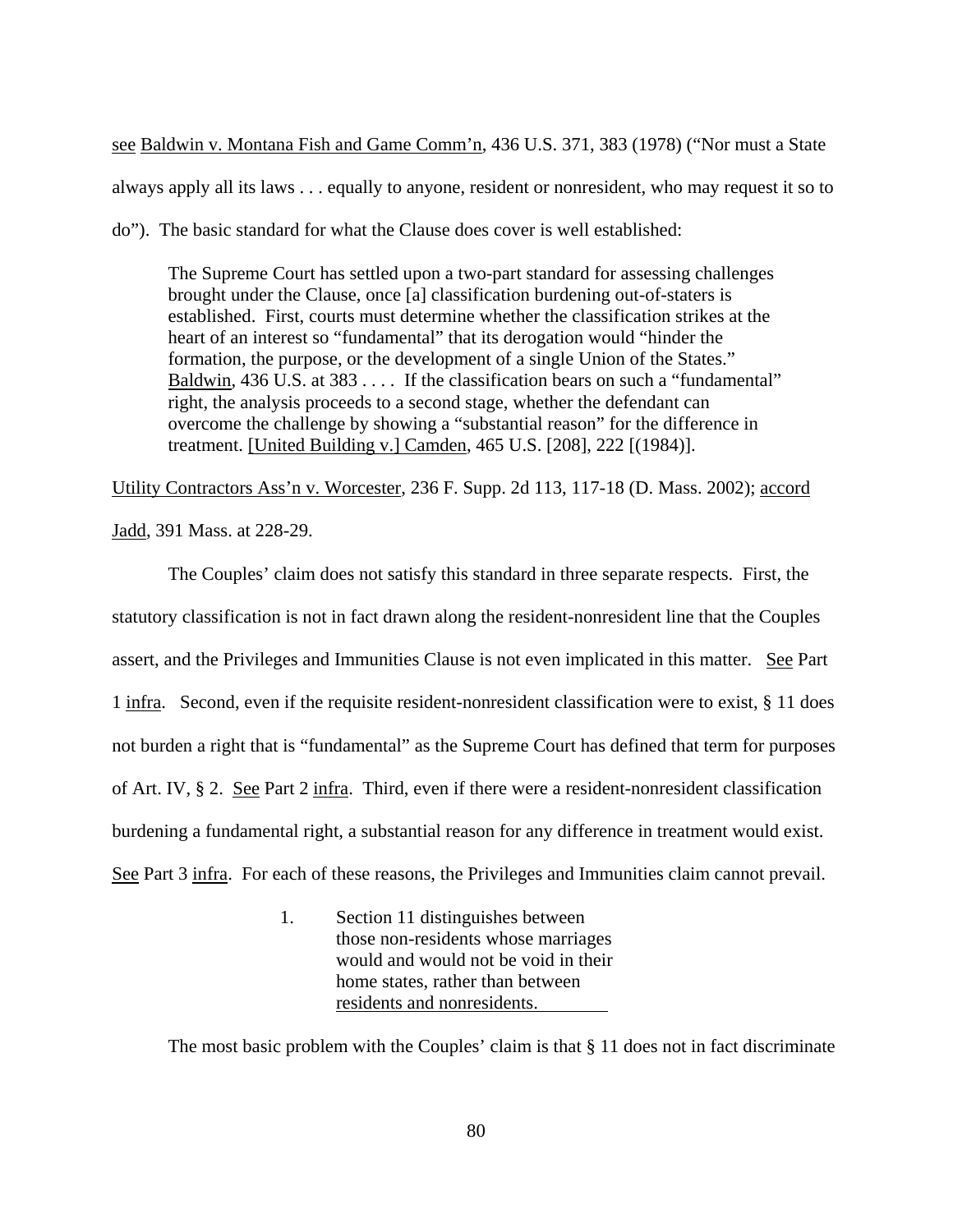between residents and nonresidents. Section 11 by its terms makes no such distinction; it indeed does not even refer to residents. The statute instead differentiates between two types of nonresidents–those whose marriages would be void if contracted in their home states, and those whose marriages would not be void. Section 11 allows the latter to marry validly in Massachusetts, while the former's attempted marriages here are "null and void." Id. The Legislature addresses Massachusetts residents in the immediately preceding section of Chapter 207, and it treats them in the same manner that § 11 treats nonresidents, declaring "null and void" any resident's out-of-state marriage if that marriage would be void if contracted within the Commonwealth. G.L. c. 207, § 10 (also enacted by St. 1913, c. 360). Residents and nonresidents thus stand on the same footing under these two statutes: those whose marriages would not be void if contracted in their home states may marry here, while those whose marriages would be thus void may not. Id. §§ 10-11. Because "residents and non-residents are 'subject to the same duties, impositions, and restrictions' under the challenged statutes, [§§ 10 and 11] do not violate the Privileges and Immunities Clause." Ga. Ass'n of Realtors, Inc. v. Ala. Real Estate Comm'n, 748 F. Supp. 1487, 1492 (M.D. Ala. 1990) (quoting Supreme Court of New Hampshire v. Piper, 470 U.S. 274, 279 n.7 (1985)); accord Tolchin v. Sup. Ct. of the State of N.J., 111 F.3d 1099, 1111 (3rd Cir. 1997); Hammond v. Ill. State Bd. of Educ., 624 F. Supp. 1151, 1155 (S.D. Ill. 1986).

 The fact that § 11 advances rather than hinders the main purpose of the Privileges and Immunities Clause strongly reinforces this conclusion. As previously noted, the Clause "establishes a norm of comity," Austin v. New Hampshire, 420 U.S. 656, 660 (1975), a descriptive phrase that the Supreme Court has repeatedly utilized. Supreme Court of Va. v.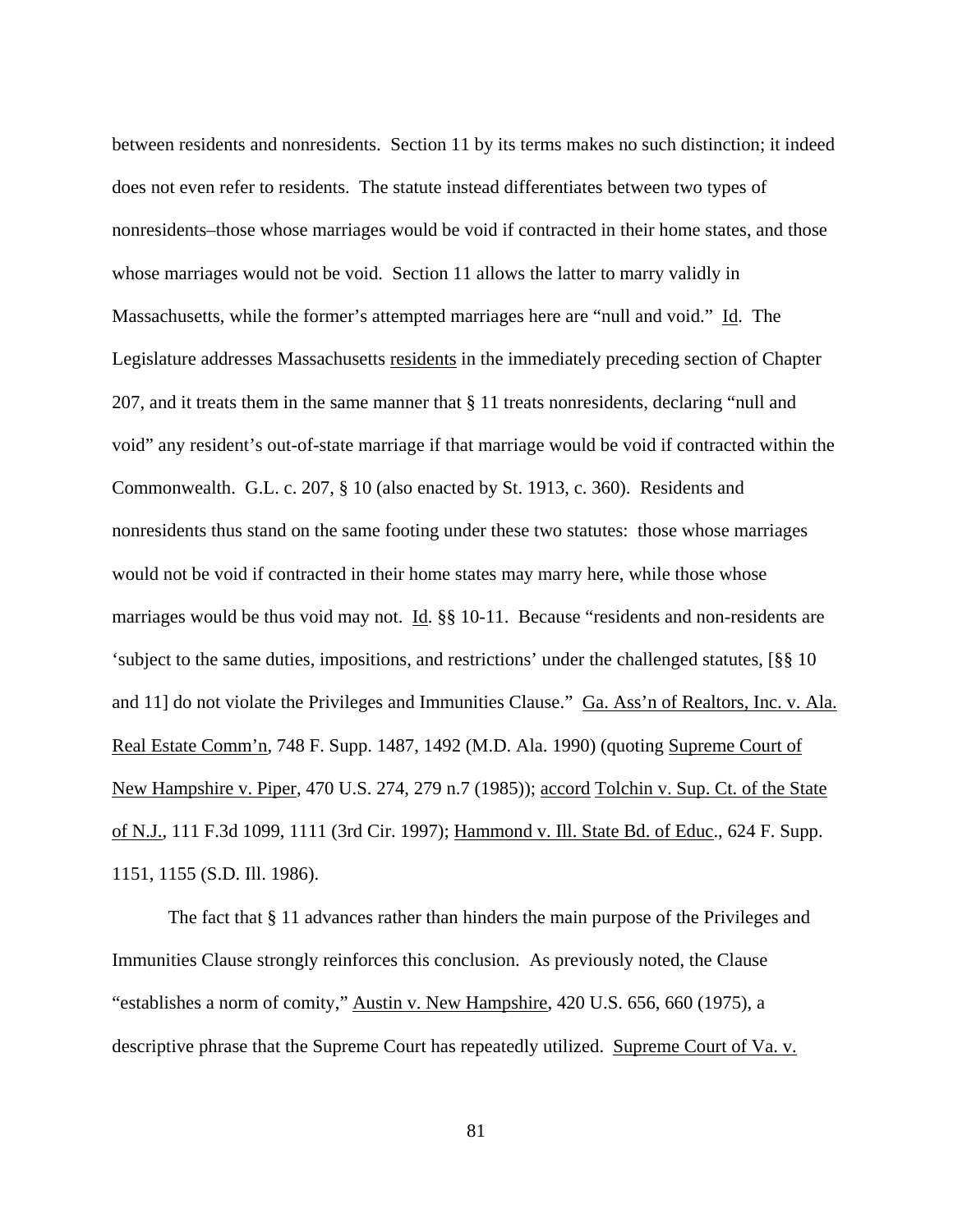<span id="page-81-0"></span>Friedman, 487 U.S. 59, 64 (1988); Hicklin, 437 U.S. at 523; Baldwin, 436 U.S. at 382. The Clause "appears in the so-called States' Relations Articles," Baldwin, 436 U.S. at 379.<sup>65</sup> and it "imposes a direct restraint on state action in the interests of interstate harmony." United Building & Construction Trades Council v. Mayor and Council of Camden, 465 U.S. 208, 220 (1984); accord Austin, 420 U.S. at 662 ("Clause . . . implicates not only the individual's right to nondiscriminatory treatment but also, perhaps more so, the structural balance essential to the concept of federalism"); Silver v. Garcia, 760 F.2d 33, 37 (1st Cir. 1985) ("clause acts primarily as a restraint upon state action which interferes with interstate harmony"). In particular, the Clause aims to prevent escalating retaliatory enactments by states upset with each other. Austin, 420 U.S. at 662, 667; see also Int'l Org. of Masters, Mates & Pilots v. Andrews, 831 F.2d 843, 846 (9th Cir. 1987) (statute that did not "pressure[] other states to legislate or retaliate in response" did not violate Clause).

 Section 11 directly furthers these core constitutional policies. The statute thus promotes comity and interstate harmony by respecting the judgments of other states on a matter of intensely local concern. It similarly deters rather than incites retaliation by honoring other states' policies regarding their own residents. In sharp contrast, the Couples seek to supplant this respectful accommodation with a policy that is pointedly antagonistic to the longstanding positions of our sister states. The claims in this case "cannot be squared with the underlying policy of comity to which the Privileges and Immunities Clause commits us," Austin, 420 U.S. at 666, and the Court should reject them for the threshold reason that § 11 does not contain a resident/nonresident distinction that implicates the Clause.

<sup>65</sup> A separate Supreme Court decision in fact refers to Article IV as "the comity article of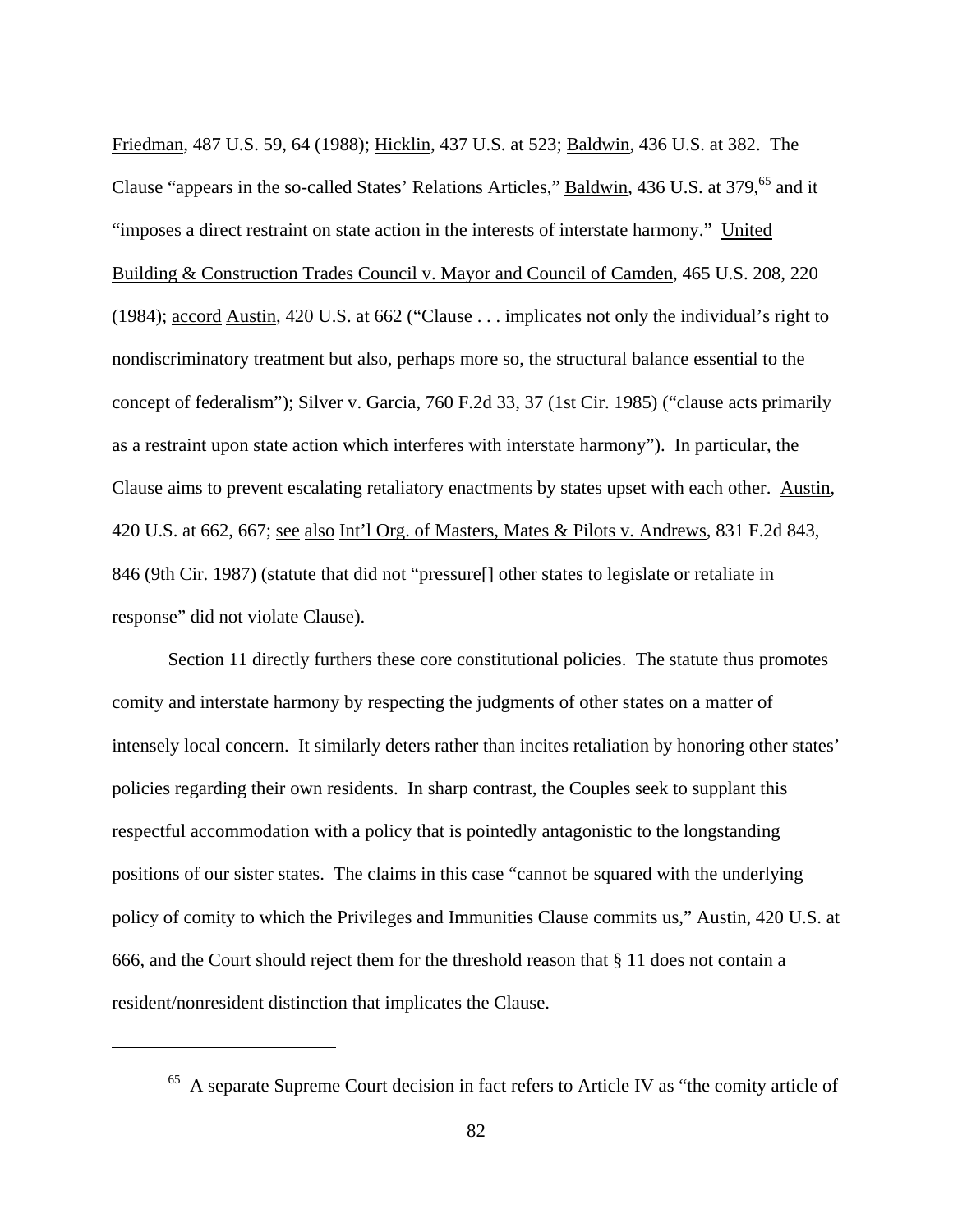2. Marriage is not a fundamental right for purposes of the Privileges and Immunities clause, which focuses instead on economic rights and concerns.

<span id="page-82-0"></span> Even if the Court were to conclude that § 11 did directly discriminate between residents and nonresidents, the Couples still would fail to state a claim under the Privileges and Immunities Clause. This is because, as previously noted, the Clause does not prohibit all differential treatment by one state of citizens of other states; rather, it applies only to those rights that "bear on the vitality of the Nation as a single entity," i.e., those that are "sufficiently basic to the livelihood of the Nation" to be termed "fundamental." Baldwin, 436 U.S. at 388; see Friedman, 487 U.S. at 64; Silver, 760 F.2d at 36-37. While the Couples point to decisions in other legal contexts to try to assert that marriage is a "fundamental" right for Article IV purposes, Couples' Memo at 27-29, "the term 'fundamental' has been used to describe several very different concepts in constitutional analysis." Mass. Council of Construction Employers, Inc. v. Mayor of Boston, 384 Mass. 466, 474 (1981). Whether a right is fundamental for Fourteenth Amendment purposes is thus not dispositive in the Privileges and Immunities context. Id. at 474-75; Daly v. Harris, 215 F. Supp. 2d 1098, 1111 n.17 (D. Hawaii 2002) ("The Court is not persuaded that all rights protected by the Fourteenth Amendment are necessarily 'fundamental' for purposes of the Privileges and Immunities Clause").<sup>[66](#page-82-0)</sup>

The definition of "fundamental" under Article IV, § 2 stands on a different footing

the Constitution." Austin, 420 U.S. at 661.

<sup>&</sup>lt;sup>66</sup> It also is by no means established that same-sex marriage is a "fundamental right" even for Fourteenth Amendment purposes. Standhardt v. Superior Court, 77 P.3d 451, 455-60 (Ariz. 2003) (same-sex marriage not a Fourteenth Amendment fundamental right); Dean v. District of Columbia, 653 A.2d 307, 331-33 (D.C. App. 1995) (same). The Court need not reach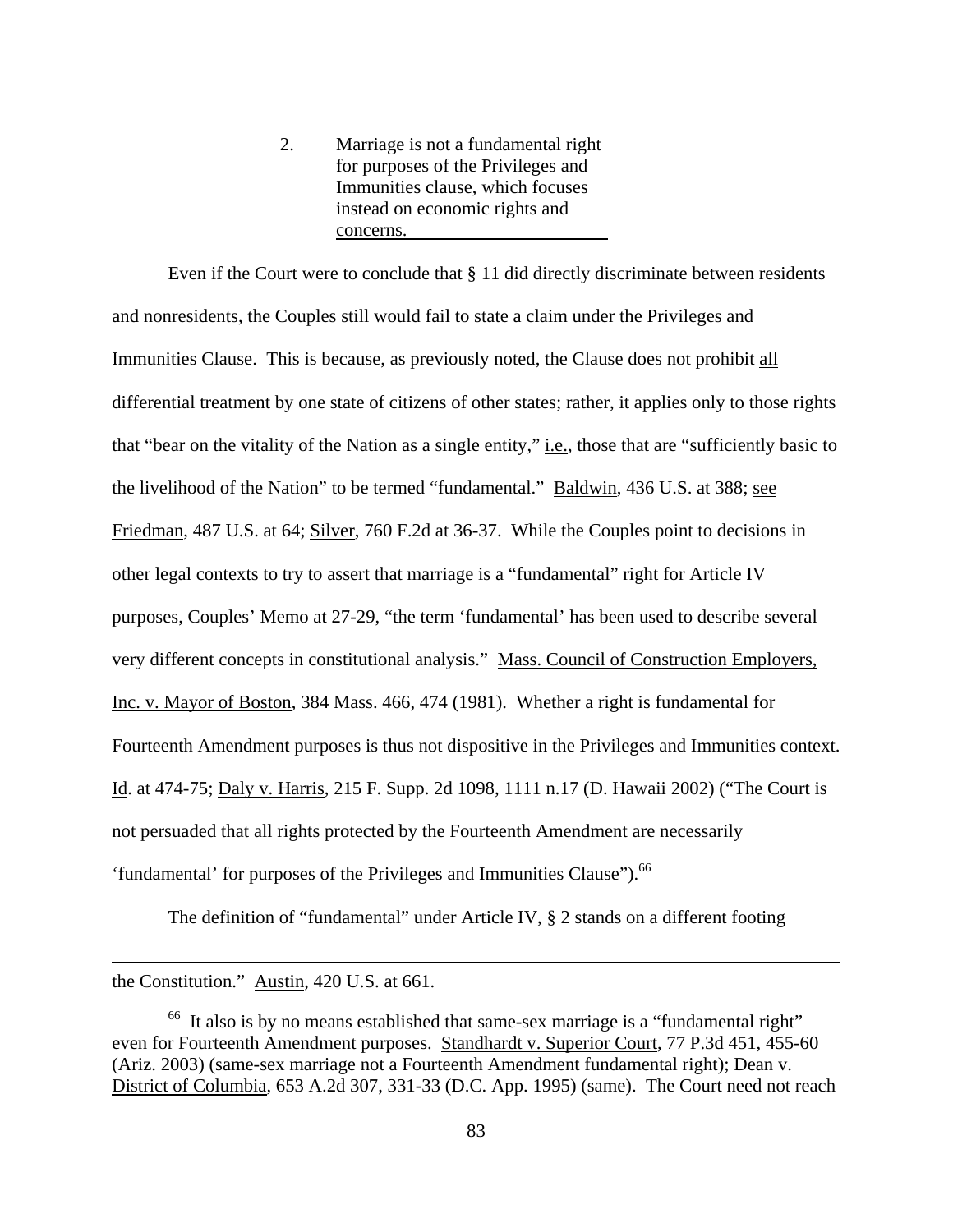<span id="page-83-1"></span>because "the Privileges and Immunities Clause was intended to create a national economic union." Piper, 470 U.S. at 279-80 (emphasis added); accord Connecticut v. Crotty, 346 F.3d 84, 94 (2nd Cir. 2003); A.L. Blades & Sons, Inc. v. Yerusalim, 121 F.3d 865, 870 (3rd Cir. 1997). This is because "the framers of the Constitution were concerned with avoiding 'the tendencies toward economic Balkanization that had plagued relations among the Colonies and later among the States under the Articles of Confederation.'" A.L. Blades, 121 F.3d at 869-70 (quoting Hughes v. Oklahoma, 441 U.S. 322, 325-26 (1979)). To counteract these commercially selfdestructive tendencies, the Clause "encourages a national economy by allowing persons to cross states lines freely in pursuit of economic gain," Silver, 760 F.2d at 36, and by "preventing barriers to free trade and commerce between the states," Salem Blue Collar Workers Ass'n v. City of Salem, 832 F. Supp. 852, 861 (D.N.J. 1993), aff'd 33 F.3d 265 (3rd Cir. 1994).<sup>67</sup>

 Consistent with this overwhelmingly economic focus, the Supreme Court to date has recognized only four categories of activity as "fundamental" for Privileges and Immunities purposes: (1) pursuit of a trade, business, or profession; (2) ownership and transfer of property; (3) access to the courts; and (4) payment of taxes on the same footing as state residents. Baldwin, 436 U.S. at 383; Austin, 420 U.S. 656, 661 (1975).<sup>68</sup> In contrast, "direct public

this issue in the present case, as the Couples do not press any Fourteenth Amendment claims.

<u>.</u>

<span id="page-83-0"></span> $67$  The Commerce Clause serves similar purposes, and the Supreme Court indeed recognizes a "mutually reinforcing relationship between the Privileges and Immunities Clause . . . and the Commerce Clause." Hicklin, 437 U.S. at 531. While the Couples cite Dunn v. Blumstein, 405 U.S. 330, 338 (1972), for the proposition that "the Clause protects not only national unity but also personal interests," Couples' Memo at 25, Dunn is in fact an equal protection case, and it is accordingly inapposite here.

<sup>&</sup>lt;sup>68</sup> The Supreme Court in **Saenz** referenced a "right to travel" in conjunction with the Privileges and Immunities Clause, but it used that phrase to provide a shorthand overall description of the types of commercial-based rights already accorded protection under the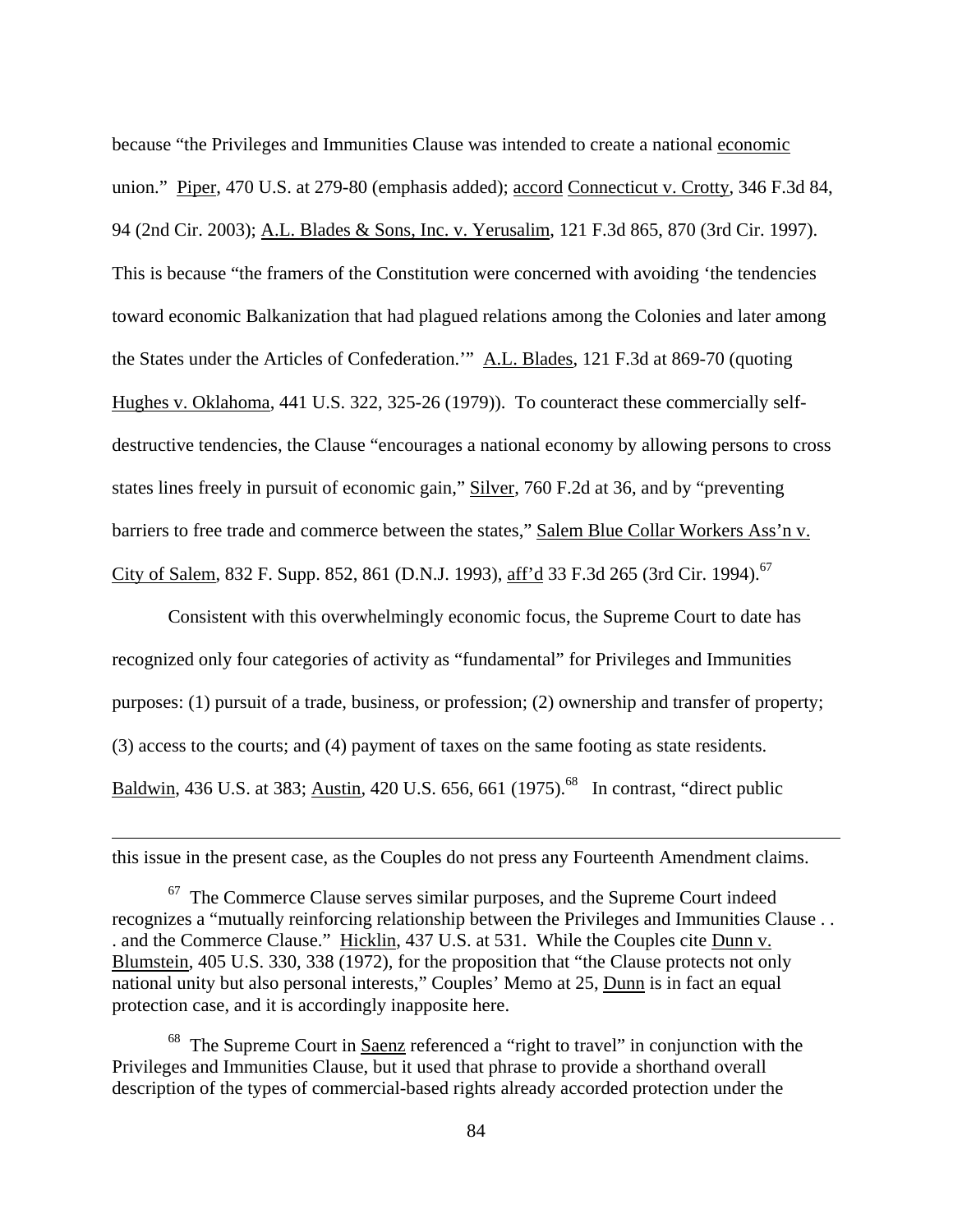<span id="page-84-1"></span>employment" is not fundamental, Salem, 33 F.3d at 270; accord A.L. Blades, 121 F.3d at 871;

and neither are financial assistance for professional education, Kuhn v. Vergiels, 558 F. Supp.

24, 28 (D. Nev. 1982); interscholastic sports, Alerding v. Ohio High School Athletic Ass'n, 779

F.2d 315, 317 (6th Cir. 1985); recreational boating, Hawaii Boating Ass'n v. Water Transp.

Facilities Div., 651 F.2d 661, 666-67 (9<sup>th</sup> Cir. 1981); or recreational elk hunting. Baldwin, 436

U.S. at 388.[69](#page-84-0) 

<u>.</u>

In short, activities necessary to private economic pursuits–conducting a trade, business or

profession, owning and transferring property, having access to the courts, and paying taxes on

the same terms as state residents–are fundamental for Privileges and Immunities purposes,

whereas activities that are recreational, activities that are merely preparatory to economic

activity, and activities constituting public employment are not.<sup>70</sup> Not surprisingly given the case

Clause, rather than to establish a new stand-alone "fundamental right" for Article IV purposes. Saenz, 526 U.S. at 501-02.

<span id="page-84-0"></span> $69$  While the Supreme Court's actual holdings regarding Article IV fundamental rights have all involved economic-type interests, the Court has stated in dicta that the protection of the Privileges and Immunities Clause is not strictly limited to economic interests. Piper, 470 U.S. at 274 n.11. As support for this proposition, the Piper Court cited Doe v. Bolton, 410 U.S. 179, 200 (1973), where the Court summarily found that a Georgia statutory residency requirement for women seeking abortions violated the Clause. However, Doe articulated its ruling in terms of the interstate pursuit and purchase purchase of "medical services," id., a phrase with commercial implications that later decisions have also adopted. See, e.g., Daly, 215 F. Supp. 2d at 1110 ("procure medical services"); see also Baldwin, 436 U.S. at 394 (Burger, C.J., concurring) ("The Clause assures noncitizens the opportunity to purchase goods and services on the same basis as citizens"). Doe also was decided prior to Baldwin, and it did not employ Baldwin's fundamental rights analysis. Indeed, Justice Brennan, dissenting in Baldwin, 436 U.S. at 401, suggested that Doe could not be explained under Baldwin's "fundamentality" approach, and he accused the Court of changing course by adopting that approach, which the Court has followed ever since.

 $70$  The Couples therefore read far too much into the "Washington's List" case, Corfield v. Coryell, 6 F. Cas. 546 (No. 3,230) (CC E.D. Pa. 1825), when they cite it for the supposed rule that anything related to the "enjoyment of life and liberty" or the "pursu[it] and obtain[ing] of happiness" necessarily constitutes an Article IV fundamental right. Couples' Memo at 27-28.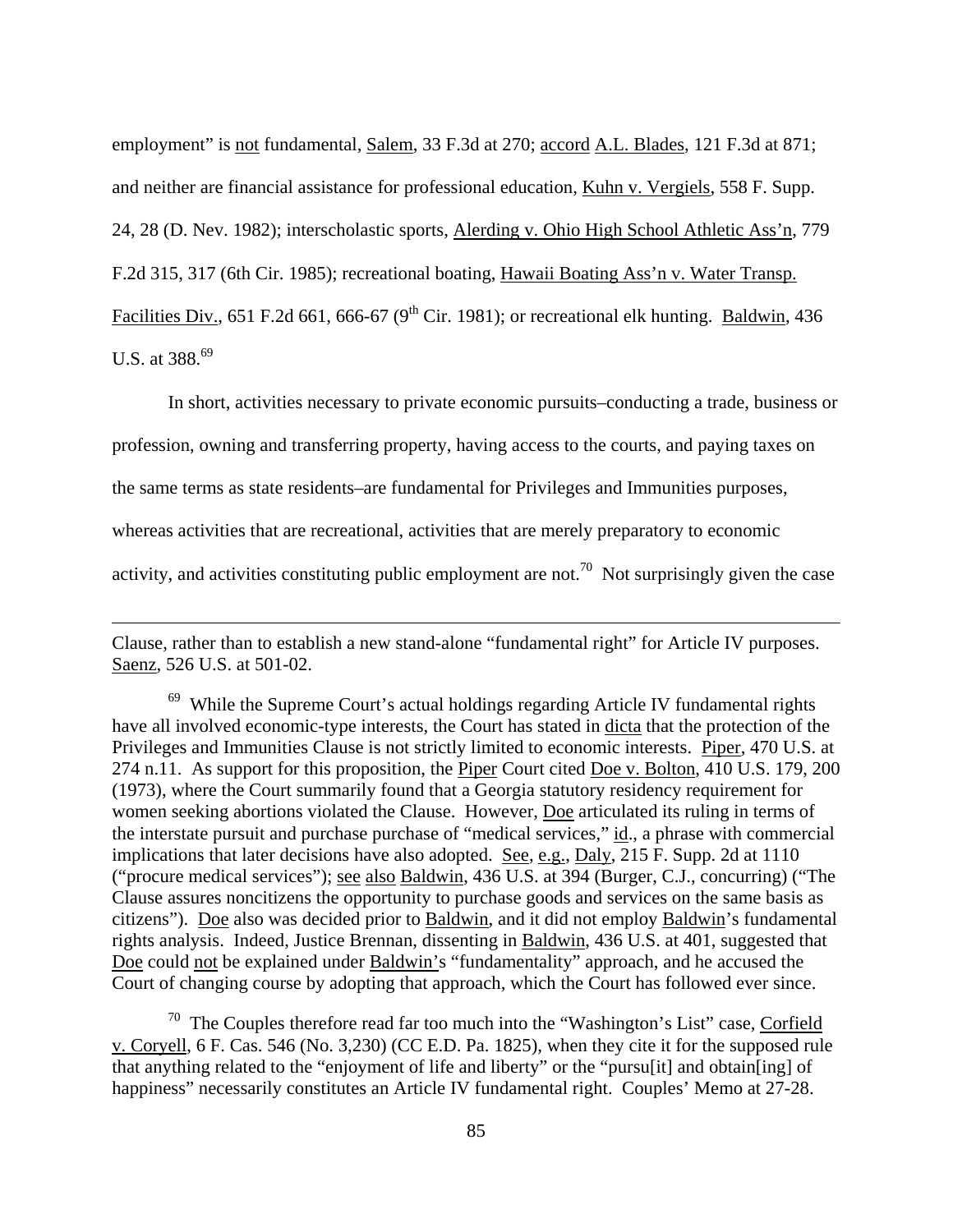law's focus on economics, the Registrar has not found any case holding that marriage is fundamental within the meaning of the Privileges and Immunities Clause. See Couples' Memo at 28 (conceding that Supreme Court has never so held). That the "marriage industry" may provide ancillary economic benefits to the Commonwealth does not alter this conclusion.<sup>71</sup>

 The Couples' requested ruling that marriage is "fundamental" would break new ground and go against the grain of the large predominance of prior decisions, which again concern economic-based rights. See, e.g., Salem, 33 F.3d at 268-70 (declining to find public employment to be "fundamental" given Clause's focus on interstate commerce). The requested ruling also would undermine other states' "inherent power, so far as concerned [their] own citizens, over the marriage relation [and] its formation," Harding v. Townsend, 280 Mass. 256, 262 (1932), by facilitating legal challenges to the marriage laws of those states. This would run counter to the Supreme Court's longstanding recognition of states' historically strong interest in this area. See, e.g., Sosna, 419 U.S. at 407 (state has legitimate interest in avoiding "officious intermeddling in matters in which another State has a paramount interest," such as divorce). In addition, it would roil the Commonwealth's relations with those other states, thereby contravening the comity

1

Financial assistance for professional education may be one person's primary vehicle for the pursuit of happiness, but it is not "fundamental" under Article IV. Kuhn, 558 F. Supp. at 28. The Couples also make an inapposite argument regarding what constitutes "national citizenship," Couples' Memo at 28-29, despite the fact that national citizenship rights are the subject of the Fourteenth Amendment's separate Privileges and Immunities Clause, which again is not at issue in this case. Id. at  $26$  n.28; see supra.

<span id="page-85-0"></span> $71$  The Couples note that a marriage usually generates ancillary economic benefits for the state where the couple celebrates it. Couples' Memo at 28-29. However, the same could also be said for professional education, public employment, or interscholastic sports, none of which enjoys "fundamental" status under Article IV. Kuhn, 558 F. Supp. at 28; Salem, 33 F.3d at 270; Alerding, 779 F.2d at 317. The controlling legal standard looks at the intrinsic nature of the asserted right itself, rather than its ancillary effects.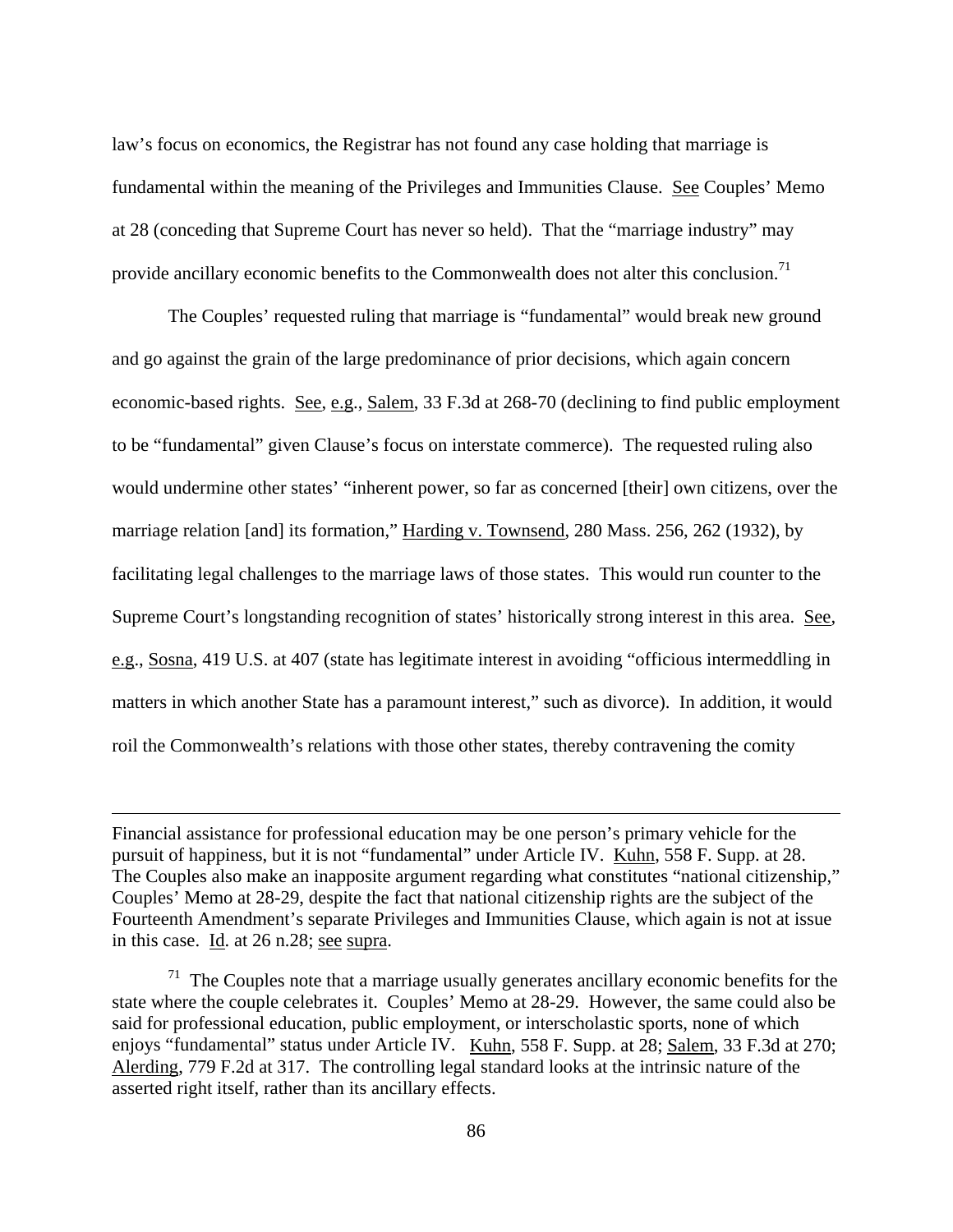concerns that underlie the Clause. See authorities cited in Part III.C.1  $\frac{\text{supra}}{2}$  The Court should heed the tenor of prior Article IV decisions and hold that marriage does not constitute a fundamental right for purposes of the Privileges and Immunities Clause.<sup>73</sup>

> 3. Section 11 is closely related to the Commonwealth's substantial interest in interstate comity, as shown by longstanding precedent upholding choice of law "borrowing" statutes.

 Even if one were to assume for the sake of argument both that § 11 discriminates between residents and nonresidents and that it implicates a "fundamental" right within the meaning of the Privileges and Immunities Clause, § 11 remains valid unless the Court is persuaded that the statute is "not closely related to the advancement of a substantial state interest." Friedman, 487 U.S. at 65. This cannot be said of § 11, because it directly advances the substantial state interests that led to the creation of civil marriage in the first place. See Part III.B.3, supra. Section 11 also serves the interest of interstate comity, which is unquestionably a "substantial state interest" under the Clause, since establishing a "norm of comity" is in fact the Clause's own core purpose. See, e.g., Jadd, 391 Mass. at 228; see generally Part III.C.1, supra. Section 11 also directly

<span id="page-86-0"></span> $72$  In light of these concerns, the Couples' requested redirection of longstanding constitutional doctrine is particularly inappropriate for a motion for preliminary injunction, given the limited time for consideration and reflection available for such a ruling.

<span id="page-86-1"></span> $73$  The Couples also separately argue, without citation to directly supporting authority, that any right protected by the Massachusetts Constitution is ipso facto a fundamental right for Privileges and Immunities purposes. Couples' Memo at 26-27. This contention has no support in (and indeed flies in the face of) the Supreme Court's carefully articulated standards, reviewed supra, for determining when a right is fundamental under Article IV. The cases are clear that the fact that a right may exist under state law is not dispositive of whether it is fundamental for purposes of the Clause. Baldwin, 436 U.S. at 383 ("Nor must a State always apply all its laws . . . equally to anyone, resident or nonresident, who may request it so to do"); Bach, 289 F. Supp. 2d at 226 (Clause "does not, however, guarantee to the temporary visitor of a state the enjoyment of all the rights enjoyed by bona fide residents of that state").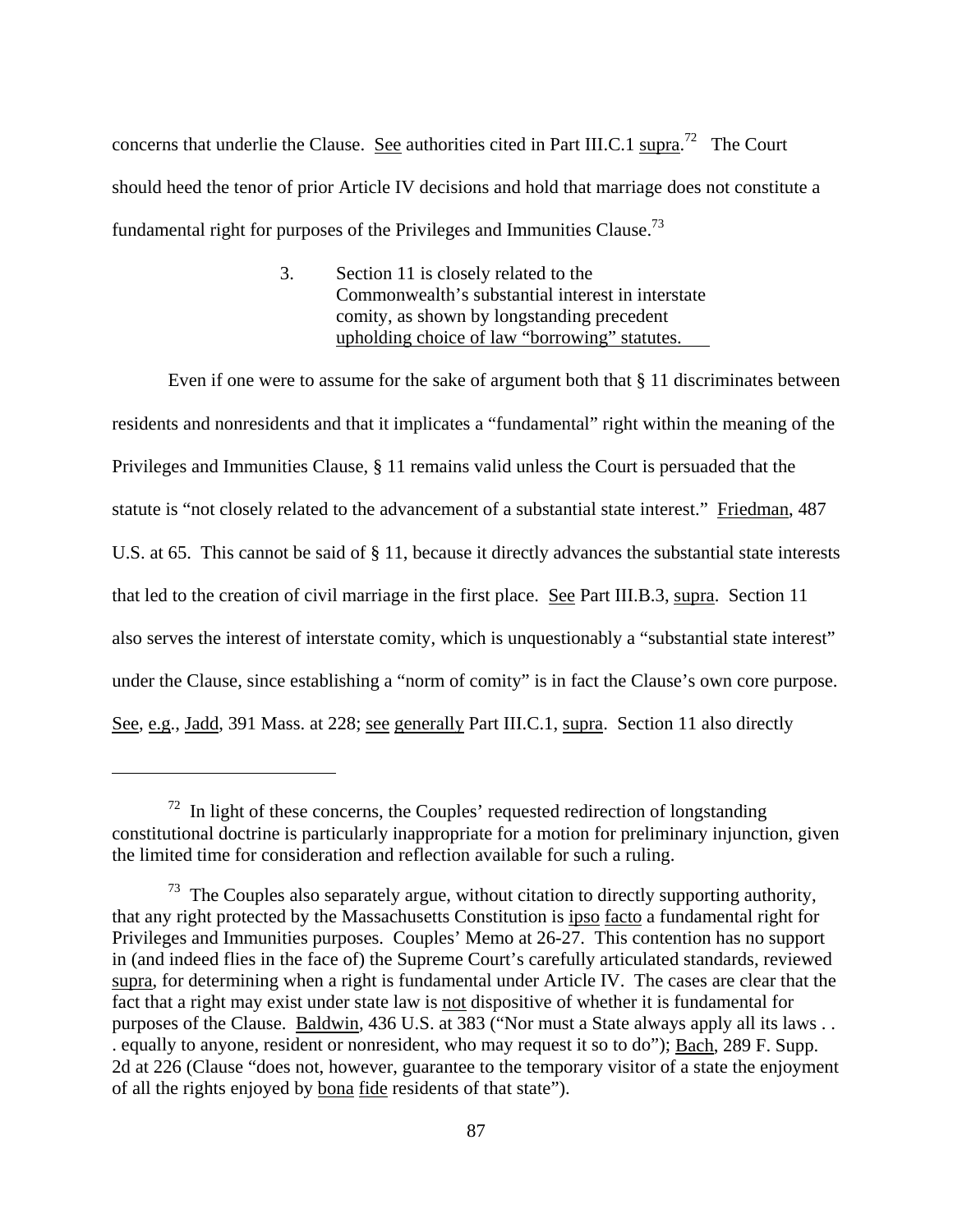advances that interest, for all of the reasons set forth in Parts III.C.1 and 2 supra. In particular, the statute "furthers the [Commonwealth]'s parallel interests in both avoiding officious intermeddling in matters in which another State has a paramount interest, and in minimizing the susceptibility of its own [marriage] decrees to collateral attack." Cf. Sosna, 419 U.S. at 407 (discussing divorce). The statute additionally reduces the risk that the Commonwealth may face retaliatory action by other states, as described in Part III.B.4 supra.

 Cases upholding choice-of-law "borrowing" statutes directly support this conclusion. Under one common type of borrowing statute, a state will utilize another state's statute of limitations if  $(1)$  the cause of action arose in that other state,  $(2)$  the other state's limitations period is shorter than the forum state's, and (3) the plaintiff is a nonresident. See, e.g., N.Y. C.P.L.R. § 202 (McKinney 2004).<sup>74</sup> The parallels with § 11 are clear: under these borrowing statutes a nonresident's lawsuit cannot proceed in the forum state if it would be barred in the other state, just as under § 11 a nonresident's marriage is barred in Massachusetts if it would be void in that person's home state.<sup>75</sup> Even though these borrowing statutes look to another state's law to preclude a cause of action, and even though they explicitly discriminate between residents

<span id="page-87-0"></span><sup>&</sup>lt;sup>74</sup> If, in contrast, the plaintiff is a resident of the forum state, then this type of borrowing statute will not adopt the shorter limitations period of the other state, even though the cause of action arose there. Id. The Commonwealth's own borrowing statute borrows the other state's limitations period without regard to the current residence of the plaintiff. G.L c. 260, § 9.

<span id="page-87-1"></span> $75$  Section 11 thus "borrows" the other state's marriage laws to the same extent that a borrowing statute borrows the other state's limitations period. While the Couples make an extended argument that borrowing another state's rules regarding void marriages is not wise policy under traditional common law considerations for choice of law, Couples' Memo at 36-38, they overlook the fact that it is the Legislature that made the relevant choice-of-law determination here when it enacted § 11. Whether or not that legislative decision is wise choiceof-law policy is entirely beside the point; all that matters is that § 11 is in fact a choice-of-law rule.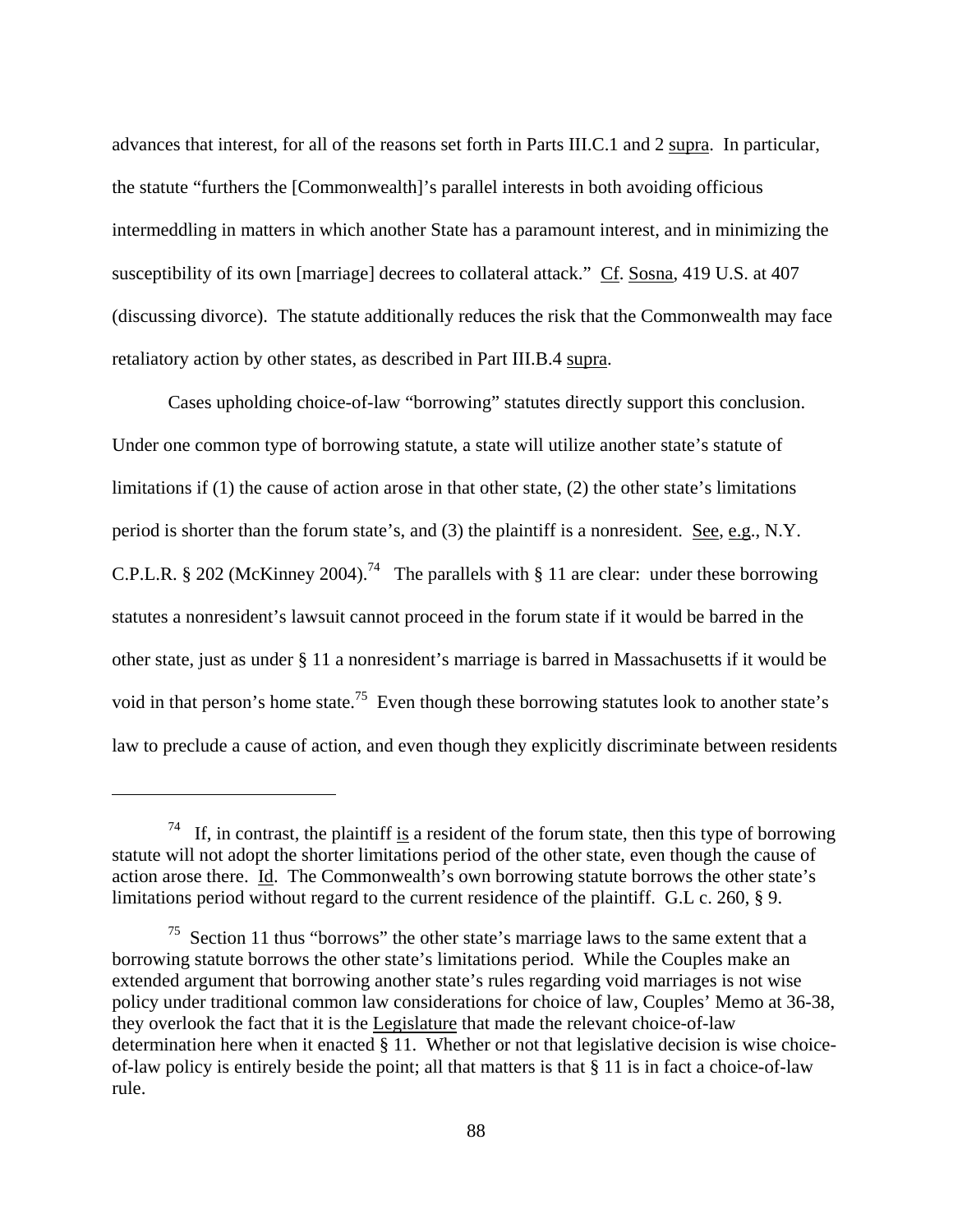<span id="page-88-0"></span>and nonresidents in doing so, the courts have repeatedly upheld them against Privileges and Immunities claims. Canadian Northern Ry. Co. v. Eggen, 252 U.S. 553, 562 (1920); Flowers v. Carville, 310 F.3d 1118, 1125 (9th Cir. 2002) ("The Supreme Court has held that states can apply their borrowing statutes to foreigners while exempting their own citizens"); Bennett v. Hannelore Enterprises, Ltd., 296 F. Supp. 2d 406, 413 (E.D.N.Y. 2003) ("it is well settled that New York's borrowing statute is not unconstitutional merely because it provides non-residents with a different statute of limitations than residents"); Helsinki v. Appleton Papers, 952 F. Supp. 266, 274 (D. Md. 1997). These rulings extend to the accrual and tolling of a limitations period as well as to its length, Owens Corning v. Carter, 997 S.W.2d 560, 575-76 (Tex. 1999), and a similar finding of constitutionality obtains for a choice of law rule that incorporates another state's cap on the amount of damages. Skahill v. Capital Airlines, Inc., 234 F. Supp. 906, 908-09  $(S.D.N.Y. 1964).$ <sup>76</sup> The Court should reach the same decision here regarding the Commonwealth's "borrowing" of other states' bars on marriage, consistent with the comity interests that underlie all of these borrowing rules. For this reason and the others previously set forth, the Couples' Privileges and Immunities claim plainly fails.

1

<sup>76</sup> Saenz declined to accept what the Solicitor General claimed was a "specialized choice-of-law"argument for California legislation that tied the amount of welfare benefits for newly arrived California residents to the amount they had received in their prior state of residence. Saenz, 526 U.S. at 509. However, the Supreme Court did so in the context of the Fourteenth Amendment's Privileges and Immunities Clause, id., which is not at issue here. See supra. The present case instead concerns the Article IV Clause, and the relevant Supreme Court case is accordingly Canadian Northern Rwy., 252 U.S. at 562, which specifically upholds a choice-of-law statute against an Article IV challenge. Section 11 also far more closely resembles a traditional choice-of-law provision than did the level-of-benefits legislation at issue in Saenz. Both § 11 and Canadian Northern's borrowing statute preclude a specific legal status for residents of another state (in one instance, marriage; in the other, a viable cause of action) based on the law of that other state. This is a quintessential exercise of choice of law. Saenz, in contrast, involved a law that made the level of benefits paid to California's own residents depend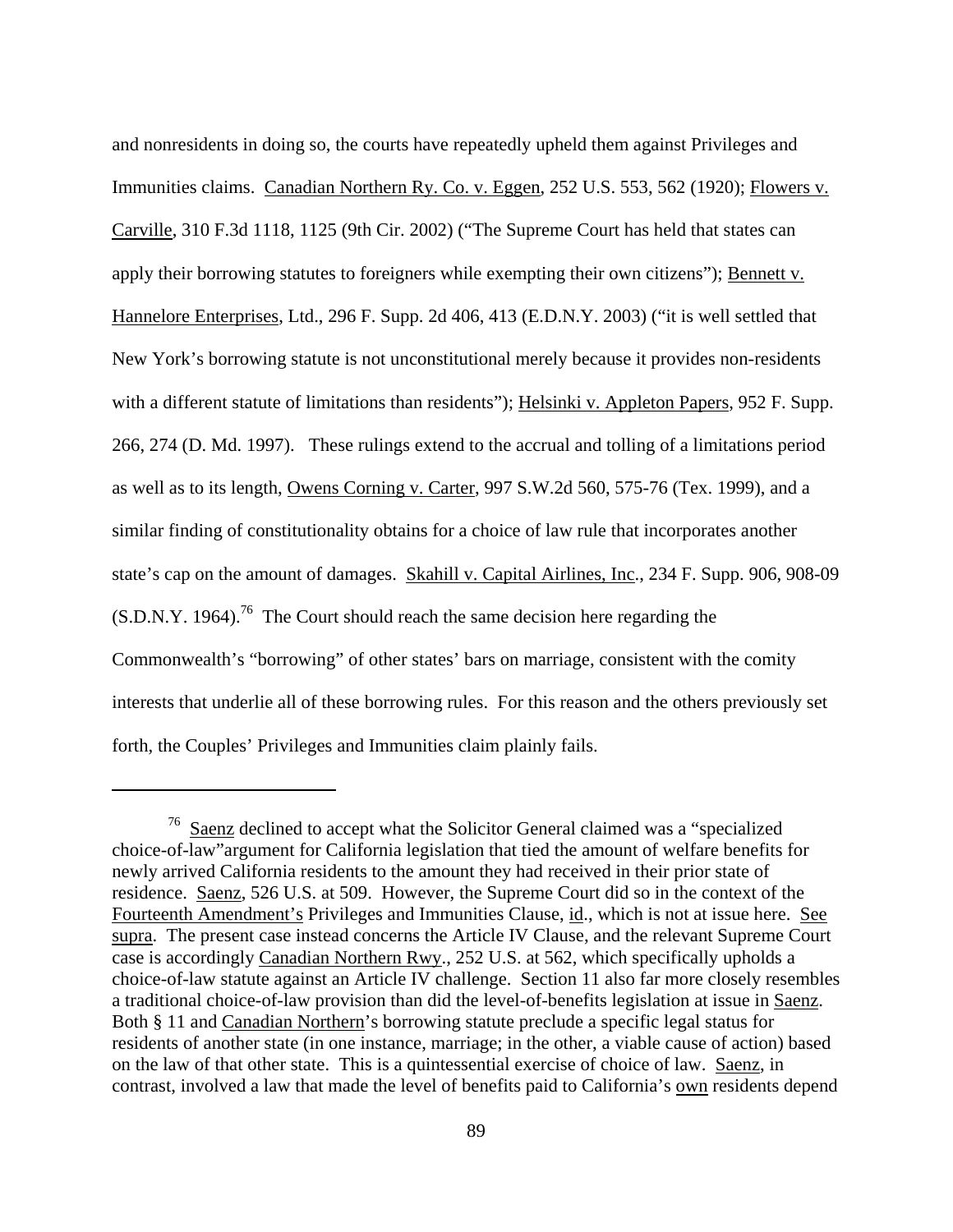D. Section 11 Does Not Violate Any State Constitutional "Fundamental Right to Marry of Same-sex Couples."

The Couples' one-paragraph argument that § 11 violates an asserted state constitutional "fundamental right to marry of same-sex couples" has no likelihood of success. First, the Supreme Judicial Court, like the United States Supreme Court, has been extremely reluctant to recognize new rights as "fundamental" for due process or equal protection purposes.<sup>77</sup> Second, even if the Supreme Judicial Court were to recognize a fundamental right of same-sex couples to marry, it would surely recognize the identical right on the part of opposite-sex couples. In short, the Couples appear to be arguing that they enjoy the same assertedly fundamental right to marry as do opposite-sex couples, and that the fundamentality of this right means that any restrictions on marriage must pass "strict scrutiny." Couples' Memo at 39. But even the Supreme Court, in recognizing that certain rights relating to marriage are "fundamental," expressly did "not mean to

on the laws of the states in which they formerly resided.

<span id="page-89-0"></span><sup>&</sup>lt;sup>77</sup> Washington v. Glucksberg, 521 U.S. 702, 720 (1997) (due process); <u>San Antonio</u> Indep. School Dist. v. Rodriguez, 411 U.S. 1, 33 (1973) (equal protection); see, e.g., Tobin's Case, 424 Mass. 250, 252-53 (1997) (no fundamental right to receive workers' compensation benefits); Doe v. Superintendent of Public Schools, 421 Mass. 117, 130 (1996) (no fundamental right to education); Williams v. Sec'y of EOHS, 414 Mass. 551, 565 (1993) (no fundamental right to receive mental health services); Matter of Tocci, 413 Mass. 542, 548 n.4 (1992) (no fundamental right to practice law); Rushworth v. Registrar of Motor Vehicles, 413 Mass. 265, 269 n.5 (1992) (no fundamental right to operate motor vehicle); English v. New England Medical Ctr., Inc., 405 Mass. 423, 428 (1989) (no fundamental right to recover tort damages); Commonwealth v. Henry's Drywall Co., 366 Mass. 539, 542 (1974) (no fundamental right to pursue one's business); cf. Aime v. Commonwealth, 414 Mass. 667, 674 n.10 (1993) (noting that recognizing right to be free from physical restraint "does not involve judicial derivation of controversial 'new' rights from the Constitution"). See generally Williams, 414 Mass. at 565 n.17 (noting that recognition of claimed fundamental right to receive mental health services "would represent an enormous and unwarranted extension of the judiciary into the DMH's authority").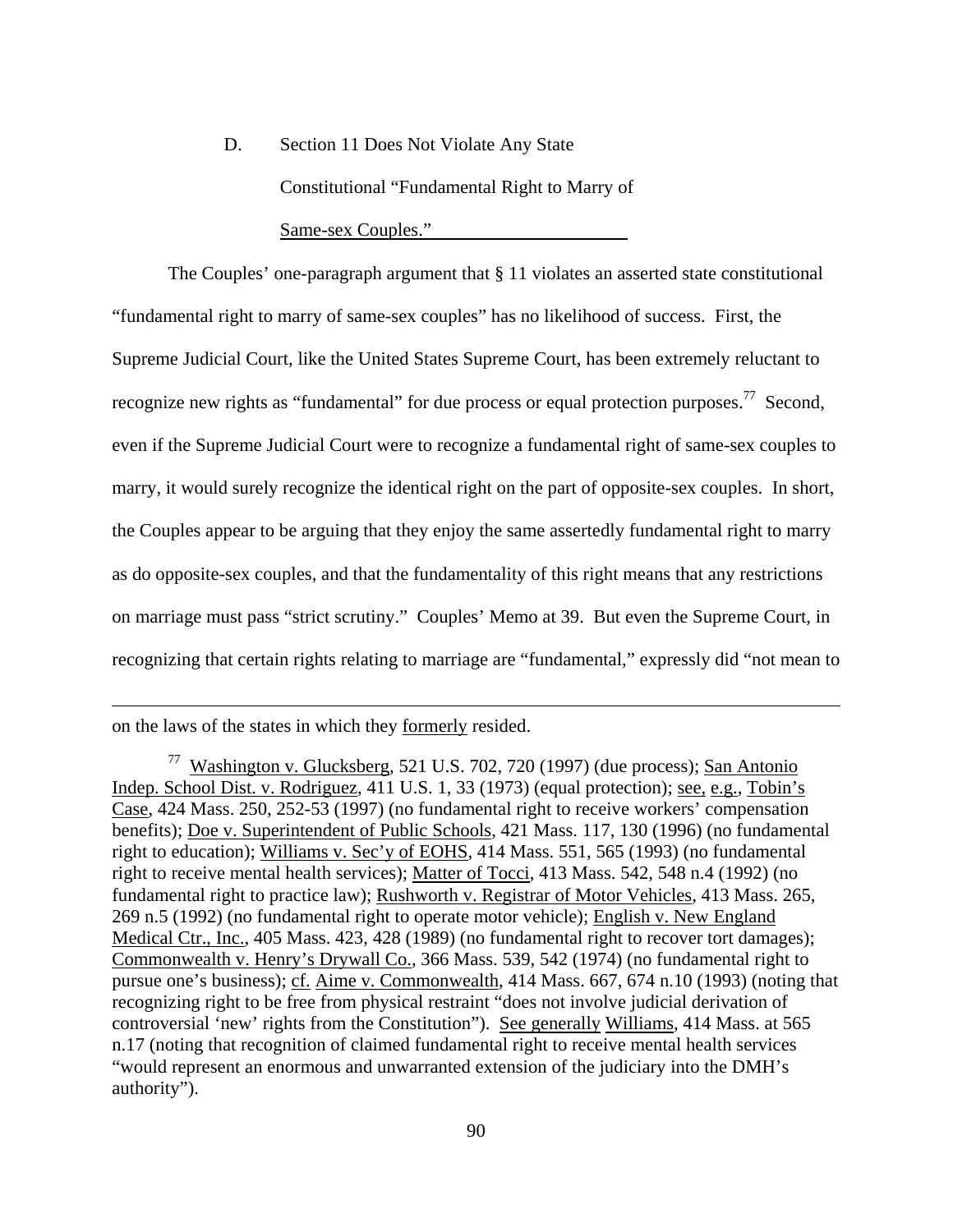suggest that every state regulation which relates in any way to the incidents or prerequisites for marriage must be subjected to rigorous scrutiny." Zablocki v. Redhail, 434 U.S. 374, 386 (1978). "To the contrary, reasonable regulations that do not significantly interfere with decisions to enter into the marital relationship may legitimately be imposed." Id.

 As Goodridge recognized, the marriage relationship is of critical importance to the Commonwealth, as well as to the spouses and their children. 440 Mass. at 321-25. See Part III.B.3 supra. The Commonwealth has an undeniable interest in ensuring that the relationship is regulated (either by the Commonwealth or another state), for the protection of the public interest, for the protection of each of the spouses, and for the protection of any children of the marriage. Accordingly, it is reasonable for the Commonwealth to require that in order to marry here, persons must either reside here (including by having moved here to establish residence and marry) or reside in some other state where their marriage is recognized and regulated.<sup>78</sup> Section 11 serves this interest, by preventing persons from marrying here if the state where they reside and intend to continue to reside is one where their marriage would be void, and thus unrecognized and unregulated.

## IV. THE PUBLIC INTEREST WEIGHS AGAINST ISSUING ANY INJUNCTION.

 It is not in the public interest to bar the enforcement of § 11 (as requested by the Couples) or of both §§ 11 and 12 (as requested by the Clerks). The Couples' argument to the contrary is nothing more than a repetition of their claim that their constitutional rights are being violated and

<span id="page-90-0"></span> $78$  As argued above, the Couples cannot on the one hand assert that the Commonwealth is constitutionally required to confer the status, rights, and duties of marriage upon them, and yet on the other hand deny the Commonwealth's legitimate interest in ensuring that the couple lives in a place where that marital status will be recognized, and those marital rights and duties will be enforceable, in the public interest as well as for the protection of each of the spouses and their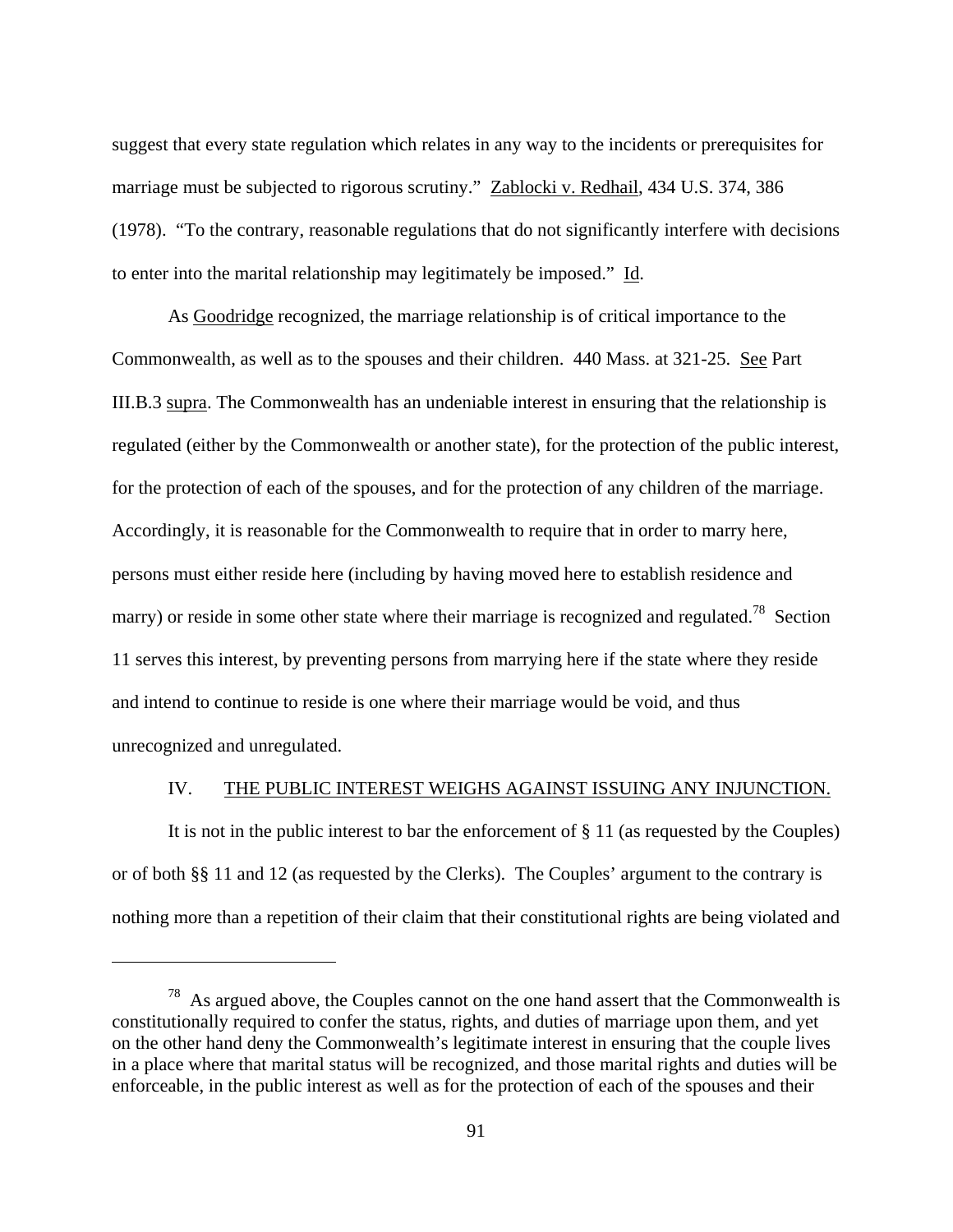that such asserted constitutional violations can never be in the public interest. Couples' Memo at 44-45. If they are wrong on the merits, as they are, then enforcement of § 11 does no harm to their constitutional rights or to the public interest. In suggesting that enjoining the enforcement of § 11 will not injure the Commonwealth, id. at 43-44, the Couples entirely ignore how §11 serves the public interest in ensuring that the marriage relationship is subject to regulation, for the benefit of the public as well as that of the spouses and their children. See Part III.B.3 supra. The Couples also ignore the potential for other states and for Congress to take action that could have serious ramifications for the Commonwealth and its residents, if the Commonwealth begins allowing same-sex couples to marry here even though their marriages are void in their home states. See Part III.B.4 supra. The Clerks, in arguing that enjoining the enforcement of §§ 11 and 12 serves the public interest, likewise ignore these potential harms.

## **CONCLUSION**

 For the foregoing reasons, the Clerks' and Couples motions for preliminary injunctions should be denied.

Respectfully submitted,

THOMAS F. REILLY ATTORNEY GENERAL

Peter Sacks, BBO No. 548548 Assistant Attorney General Government Bureau One Ashburton Place, Room 2019 Boston, Massachusetts 02108-1698 (617) 727-2200, ext. 2064

children.